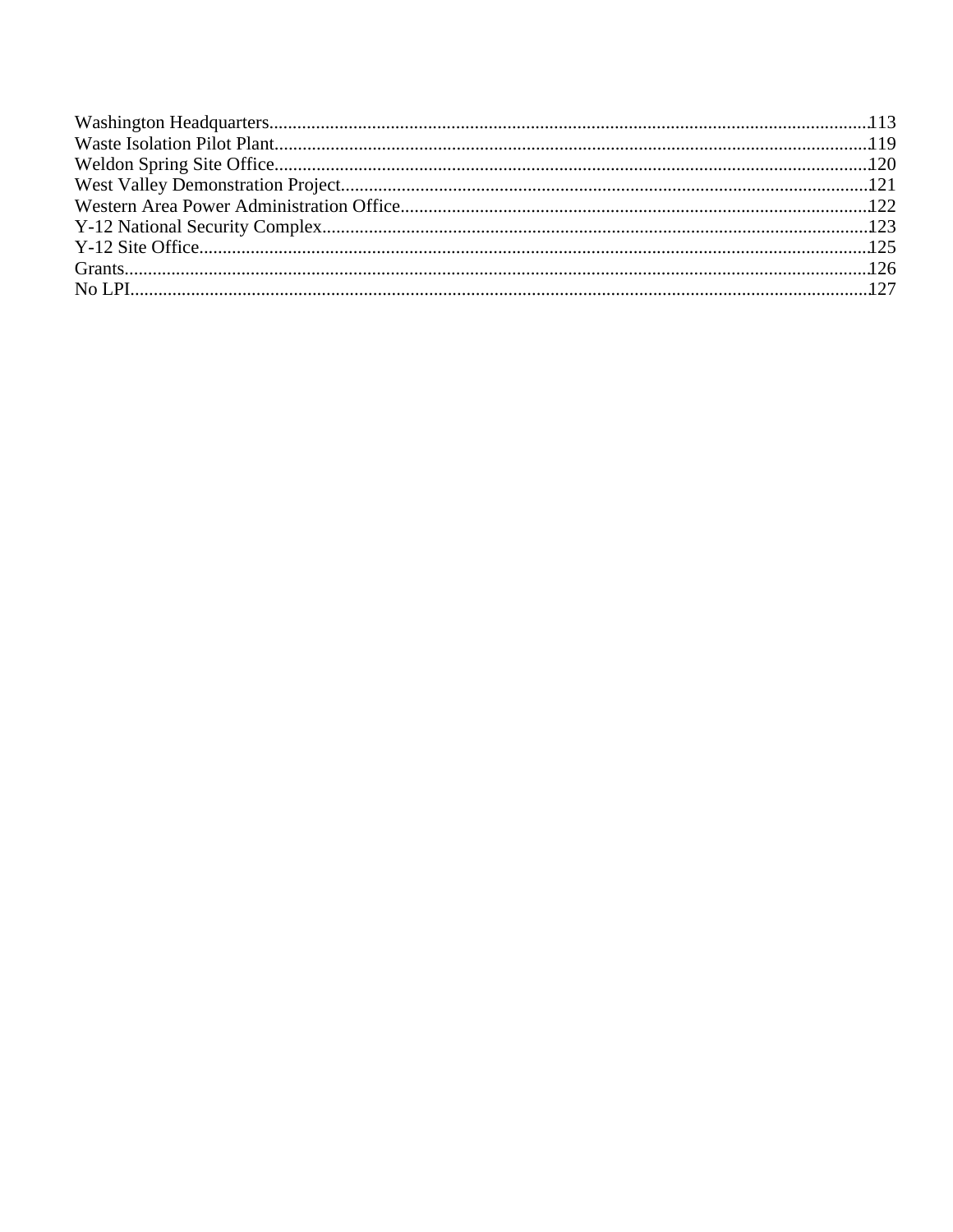#### **DEPARTMENT OF ENERGY Laboratory Table Summary Report** FY 2023

(Dollars in Thousands)

<span id="page-3-0"></span>

|                                                | FY 2021   | FY 2022       | FY 2023               |
|------------------------------------------------|-----------|---------------|-----------------------|
|                                                | Enacted   | Annualized CR | <b>Request Detail</b> |
| Ames Laboratory                                | 58,101    | 23,636        | 22,453                |
| Ames Site Office                               | 664       | 664           | 768                   |
| Argonne National Laboratory                    | 808,219   | 741,113       | 691,759               |
| Argonne Site Office                            | 4,388     | 4,388         | 8,879                 |
| Bay Area Site Office                           | 6,027     | 0             | 0                     |
| <b>Berkeley Site Office</b>                    | 0         | 3,616         | 3,923                 |
| Bettis Atomic Power Laboratory                 | 364,997   | 364,997       | 652,183               |
| Brookhaven National Laboratory                 | 572,004   | 603,501       | 625,604               |
| <b>Brookhaven Site Office</b>                  | 4,444     | 4,444         | 5,343                 |
| Carlsbad Area Office                           | 18,685    | 18,630        | 20,177                |
| <b>Chicago Operations Office</b>               | 426,027   | 294           | 58                    |
| <b>Consolidated Business Center</b>            | 103,127   | 95,517        | 103,327               |
| <b>Consolidated Service Center - Tennessee</b> | 15        | 0             | 0                     |
| East Tennessee Technology Park (K25)           | 168,961   | 168,961       | 124,946               |
| <b>Energy Technology Engineering Center</b>    | 12,000    | 12,000        | 26,409                |
| Fermi National Accelerator Laboratory          | 595,506   | 606,908       | 643,022               |
| Fermi Site Office                              | 3,452     | 3,452         | 3,651                 |
| Fernald Environmental Management Project       | 1,100     | 1,100         | 1,062                 |
| <b>Fernald Site</b>                            | 11,902    | 11,902        | 11,988                |
| Golden Field Office                            | 440,694   | 696,493       | 1,221,385             |
| <b>Grand Junction Office</b>                   | 40,101    | 40,101        | 41,856                |
| <b>Hanford Site</b>                            | 1,016,279 | 1,016,279     | 907,090               |
| Idaho National Laboratory                      | 1,818,265 | 1,820,912     | 1,768,291             |
| <b>Idaho Operations Office</b>                 | 288,848   | 279,174       | 320,951               |
| Kansas City National Security Complex (KCNSC)  | 1,209,622 | 1,171,535     | 1,326,434             |
| Kansas City Site Office                        | 10,448    | 11,346        | 13,842                |
| Knolls Atomic Power Laboratory                 | 654,727   | 654,727       | 653,950               |
| Lawrence Berkeley National Laboratory          | 1,050,510 | 1,088,300     | 1,343,014             |
| Lawrence Livermore National Laboratory         | 2,217,012 | 2,235,162     | 2,373,033             |
| Lexington Office                               | 200       | 200           | 200                   |
| Livermore Site Office                          | 17,162    | 17,566        | 19,266                |
| Los Alamos National Laboratory                 | 3,647,553 | 3,448,106     | 4,575,112             |
| Los Alamos Site Office                         | 17,333    | 17,743        | 20,729                |
| Miamisburg Site                                | 5         | 5             | 5                     |
| Moab Site                                      | 47,833    | 47,833        | 67,000                |
| Mound Site                                     | 12,738    | 12,738        | 12,083                |
| National Energy Technology Lab                 | 680,751   | 619,913       | 537,159               |
| National Renewable Energy Laboratory           | 392,517   | 380,570       | 619,577               |
| Naval Petroleum Reserve No 1                   | 11,000    | 11,000        | 11,004                |
| <b>Naval Reactors Facility</b>                 | 325,121   | 325,121       | 503,000               |
| Naval Reactors Laboratory Field Office         | 20,680    | 20,680        | 23,410                |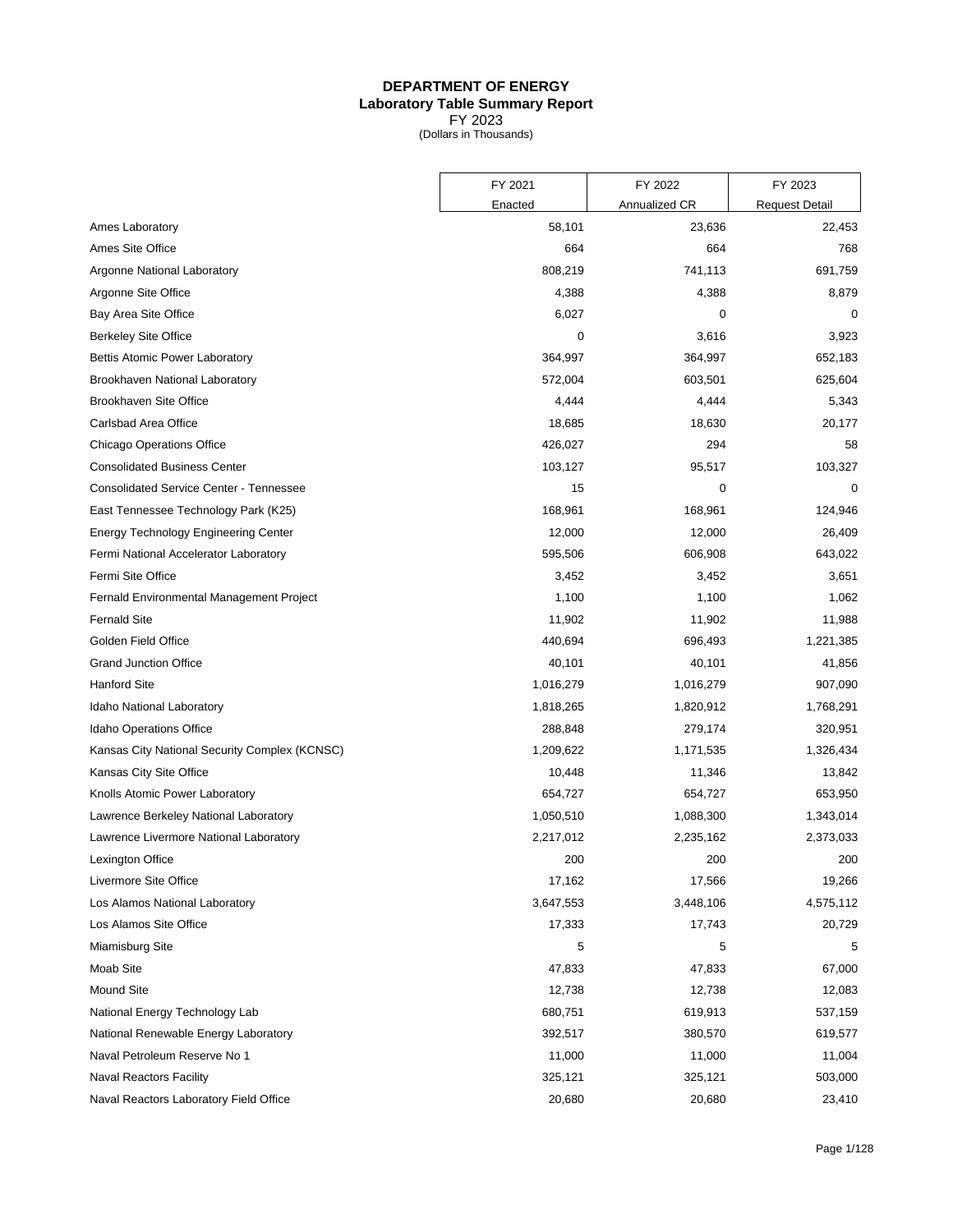#### **DEPARTMENT OF ENERGY Laboratory Table Summary Report** FY 2023

(Dollars in Thousands)

|                                                           | FY 2021   | FY 2022       | FY 2023               |
|-----------------------------------------------------------|-----------|---------------|-----------------------|
|                                                           | Enacted   | Annualized CR | <b>Request Detail</b> |
| Naval Research Laboratory                                 | 8,500     | 7,000         | 2,500                 |
| Nevada Field Office                                       | 23,808    | 22,189        | 26,229                |
| Nevada National Security Site                             | 842,004   | 832,221       | 712,041               |
| Nevada Operations Office                                  | 5,065     | 5,065         | 3,900                 |
| NNSA Albuquerque Complex                                  | 1,326,627 | 1,393,933     | 1,257,761             |
| NNSA Production Office (NPO)                              | 86,098    | 46,927        | 118,268               |
| Northeast Gasoline Supply Reserve (NGSR) - South Portland | 0         | 0             | 2,638                 |
| Northeast Gasoline Supply Reserve (NGSR) - Revere         | 0         | 0             | 4,967                 |
| Northeast Gasoline Supply Reserve (NGSR) - Raritan Bay    | 0         | 0             | 14,110                |
| Oak Ridge Institute for Science & Education               | 22,388    | 22,571        | 22,230                |
| Oak Ridge National Laboratory                             | 2,129,459 | 1,939,492     | 1,982,959             |
| Oak Ridge National Laboratory Site Office                 | 5,152     | 5,152         | 7,155                 |
| Oak Ridge Office                                          | 57,821    | 17,821        | 20,508                |
| Oak Ridge Reservation                                     | 112,471   | 112,471       | 62,000                |
| Oak Ridge Reservation (Off-Site)                          | 5,900     | 5,900         | 5,300                 |
| Office of River Protection                                | 1,668,205 | 1,668,205     | 1,631,317             |
| Office of Scientific & Technical Information              | 12,659    | 12,497        | 15,834                |
| Pacific Northwest National Laboratory                     | 726,862   | 697,922       | 802,751               |
| Pacific Northwest Site Office                             | 5,066     | 5,066         | 6,058                 |
| Paducah Gaseous Diffusion Plant                           | 330,242   | 330,242       | 296,693               |
| Pantex Plant                                              | 987,702   | 973,379       | 1,143,584             |
| <b>Pinellas Site</b>                                      | 4,535     | 4,535         | 4,164                 |
| Portsmouth Gaseous Diffusion Plant                        | 556,864   | 545,864       | 624,031               |
| Princeton Plasma Physics Laboratory                       | 82,833    | 78,133        | 76,597                |
| <b>Princeton Site Office</b>                              | 1,991     | 1,991         | 2,190                 |
| <b>Richland Operations Office</b>                         | 60,235    | 59,426        | 65,708                |
| <b>Rocky Flats Site</b>                                   | 28,675    | 28,675        | 41,288                |
| Sandia National Laboratories                              | 2,812,674 | 2,662,115     | 2,996,354             |
| Sandia Site Office                                        | 74,378    | 83,637        | 76,715                |
| Savannah River National Laboratory                        | 1,680     | 925           | 41,600                |
| Savannah River Operations Office                          | 262,730   | 252,600       | 277,032               |
| Savannah River Site                                       | 2,571,746 | 2,637,491     | 2,957,928             |
| Savannah River Site Office                                | 500       | 500           | 500                   |
| Separations Process Research Unit                         | 15,000    | 15,000        | 15,300                |
| <b>SLAC National Accelerator Laboratory</b>               | 434,431   | 429,295       | 481,688               |
| <b>SLAC Site Office</b>                                   | 0         | 2,411         | 2,615                 |
| Southwestern Power Administration Office                  | 116,194   | 116,194       | 162,802               |
| Strategic Petroleum Reserve - Bayou Choctow               | 13,533    | 13,533        | 16,281                |
| Strategic Petroleum Reserve - Big Hill                    | 20,740    | 20,740        | 21,040                |
| Strategic Petroleum Reserve - Bryan Mound                 | 18,519    | 18,519        | 19,245                |
| Strategic Petroleum Reserve - West Hackberry              | 23,383    | 23,383        | 20,484                |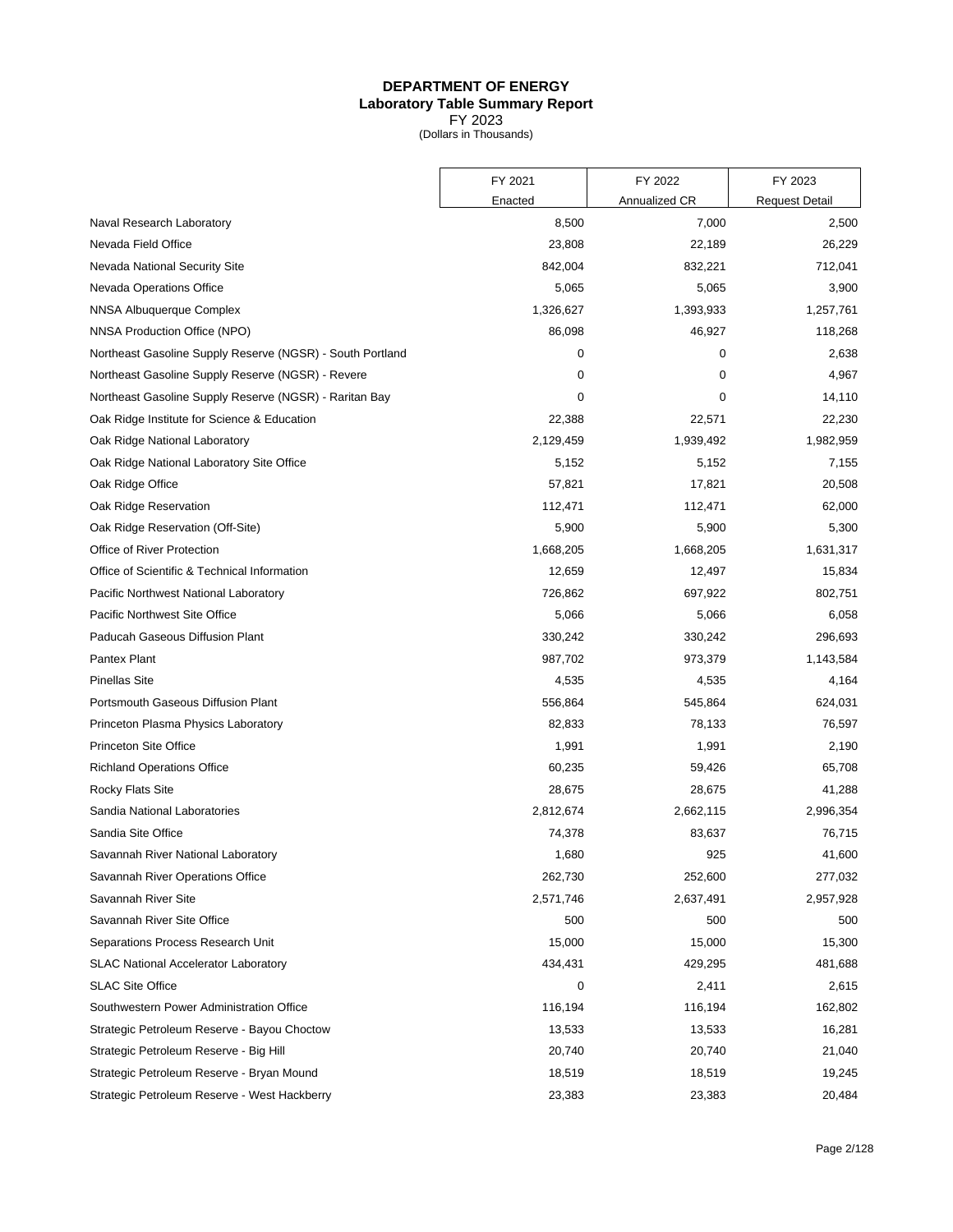#### **DEPARTMENT OF ENERGY Laboratory Table Summary Report** FY 2023

(Dollars in Thousands)

|                                                | FY 2021    | FY 2022       | FY 2023               |
|------------------------------------------------|------------|---------------|-----------------------|
|                                                | Enacted    | Annualized CR | <b>Request Detail</b> |
| Strategic Petroleum Reserve Project Office     | 99,515     | 99,515        | 110,610               |
| Thomas Jefferson National Accelerator Facility | 135,200    | 153,147       | 162,059               |
| Thomas Jefferson Site Office                   | 1,812      | 1,812         | 2,461                 |
| Undesignated Lab/Plant/Installation            | 308,151    | 681,126       | 953,629               |
| University of Rochester                        | 82,000     | 82,000        | 75,000                |
| <b>Washington Headquarters</b>                 | 5,462,374  | 4,758,832     | 5,905,161             |
| Waste Isolation Pilot Plant                    | 424,327    | 419,867       | 468,906               |
| <b>Weldon Spring Site Office</b>               | 4,092      | 4,092         | 5,131                 |
| West Valley Demonstration Project              | 92,411     | 92,411        | 94,259                |
| Western Area Power Administration Office       | 68,215     | 68,200        | 90,392                |
| Y-12 National Security Complex                 | 2,123,781  | 2,201,851     | 2,022,049             |
| Y-12 Site Office                               | 47,900     | 47,900        | 38,020                |
| Grants                                         | 691,454    | 1,625,325     | 1,791,299             |
| Undesignated LPI                               | $-173,055$ | $-5,860$      | 2,087,109             |
| Total by Lab, Plant, and Installation          | 41,903,865 | 41,903,865    | 49,152,393            |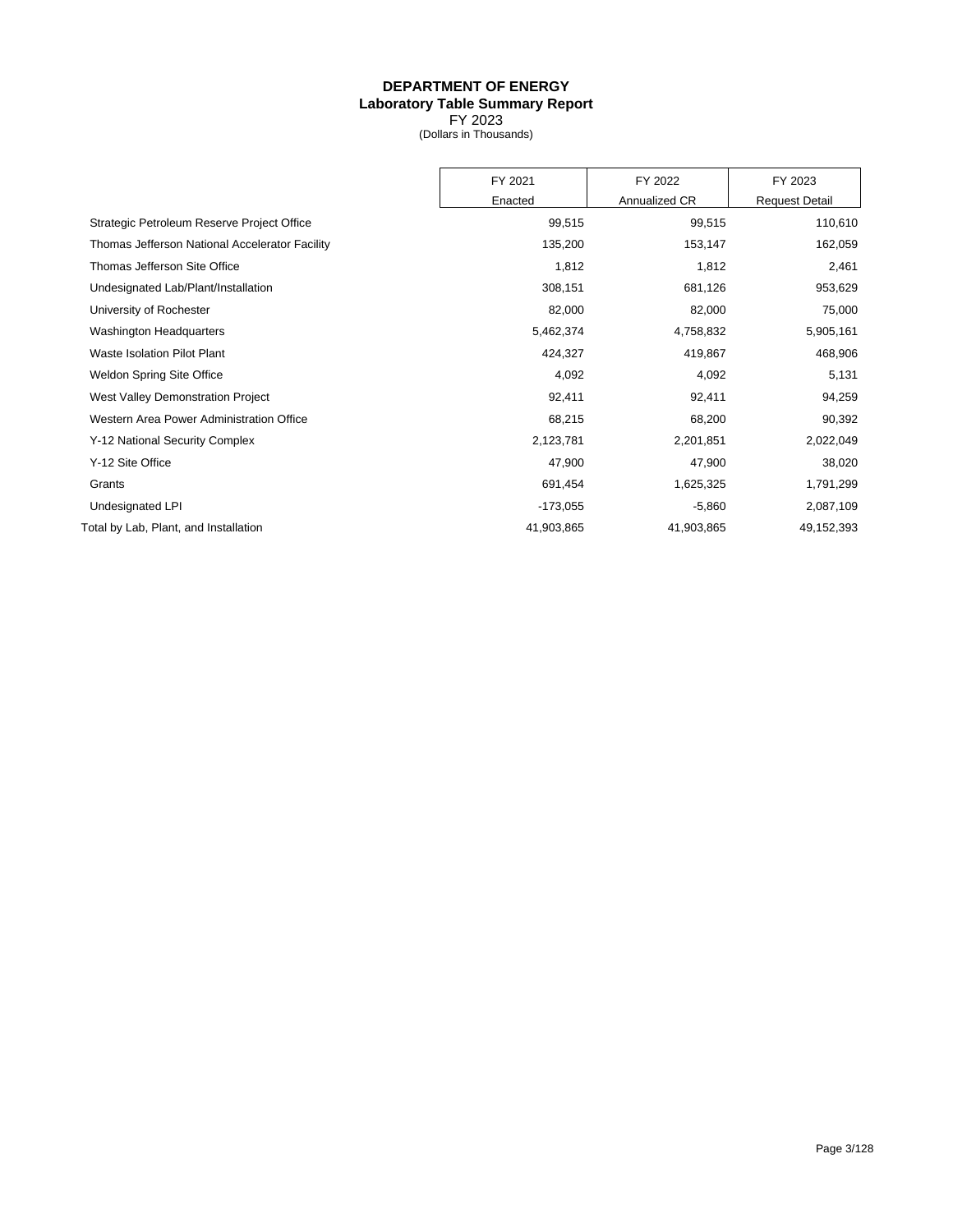#### **DEPARTMENT OF ENERGY**

**Laboratory Table**

Ames Laboratory FY 2023 (Dollars in Thousands)

<span id="page-6-0"></span>

|                                                    | FY 2021 | FY 2022<br>Annualized CR | FY 2023               |
|----------------------------------------------------|---------|--------------------------|-----------------------|
|                                                    | Enacted |                          | <b>Request Detail</b> |
| <b>Ames Laboratory</b>                             |         |                          |                       |
| Research - Basic Energy Sciences                   | 16,782  | 16,782                   | 16,782                |
| <b>Basic Energy Sciences</b>                       | 16,782  | 16,782                   | 16,782                |
| Research - Biological & Environmental Research     | 1,250   | 1,250                    | 0                     |
| Biological and Environmental Research              | 1,250   | 1,250                    | $\Omega$              |
| Research - Fusion Energy Sciences                  | 275     | 275                      | $\mathbf 0$           |
| <b>Fusion Energy Sciences</b>                      | 275     | 275                      | $\mathbf 0$           |
| Research - High Energy Physics                     | 1,618   | 1,600                    | 2,000                 |
| <b>High Energy Physics</b>                         | 1,618   | 1,600                    | 2,000                 |
| 21-SC-73, Ames Infrastructure Modernization        | 150     | 0                        | $\mathbf 0$           |
| Construction - Science Laboratories Infrastructure | 150     | 0                        | 0                     |
| Science Laboratories Infrastructure                | 150     | 0                        | $\Omega$              |
| Safeguards and Security - SC                       | 1,231   | 1,231                    | 2,671                 |
| Vehicle Technologies                               | 300     | 300                      | 300                   |
| Hydrogen and Fuel Cells Technologies               | 9,100   | 200                      | 200                   |
| Sustainable Transportation                         | 9,400   | 500                      | 500                   |
| <b>Advanced Manufacturing</b>                      | 25,397  | $\Omega$                 | $\mathbf 0$           |
| <b>Energy Efficiency</b>                           | 25,397  | 0                        | 0                     |
| <b>Advanced Energy Systems</b>                     | 730     | 730                      | $\Omega$              |
| <b>Cross Cutting Research</b>                      | 806     | 806                      | $\mathbf 0$           |
| Advanced Coal Energy Systems & CCUS                | 1,536   | 1,536                    | $\mathbf 0$           |
| <b>Crosscutting Technology Development</b>         | 462     | 462                      | 500                   |
| Nuclear Energy Enabling Technologies               | 462     | 462                      | 500                   |
| <b>Total Ames Laboratory</b>                       | 58,101  | 23,636                   | 22,453                |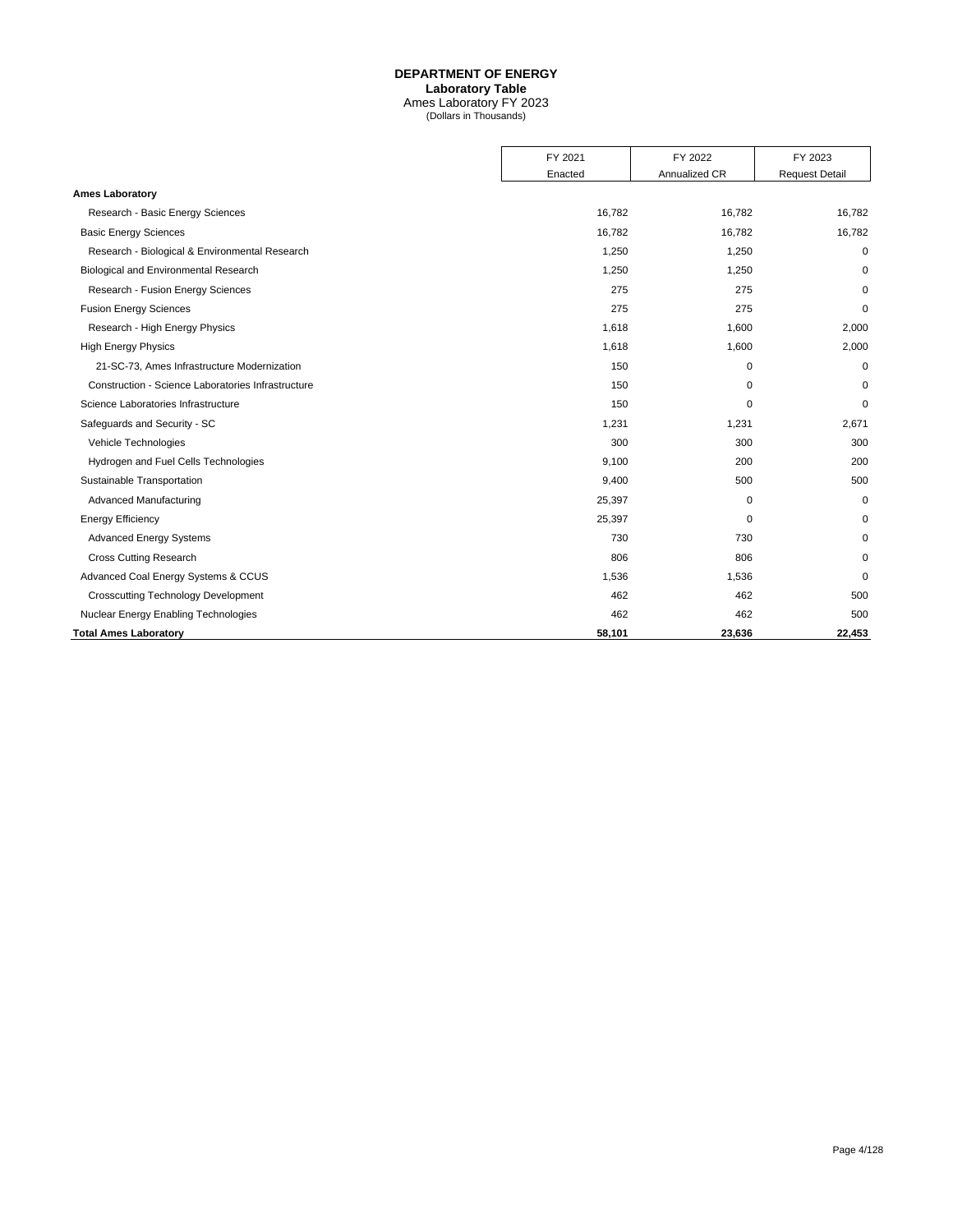## **DEPARTMENT OF ENERGY**

**Laboratory Table**

Ames Site Office FY 2023 (Dollars in Thousands)

<span id="page-7-0"></span>

|                               | FY 2021 | FY 2022       | FY 2023               |
|-------------------------------|---------|---------------|-----------------------|
|                               | Enacted | Annualized CR | <b>Request Detail</b> |
| <b>Ames Site Office</b>       |         |               |                       |
| Program Direction - SC        | 664     | 664           | 768                   |
| <b>Total Ames Site Office</b> | 664     | 664           | 768                   |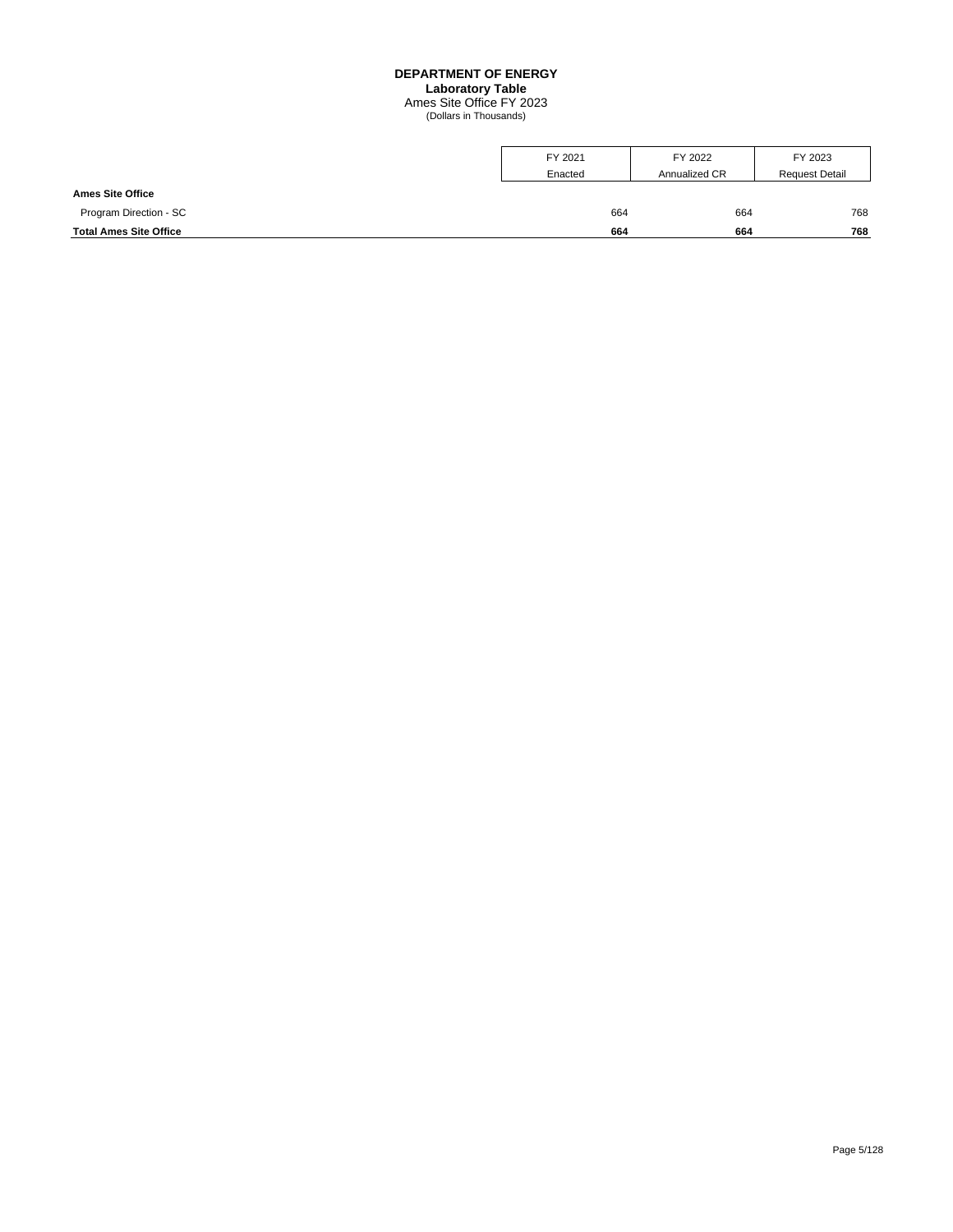## **DEPARTMENT OF ENERGY Laboratory Table** Argonne National Laboratory FY 2023 (Dollars in Thousands)

<span id="page-8-0"></span>

|                                                              | FY 2021 | FY 2022       | FY 2023               |
|--------------------------------------------------------------|---------|---------------|-----------------------|
|                                                              | Enacted | Annualized CR | <b>Request Detail</b> |
| <b>Argonne National Laboratory</b>                           |         |               |                       |
| <b>Tritium Sustainment and Modernization</b>                 | 38      | 40            | 40                    |
| <b>Tritium and Domestic Uranium Enrichment</b>               | 38      | 40            | 40                    |
| Production Modernization                                     | 38      | 40            | 40                    |
| <b>Dynamic Materials Properties</b>                          | 3,750   | 3,250         | 5,000                 |
| <b>Assessment Science</b>                                    | 3,750   | 3,250         | 5,000                 |
| Stockpile Research, Technology, and Engineering              | 3,750   | 3,250         | 5,000                 |
| Conversion                                                   | 18,961  | 16,562        | 17,047                |
| Nuclear Material Removal                                     | 1,800   | 550           | 800                   |
| <b>Material Disposition</b>                                  | 150     | $\mathbf 0$   | 100                   |
| Laboratory and Partnership Support                           | 2,953   | 0             | $\mathbf 0$           |
| Material Management and Minimization                         | 23,864  | 17,112        | 17,947                |
| <b>Radiological Security</b>                                 | 2,548   | 2,327         | 2,268                 |
| Nuclear Smuggling Detection and Deterrence                   | 324     | 1,000         | 330                   |
| <b>Global Material Security</b>                              | 2,872   | 3,327         | 2,598                 |
| Nonproliferation & Arms Control                              | 10,064  | 10,064        | 12,761                |
| <b>Proliferation Detection R&amp;D</b>                       | 3,090   | 2,510         | 3,475                 |
| Nonproliferation Fuels Development                           | 4,400   | 771           | $\mathbf 0$           |
| Forensics R&D                                                | 875     | 575           | 876                   |
| Nonproliferation Stewardship Program                         | 375     | 0             | 383                   |
| Defense Nuclear Nonproliferation R&D                         | 8,740   | 3,856         | 4,734                 |
| <b>Emergency Operations</b>                                  | 230     | 30            | 50                    |
| Counterterrorism and Counterproliferation                    | 3,358   | 3,358         | 3,880                 |
| Nuclear Counterterrorism & Incident Response                 | 3,588   | 3,388         | 3,930                 |
| Program Direction - National Nuclear Security Administration | 608     | 684           | 923                   |
| Research - Advanced Scientific Computing Research            | 161,432 | 161,104       | 167,746               |
| Advanced Scientific Computing Research                       | 161,432 | 161,104       | 167,746               |
| Research - Basic Energy Sciences                             | 223,706 | 238,314       | 222,150               |
| 18-SC-10, Advanced Photon Source Upgrade (APS-U), ANL        | 160,000 | 101,000       | 9,200                 |
| <b>Construction - Basic Energy Sciences</b>                  | 160,000 | 101,000       | 9,200                 |
| <b>Basic Energy Sciences</b>                                 | 383,706 | 339,314       | 231,350               |
| Research - Biological & Environmental Research               | 33,868  | 33,868        | 41,007                |
| Biological and Environmental Research                        | 33,868  | 33,868        | 41,007                |
| Research - Fusion Energy Sciences                            | 389     | 200           | 330                   |
| <b>Fusion Energy Sciences</b>                                | 389     | 200           | 330                   |
| Research - High Energy Physics                               | 16,795  | 13,818        | 16,061                |
| <b>High Energy Physics</b>                                   | 16,795  | 13,818        | 16,061                |
| Operations and Maintenance - Nuclear Physics                 | 30,552  | 31,235        | 34,321                |
| <b>Nuclear Physics</b>                                       | 30,552  | 31,235        | 34,321                |
| 20-SC-77, Argonne Utilities Upgrade, ANL (20-SC-79)          | 500     | 500           | 8,000                 |
| Construction - Science Laboratories Infrastructure           | 500     | 500           | 8,000                 |
| Science Laboratories Infrastructure                          | 500     | 500           | 8,000                 |
| Safeguards and Security - SC                                 | 10,469  | 10,469        | 18,985                |
| Vehicle Technologies                                         | 45,640  | 48,355        | 44,500                |
| <b>Bioenergy Technologies</b>                                | 12,800  | 12,635        | 12,500                |
| Hydrogen and Fuel Cells Technologies                         | 7,412   | 6,800         | 7,300                 |
| Sustainable Transportation                                   | 65,852  | 67,790        | 64,300                |
| Solar Energy Technologies                                    | 2,025   | 2,025         | 2,800                 |
| Wind Energy Technologies                                     | 2,318   | 2,405         | 6,640                 |
|                                                              |         |               |                       |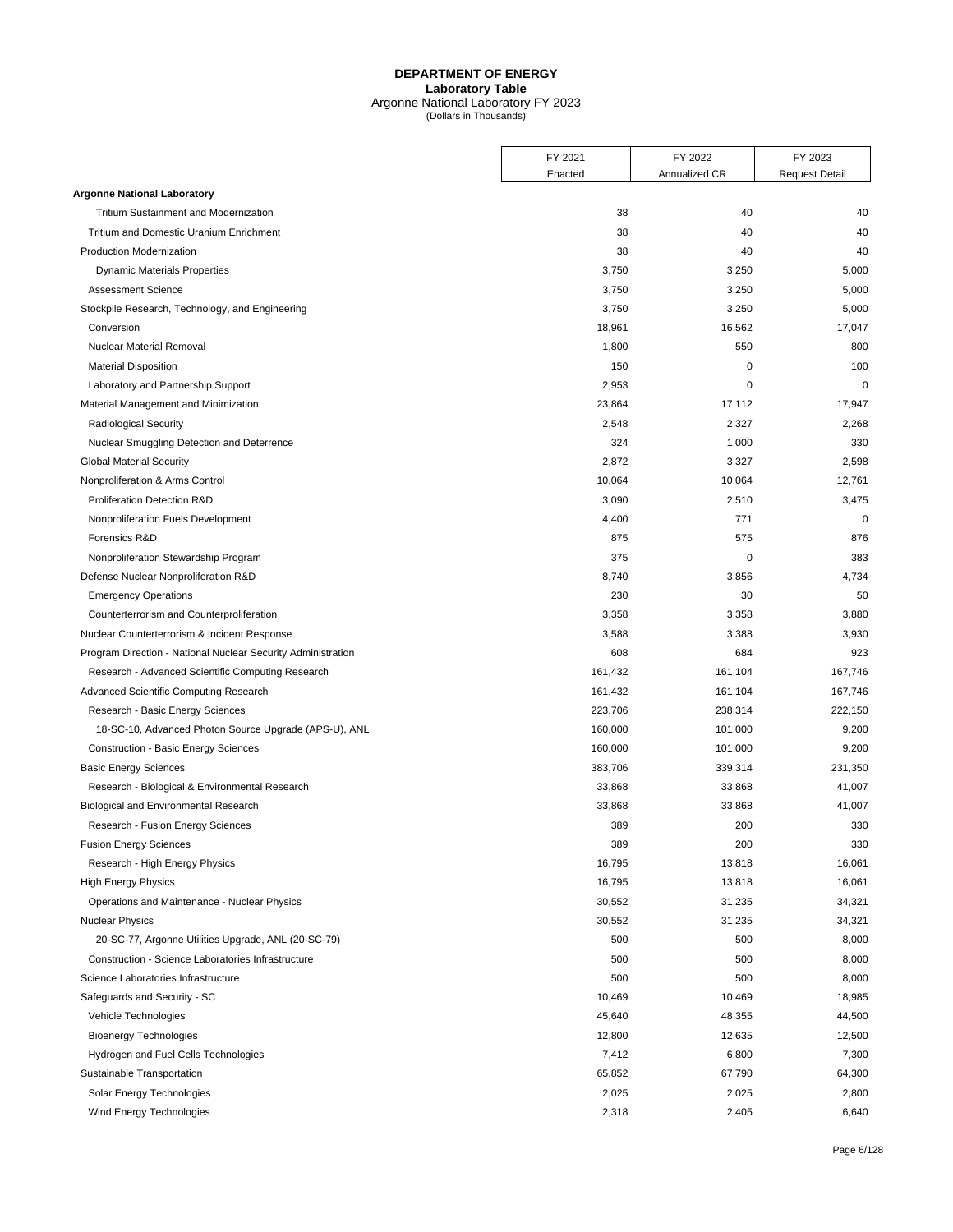## **DEPARTMENT OF ENERGY Laboratory Table** Argonne National Laboratory FY 2023 (Dollars in Thousands)

|                                                                    | FY 2021     | FY 2022       | FY 2023               |
|--------------------------------------------------------------------|-------------|---------------|-----------------------|
|                                                                    | Enacted     | Annualized CR | <b>Request Detail</b> |
| Water Power Technologies                                           | 1,000       | 2,091         | 5,973                 |
| Renewable Power                                                    | 5,343       | 6,521         | 15,413                |
| Advanced Manufacturing                                             | 6,206       | 1,300         | 1,500                 |
| <b>Building Technologies</b>                                       | 2,282       | 1,550         | 1,897                 |
| <b>Energy Efficiency</b>                                           | 8,488       | 2,850         | 3,397                 |
| <b>Strategic Programs</b>                                          | 800         | 200           | 1,500                 |
| Corporate Support                                                  | 800         | 200           | 1,500                 |
| Transmission Reliability and Resilience                            | 3,972       | $\pmb{0}$     | 3,250                 |
| <b>Energy Delivery Grid Operations Technology</b>                  | $\mathbf 0$ | 0             | 1,300                 |
| <b>Resilient Distribution Systems</b>                              | 1,328       | $\mathbf 0$   | 1,300                 |
| Cyber Resilient & Secure Utility Communication Network (SecureNet) | $\pmb{0}$   | 0             | 500                   |
| Energy Storage R&D                                                 | 100         | 0             | 100                   |
| <b>Energy Storage</b>                                              | 100         | $\mathbf 0$   | 100                   |
| <b>DCEI Energy Mission Assurance</b>                               | 500         | 500           | $\mathbf 0$           |
| Transmission Permitting and Technical Assistance                   | 250         | $\mathbf 0$   | 0                     |
| Infrastructure Security and Energy Restoration                     | 3,300       | 3,300         | $\mathbf 0$           |
| Response and Restoration                                           | 0           | 0             | 1,700                 |
| Information Sharing, Partnerships and Exercises                    | 0           | 0             | 1,900                 |
| Advanced Oil and Gas Prod Tech (Unconv FE)                         | 150         | 150           | $\mathbf 0$           |
| <b>LWR Sustainability</b>                                          | 0           | $\mathbf 0$   | 250                   |
| Advanced Reactor Technologies                                      | 6,385       | 6,385         | 7,500                 |
| Reactor Concepts RD&D                                              | 6,385       | 6,385         | 7,750                 |
| Materials Recovery and Waste Form Development                      | 1,060       | 1,060         | 1,625                 |
| <b>Accident Tolerant Fuels</b>                                     | 120         | 120           | 131                   |
| Triso Fuel and Graphite Qualification                              | 0           | 450           | 330                   |
| Fuel Cycle Laboratory R&D                                          | 2,440       | 2,440         | 5,685                 |
| Used Nuclear Fuel Disposition R&D                                  | 1,500       | 1,500         | 1,500                 |
| Integrated Waste Management System                                 | 200         | 200           | 1,900                 |
| Fuel Cycle Research & Development                                  | 5,320       | 5,770         | 11,171                |
| <b>Crosscutting Technology Development</b>                         | 825         | 825           | 1,000                 |
| Joint Modeling and Simulation Program                              | 5,675       | 5,675         | 4,800                 |
| <b>Nuclear Science User Facilities</b>                             | 200         | 200           | 300                   |
| <b>Transformational Challenge Reactor</b>                          | 1,100       | 1,100         | 0                     |
| Nuclear Energy Enabling Technologies                               | 7,800       | 7,800         | 6,100                 |
| <b>Regulatory Development</b>                                      | 4,760       | 4,760         | 3,700                 |
| <b>Advanced Reactors Safeguards</b>                                | 700         | 700           | 250                   |
| <b>Advanced Reactors Demonstration Program</b>                     | 5,460       | 5,460         | 3,950                 |
| International Nuclear Energy Cooperation                           | 0           | 0             | 250                   |
| Program Direction - Nuclear Energy                                 | 8           | 8             | 0                     |
| Interim Storage                                                    | 500         | 500           | 0                     |
| Strategic Partnership Projects                                     | 100         | 100           | 100                   |
| Strategic Partnership Projects and Revenues                        | 100         | 100           | 100                   |
| Environment, Health, Safety & Security                             | 945         | 945           | 945                   |
| Environment, Health, Safety, and Security                          | 945         | 945           | 945                   |
| Office of Technology Transitions (DA)                              | 55          | 55            | 0                     |
| Advanced Technology Vehicle Manufacturing Loan Program             | 328         | 550           | 600                   |
| <b>Grid Technical Assistance</b>                                   | 0           | 0             | 500                   |
| Total Argonne National Laboratory                                  | 808,219     | 741,113       | 691,759               |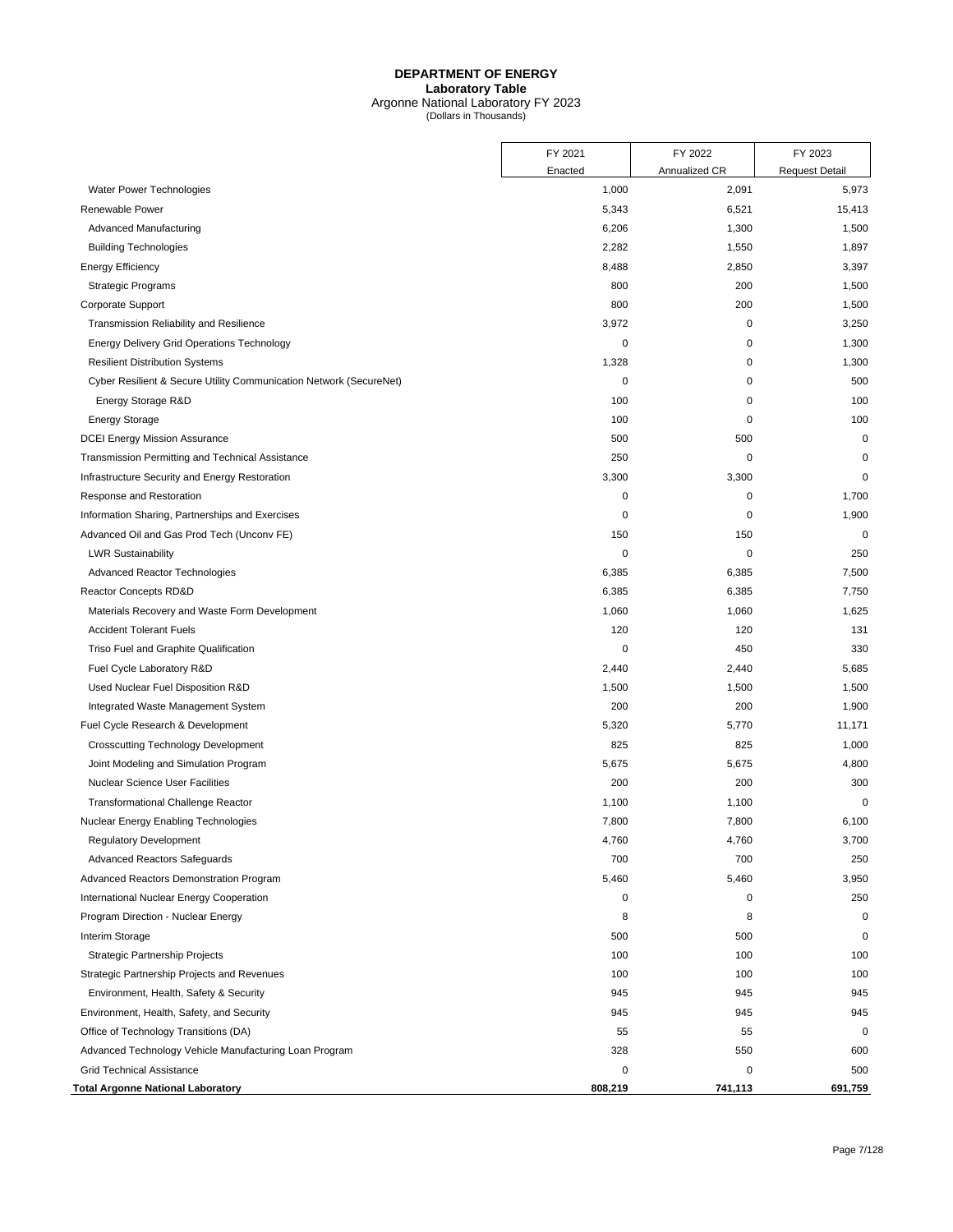# **DEPARTMENT OF ENERGY**

**Laboratory Table**

Argonne Site Office FY 2023 (Dollars in Thousands)

<span id="page-10-0"></span>

|                                         | FY 2021 | FY 2022       | FY 2023               |
|-----------------------------------------|---------|---------------|-----------------------|
|                                         | Enacted | Annualized CR | <b>Request Detail</b> |
| <b>Argonne Site Office</b>              |         |               |                       |
| Program Direction - SC                  | 3,997   | 3,997         | 4,879                 |
| National Reactor Innovation Center      | 391     | 391           | 4,000                 |
| Advanced Reactors Demonstration Program | 391     | 391           | 4,000                 |
| <b>Total Argonne Site Office</b>        | 4,388   | 4,388         | 8,879                 |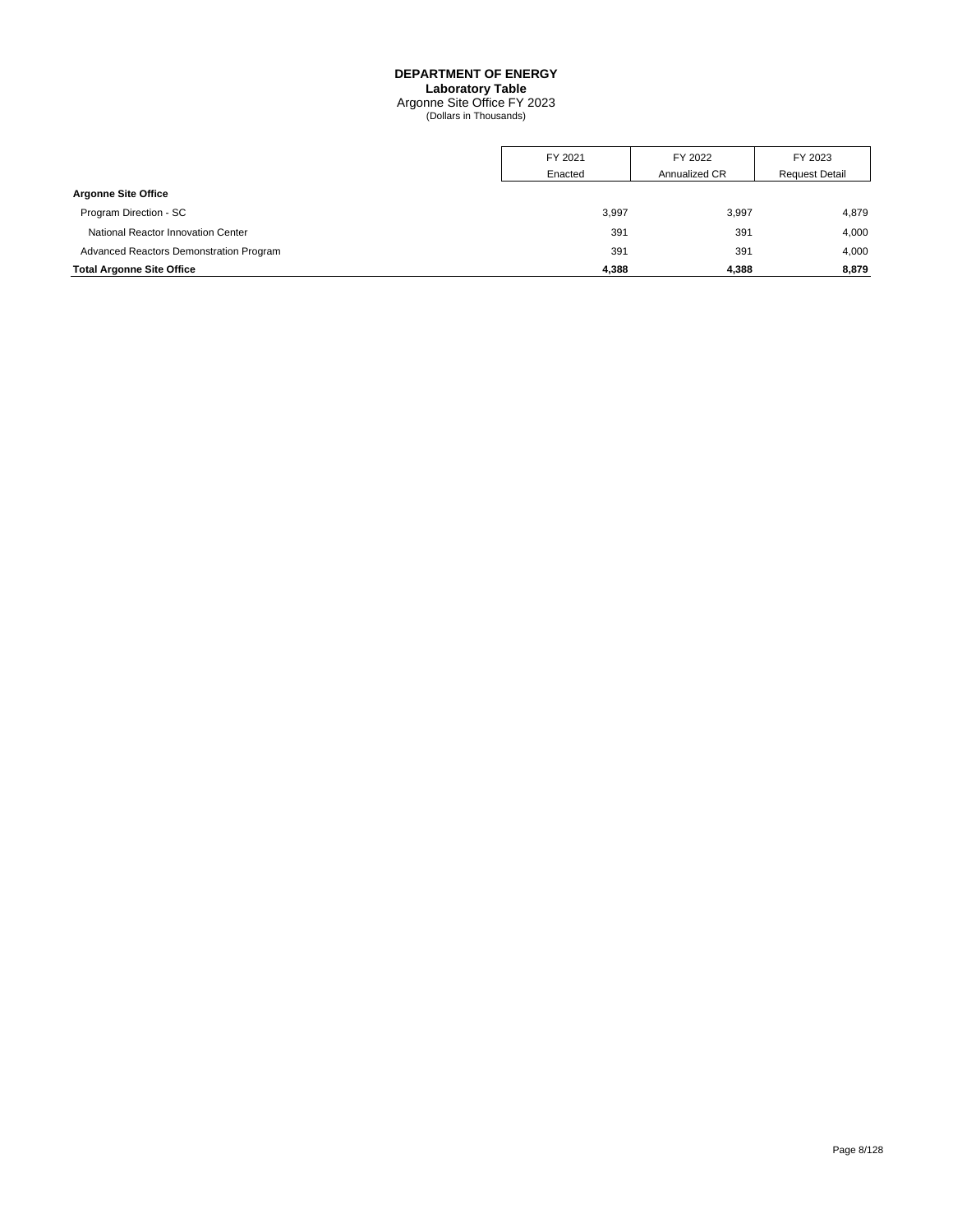#### **DEPARTMENT OF ENERGY Laboratory Table** Bay Area Site Office FY 2023 (Dollars in Thousands)

<span id="page-11-0"></span>

|                                   | FY 2021 | FY 2022       | FY 2023               |
|-----------------------------------|---------|---------------|-----------------------|
|                                   | Enacted | Annualized CR | <b>Request Detail</b> |
| <b>Bay Area Site Office</b>       |         |               |                       |
| Program Direction - SC            | 6,027   | 0             |                       |
| <b>Total Bay Area Site Office</b> | 6,027   | 0             |                       |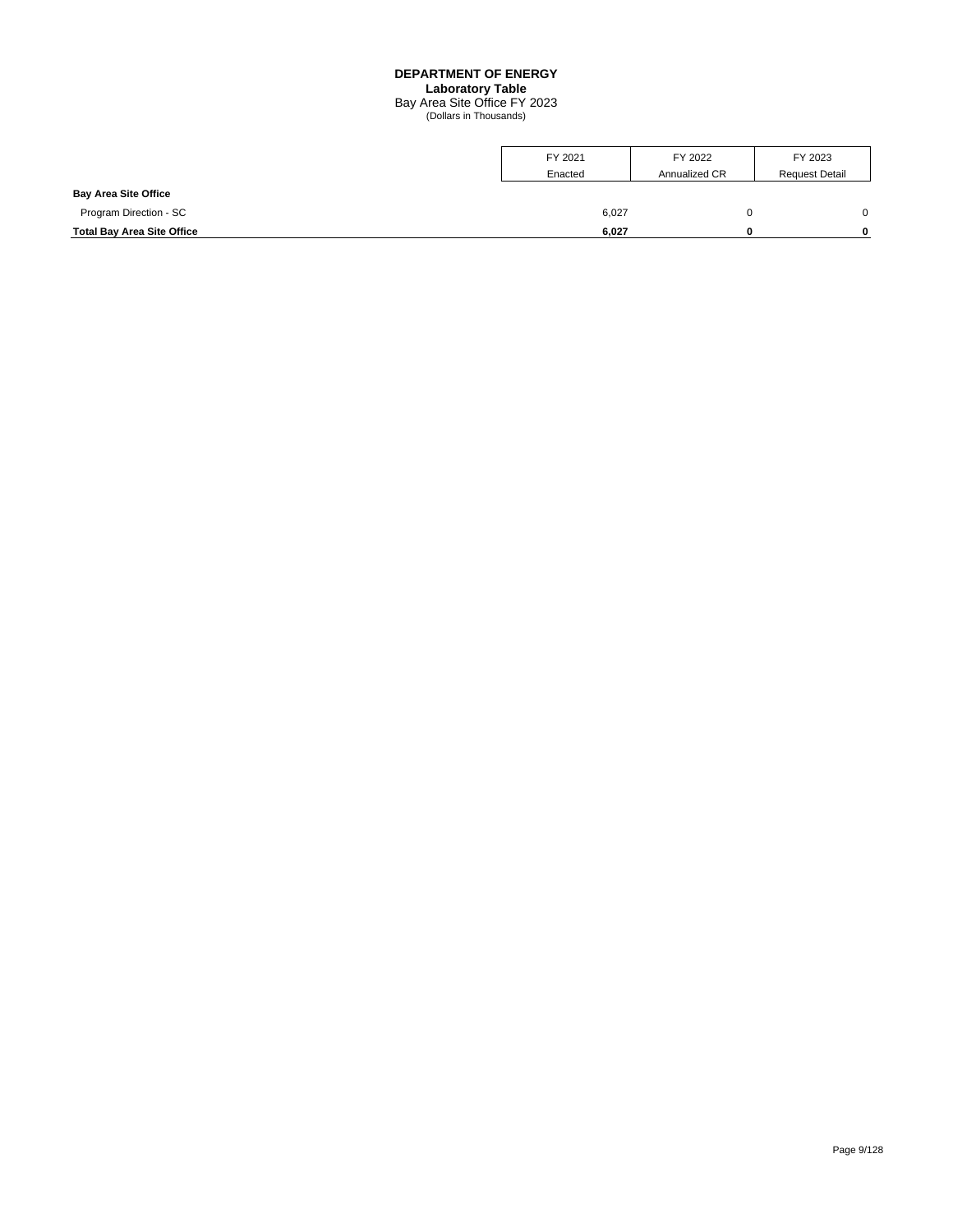#### **DEPARTMENT OF ENERGY Laboratory Table**

Berkeley Site Office FY 2023 (Dollars in Thousands)

<span id="page-12-0"></span>

|                                   | FY 2021 | FY 2022       | FY 2023               |
|-----------------------------------|---------|---------------|-----------------------|
|                                   | Enacted | Annualized CR | <b>Request Detail</b> |
| <b>Berkeley Site Office</b>       |         |               |                       |
| Program Direction - SC            | 0       | 3,616         | 3,923                 |
| <b>Total Berkeley Site Office</b> | o       | 3,616         | 3,923                 |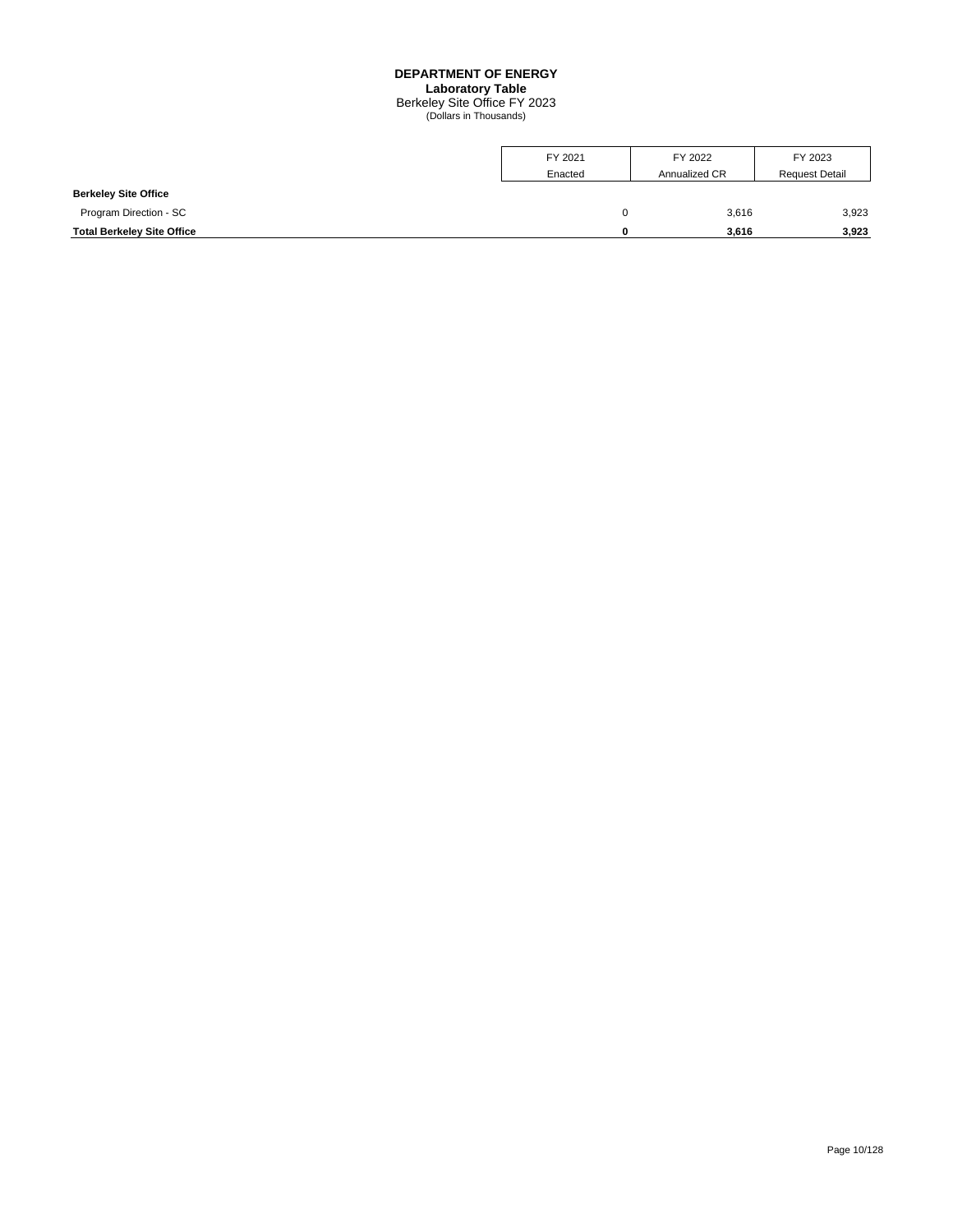## **DEPARTMENT OF ENERGY Laboratory Table** Bettis Atomic Power Laboratory FY 2023 (Dollars in Thousands)

<span id="page-13-0"></span>

|                                                            | FY 2021     | FY 2022       | FY 2023               |
|------------------------------------------------------------|-------------|---------------|-----------------------|
|                                                            | Enacted     | Annualized CR | <b>Request Detail</b> |
| <b>Bettis Atomic Power Laboratory</b>                      |             |               |                       |
| Naval Reactors Development                                 | 250,006     | 250,006       | 389,190               |
| Columbia-Class Reactor Systems Development                 | 15.028      | 15,028        | 10.244                |
| S8G Prototype Refueling                                    | 2,888       | 2,888         | $\mathbf 0$           |
| Naval Reactors Operations and Infrastructure               | 82,713      | 82,713        | 188,315               |
| 23-D-533 BL Component Test Complex                         | $\mathbf 0$ | 0             | 52,200                |
| 14-D-901 Spent Fuel Handling Recapitalization Project, NRF | 14.362      | 14,362        | 12,234                |
| <b>Construction - Naval Reactors</b>                       | 14.362      | 14.362        | 64.434                |
| <b>Total Bettis Atomic Power Laboratory</b>                | 364.997     | 364.997       | 652,183               |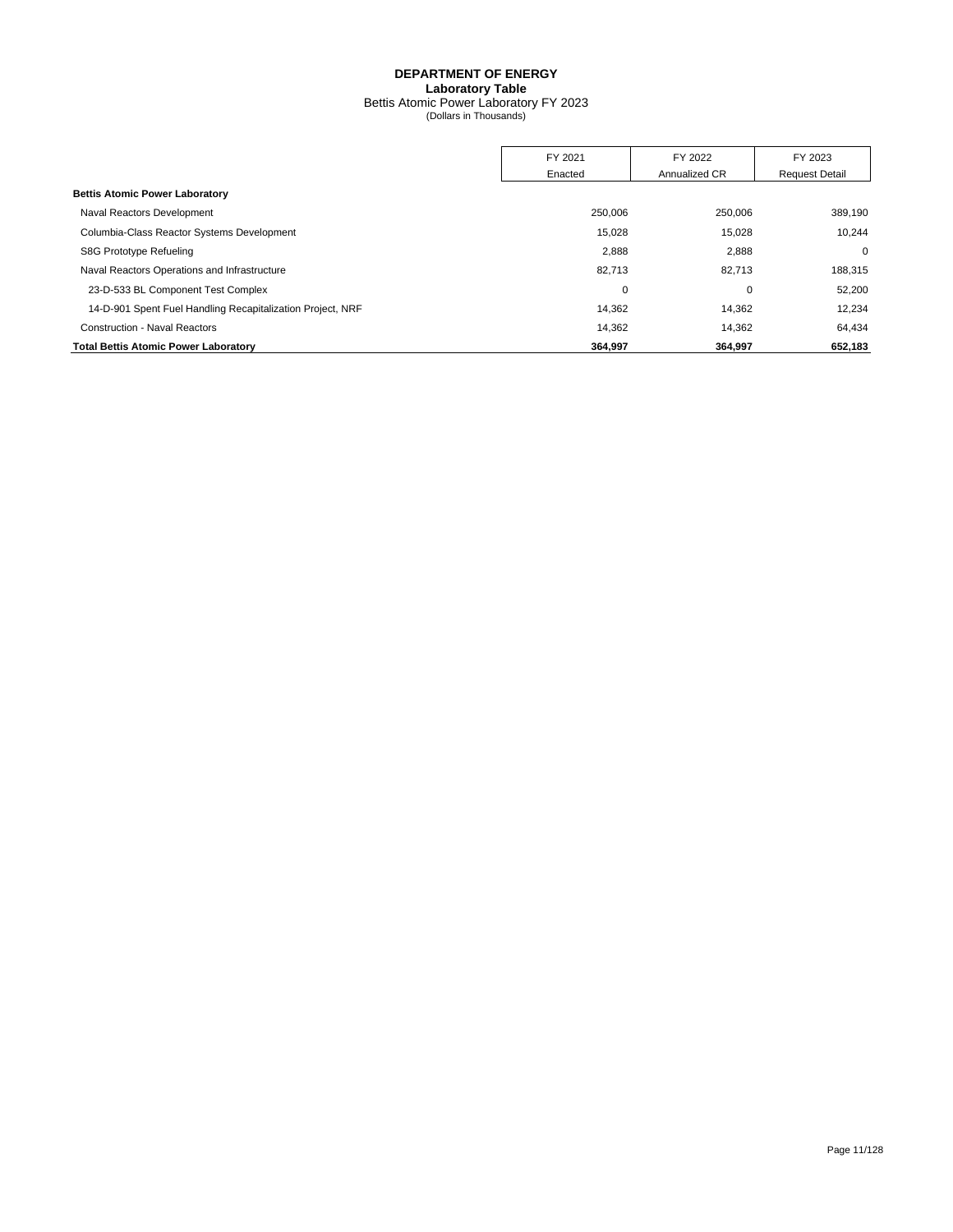## **DEPARTMENT OF ENERGY Laboratory Table** Brookhaven National Laboratory FY 2023 (Dollars in Thousands)

<span id="page-14-0"></span>

|                                                                                | FY 2021 | FY 2022       | FY 2023               |
|--------------------------------------------------------------------------------|---------|---------------|-----------------------|
|                                                                                | Enacted | Annualized CR | <b>Request Detail</b> |
| <b>Brookhaven National Laboratory</b>                                          |         |               |                       |
| Safety and Environmental Operations                                            | 464     | 477           | 515                   |
| Operating                                                                      | 464     | 477           | 515                   |
| Infrastructure and Operations                                                  | 464     | 477           | 515                   |
| Conversion                                                                     | 700     | 250           | 300                   |
| Material Management and Minimization                                           | 700     | 250           | 300                   |
| <b>Radiological Security</b>                                                   | 461     | 205           | 410                   |
| Nuclear Smuggling Detection and Deterrence                                     | 1,407   | 1,012         | 1,432                 |
| <b>Global Material Security</b>                                                | 1,868   | 1,217         | 1,842                 |
| Nonproliferation & Arms Control                                                | 2,886   | 2,886         | 3,659                 |
| Proliferation Detection R&D                                                    | 5,771   | 9,093         | 6,489                 |
| Forensics R&D                                                                  | 564     | 475           | 564                   |
| Defense Nuclear Nonproliferation R&D                                           | 6,335   | 9,568         | 7,053                 |
| Counterterrorism and Counterproliferation                                      | 2,672   | 2,839         | 3,509                 |
| Nuclear Counterterrorism & Incident Response                                   | 2,672   | 2,839         | 3,509                 |
| Program Direction - National Nuclear Security Administration                   | 6       | 6             | 6                     |
| Research - Advanced Scientific Computing Research                              | 2,313   | 1,580         | 2,643                 |
| <b>Advanced Scientific Computing Research</b>                                  | 2,313   | 1,580         | 2,643                 |
| Research - Basic Energy Sciences                                               | 167,542 | 183,954       | 211,501               |
| <b>Basic Energy Sciences</b>                                                   | 167,542 | 183,954       | 211,501               |
| Research - Biological & Environmental Research                                 | 17,353  | 17,353        | 18,900                |
| Biological and Environmental Research                                          | 17,353  | 17,353        | 18,900                |
| Research - Fusion Energy Sciences                                              | 2,409   | 0             | 2,409                 |
| <b>Fusion Energy Sciences</b>                                                  | 2,409   | 0             | 2,409                 |
| Research - High Energy Physics                                                 | 75,692  | 69,273        | 75,568                |
| 11-SC-40, Long Baseline Neutrino Facility/Deep Underground Neutrino Experiment | 3,516   | 6,000         | 10,000                |
| Construction - High Energy Physics                                             | 3,516   | 6,000         | 10,000                |
| <b>High Energy Physics</b>                                                     | 79,208  | 75,273        | 85,568                |
| Operations and Maintenance - Nuclear Physics                                   | 220,175 | 212,345       | 213,056               |
| 20-SC-52, Electron Ion Collider, BNL                                           | 5,000   | 3,750         | 20,000                |
| <b>Construction - Nuclear Physics</b>                                          | 5,000   | 3,750         | 20,000                |
| <b>Nuclear Physics</b>                                                         | 225,175 | 216,095       | 233,056               |
| Research - Accelerator R&D and Production                                      | 0       | 5,367         | 6,176                 |
| Accelerator R&D and Production                                                 | 0       | 5,367         | 6,176                 |
| Facilities and Infrastructure (SLI)                                            | 0       | 0             | 4,000                 |
| 20-SC-71, Critical Utilities Rehabilitation Project, BNL                       | 20,000  | 26,000        | 13,000                |
| 19-SC-71, Science User Support Center, BNL                                     | 20,000  | 38,000        | 0                     |
| Construction - Science Laboratories Infrastructure                             | 40,000  | 64,000        | 13,000                |
| Science Laboratories Infrastructure                                            | 40,000  | 64,000        | 17,000                |
| Safeguards and Security - SC                                                   | 14,233  | 14,233        | 21,275                |
| Vehicle Technologies                                                           | 2,900   | 4,675         | 4,000                 |
| Hydrogen and Fuel Cells Technologies                                           | 1,000   | 200           | 200                   |
| Sustainable Transportation                                                     | 3,900   | 4,875         | 4,200                 |
| Solar Energy Technologies                                                      | 1,267   | 1,267         | 1,745                 |
| Geothermal Technologies                                                        | 50      | 25            | $\mathbf 0$           |
| Renewable Power                                                                | 1,317   | 1,292         | 1,745                 |
| <b>Building Technologies</b>                                                   | 700     | 213           | 213                   |
| <b>Energy Efficiency</b>                                                       | 700     | 213           | 213                   |
| Transmission Reliability and Resilience                                        | 900     | 0             | 1,000                 |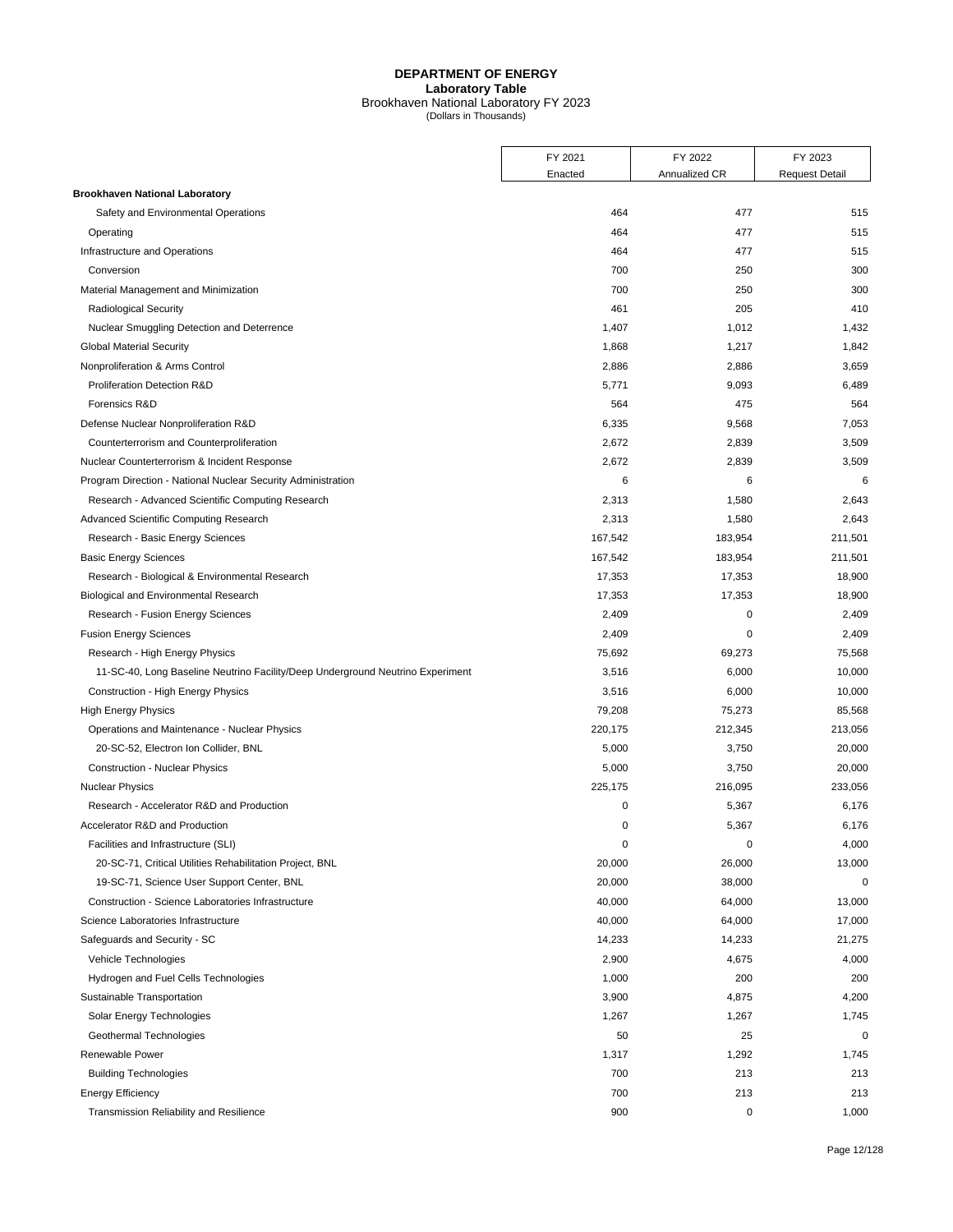## **DEPARTMENT OF ENERGY Laboratory Table** Brookhaven National Laboratory FY 2023 (Dollars in Thousands)

|                                             | FY 2021 | FY 2022       | FY 2023               |
|---------------------------------------------|---------|---------------|-----------------------|
|                                             | Enacted | Annualized CR | <b>Request Detail</b> |
| <b>Accident Tolerant Fuels</b>              |         | 656<br>656    | 715                   |
| Fuel Cycle Laboratory R&D                   |         | 300<br>300    | 699                   |
| Fuel Cycle Research & Development           |         | 956<br>956    | 1,414                 |
| <b>Crosscutting Technology Development</b>  |         | 17<br>17      | 20                    |
| Nuclear Energy Enabling Technologies        |         | 17<br>17      | 20                    |
| <b>Advanced Reactors Safeguards</b>         |         | 445<br>445    | 350                   |
| Advanced Reactors Demonstration Program     |         | 445<br>445    | 350                   |
| <b>Strategic Partnership Projects</b>       |         | 275<br>275    | 1,000                 |
| Strategic Partnership Projects and Revenues |         | 275<br>275    | 1,000                 |
| Environment, Health, Safety & Security      |         | 250<br>250    | 250                   |
| Environment, Health, Safety, and Security   |         | 250<br>250    | 250                   |
| Office of Technology Transitions (DA)       |         | 80<br>80      | $\mathbf 0$           |
| Total Brookhaven National Laboratory        | 572,004 | 603,501       | 625,604               |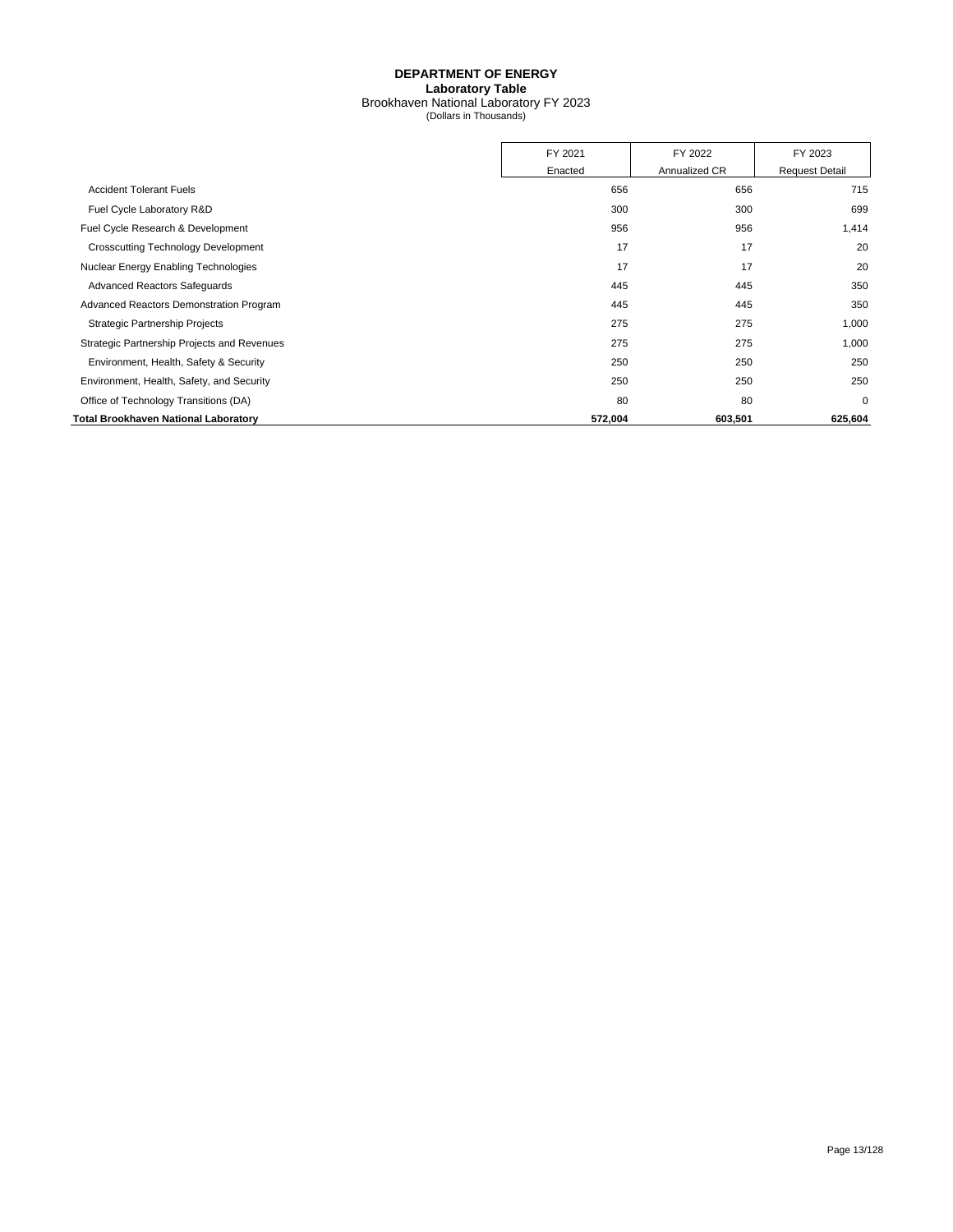## **DEPARTMENT OF ENERGY Laboratory Table** Brookhaven Site Office FY 2023 (Dollars in Thousands)

<span id="page-16-0"></span>

|                                     | FY 2021 | FY 2022       | FY 2023               |
|-------------------------------------|---------|---------------|-----------------------|
|                                     | Enacted | Annualized CR | <b>Request Detail</b> |
| <b>Brookhaven Site Office</b>       |         |               |                       |
| Program Direction - SC              | 4,444   | 4,444         | 5,343                 |
| <b>Total Brookhaven Site Office</b> | 4.444   | 4.444         | 5,343                 |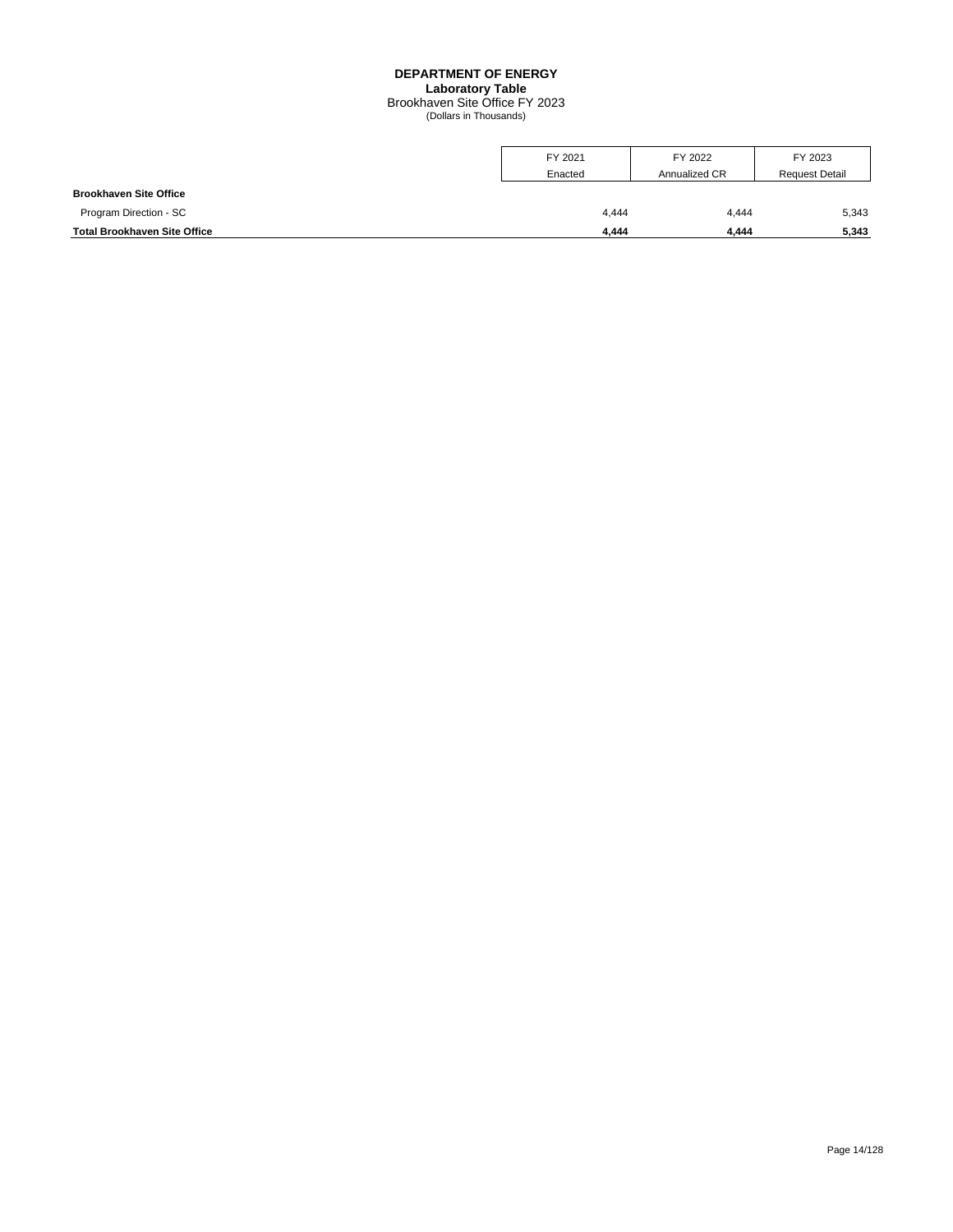## **DEPARTMENT OF ENERGY Laboratory Table**

Carlsbad Area Office FY 2023 (Dollars in Thousands)

<span id="page-17-0"></span>

|                                                              | FY 2021<br>Enacted | FY 2022<br>Annualized CR | FY 2023               |
|--------------------------------------------------------------|--------------------|--------------------------|-----------------------|
|                                                              |                    |                          | <b>Request Detail</b> |
| <b>Carlsbad Area Office</b>                                  |                    |                          |                       |
| <b>Radiological Security</b>                                 | 55                 | 0                        | 49                    |
| <b>Global Material Security</b>                              | 55                 | 0                        | 49                    |
| Program Direction - National Nuclear Security Administration |                    |                          |                       |
| Program Direction - Defense Environmental Cleanup            | 11.823             | 11.823                   | 13.321                |
| Safequards and Security - Defense Environmental Cleanup      | 6,806              | 6.806                    | 6,806                 |
| <b>Total Carlsbad Area Office</b>                            | 18,685             | 18.630                   | 20,177                |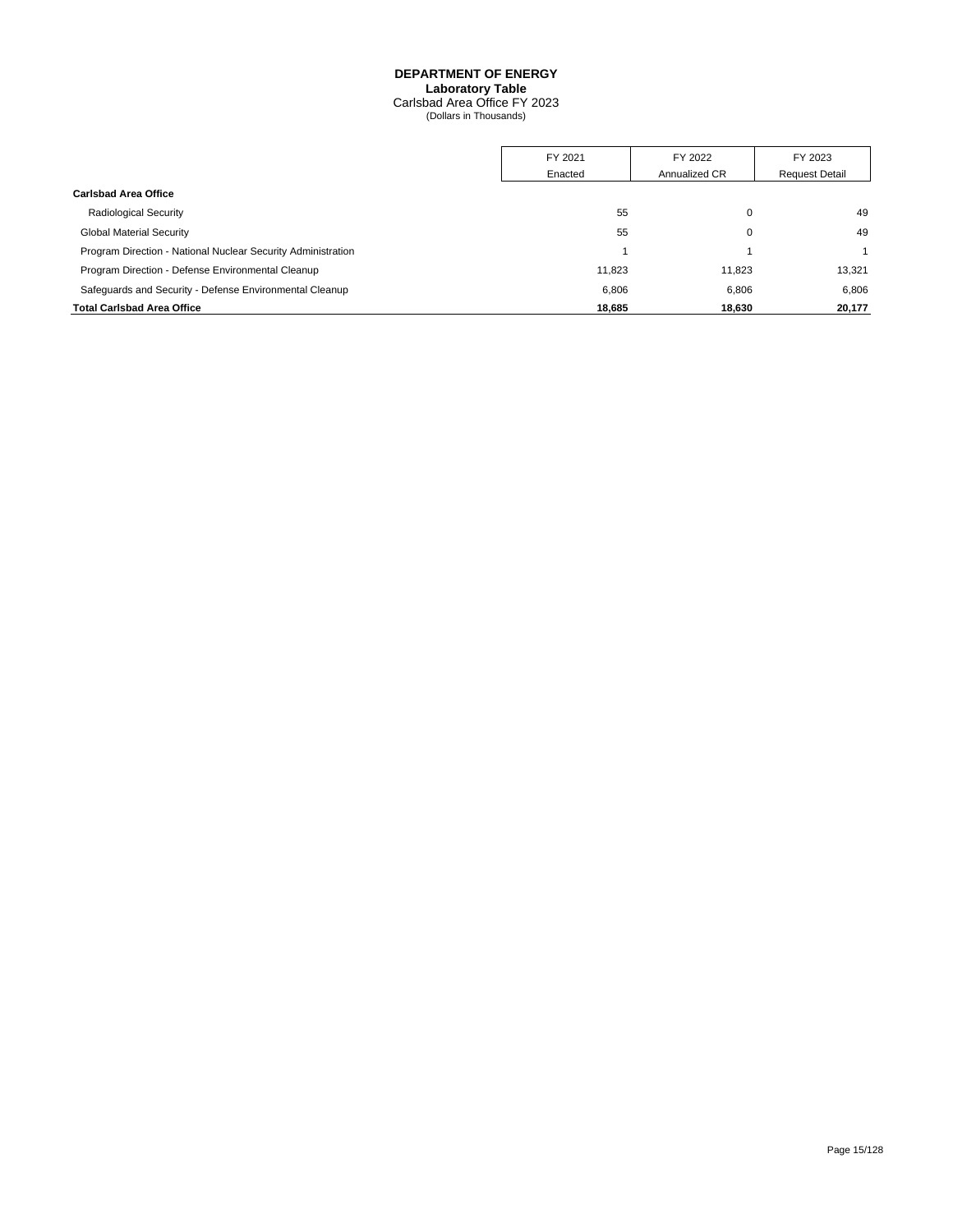## **DEPARTMENT OF ENERGY Laboratory Table** Chicago Operations Office FY 2023 (Dollars in Thousands)

<span id="page-18-0"></span>

|                                                              | FY 2021        | FY 2022        | FY 2023               |
|--------------------------------------------------------------|----------------|----------------|-----------------------|
|                                                              | Enacted        | Annualized CR  | <b>Request Detail</b> |
| <b>Chicago Operations Office</b>                             |                |                |                       |
| Program Direction - National Nuclear Security Administration | 6              | 6              | 6                     |
| Research - Basic Energy Sciences                             | 217,479        | 0              | $\Omega$              |
| <b>Basic Energy Sciences</b>                                 | 217,479        | $\Omega$       | $\Omega$              |
| Research - Biological & Environmental Research               | 23,772         | 0              | 0                     |
| Biological and Environmental Research                        | 23,772         | $\Omega$       | $\Omega$              |
| Research - Fusion Energy Sciences                            | 41,878         | $\Omega$       | O                     |
| <b>Fusion Energy Sciences</b>                                | 41,878         | $\Omega$       | $\Omega$              |
| Operations and Maintenance - Nuclear Physics                 | 140,954        | 0              | 0                     |
| <b>Nuclear Physics</b>                                       | 140,954        | $\Omega$       | $\Omega$              |
| Payment In Lieu of Taxes                                     | 1,650          | 0              | $\Omega$              |
| Science Laboratories Infrastructure                          | 1,650          | $\Omega$       | $\Omega$              |
| Joint Modeling and Simulation Program                        | 234            | 234            | $\Omega$              |
| <b>Nuclear Science User Facilities</b>                       | $\overline{2}$ | $\overline{2}$ | $\overline{2}$        |
| Nuclear Energy Enabling Technologies                         | 236            | 236            | 2                     |
| Program Direction - Nuclear Energy                           | 2              | 2              | $\Omega$              |
| Environment, Health, Safety & Security                       | 50             | 50             | 50                    |
| Environment, Health, Safety, and Security                    | 50             | 50             | 50                    |
| <b>Total Chicago Operations Office</b>                       | 426.027        | 294            | 58                    |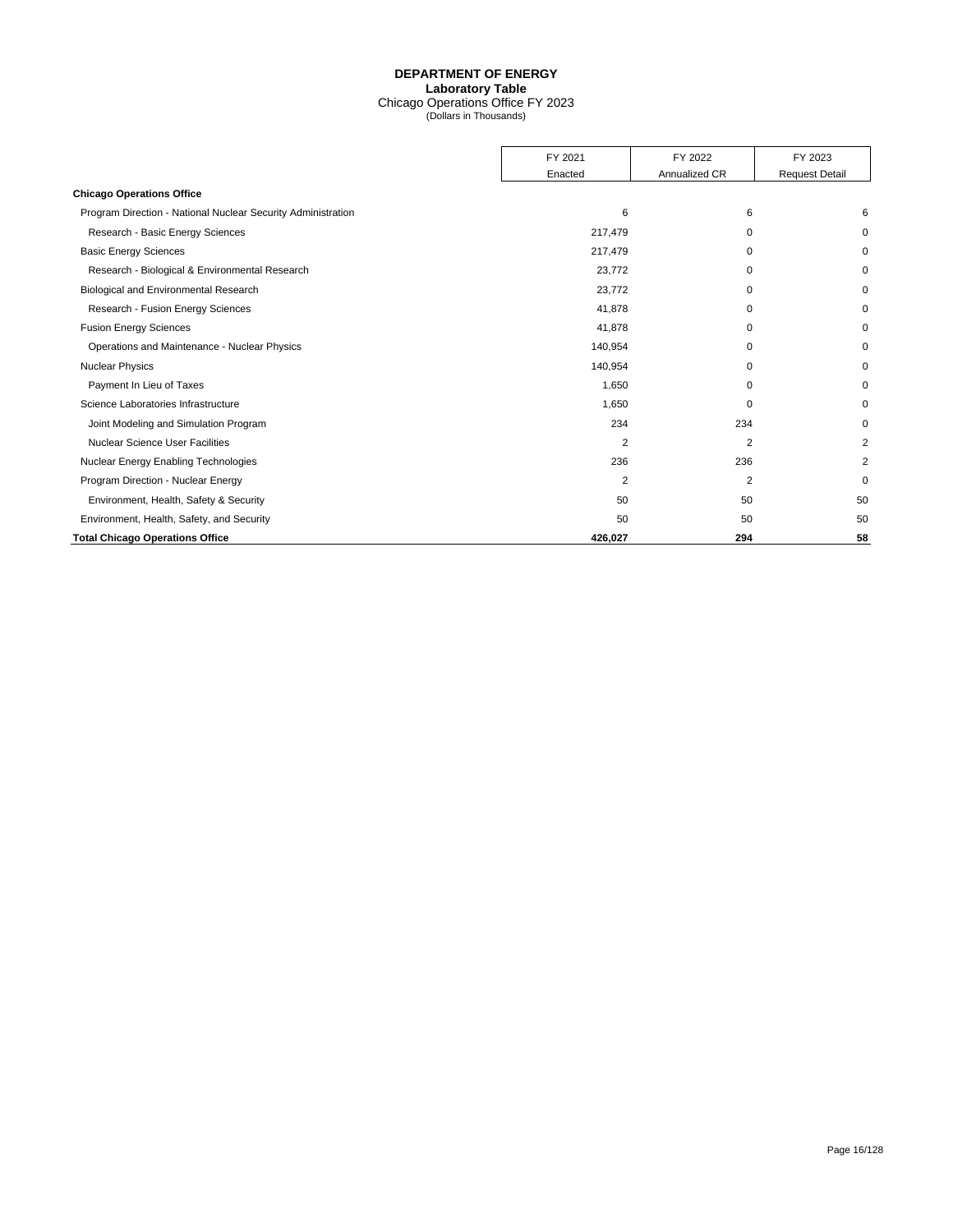## **DEPARTMENT OF ENERGY Laboratory Table** Consolidated Business Center FY 2023 (Dollars in Thousands)

<span id="page-19-0"></span>

|                                                   | FY 2021 | FY 2022       | FY 2023               |
|---------------------------------------------------|---------|---------------|-----------------------|
|                                                   | Enacted | Annualized CR | <b>Request Detail</b> |
| <b>Consolidated Business Center</b>               |         |               |                       |
| Payment In Lieu of Taxes                          | 3,000   | 4,820         | 4,891                 |
| Oak Ridge Landlord                                | 5,860   | 6,430         | 6,559                 |
| Science Laboratories Infrastructure               | 8,860   | 11,250        | 11,450                |
| Safeguards and Security - SC                      | 4,397   | 4,397         | 5,635                 |
| Program Direction - SC                            | 43,481  | 43,481        | 45,799                |
| Environment, Health, Safety & Security            | 259     | 259           | 259                   |
| Environment, Health, Safety, and Security         | 259     | 259           | 259                   |
| <b>Closure Sites Administration</b>               | 2,087   | 2,087         | 2,452                 |
| Program Direction - Defense Environmental Cleanup | 34,043  | 34,043        | 37,732                |
| Small Sites - NDEC                                | 10,000  | 0             | $\mathbf 0$           |
| <b>Total Consolidated Business Center</b>         | 103,127 | 95,517        | 103,327               |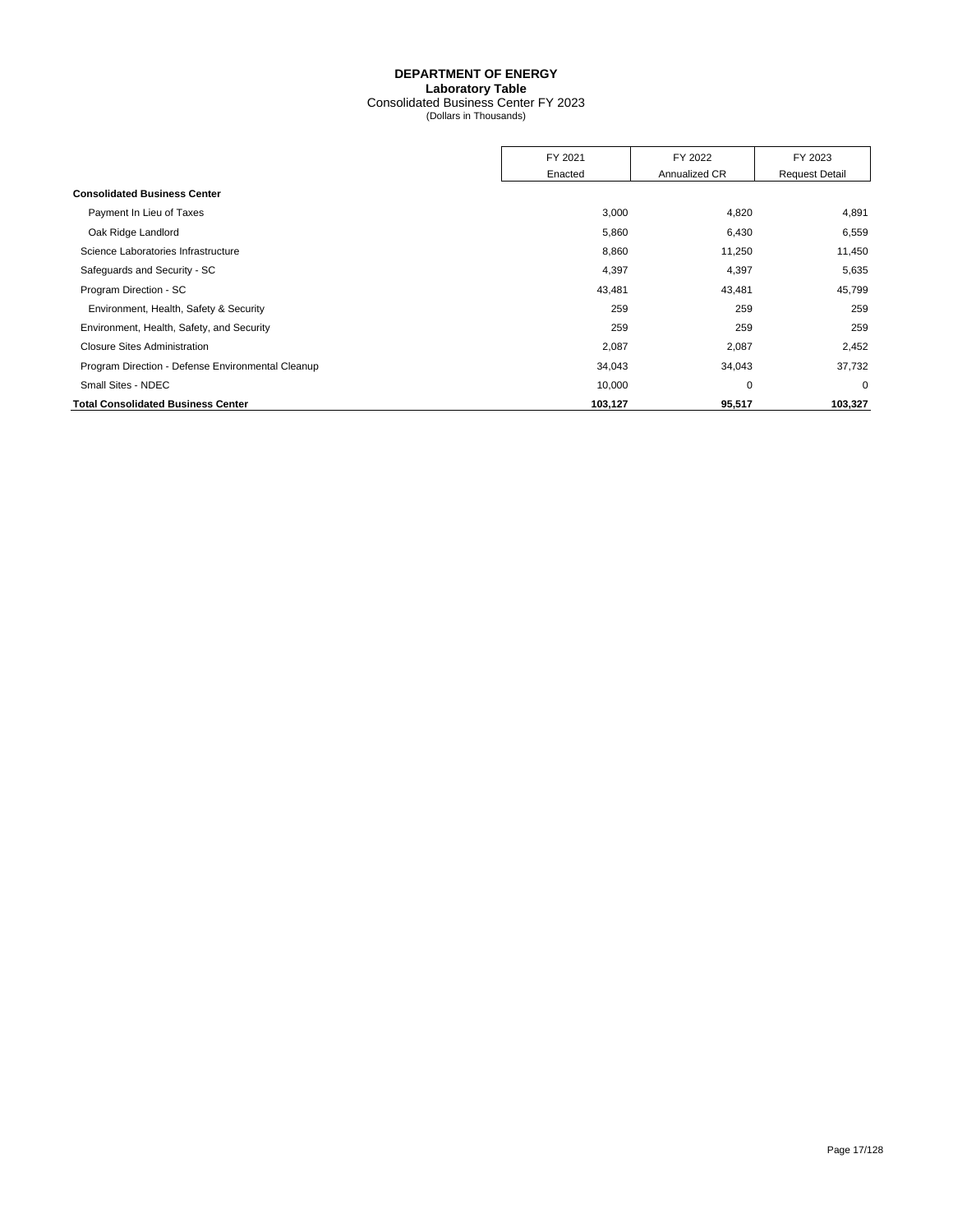## **DEPARTMENT OF ENERGY Laboratory Table** Consolidated Service Center - Tennessee FY 2023 (Dollars in Thousands)

<span id="page-20-0"></span>

|                                                      | FY 2021<br>Enacted | FY 2022<br>Annualized CR | FY 2023<br><b>Request Detail</b> |
|------------------------------------------------------|--------------------|--------------------------|----------------------------------|
| <b>Consolidated Service Center - Tennessee</b>       |                    |                          |                                  |
| Transmission Reliability and Resilience              | 15                 |                          | U                                |
| <b>Total Consolidated Service Center - Tennessee</b> | 15                 |                          |                                  |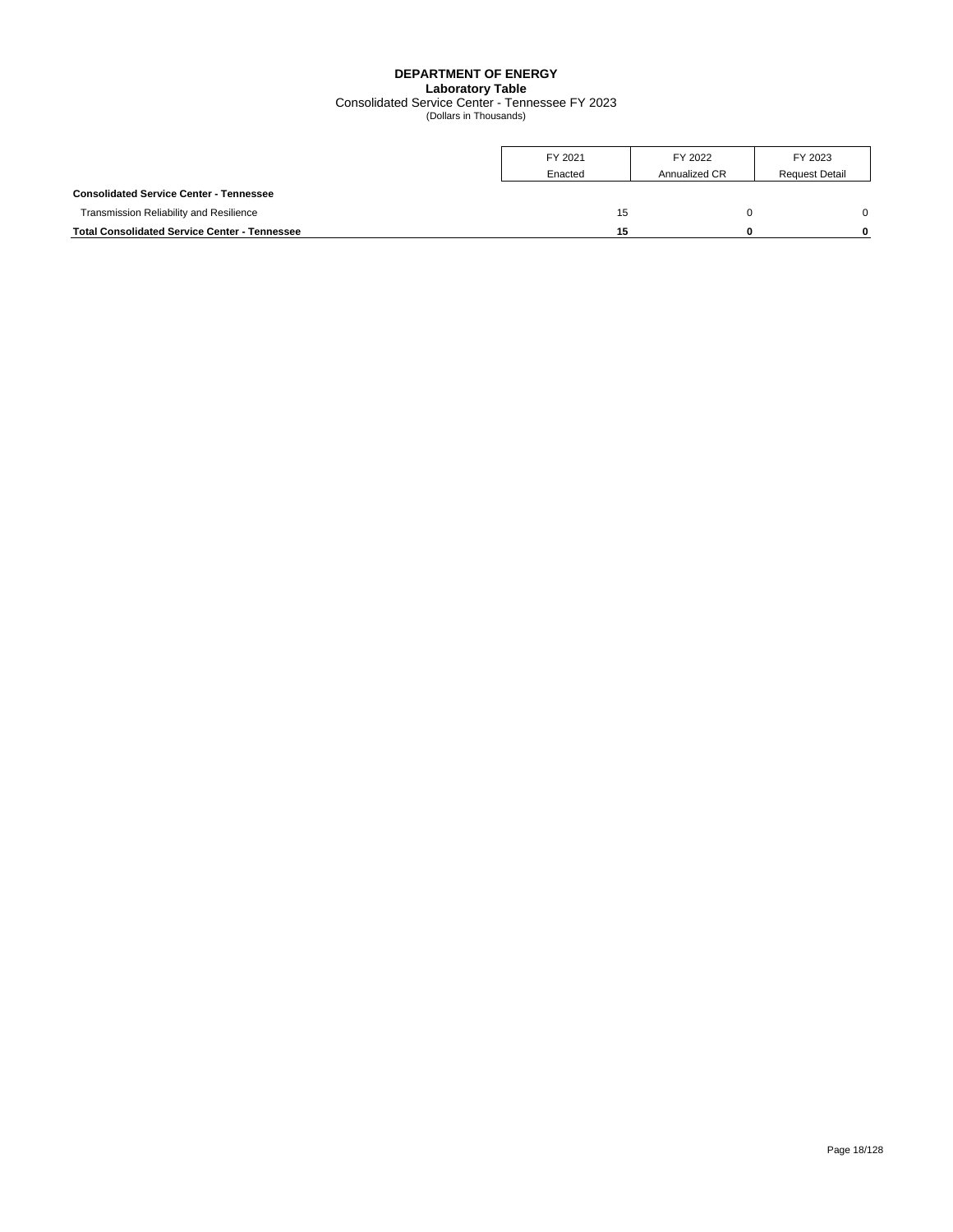## **DEPARTMENT OF ENERGY Laboratory Table** East Tennessee Technology Park (K25) FY 2023 (Dollars in Thousands)

<span id="page-21-0"></span>

|                                                         | FY 2021 | FY 2022       | FY 2023               |
|---------------------------------------------------------|---------|---------------|-----------------------|
|                                                         | Enacted | Annualized CR | <b>Request Detail</b> |
| East Tennessee Technology Park (K25)                    |         |               |                       |
| Safequards and Security - Defense Environmental Cleanup | 9.260   | 9.260         | 12.000                |
| Oak Ridge Reservation (D&D Fund)                        | 134.701 | 134.701       | 92.946                |
| Pension and Community and Regulatory Support            | 25,000  | 25.000        | 20.000                |
| <b>Total East Tennessee Technology Park (K25)</b>       | 168.961 | 168.961       | 124.946               |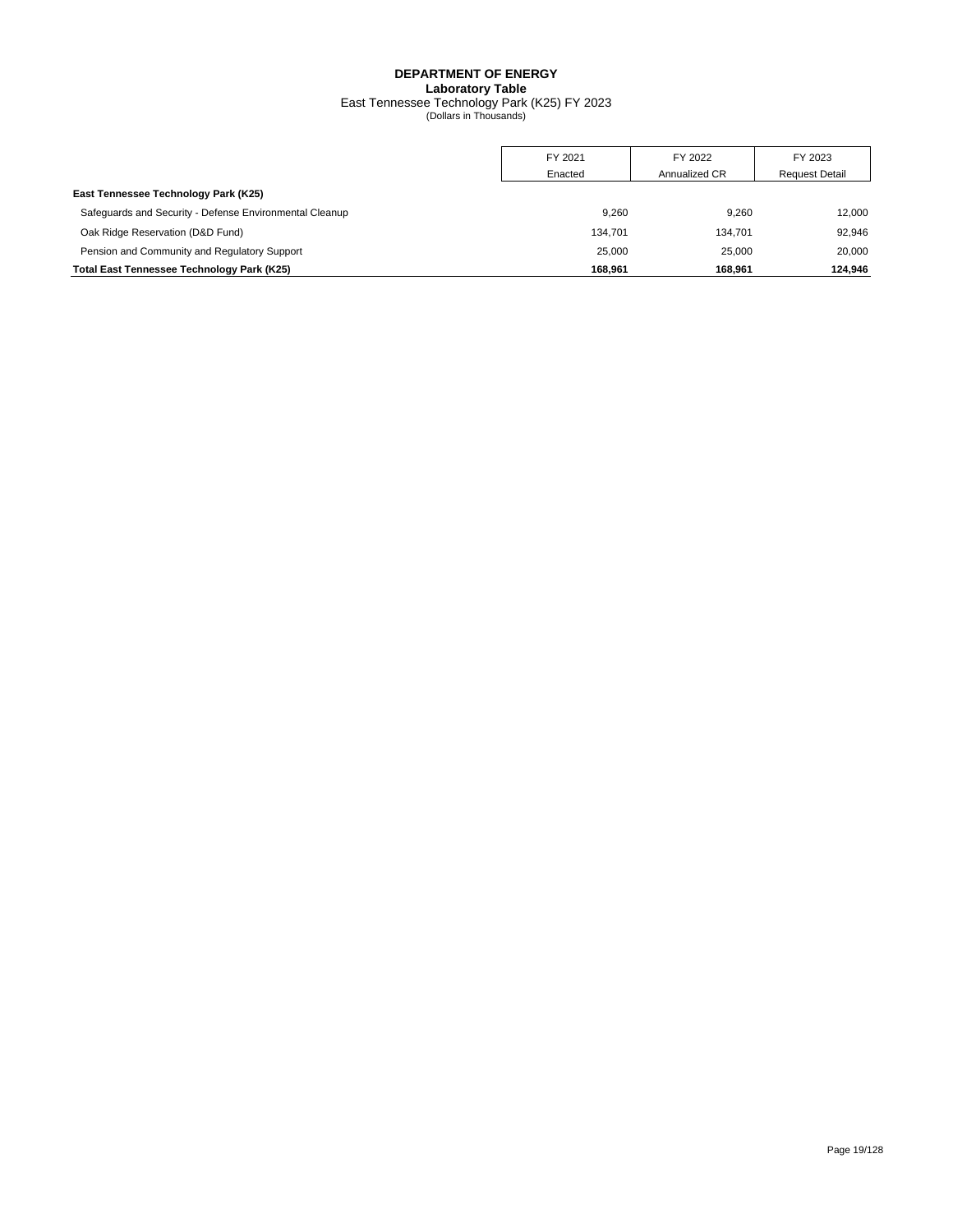## **DEPARTMENT OF ENERGY Laboratory Table** Energy Technology Engineering Center FY 2023 (Dollars in Thousands)

<span id="page-22-0"></span>

|                                                   | FY 2021 | FY 2022       | FY 2023               |
|---------------------------------------------------|---------|---------------|-----------------------|
|                                                   | Enacted | Annualized CR | <b>Request Detail</b> |
| <b>Energy Technology Engineering Center</b>       |         |               |                       |
| Small Sites - NDEC                                | 12.000  | 12.000        | 26,409                |
| <b>Total Energy Technology Engineering Center</b> | 12.000  | 12.000        | 26.409                |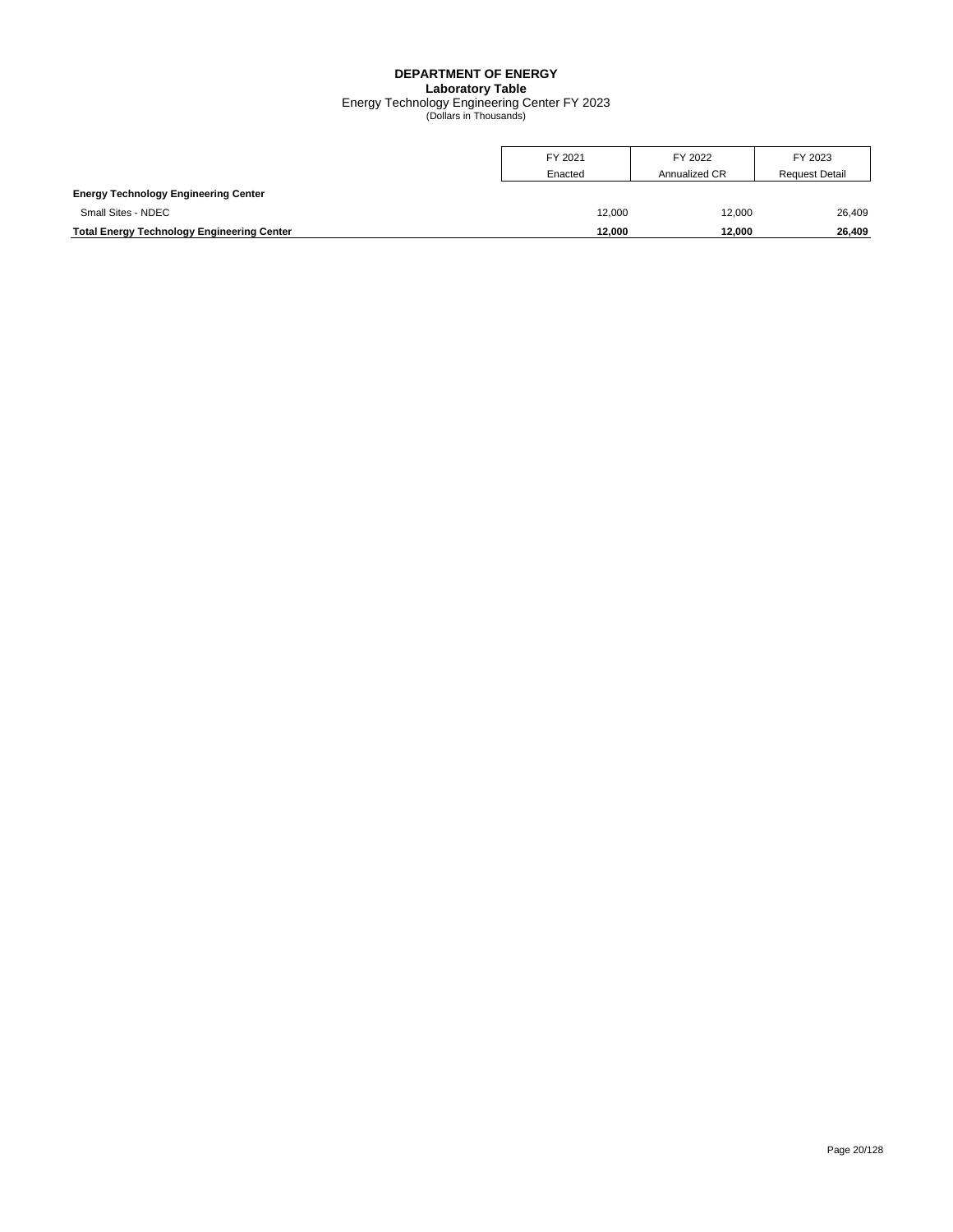## **DEPARTMENT OF ENERGY Laboratory Table** Fermi National Accelerator Laboratory FY 2023 (Dollars in Thousands)

<span id="page-23-0"></span>

|                                                                                | FY 2021  | FY 2022       | FY 2023               |
|--------------------------------------------------------------------------------|----------|---------------|-----------------------|
|                                                                                | Enacted  | Annualized CR | <b>Request Detail</b> |
| Fermi National Accelerator Laboratory                                          |          |               |                       |
| Proliferation Detection R&D                                                    | 750      | 750           | 843                   |
| Defense Nuclear Nonproliferation R&D                                           | 750      | 750           | 843                   |
| Research - Advanced Scientific Computing Research                              | 874      | 700           | 1,778                 |
| Advanced Scientific Computing Research                                         | 874      | 700           | 1.778                 |
|                                                                                |          |               |                       |
| Research - High Energy Physics                                                 | 326,113  | 301,673       | 318,163               |
| 18-SC-42, Proton Improvement Plan II (PIP-II), FNAL                            | 79,000   | 90,000        | 120,000               |
| 11-SC-40, Long Baseline Neutrino Facility/Deep Underground Neutrino Experiment | 167,484  | 170,000       | 166,000               |
| 11-SC-41, Muon to Electron Conversion Experiment, FNAL                         | 2,000    | 13,000        | 2,000                 |
| <b>Construction - High Energy Physics</b>                                      | 248,484  | 273,000       | 288,000               |
| <b>High Energy Physics</b>                                                     | 574,597  | 574,673       | 606,163               |
| Research - Accelerator R&D and Production                                      | 0        | 0             | 23                    |
| Accelerator R&D and Production                                                 | 0        | $\Omega$      | 23                    |
| Facilities and Infrastructure (SLI)                                            | $\Omega$ | 11,500        | $\mathbf 0$           |
| 20-SC-80, Utilities Infrastructure Project, FNAL (20-SC-82)                    | 500      | 500           | 20,000                |
| 17-SC-71, Integrated Engineering Research Center, FNAL                         | 10,250   | 10,250        | $\mathbf 0$           |
| Construction - Science Laboratories Infrastructure                             | 10,750   | 10,750        | 20,000                |
| Science Laboratories Infrastructure                                            | 10.750   | 22,250        | 20,000                |
| Safequards and Security - SC                                                   | 8,480    | 8,480         | 14,215                |
| Office of Technology Transitions (DA)                                          | 55       | 55            | $\Omega$              |
| <b>Total Fermi National Accelerator Laboratory</b>                             | 595.506  | 606.908       | 643.022               |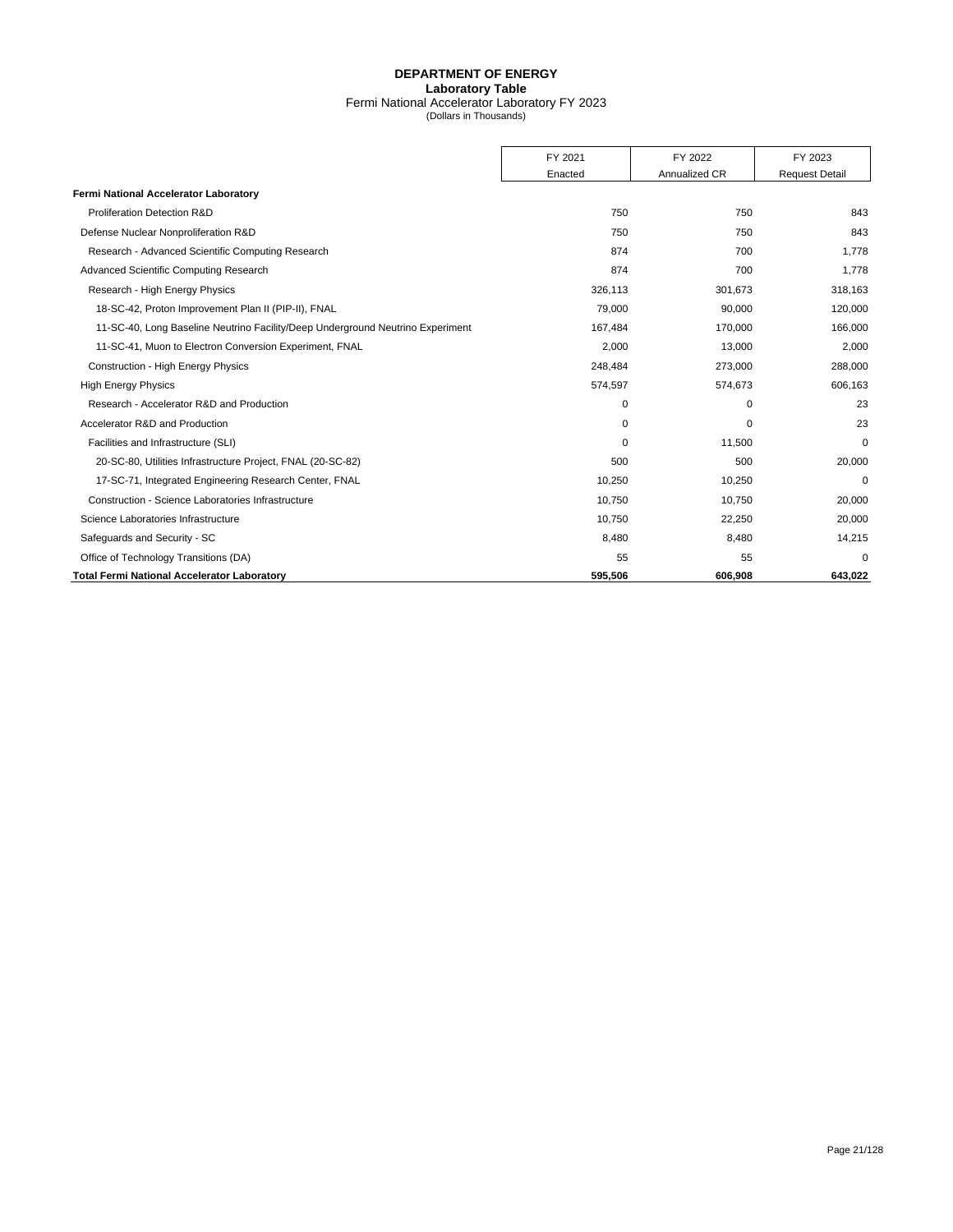#### **DEPARTMENT OF ENERGY**

**Laboratory Table**

Fermi Site Office FY 2023 (Dollars in Thousands)

<span id="page-24-0"></span>

|                                | FY 2021 | FY 2022       | FY 2023               |
|--------------------------------|---------|---------------|-----------------------|
|                                | Enacted | Annualized CR | <b>Request Detail</b> |
| <b>Fermi Site Office</b>       |         |               |                       |
| Program Direction - SC         | 3,452   | 3,452         | 3,651                 |
| <b>Total Fermi Site Office</b> | 3.452   | 3.452         | 3,651                 |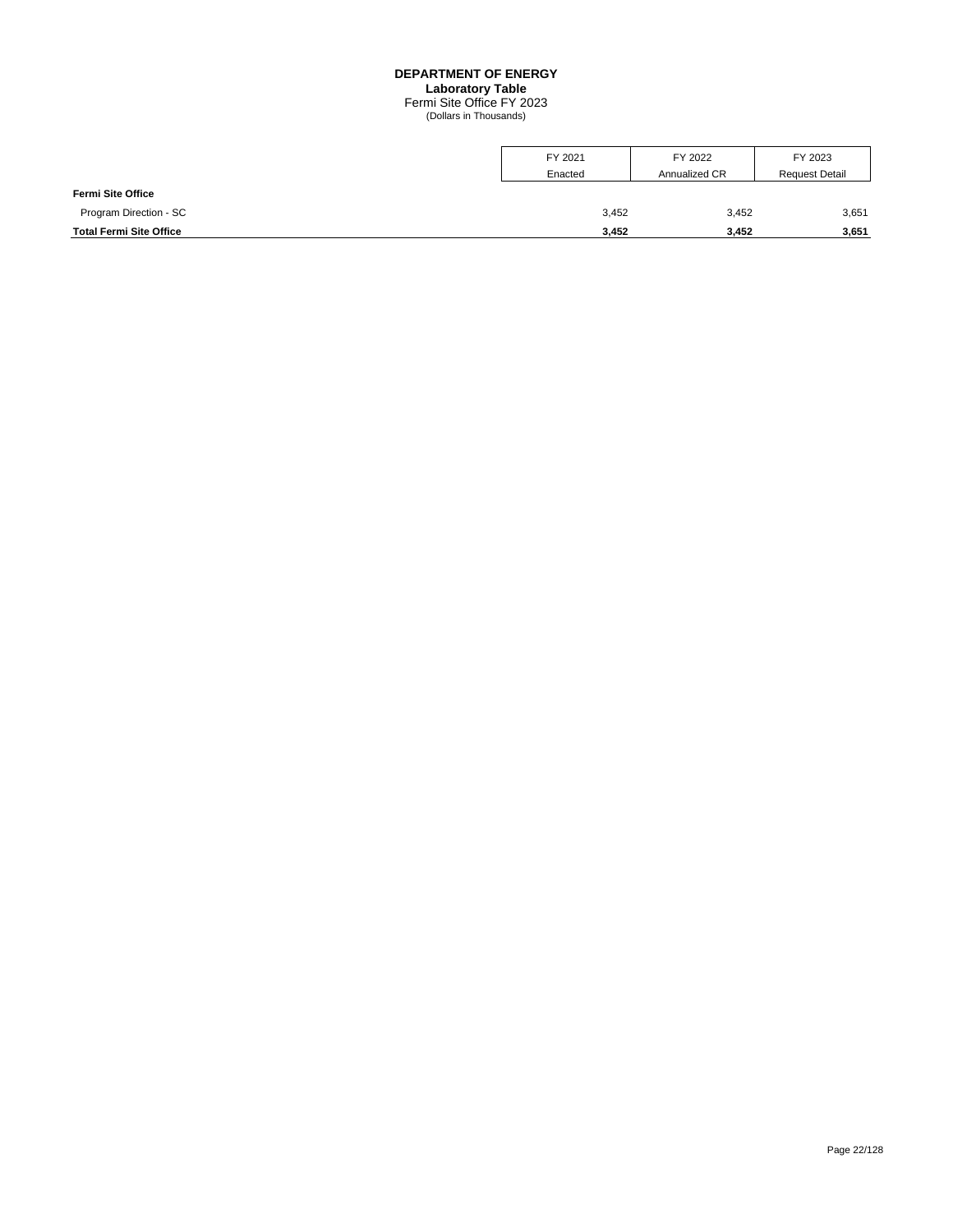## **DEPARTMENT OF ENERGY Laboratory Table** Fernald Environmental Management Project FY 2023 (Dollars in Thousands)

<span id="page-25-0"></span>

|                                                       | FY 2021<br>Enacted | FY 2022<br>Annualized CR | FY 2023<br><b>Request Detail</b> |
|-------------------------------------------------------|--------------------|--------------------------|----------------------------------|
| <b>Fernald Environmental Management Project</b>       |                    |                          |                                  |
| <b>Closure Sites Administration</b>                   | 1.100              | 1.100                    | 1.062                            |
| <b>Total Fernald Environmental Management Project</b> | .100               | 1.100                    | 1.062                            |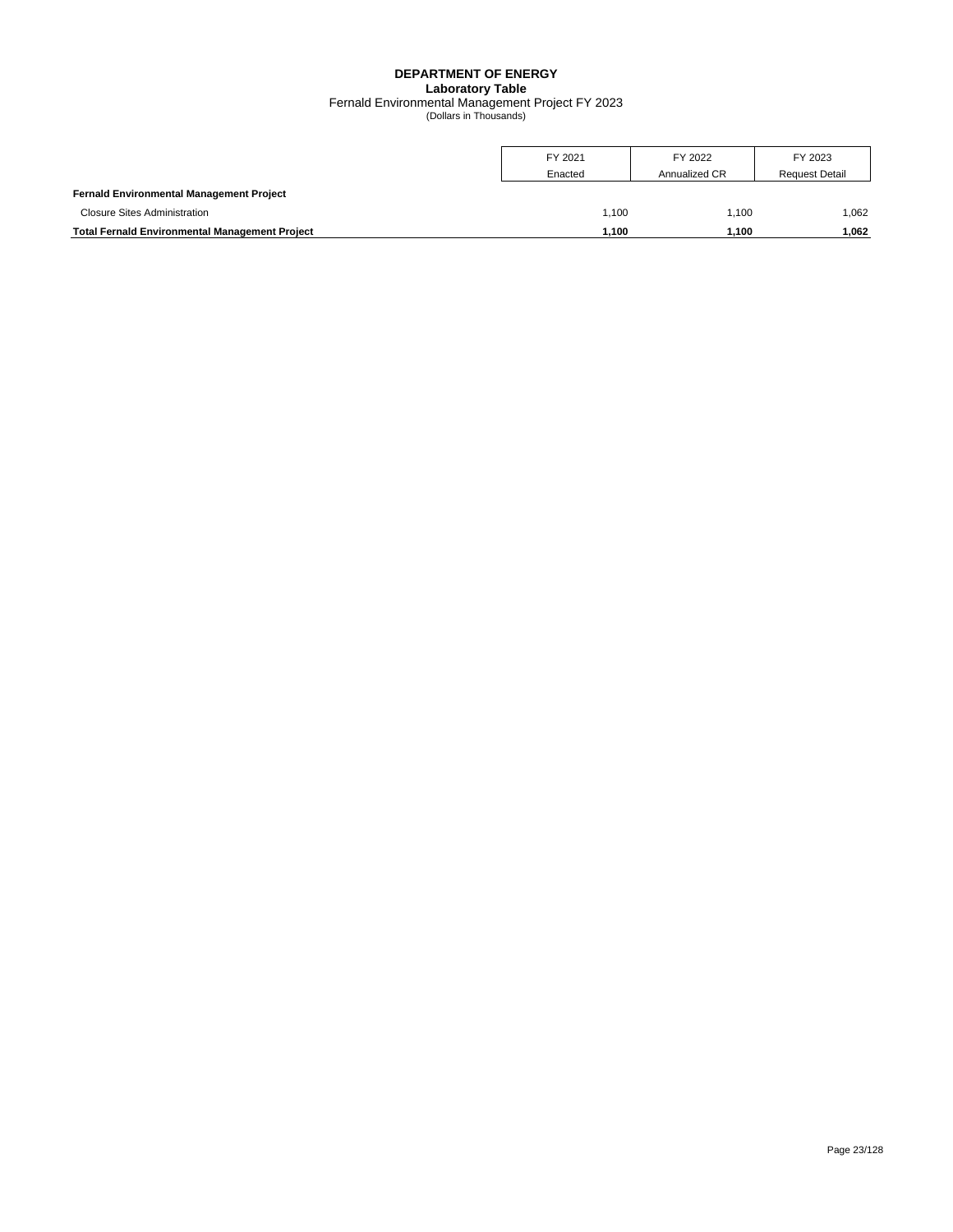#### **DEPARTMENT OF ENERGY Laboratory Table**

Fernald Site FY 2023 (Dollars in Thousands)

<span id="page-26-0"></span>

|                                        | FY 2021 | FY 2022       | FY 2023               |
|----------------------------------------|---------|---------------|-----------------------|
|                                        | Enacted | Annualized CR | <b>Request Detail</b> |
| <b>Fernald Site</b>                    |         |               |                       |
| Legacy Management Activities - Defense | 11,902  | 11.902        | 11,988                |
| Legacy Management                      | 11,902  | 11.902        | 11,988                |
| <b>Total Fernald Site</b>              | 11.902  | 11.902        | 11,988                |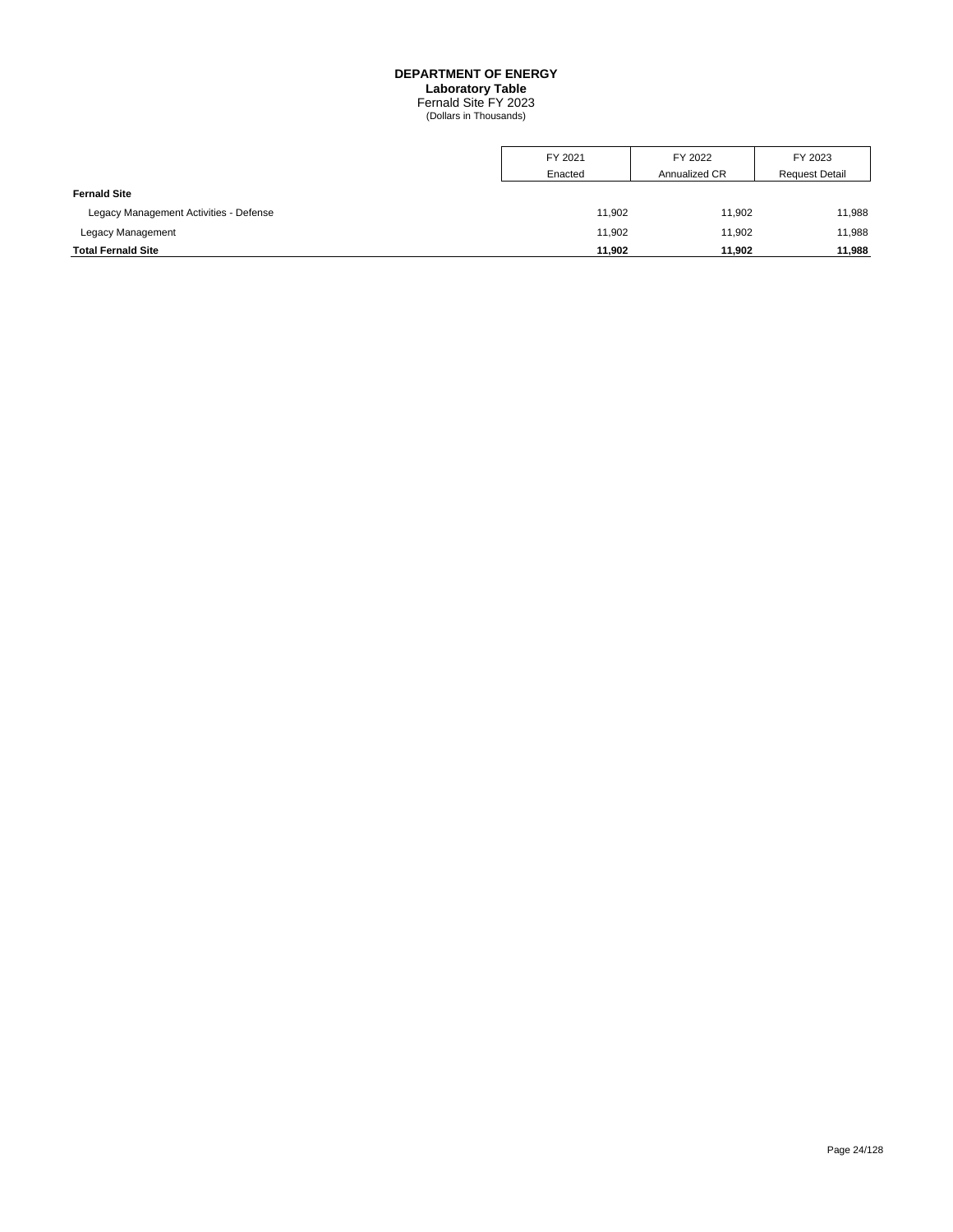## **DEPARTMENT OF ENERGY**

**Laboratory Table**

Golden Field Office FY 2023 (Dollars in Thousands)

<span id="page-27-0"></span>

|                                                            | FY 2021  | FY 2022       | FY 2023               |
|------------------------------------------------------------|----------|---------------|-----------------------|
|                                                            | Enacted  | Annualized CR | <b>Request Detail</b> |
| <b>Golden Field Office</b>                                 |          |               |                       |
| Vehicle Technologies                                       | 0        | 5,000         | 0                     |
| <b>Bioenergy Technologies</b>                              | 87,000   | 93,000        | 180,000               |
| Hydrogen and Fuel Cells Technologies                       | 60,691   | 63,500        | 90,600                |
| Sustainable Transportation                                 | 147,691  | 161,500       | 270,600               |
| Wind Energy Technologies                                   | 34,472   | 28,159        | 130,889               |
| <b>Water Power Technologies</b>                            | 53,050   | 39,650        | 77,792                |
| Geothermal Technologies                                    | 64,240   | 78,725        | 170,000               |
| Renewable Power                                            | 151,762  | 146,534       | 378,681               |
| <b>Advanced Manufacturing</b>                              | 80,275   | 283,846       | 475,000               |
| <b>Building Technologies</b>                               | 19,223   | 34,198        | 57,600                |
| Federal Energy Management Program (EERE)                   | 13,000   | 20,000        | $\mathbf 0$           |
| Weatherization Assistance Program (EERE)                   | 0        | 24,800        | 0                     |
| Training and Technical Assistance (EERE)                   | 2,075    | 1,900         | $\mathbf 0$           |
| State Energy Program Grants (EERE)                         | 2,150    | 1,000         | $\mathbf 0$           |
| Weatherization and Intergovernmental Programs              | 4,225    | 27,700        | $\mathbf 0$           |
| <b>Energy Efficiency</b>                                   | 116,723  | 365,744       | 532,600               |
| Program Direction - Energy Efficiency and Renewable Energy | 24,516   | 22,712        | 36,250                |
| Corporate Support                                          | 24,516   | 22,712        | 36,250                |
| Loan Guarantee Program                                     | 2        | 3             | 3                     |
| Program Direction - OCED                                   | $\Omega$ | 0             | 3,251                 |
| <b>Total Golden Field Office</b>                           | 440,694  | 696,493       | 1,221,385             |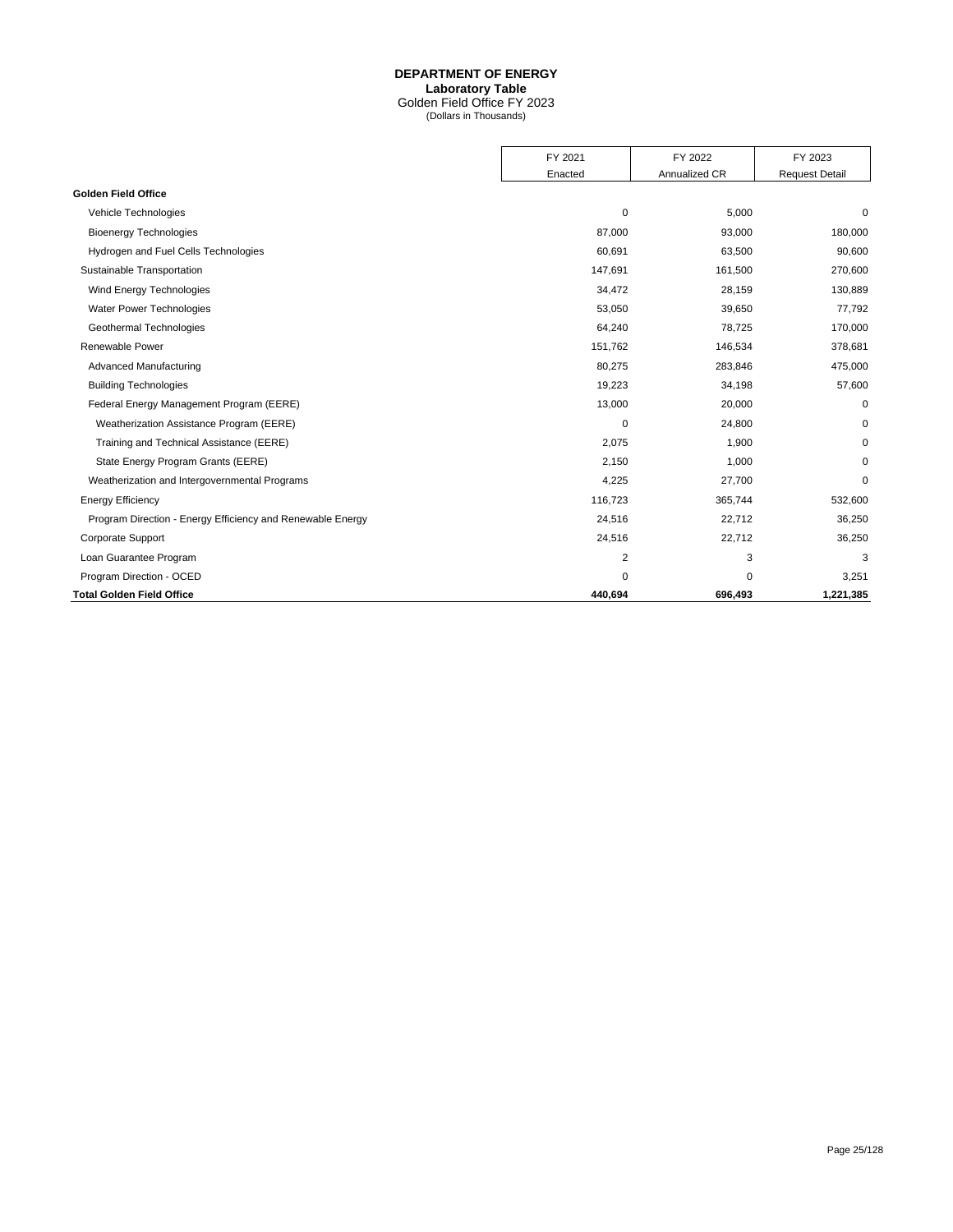## **DEPARTMENT OF ENERGY Laboratory Table** Grand Junction Office FY 2023 (Dollars in Thousands)

<span id="page-28-0"></span>

|                                        | FY 2021 | FY 2022       | FY 2023               |
|----------------------------------------|---------|---------------|-----------------------|
|                                        | Enacted | Annualized CR | <b>Request Detail</b> |
| <b>Grand Junction Office</b>           |         |               |                       |
| Legacy Management Activities - Defense | 40,101  | 40.101        | 41,856                |
| Legacy Management                      | 40,101  | 40.101        | 41,856                |
| <b>Total Grand Junction Office</b>     | 40.101  | 40.101        | 41,856                |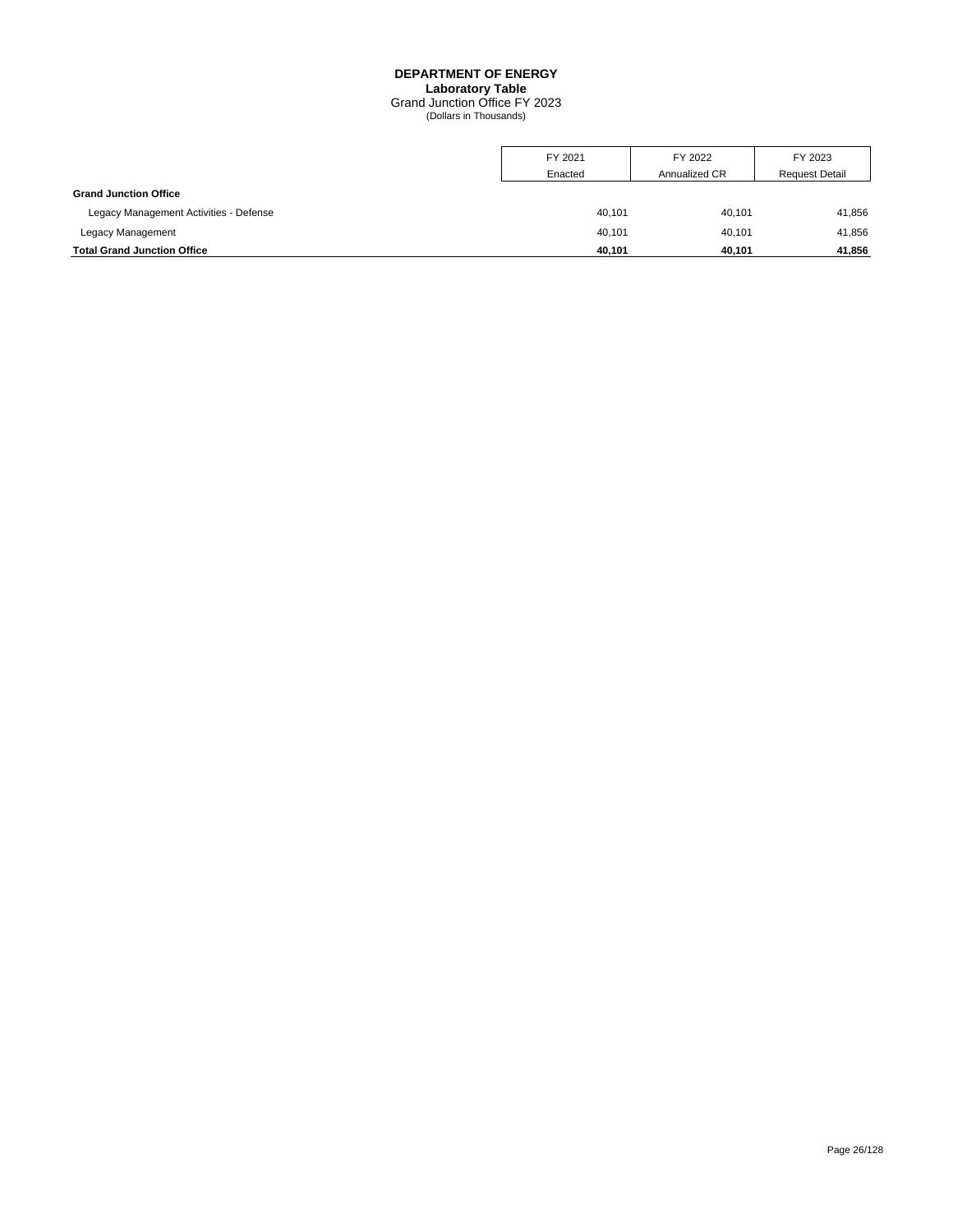#### **DEPARTMENT OF ENERGY Laboratory Table**

Hanford Site FY 2023 (Dollars in Thousands)

<span id="page-29-0"></span>

|                                                                   | FY 2021   | FY 2022       | FY 2023               |
|-------------------------------------------------------------------|-----------|---------------|-----------------------|
|                                                                   | Enacted   | Annualized CR | <b>Request Detail</b> |
| <b>Hanford Site</b>                                               |           |               |                       |
| <b>Central Plateau Remediation</b>                                | 670,000   | 670,000       | 650,240               |
| River Corridor and Other Cleanup Operations                       | 232,479   | 232,479       | 135,000               |
| 18-D-404 Modification of Waste Encapsulation and Storage Facility | 15,000    | 15,000        | 3,100                 |
| 22-D-401 L-888, 400 Area Fire Station                             | 0         | 0             | 3,100                 |
| 22-D-402 L-897, 200 Area Water Treatment Facility                 | 0         | 0             | 8,900                 |
| 23-D-404 181D Export Water System Reconfiguration and Upgrade     | 0         | 0             | 6,770                 |
| 23-D-405 181B Export Water System Reconfiguration and Upgrade     | $\Omega$  | 0             | 480                   |
| Construction - Richland                                           | 15,000    | 15,000        | 22,350                |
| Richland                                                          | 917,479   | 917,479       | 807,590               |
| Safeguards and Security - Defense Environmental Cleanup           | 96,300    | 96,300        | 96,300                |
| Fast Flux Test Reactor Facility (WA)                              | 2,500     | 2,500         | 3,200                 |
| <b>Total Hanford Site</b>                                         | 1,016,279 | 1,016,279     | 907,090               |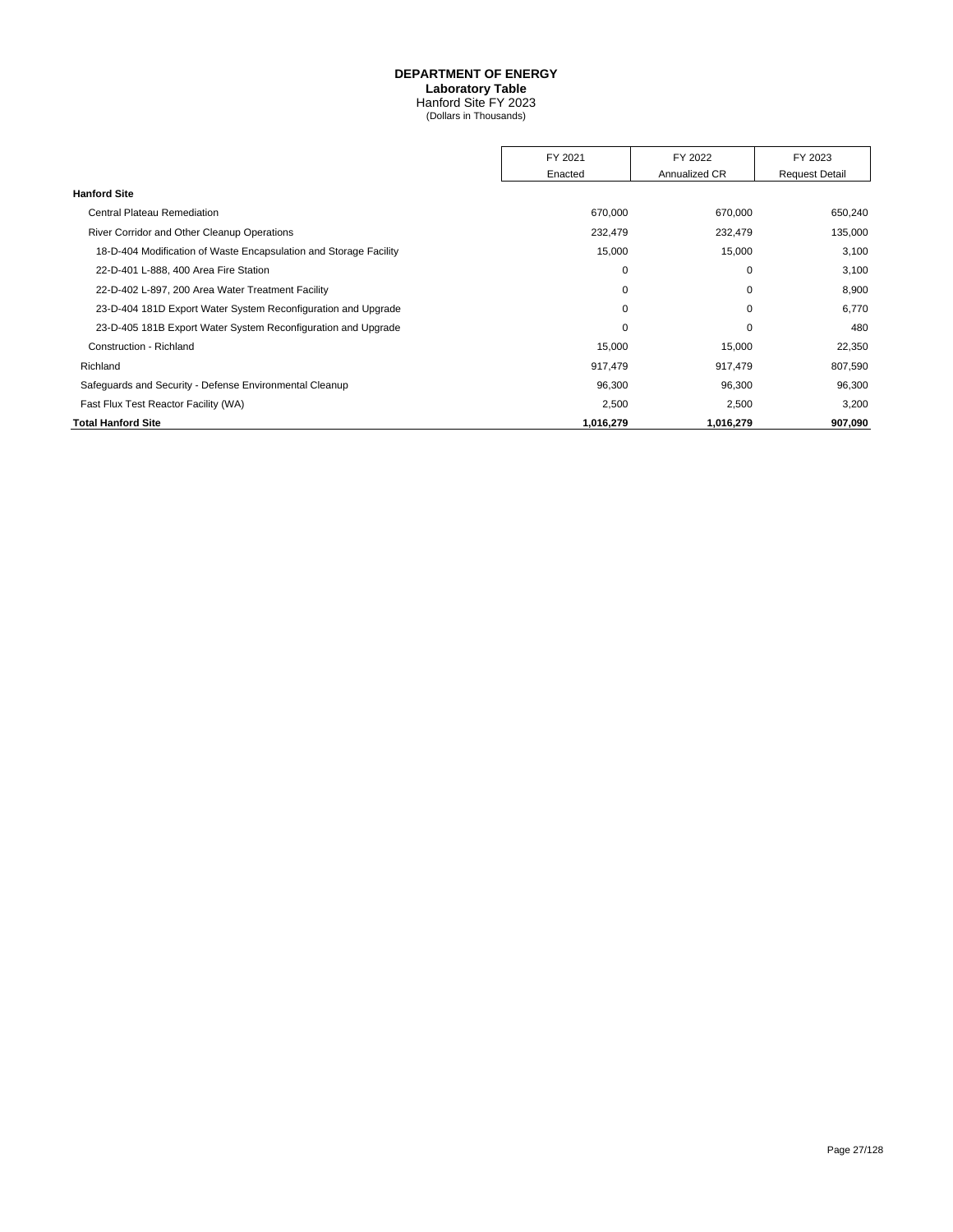## **DEPARTMENT OF ENERGY Laboratory Table** Idaho National Laboratory FY 2023 (Dollars in Thousands)

<span id="page-30-0"></span>

|                                                              | FY 2021   | FY 2022       | FY 2023               |
|--------------------------------------------------------------|-----------|---------------|-----------------------|
|                                                              | Enacted   | Annualized CR | <b>Request Detail</b> |
| <b>Idaho National Laboratory</b>                             |           |               |                       |
| Stockpile Sustainment                                        | 200       | $\mathbf 0$   | 0                     |
| Stockpile Management                                         | 200       | $\mathbf 0$   | $\mathbf 0$           |
| <b>Tritium Sustainment and Modernization</b>                 | 1,905     | 2,467         | 4,887                 |
| Tritium and Domestic Uranium Enrichment                      | 1,905     | 2,467         | 4,887                 |
| Production Modernization                                     | 1,905     | 2,467         | 4,887                 |
| <b>Weapons Survivability</b>                                 | 410       | $\mathbf 0$   | $\mathbf 0$           |
| Engineering and Integrated Assessments                       | 410       | $\mathbf 0$   | $\mathbf 0$           |
| Stockpile Research, Technology, and Engineering              | 410       | $\mathbf 0$   | $\mathbf 0$           |
| Safety and Environmental Operations                          | 975       | 1,015         | 1,155                 |
| Operating                                                    | 975       | 1,015         | 1,155                 |
| Infrastructure and Operations                                | 975       | 1,015         | 1,155                 |
| Conversion                                                   | 45,914    | 34,650        | 49,850                |
| <b>Nuclear Material Removal</b>                              | 8,685     | 9,100         | 13,030                |
| Material Management and Minimization                         | 54,599    | 43,750        | 62,880                |
| <b>International Nuclear Security</b>                        | 2,327     | 5,934         | 2,392                 |
| <b>Radiological Security</b>                                 | 10,939    | 13,100        | 9,739                 |
| Nuclear Smuggling Detection and Deterrence                   | 0         | 1,675         | $\mathbf 0$           |
| <b>Global Material Security</b>                              | 13,266    | 20,709        | 12,131                |
| Nonproliferation & Arms Control                              | 2,146     | 2,146         | 2,721                 |
| <b>Proliferation Detection R&amp;D</b>                       | 5,945     | 5,540         | 6,684                 |
| Nonproliferation Fuels Development                           | 8,340     | 1,508         | $\mathbf 0$           |
| Forensics R&D                                                | 937       | 900           | 937                   |
| Nonproliferation Stewardship Program                         | 450       | 200           | 4,993                 |
| Defense Nuclear Nonproliferation R&D                         | 15,672    | 8,148         | 12,614                |
| Counterterrorism and Counterproliferation                    | 4,890     | 5,622         | 6,815                 |
| Nuclear Counterterrorism & Incident Response                 | 4,890     | 5,622         | 6,815                 |
| Naval Reactors Development                                   | 91,000    | 91,000        | 17,722                |
| S8G Prototype Refueling                                      | 738       | 738           | $\mathbf 0$           |
| Naval Reactors Operations and Infrastructure                 | 183,809   | 183,809       | 178,169               |
| Program Direction - National Nuclear Security Administration | 166       | 206           | 6                     |
| Research - Advanced Scientific Computing Research            | 70        | 0             | $\mathbf 0$           |
| Advanced Scientific Computing Research                       | 70        | 0             | $\mathbf 0$           |
| Research - Basic Energy Sciences                             | 570       | 570           | 570                   |
| <b>Basic Energy Sciences</b>                                 | 570       | 570           | 570                   |
| Research - Fusion Energy Sciences                            | 1,646     | 1,646         | 2,800                 |
| <b>Fusion Energy Sciences</b>                                | 1,646     | 1,646         | 2,800                 |
| Vehicle Technologies                                         | 9,825     | 11,460        | 11,000                |
| <b>Bioenergy Technologies</b>                                | 15,900    | 15,900        | 15,000                |
| Hydrogen and Fuel Cells Technologies                         | 4,350     | 7,600         | 8,100                 |
| Sustainable Transportation                                   | 30,075    | 34,960        | 34,100                |
| Solar Energy Technologies                                    | 80,534    | 80,534        | 131,190               |
| Wind Energy Technologies                                     | 1,534     | 1,170         | 4,394                 |
| Water Power Technologies                                     | 1,570     | 4,355         | 10,232                |
| Geothermal Technologies                                      | 100       | 71            | 0                     |
| Renewable Power                                              | 83,738    | 86,130        | 145,816               |
| <b>Advanced Manufacturing</b>                                | 3,939     | $\pmb{0}$     | 0                     |
| <b>Building Technologies</b>                                 | $\pmb{0}$ | 815           | $\mathbf 0$           |
| Federal Energy Management Program (EERE)                     | 442       | 600           | 0                     |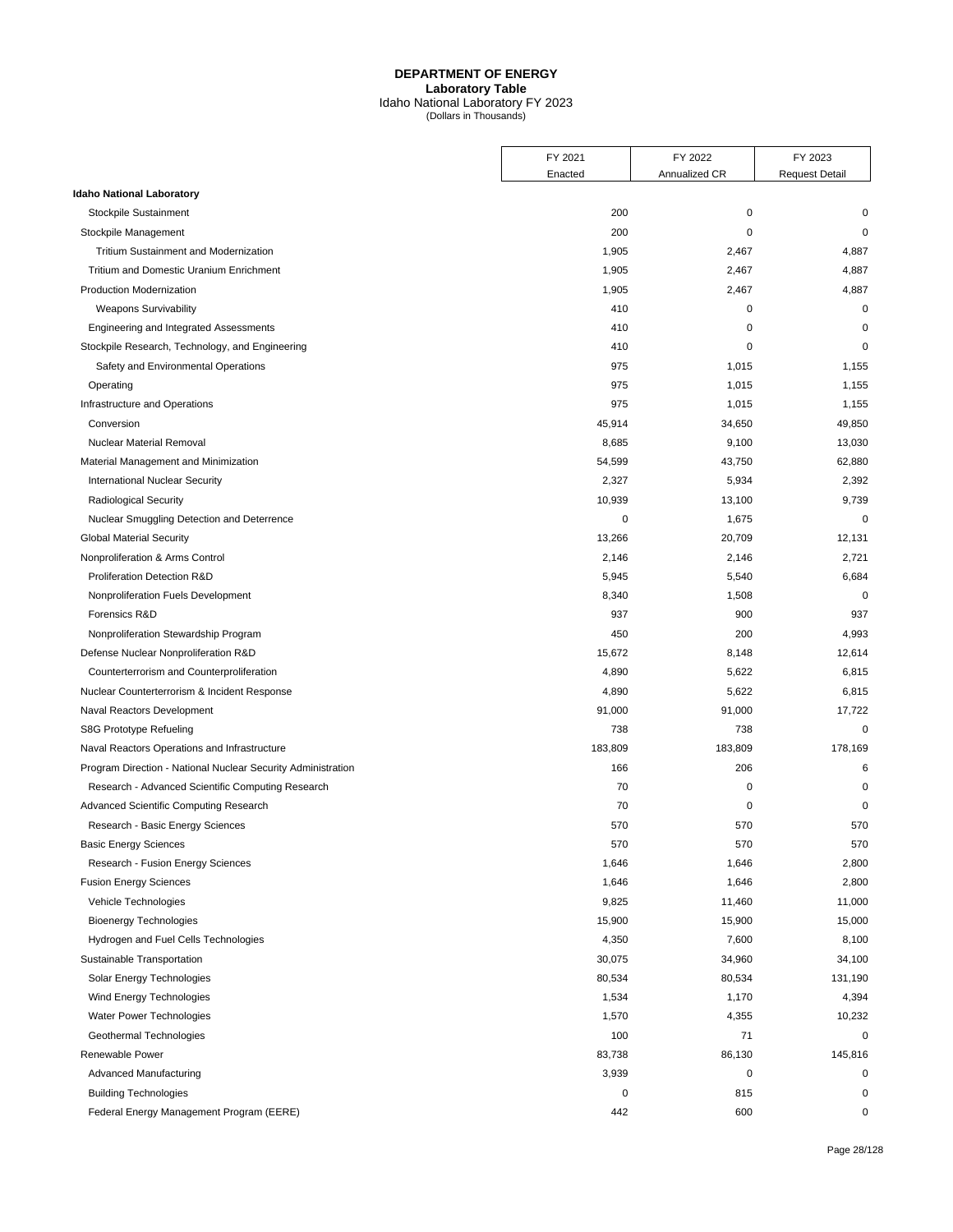## **DEPARTMENT OF ENERGY Laboratory Table** Idaho National Laboratory FY 2023 (Dollars in Thousands)

|                                                                    | FY 2021     | FY 2022       | FY 2023               |
|--------------------------------------------------------------------|-------------|---------------|-----------------------|
|                                                                    | Enacted     | Annualized CR | <b>Request Detail</b> |
| <b>Energy Efficiency</b>                                           | 4,381       | 1,415         | $\mathbf 0$           |
| Transmission Reliability and Resilience                            | 3,266       | 0             | 5,350                 |
| <b>Energy Delivery Grid Operations Technology</b>                  | $\mathbf 0$ | 0             | 700                   |
| <b>Resilient Distribution Systems</b>                              | 1,460       | 0             | 1,300                 |
| Cyber Resilient & Secure Utility Communication Network (SecureNet) | $\mathbf 0$ | 0             | 1,000                 |
| Energy Storage R&D                                                 | 50          | 0             | 100                   |
| <b>Energy Storage</b>                                              | 50          | 0             | 100                   |
| <b>Transformer Resilience and Advanced Components</b>              | 190         | 0             | 500                   |
| <b>Cybersecurity for Energy Delivery Systems</b>                   | 27,780      | 27,780        | $\mathbf 0$           |
| Infrastructure Security and Energy Restoration                     | 6,300       | 6,300         | $\mathbf 0$           |
| Risk Management Technology and Tools                               | $\pmb{0}$   | 0             | 37,000                |
| Response and Restoration                                           | 0           | 0             | 3,600                 |
| Information Sharing, Partnerships and Exercises                    | $\mathbf 0$ | 0             | 4,000                 |
| Carbon Capture                                                     | 110         | 110           | 0                     |
| <b>CCS and Power Systems</b>                                       | 110         | 110           | $\mathbf 0$           |
| <b>Advanced Energy Systems</b>                                     | 1,603       | 1,603         | $\mathbf 0$           |
| <b>Cross Cutting Research</b>                                      | 641         | 641           | 0                     |
| Advanced Coal Energy Systems & CCUS                                | 2,244       | 2,244         | 0                     |
| University Led Research & Development                              | $\mathbf 0$ | 0             | 3,500                 |
| University Fuel Services (RRI)                                     | $\mathbf 0$ | 0             | 17,430                |
| Advanced SMR R&D                                                   | 1,388       | 1,388         | 1,200                 |
| <b>LWR Sustainability</b>                                          | 17,683      | 17,683        | 15,470                |
| Advanced Reactor Technologies                                      | 10,665      | 10,665        | 16,000                |
| Reactor Concepts RD&D                                              | 29,736      | 29,736        | 32,670                |
| Mining, Conversion, and Transportation                             | 450         | 0             | 0                     |
| Materials Recovery and Waste Form Development                      | 17,988      | 17,988        | 27,400                |
| <b>Accident Tolerant Fuels</b>                                     | 22,103      | 22,103        | 24,070                |
| Triso Fuel and Graphite Qualification                              | 18,950      | 29,000        | 21,100                |
| Fuel Cycle Laboratory R&D                                          | 8,000       | 8,000         | 18,640                |
| <b>HALEU Availability</b>                                          | $\mathbf 0$ | 0             | 7,281                 |
| Used Nuclear Fuel Disposition R&D                                  | 1,075       | 1,075         | 1,075                 |
| Integrated Waste Management System                                 | 1,000       | 1,000         | 3,000                 |
| Fuel Cycle Research & Development                                  | 69,566      | 79,166        | 102,566               |
| <b>Crosscutting Technology Development</b>                         | 11,896      | 11,896        | 18,203                |
| Joint Modeling and Simulation Program                              | 11,823      | 11,823        | 8,300                 |
| <b>Nuclear Science User Facilities</b>                             | 25,445      | 25,445        | 33,408                |
| <b>Transformational Challenge Reactor</b>                          | 1,853       | 1,853         | 0                     |
| Nuclear Energy Enabling Technologies                               | 51,017      | 51,017        | 59,911                |
| National Reactor Innovation Center                                 | 28,279      | 28,279        | 68,780                |
| Demonstration 1 (X-Energy)                                         | 77,288      | 77,288        | 0                     |
| Demonstration 2 (Natrium)                                          | 77,135      | 77,135        | 0                     |
| Risk Reduction for Future Demonstration                            | $\pmb{0}$   | 0             | 20,000                |
| <b>Regulatory Development</b>                                      | 3,176       | 3,176         | 2,200                 |
| <b>Advanced Reactors Safeguards</b>                                | 264         | 264           | 400                   |
| Advanced Reactors Demonstration Program                            | 186,142     | 186,142       | 91,380                |
| <b>Other Project Costs</b>                                         | 42,435      | 42,435        | 44,435                |
| 21-E-200, Versatile Test Reactor                                   | 2,000       | 2,000         | 0                     |
| Versatile Advanced Test Reactor R&D                                | 44,435      | 44,435        | 44,435                |
| <b>INL Facilities Operations and Maintenance</b>                   | 273,712     | 275,325       | 322,855               |
| 16-E-200 Sample Preparation Laboratory                             | 26,000      | 26,000        | 7,300                 |
|                                                                    |             |               |                       |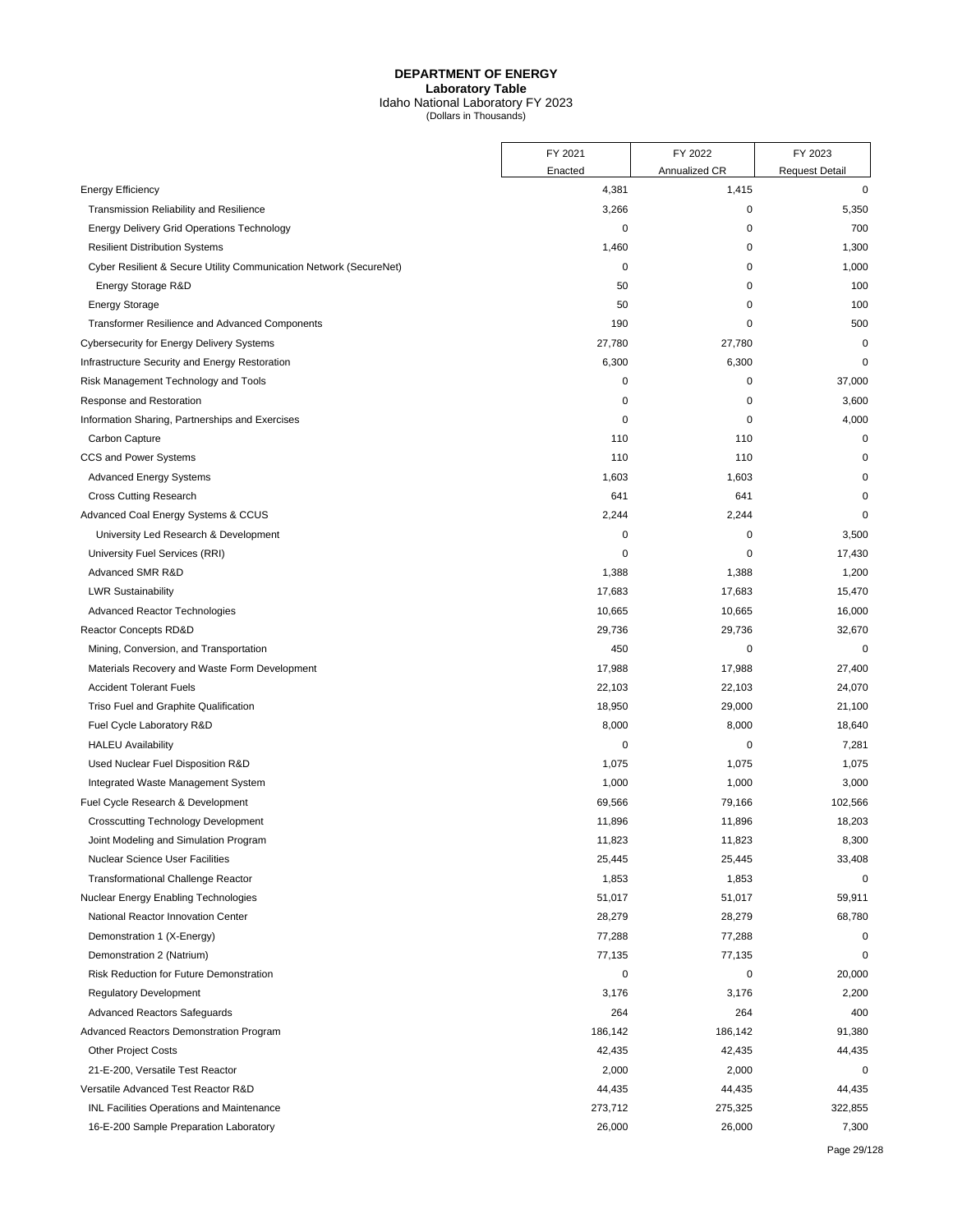## **DEPARTMENT OF ENERGY Laboratory Table** Idaho National Laboratory FY 2023 (Dollars in Thousands)

|                                                                               | FY 2021   | FY 2022       | FY 2023               |
|-------------------------------------------------------------------------------|-----------|---------------|-----------------------|
|                                                                               | Enacted   | Annualized CR | <b>Request Detail</b> |
| Research Reactor Infrastructure                                               | 11,430    | 11,430        | 0                     |
| Infrastructure                                                                | 311,142   | 312,755       | 330,155               |
| Idaho Sitewide Safeguards & Security (050)                                    | 145,850   | 148,175       | 155,075               |
| Program Direction - Nuclear Energy                                            | 3,916     | 3,916         | 4,500                 |
| Environment, Health, Safety & Security                                        | 150       | 150           | 150                   |
| Environment, Health, Safety, and Security                                     | 150       | 150           | 150                   |
| Office of Technology Transitions (DA)                                         | 155       | 155           | 0                     |
| Idaho Cleanup and Waste Disposition                                           | 430,000   | 430,000       | 350,658               |
| 22-D-403 Idaho Spent Nuclear Fuel Staging Facility                            | 0         | 0             | 8,000                 |
| 22-D-404 Additional ICDF Landfill Disposal Cell and Evaporation Ponds Project | 0         | 0             | 8,000                 |
| 23-D-402 - Calcine Construction                                               | 0         | 0             | 10,000                |
| Construction - Idaho                                                          | 0         | 0             | 26,000                |
| Idaho Community and Regulatory Support                                        | 3,500     | 3,500         | 2,705                 |
| Idaho National Laboratory (INL)                                               | 433,500   | 433,500       | 379,363               |
| Small Sites - NDEC                                                            | 11,000    | 11,000        | 11,220                |
| Total Idaho National Laboratory                                               | 1,818,265 | 1,820,912     | 1,768,291             |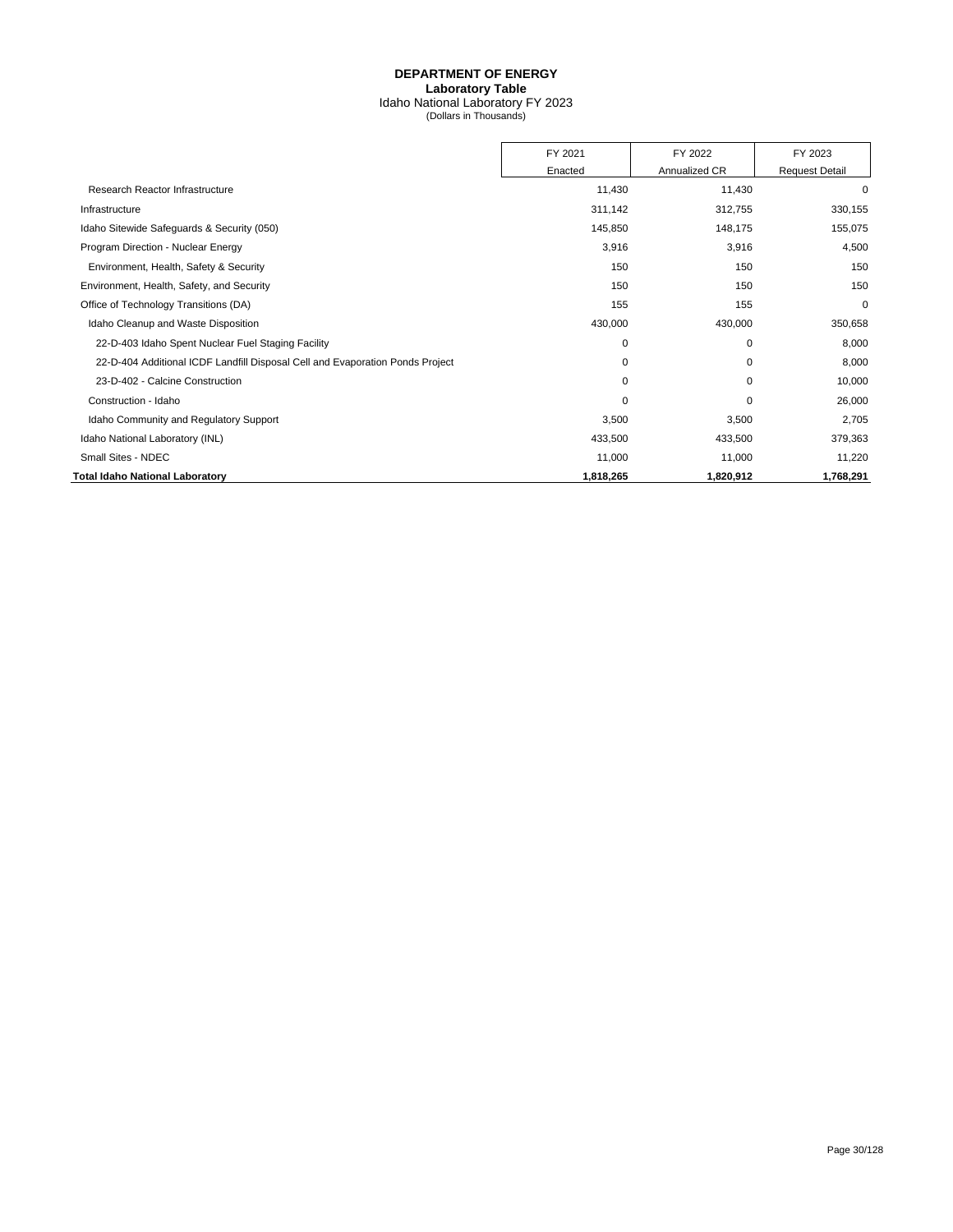## **DEPARTMENT OF ENERGY Laboratory Table**

Idaho Operations Office FY 2023 (Dollars in Thousands)

<span id="page-33-0"></span>

|                                                   | FY 2021     | FY 2022       | FY 2023               |
|---------------------------------------------------|-------------|---------------|-----------------------|
|                                                   | Enacted     | Annualized CR | <b>Request Detail</b> |
| <b>Idaho Operations Office</b>                    |             |               |                       |
| Research - Basic Energy Sciences                  | 369         | 369           | 369                   |
| <b>Basic Energy Sciences</b>                      | 369         | 369           | 369                   |
| Transmission Reliability and Resilience           | 5           | 0             | $\mathbf 0$           |
| University Led Research & Development             | 0           | 0             | 500                   |
| University Scholarships and Fellowships           | 0           | 0             | 5,991                 |
| University Fuel Services (RRI)                    | 0           | 0             | 50                    |
| Integrated University Program                     | 5,000       | 4,991         | $\mathbf 0$           |
| Advanced SMR R&D                                  | 111,455     | 111,455       | 37,600                |
| <b>LWR Sustainability</b>                         | 12,306      | 12,306        | 9,965                 |
| <b>Advanced Reactor Technologies</b>              | 6,738       | 6,738         | 400                   |
| Reactor Concepts RD&D                             | 130,499     | 130,499       | 47,965                |
| Materials Recovery and Waste Form Development     | 3,358       | 3,358         | 5,140                 |
| <b>Accident Tolerant Fuels</b>                    | 56,265      | 56,265        | 61,323                |
| Triso Fuel and Graphite Qualification             | 7,912       | 2,550         | 1,900                 |
| Fuel Cycle Laboratory R&D                         | 1,700       | 1,700         | 3,961                 |
| <b>HALEU Availability</b>                         | $\mathbf 0$ | 0             | 44,810                |
| Used Nuclear Fuel Disposition R&D                 | 13,500      | 13,500        | 3,000                 |
| Integrated Waste Management System                | 2,000       | 2,000         | 12,000                |
| Fuel Cycle Research & Development                 | 84,735      | 79,373        | 132,134               |
| <b>Crosscutting Technology Development</b>        | 3,656       | 3,656         | 3,000                 |
| Joint Modeling and Simulation Program             | 5,542       | 5,542         | 4,300                 |
| <b>Nuclear Science User Facilities</b>            | 760         | 760           | 800                   |
| <b>Transformational Challenge Reactor</b>         | 3,069       | 3,069         | $\mathbf 0$           |
| Nuclear Energy Enabling Technologies              | 13,027      | 13,027        | 8,100                 |
| National Reactor Innovation Center                | 220         | 220           | 220                   |
| Risk Reduction for Future Demonstration           | 0           | 0             | 70,000                |
| <b>Regulatory Development</b>                     | 2,826       | 2,826         | 200                   |
| <b>Advanced Reactors Safeguards</b>               | 978         | 978           | $\mathbf 0$           |
| Advanced Reactors Demonstration Program           | 4,024       | 4,024         | 70,420                |
| <b>Other Project Costs</b>                        | 500         | 500           | 500                   |
| Versatile Advanced Test Reactor R&D               | 500         | 500           | 500                   |
| <b>INL Facilities Operations and Maintenance</b>  | 5,476       | 3,678         | 3,134                 |
| Research Reactor Infrastructure                   | 50          | 50            | $\mathbf 0$           |
| Infrastructure                                    | 5,526       | 3,728         | 3,134                 |
| Idaho Sitewide Safeguards & Security (050)        | 3,900       | 1,400         | 1,400                 |
| International Nuclear Energy Cooperation          | 0           | 0             | 750                   |
| Program Direction - Nuclear Energy                | 27,909      | 27,909        | 33,270                |
| Interim Storage                                   | 1,000       | 1,000         | 0                     |
| Strategic Partnership Projects                    | 1,000       | 1,000         | 2,000                 |
| Strategic Partnership Projects and Revenues       | 1,000       | 1,000         | 2,000                 |
| Environment, Health, Safety & Security            | 400         | 400           | 400                   |
| Environment, Health, Safety, and Security         | 400         | 400           | 400                   |
| Office of Technology Transitions (DA)             | 1,150       | 1,150         | 3,434                 |
| Program Direction - Defense Environmental Cleanup | 9,804       | 9,804         | 10,284                |
| Program Direction - OCED                          | 0           | 0             | 250                   |
| <b>Total Idaho Operations Office</b>              | 288,848     | 279,174       | 320,951               |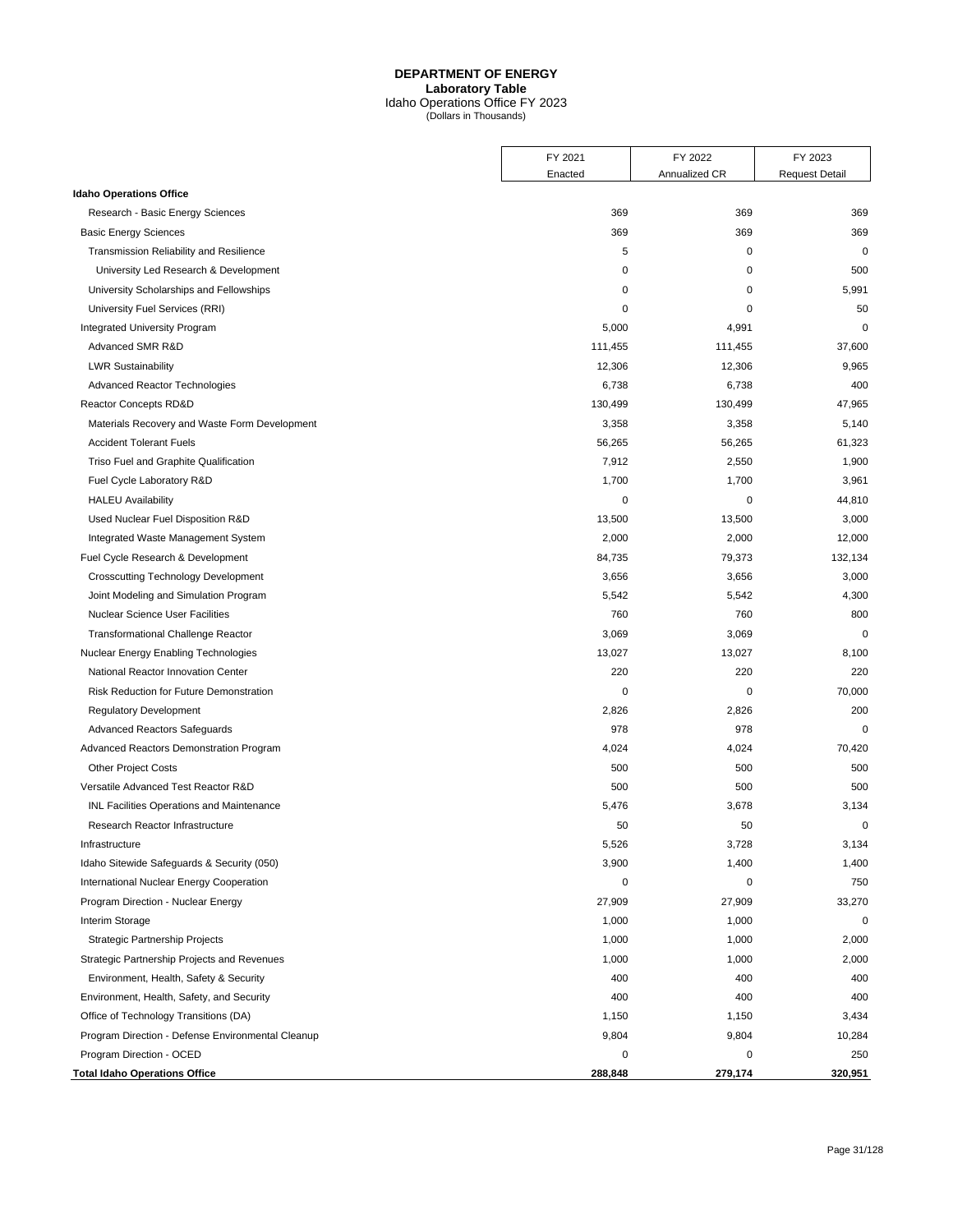## **DEPARTMENT OF ENERGY Laboratory Table** Kansas City National Security Complex (KCNSC) FY 2023 (Dollars in Thousands)

<span id="page-34-0"></span>

| Enacted<br>Annualized CR<br><b>Request Detail</b><br>B61-12 LEP<br>275,000<br>241,607<br>250,821<br>W88 ALT 370<br>109,310<br>76,846<br>44,500<br>207,889<br><b>W80-4 LEP</b><br>166,147<br>163,131<br>92,294<br>W87-1 Modification Program<br>40,000<br>43,124<br>2,000<br>10,000<br>W93 Program<br>2,000<br>605,504<br>Stockpile Major Modernization<br>592,457<br>526,708<br>Stockpile Sustainment<br>130,650<br>132,703<br>166,380<br>Weapons Dismantlement and Disposition<br>100<br>400<br>350<br>85,848<br>113,419<br><b>Production Operations</b><br>91,013<br>0<br>Nuclear Enterprise Assurance<br>0<br>8,173<br>809,055<br>Stockpile Management<br>750,824<br>893,826<br>Enterprise Plutonium Support<br>8,968<br>7,993<br>12,798<br>Plutonium Modernization<br>8,968<br>7,993<br>12,798<br>Primary Capability Modernization<br>8,968<br>7,993<br>12,798<br>$\mathbf 0$<br>Uranium Modernization<br>0<br>560<br>$\mathbf 0$<br>0<br>560<br>Secondary Capability Modernization<br>Non-Nuclear Capability Modernization<br>40,150<br>46,171<br>44,311<br>Total, Non-Nuclear Capability Modernization<br>40,150<br>46,171<br>44,311<br>8,000<br><b>Capability Based Investments</b><br>14,050<br>5,697<br>65,669<br><b>Production Modernization</b><br>63,168<br>59,861<br>100<br>327<br>Archiving and Support<br>220<br><b>Delivery Environments</b><br>424<br>0<br>0<br>Aging and Lifetimes<br>2,137<br>2,784<br>2,500<br>Stockpile Responsiveness<br>5,393<br>5,498<br>5,246<br>2,756<br>Advanced Certification and Qualification<br>3,030<br>2,900<br>10,829<br>Engineering and Integrated Assessments<br>11,084<br>11,402<br>4,400<br><b>Surety Technologies</b><br>3,217<br>4,000<br>4,067<br>Weapon Technology Development<br>4,210<br>4,097<br>18,959<br>19,311<br>19,379<br>Advanced Manufacturing Development<br>27,846<br>Weapons Technology and Manufacturing Maturation<br>26,386<br>27,408<br>Advanced Simulation and Computing<br>3,500<br>3,500<br>3,500<br>3,500<br>Advanced Simulation & Computing<br>3,500<br>3,500<br>Stockpile Research, Technology, and Engineering<br>40,970<br>42,310<br>42,175<br>95,000<br><b>Operations of Facilities</b><br>108,654<br>110,000<br>Safety and Environmental Operations<br>9,014<br>3,379<br>7,257<br>32,101<br>22,000<br>Maintenance and Repair of Facilities<br>35,000<br>Infrastructure and Safety<br>36,414<br>48,815<br>64,595<br>Recapitalization<br>36,414<br>48,815<br>64,595<br>202,829<br>Operating<br>184,426<br>184,974<br>Infrastructure and Operations<br>184,426<br>202,829<br>184,974<br>STA Operations and Equipment<br>28,329<br>37,597<br>49,521<br>Secure Transportation Asset<br>28,329<br>37,597<br>49,521<br>Operations and Maintenance - DNS<br>17,560<br>17,560<br>22,303<br>22,303<br>Defense Nuclear Security (DNS)<br>17,560<br>17,560<br>18,130<br>Information Technology and Cyber Security<br>27,014<br>25,165<br>3,500<br>4,030<br><b>Material Disposition</b><br>3,777<br>4,030<br>Material Management and Minimization<br>3,777<br>3,500<br>62<br>0 |                                               | FY 2021 | FY 2022 | FY 2023 |
|--------------------------------------------------------------------------------------------------------------------------------------------------------------------------------------------------------------------------------------------------------------------------------------------------------------------------------------------------------------------------------------------------------------------------------------------------------------------------------------------------------------------------------------------------------------------------------------------------------------------------------------------------------------------------------------------------------------------------------------------------------------------------------------------------------------------------------------------------------------------------------------------------------------------------------------------------------------------------------------------------------------------------------------------------------------------------------------------------------------------------------------------------------------------------------------------------------------------------------------------------------------------------------------------------------------------------------------------------------------------------------------------------------------------------------------------------------------------------------------------------------------------------------------------------------------------------------------------------------------------------------------------------------------------------------------------------------------------------------------------------------------------------------------------------------------------------------------------------------------------------------------------------------------------------------------------------------------------------------------------------------------------------------------------------------------------------------------------------------------------------------------------------------------------------------------------------------------------------------------------------------------------------------------------------------------------------------------------------------------------------------------------------------------------------------------------------------------------------------------------------------------------------------------------------------------------------------------------------------------------------------------------------------------------------------------------------------------------------------------------------------------------------------------------------------------------------------------------------------------------------------------------------------------------------------------------------------------------------------------------------------------------------------------------------------|-----------------------------------------------|---------|---------|---------|
|                                                                                                                                                                                                                                                                                                                                                                                                                                                                                                                                                                                                                                                                                                                                                                                                                                                                                                                                                                                                                                                                                                                                                                                                                                                                                                                                                                                                                                                                                                                                                                                                                                                                                                                                                                                                                                                                                                                                                                                                                                                                                                                                                                                                                                                                                                                                                                                                                                                                                                                                                                                                                                                                                                                                                                                                                                                                                                                                                                                                                                                        |                                               |         |         |         |
|                                                                                                                                                                                                                                                                                                                                                                                                                                                                                                                                                                                                                                                                                                                                                                                                                                                                                                                                                                                                                                                                                                                                                                                                                                                                                                                                                                                                                                                                                                                                                                                                                                                                                                                                                                                                                                                                                                                                                                                                                                                                                                                                                                                                                                                                                                                                                                                                                                                                                                                                                                                                                                                                                                                                                                                                                                                                                                                                                                                                                                                        | Kansas City National Security Complex (KCNSC) |         |         |         |
|                                                                                                                                                                                                                                                                                                                                                                                                                                                                                                                                                                                                                                                                                                                                                                                                                                                                                                                                                                                                                                                                                                                                                                                                                                                                                                                                                                                                                                                                                                                                                                                                                                                                                                                                                                                                                                                                                                                                                                                                                                                                                                                                                                                                                                                                                                                                                                                                                                                                                                                                                                                                                                                                                                                                                                                                                                                                                                                                                                                                                                                        |                                               |         |         |         |
|                                                                                                                                                                                                                                                                                                                                                                                                                                                                                                                                                                                                                                                                                                                                                                                                                                                                                                                                                                                                                                                                                                                                                                                                                                                                                                                                                                                                                                                                                                                                                                                                                                                                                                                                                                                                                                                                                                                                                                                                                                                                                                                                                                                                                                                                                                                                                                                                                                                                                                                                                                                                                                                                                                                                                                                                                                                                                                                                                                                                                                                        |                                               |         |         |         |
|                                                                                                                                                                                                                                                                                                                                                                                                                                                                                                                                                                                                                                                                                                                                                                                                                                                                                                                                                                                                                                                                                                                                                                                                                                                                                                                                                                                                                                                                                                                                                                                                                                                                                                                                                                                                                                                                                                                                                                                                                                                                                                                                                                                                                                                                                                                                                                                                                                                                                                                                                                                                                                                                                                                                                                                                                                                                                                                                                                                                                                                        |                                               |         |         |         |
|                                                                                                                                                                                                                                                                                                                                                                                                                                                                                                                                                                                                                                                                                                                                                                                                                                                                                                                                                                                                                                                                                                                                                                                                                                                                                                                                                                                                                                                                                                                                                                                                                                                                                                                                                                                                                                                                                                                                                                                                                                                                                                                                                                                                                                                                                                                                                                                                                                                                                                                                                                                                                                                                                                                                                                                                                                                                                                                                                                                                                                                        |                                               |         |         |         |
|                                                                                                                                                                                                                                                                                                                                                                                                                                                                                                                                                                                                                                                                                                                                                                                                                                                                                                                                                                                                                                                                                                                                                                                                                                                                                                                                                                                                                                                                                                                                                                                                                                                                                                                                                                                                                                                                                                                                                                                                                                                                                                                                                                                                                                                                                                                                                                                                                                                                                                                                                                                                                                                                                                                                                                                                                                                                                                                                                                                                                                                        |                                               |         |         |         |
|                                                                                                                                                                                                                                                                                                                                                                                                                                                                                                                                                                                                                                                                                                                                                                                                                                                                                                                                                                                                                                                                                                                                                                                                                                                                                                                                                                                                                                                                                                                                                                                                                                                                                                                                                                                                                                                                                                                                                                                                                                                                                                                                                                                                                                                                                                                                                                                                                                                                                                                                                                                                                                                                                                                                                                                                                                                                                                                                                                                                                                                        |                                               |         |         |         |
|                                                                                                                                                                                                                                                                                                                                                                                                                                                                                                                                                                                                                                                                                                                                                                                                                                                                                                                                                                                                                                                                                                                                                                                                                                                                                                                                                                                                                                                                                                                                                                                                                                                                                                                                                                                                                                                                                                                                                                                                                                                                                                                                                                                                                                                                                                                                                                                                                                                                                                                                                                                                                                                                                                                                                                                                                                                                                                                                                                                                                                                        |                                               |         |         |         |
|                                                                                                                                                                                                                                                                                                                                                                                                                                                                                                                                                                                                                                                                                                                                                                                                                                                                                                                                                                                                                                                                                                                                                                                                                                                                                                                                                                                                                                                                                                                                                                                                                                                                                                                                                                                                                                                                                                                                                                                                                                                                                                                                                                                                                                                                                                                                                                                                                                                                                                                                                                                                                                                                                                                                                                                                                                                                                                                                                                                                                                                        |                                               |         |         |         |
|                                                                                                                                                                                                                                                                                                                                                                                                                                                                                                                                                                                                                                                                                                                                                                                                                                                                                                                                                                                                                                                                                                                                                                                                                                                                                                                                                                                                                                                                                                                                                                                                                                                                                                                                                                                                                                                                                                                                                                                                                                                                                                                                                                                                                                                                                                                                                                                                                                                                                                                                                                                                                                                                                                                                                                                                                                                                                                                                                                                                                                                        |                                               |         |         |         |
|                                                                                                                                                                                                                                                                                                                                                                                                                                                                                                                                                                                                                                                                                                                                                                                                                                                                                                                                                                                                                                                                                                                                                                                                                                                                                                                                                                                                                                                                                                                                                                                                                                                                                                                                                                                                                                                                                                                                                                                                                                                                                                                                                                                                                                                                                                                                                                                                                                                                                                                                                                                                                                                                                                                                                                                                                                                                                                                                                                                                                                                        |                                               |         |         |         |
|                                                                                                                                                                                                                                                                                                                                                                                                                                                                                                                                                                                                                                                                                                                                                                                                                                                                                                                                                                                                                                                                                                                                                                                                                                                                                                                                                                                                                                                                                                                                                                                                                                                                                                                                                                                                                                                                                                                                                                                                                                                                                                                                                                                                                                                                                                                                                                                                                                                                                                                                                                                                                                                                                                                                                                                                                                                                                                                                                                                                                                                        |                                               |         |         |         |
|                                                                                                                                                                                                                                                                                                                                                                                                                                                                                                                                                                                                                                                                                                                                                                                                                                                                                                                                                                                                                                                                                                                                                                                                                                                                                                                                                                                                                                                                                                                                                                                                                                                                                                                                                                                                                                                                                                                                                                                                                                                                                                                                                                                                                                                                                                                                                                                                                                                                                                                                                                                                                                                                                                                                                                                                                                                                                                                                                                                                                                                        |                                               |         |         |         |
|                                                                                                                                                                                                                                                                                                                                                                                                                                                                                                                                                                                                                                                                                                                                                                                                                                                                                                                                                                                                                                                                                                                                                                                                                                                                                                                                                                                                                                                                                                                                                                                                                                                                                                                                                                                                                                                                                                                                                                                                                                                                                                                                                                                                                                                                                                                                                                                                                                                                                                                                                                                                                                                                                                                                                                                                                                                                                                                                                                                                                                                        |                                               |         |         |         |
|                                                                                                                                                                                                                                                                                                                                                                                                                                                                                                                                                                                                                                                                                                                                                                                                                                                                                                                                                                                                                                                                                                                                                                                                                                                                                                                                                                                                                                                                                                                                                                                                                                                                                                                                                                                                                                                                                                                                                                                                                                                                                                                                                                                                                                                                                                                                                                                                                                                                                                                                                                                                                                                                                                                                                                                                                                                                                                                                                                                                                                                        |                                               |         |         |         |
|                                                                                                                                                                                                                                                                                                                                                                                                                                                                                                                                                                                                                                                                                                                                                                                                                                                                                                                                                                                                                                                                                                                                                                                                                                                                                                                                                                                                                                                                                                                                                                                                                                                                                                                                                                                                                                                                                                                                                                                                                                                                                                                                                                                                                                                                                                                                                                                                                                                                                                                                                                                                                                                                                                                                                                                                                                                                                                                                                                                                                                                        |                                               |         |         |         |
|                                                                                                                                                                                                                                                                                                                                                                                                                                                                                                                                                                                                                                                                                                                                                                                                                                                                                                                                                                                                                                                                                                                                                                                                                                                                                                                                                                                                                                                                                                                                                                                                                                                                                                                                                                                                                                                                                                                                                                                                                                                                                                                                                                                                                                                                                                                                                                                                                                                                                                                                                                                                                                                                                                                                                                                                                                                                                                                                                                                                                                                        |                                               |         |         |         |
|                                                                                                                                                                                                                                                                                                                                                                                                                                                                                                                                                                                                                                                                                                                                                                                                                                                                                                                                                                                                                                                                                                                                                                                                                                                                                                                                                                                                                                                                                                                                                                                                                                                                                                                                                                                                                                                                                                                                                                                                                                                                                                                                                                                                                                                                                                                                                                                                                                                                                                                                                                                                                                                                                                                                                                                                                                                                                                                                                                                                                                                        |                                               |         |         |         |
|                                                                                                                                                                                                                                                                                                                                                                                                                                                                                                                                                                                                                                                                                                                                                                                                                                                                                                                                                                                                                                                                                                                                                                                                                                                                                                                                                                                                                                                                                                                                                                                                                                                                                                                                                                                                                                                                                                                                                                                                                                                                                                                                                                                                                                                                                                                                                                                                                                                                                                                                                                                                                                                                                                                                                                                                                                                                                                                                                                                                                                                        |                                               |         |         |         |
|                                                                                                                                                                                                                                                                                                                                                                                                                                                                                                                                                                                                                                                                                                                                                                                                                                                                                                                                                                                                                                                                                                                                                                                                                                                                                                                                                                                                                                                                                                                                                                                                                                                                                                                                                                                                                                                                                                                                                                                                                                                                                                                                                                                                                                                                                                                                                                                                                                                                                                                                                                                                                                                                                                                                                                                                                                                                                                                                                                                                                                                        |                                               |         |         |         |
|                                                                                                                                                                                                                                                                                                                                                                                                                                                                                                                                                                                                                                                                                                                                                                                                                                                                                                                                                                                                                                                                                                                                                                                                                                                                                                                                                                                                                                                                                                                                                                                                                                                                                                                                                                                                                                                                                                                                                                                                                                                                                                                                                                                                                                                                                                                                                                                                                                                                                                                                                                                                                                                                                                                                                                                                                                                                                                                                                                                                                                                        |                                               |         |         |         |
|                                                                                                                                                                                                                                                                                                                                                                                                                                                                                                                                                                                                                                                                                                                                                                                                                                                                                                                                                                                                                                                                                                                                                                                                                                                                                                                                                                                                                                                                                                                                                                                                                                                                                                                                                                                                                                                                                                                                                                                                                                                                                                                                                                                                                                                                                                                                                                                                                                                                                                                                                                                                                                                                                                                                                                                                                                                                                                                                                                                                                                                        |                                               |         |         |         |
|                                                                                                                                                                                                                                                                                                                                                                                                                                                                                                                                                                                                                                                                                                                                                                                                                                                                                                                                                                                                                                                                                                                                                                                                                                                                                                                                                                                                                                                                                                                                                                                                                                                                                                                                                                                                                                                                                                                                                                                                                                                                                                                                                                                                                                                                                                                                                                                                                                                                                                                                                                                                                                                                                                                                                                                                                                                                                                                                                                                                                                                        |                                               |         |         |         |
|                                                                                                                                                                                                                                                                                                                                                                                                                                                                                                                                                                                                                                                                                                                                                                                                                                                                                                                                                                                                                                                                                                                                                                                                                                                                                                                                                                                                                                                                                                                                                                                                                                                                                                                                                                                                                                                                                                                                                                                                                                                                                                                                                                                                                                                                                                                                                                                                                                                                                                                                                                                                                                                                                                                                                                                                                                                                                                                                                                                                                                                        |                                               |         |         |         |
|                                                                                                                                                                                                                                                                                                                                                                                                                                                                                                                                                                                                                                                                                                                                                                                                                                                                                                                                                                                                                                                                                                                                                                                                                                                                                                                                                                                                                                                                                                                                                                                                                                                                                                                                                                                                                                                                                                                                                                                                                                                                                                                                                                                                                                                                                                                                                                                                                                                                                                                                                                                                                                                                                                                                                                                                                                                                                                                                                                                                                                                        |                                               |         |         |         |
|                                                                                                                                                                                                                                                                                                                                                                                                                                                                                                                                                                                                                                                                                                                                                                                                                                                                                                                                                                                                                                                                                                                                                                                                                                                                                                                                                                                                                                                                                                                                                                                                                                                                                                                                                                                                                                                                                                                                                                                                                                                                                                                                                                                                                                                                                                                                                                                                                                                                                                                                                                                                                                                                                                                                                                                                                                                                                                                                                                                                                                                        |                                               |         |         |         |
|                                                                                                                                                                                                                                                                                                                                                                                                                                                                                                                                                                                                                                                                                                                                                                                                                                                                                                                                                                                                                                                                                                                                                                                                                                                                                                                                                                                                                                                                                                                                                                                                                                                                                                                                                                                                                                                                                                                                                                                                                                                                                                                                                                                                                                                                                                                                                                                                                                                                                                                                                                                                                                                                                                                                                                                                                                                                                                                                                                                                                                                        |                                               |         |         |         |
|                                                                                                                                                                                                                                                                                                                                                                                                                                                                                                                                                                                                                                                                                                                                                                                                                                                                                                                                                                                                                                                                                                                                                                                                                                                                                                                                                                                                                                                                                                                                                                                                                                                                                                                                                                                                                                                                                                                                                                                                                                                                                                                                                                                                                                                                                                                                                                                                                                                                                                                                                                                                                                                                                                                                                                                                                                                                                                                                                                                                                                                        |                                               |         |         |         |
|                                                                                                                                                                                                                                                                                                                                                                                                                                                                                                                                                                                                                                                                                                                                                                                                                                                                                                                                                                                                                                                                                                                                                                                                                                                                                                                                                                                                                                                                                                                                                                                                                                                                                                                                                                                                                                                                                                                                                                                                                                                                                                                                                                                                                                                                                                                                                                                                                                                                                                                                                                                                                                                                                                                                                                                                                                                                                                                                                                                                                                                        |                                               |         |         |         |
|                                                                                                                                                                                                                                                                                                                                                                                                                                                                                                                                                                                                                                                                                                                                                                                                                                                                                                                                                                                                                                                                                                                                                                                                                                                                                                                                                                                                                                                                                                                                                                                                                                                                                                                                                                                                                                                                                                                                                                                                                                                                                                                                                                                                                                                                                                                                                                                                                                                                                                                                                                                                                                                                                                                                                                                                                                                                                                                                                                                                                                                        |                                               |         |         |         |
|                                                                                                                                                                                                                                                                                                                                                                                                                                                                                                                                                                                                                                                                                                                                                                                                                                                                                                                                                                                                                                                                                                                                                                                                                                                                                                                                                                                                                                                                                                                                                                                                                                                                                                                                                                                                                                                                                                                                                                                                                                                                                                                                                                                                                                                                                                                                                                                                                                                                                                                                                                                                                                                                                                                                                                                                                                                                                                                                                                                                                                                        |                                               |         |         |         |
|                                                                                                                                                                                                                                                                                                                                                                                                                                                                                                                                                                                                                                                                                                                                                                                                                                                                                                                                                                                                                                                                                                                                                                                                                                                                                                                                                                                                                                                                                                                                                                                                                                                                                                                                                                                                                                                                                                                                                                                                                                                                                                                                                                                                                                                                                                                                                                                                                                                                                                                                                                                                                                                                                                                                                                                                                                                                                                                                                                                                                                                        |                                               |         |         |         |
|                                                                                                                                                                                                                                                                                                                                                                                                                                                                                                                                                                                                                                                                                                                                                                                                                                                                                                                                                                                                                                                                                                                                                                                                                                                                                                                                                                                                                                                                                                                                                                                                                                                                                                                                                                                                                                                                                                                                                                                                                                                                                                                                                                                                                                                                                                                                                                                                                                                                                                                                                                                                                                                                                                                                                                                                                                                                                                                                                                                                                                                        |                                               |         |         |         |
|                                                                                                                                                                                                                                                                                                                                                                                                                                                                                                                                                                                                                                                                                                                                                                                                                                                                                                                                                                                                                                                                                                                                                                                                                                                                                                                                                                                                                                                                                                                                                                                                                                                                                                                                                                                                                                                                                                                                                                                                                                                                                                                                                                                                                                                                                                                                                                                                                                                                                                                                                                                                                                                                                                                                                                                                                                                                                                                                                                                                                                                        |                                               |         |         |         |
|                                                                                                                                                                                                                                                                                                                                                                                                                                                                                                                                                                                                                                                                                                                                                                                                                                                                                                                                                                                                                                                                                                                                                                                                                                                                                                                                                                                                                                                                                                                                                                                                                                                                                                                                                                                                                                                                                                                                                                                                                                                                                                                                                                                                                                                                                                                                                                                                                                                                                                                                                                                                                                                                                                                                                                                                                                                                                                                                                                                                                                                        |                                               |         |         |         |
|                                                                                                                                                                                                                                                                                                                                                                                                                                                                                                                                                                                                                                                                                                                                                                                                                                                                                                                                                                                                                                                                                                                                                                                                                                                                                                                                                                                                                                                                                                                                                                                                                                                                                                                                                                                                                                                                                                                                                                                                                                                                                                                                                                                                                                                                                                                                                                                                                                                                                                                                                                                                                                                                                                                                                                                                                                                                                                                                                                                                                                                        |                                               |         |         |         |
|                                                                                                                                                                                                                                                                                                                                                                                                                                                                                                                                                                                                                                                                                                                                                                                                                                                                                                                                                                                                                                                                                                                                                                                                                                                                                                                                                                                                                                                                                                                                                                                                                                                                                                                                                                                                                                                                                                                                                                                                                                                                                                                                                                                                                                                                                                                                                                                                                                                                                                                                                                                                                                                                                                                                                                                                                                                                                                                                                                                                                                                        |                                               |         |         |         |
|                                                                                                                                                                                                                                                                                                                                                                                                                                                                                                                                                                                                                                                                                                                                                                                                                                                                                                                                                                                                                                                                                                                                                                                                                                                                                                                                                                                                                                                                                                                                                                                                                                                                                                                                                                                                                                                                                                                                                                                                                                                                                                                                                                                                                                                                                                                                                                                                                                                                                                                                                                                                                                                                                                                                                                                                                                                                                                                                                                                                                                                        |                                               |         |         |         |
|                                                                                                                                                                                                                                                                                                                                                                                                                                                                                                                                                                                                                                                                                                                                                                                                                                                                                                                                                                                                                                                                                                                                                                                                                                                                                                                                                                                                                                                                                                                                                                                                                                                                                                                                                                                                                                                                                                                                                                                                                                                                                                                                                                                                                                                                                                                                                                                                                                                                                                                                                                                                                                                                                                                                                                                                                                                                                                                                                                                                                                                        |                                               |         |         |         |
|                                                                                                                                                                                                                                                                                                                                                                                                                                                                                                                                                                                                                                                                                                                                                                                                                                                                                                                                                                                                                                                                                                                                                                                                                                                                                                                                                                                                                                                                                                                                                                                                                                                                                                                                                                                                                                                                                                                                                                                                                                                                                                                                                                                                                                                                                                                                                                                                                                                                                                                                                                                                                                                                                                                                                                                                                                                                                                                                                                                                                                                        |                                               |         |         |         |
|                                                                                                                                                                                                                                                                                                                                                                                                                                                                                                                                                                                                                                                                                                                                                                                                                                                                                                                                                                                                                                                                                                                                                                                                                                                                                                                                                                                                                                                                                                                                                                                                                                                                                                                                                                                                                                                                                                                                                                                                                                                                                                                                                                                                                                                                                                                                                                                                                                                                                                                                                                                                                                                                                                                                                                                                                                                                                                                                                                                                                                                        |                                               |         |         |         |
|                                                                                                                                                                                                                                                                                                                                                                                                                                                                                                                                                                                                                                                                                                                                                                                                                                                                                                                                                                                                                                                                                                                                                                                                                                                                                                                                                                                                                                                                                                                                                                                                                                                                                                                                                                                                                                                                                                                                                                                                                                                                                                                                                                                                                                                                                                                                                                                                                                                                                                                                                                                                                                                                                                                                                                                                                                                                                                                                                                                                                                                        |                                               |         |         |         |
|                                                                                                                                                                                                                                                                                                                                                                                                                                                                                                                                                                                                                                                                                                                                                                                                                                                                                                                                                                                                                                                                                                                                                                                                                                                                                                                                                                                                                                                                                                                                                                                                                                                                                                                                                                                                                                                                                                                                                                                                                                                                                                                                                                                                                                                                                                                                                                                                                                                                                                                                                                                                                                                                                                                                                                                                                                                                                                                                                                                                                                                        |                                               |         |         |         |
|                                                                                                                                                                                                                                                                                                                                                                                                                                                                                                                                                                                                                                                                                                                                                                                                                                                                                                                                                                                                                                                                                                                                                                                                                                                                                                                                                                                                                                                                                                                                                                                                                                                                                                                                                                                                                                                                                                                                                                                                                                                                                                                                                                                                                                                                                                                                                                                                                                                                                                                                                                                                                                                                                                                                                                                                                                                                                                                                                                                                                                                        |                                               |         |         |         |
|                                                                                                                                                                                                                                                                                                                                                                                                                                                                                                                                                                                                                                                                                                                                                                                                                                                                                                                                                                                                                                                                                                                                                                                                                                                                                                                                                                                                                                                                                                                                                                                                                                                                                                                                                                                                                                                                                                                                                                                                                                                                                                                                                                                                                                                                                                                                                                                                                                                                                                                                                                                                                                                                                                                                                                                                                                                                                                                                                                                                                                                        |                                               |         |         |         |
|                                                                                                                                                                                                                                                                                                                                                                                                                                                                                                                                                                                                                                                                                                                                                                                                                                                                                                                                                                                                                                                                                                                                                                                                                                                                                                                                                                                                                                                                                                                                                                                                                                                                                                                                                                                                                                                                                                                                                                                                                                                                                                                                                                                                                                                                                                                                                                                                                                                                                                                                                                                                                                                                                                                                                                                                                                                                                                                                                                                                                                                        |                                               |         |         |         |
|                                                                                                                                                                                                                                                                                                                                                                                                                                                                                                                                                                                                                                                                                                                                                                                                                                                                                                                                                                                                                                                                                                                                                                                                                                                                                                                                                                                                                                                                                                                                                                                                                                                                                                                                                                                                                                                                                                                                                                                                                                                                                                                                                                                                                                                                                                                                                                                                                                                                                                                                                                                                                                                                                                                                                                                                                                                                                                                                                                                                                                                        |                                               |         |         |         |
|                                                                                                                                                                                                                                                                                                                                                                                                                                                                                                                                                                                                                                                                                                                                                                                                                                                                                                                                                                                                                                                                                                                                                                                                                                                                                                                                                                                                                                                                                                                                                                                                                                                                                                                                                                                                                                                                                                                                                                                                                                                                                                                                                                                                                                                                                                                                                                                                                                                                                                                                                                                                                                                                                                                                                                                                                                                                                                                                                                                                                                                        |                                               |         |         |         |
|                                                                                                                                                                                                                                                                                                                                                                                                                                                                                                                                                                                                                                                                                                                                                                                                                                                                                                                                                                                                                                                                                                                                                                                                                                                                                                                                                                                                                                                                                                                                                                                                                                                                                                                                                                                                                                                                                                                                                                                                                                                                                                                                                                                                                                                                                                                                                                                                                                                                                                                                                                                                                                                                                                                                                                                                                                                                                                                                                                                                                                                        | International Nuclear Security                | 60      |         |         |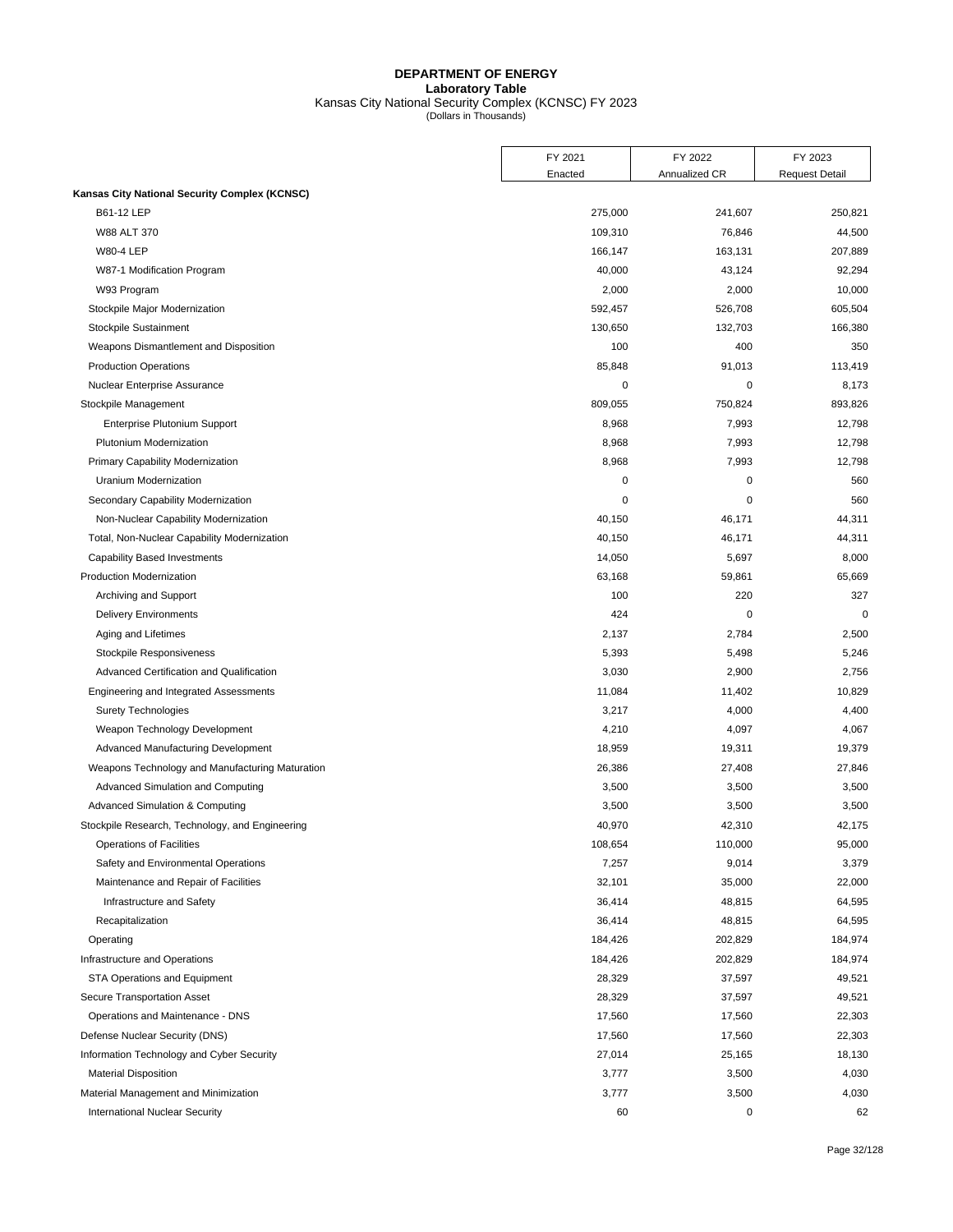## **DEPARTMENT OF ENERGY Laboratory Table** Kansas City National Security Complex (KCNSC) FY 2023 (Dollars in Thousands)

|                                                              | FY 2021   | FY 2022       | FY 2023               |
|--------------------------------------------------------------|-----------|---------------|-----------------------|
|                                                              | Enacted   | Annualized CR | <b>Request Detail</b> |
| <b>Global Material Security</b>                              | 60        | 0             | 62                    |
| Proliferation Detection R&D                                  | 1,050     | 1,000         | 1.181                 |
| Defense Nuclear Nonproliferation R&D                         | 1.050     | 1,000         | 1.181                 |
| Counterterrorism and Counterproliferation                    | 34,093    | 30,769        | 44,443                |
| Nuclear Counterterrorism & Incident Response                 | 34,093    | 30,769        | 44,443                |
| Program Direction - National Nuclear Security Administration | 110       | 110           | 110                   |
| Environment, Health, Safety & Security                       | 10        | 10            | 10                    |
| Environment, Health, Safety, and Security                    | 10        | 10            | 10                    |
| <b>Total Kansas City National Security Complex (KCNSC)</b>   | 1.209.622 | 1.171.535     | 1,326,434             |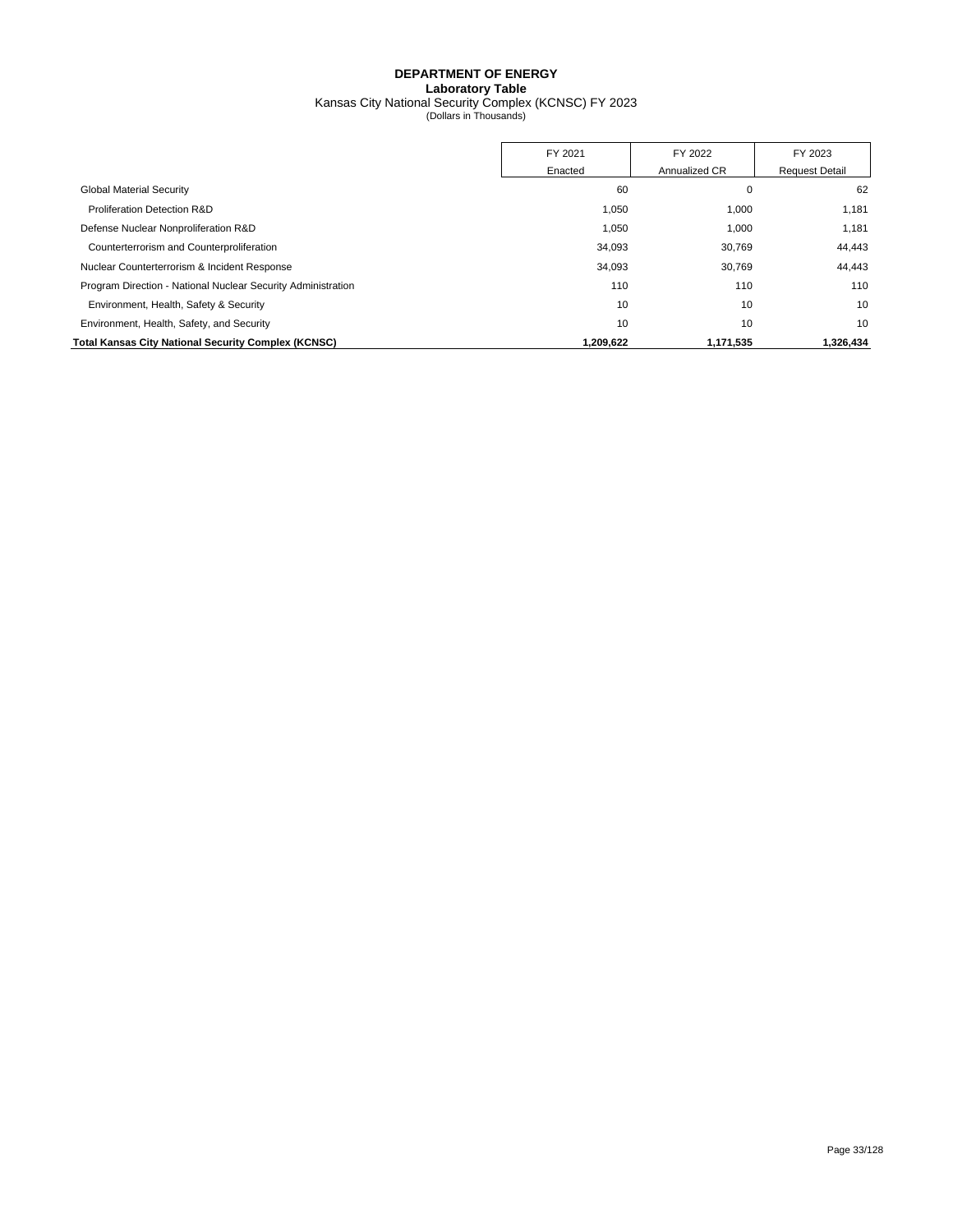## **DEPARTMENT OF ENERGY Laboratory Table** Kansas City Site Office FY 2023 (Dollars in Thousands)

|                                                              | FY 2021 | FY 2022       | FY 2023               |
|--------------------------------------------------------------|---------|---------------|-----------------------|
|                                                              | Enacted | Annualized CR | <b>Request Detail</b> |
| <b>Kansas City Site Office</b>                               |         |               |                       |
| Information Technology and Cyber Security                    | 148     | 156           | 425                   |
| Nonproliferation & Arms Control                              | 2,960   | 2,960         | 3.753                 |
| Nonproliferation Stewardship Program                         | 0       | 200           | $\mathbf 0$           |
| Defense Nuclear Nonproliferation R&D                         | 0       | 200           | $\mathbf 0$           |
| Program Direction - National Nuclear Security Administration | 7.340   | 8,030         | 9,664                 |
| <b>Total Kansas City Site Office</b>                         | 10.448  | 11,346        | 13,842                |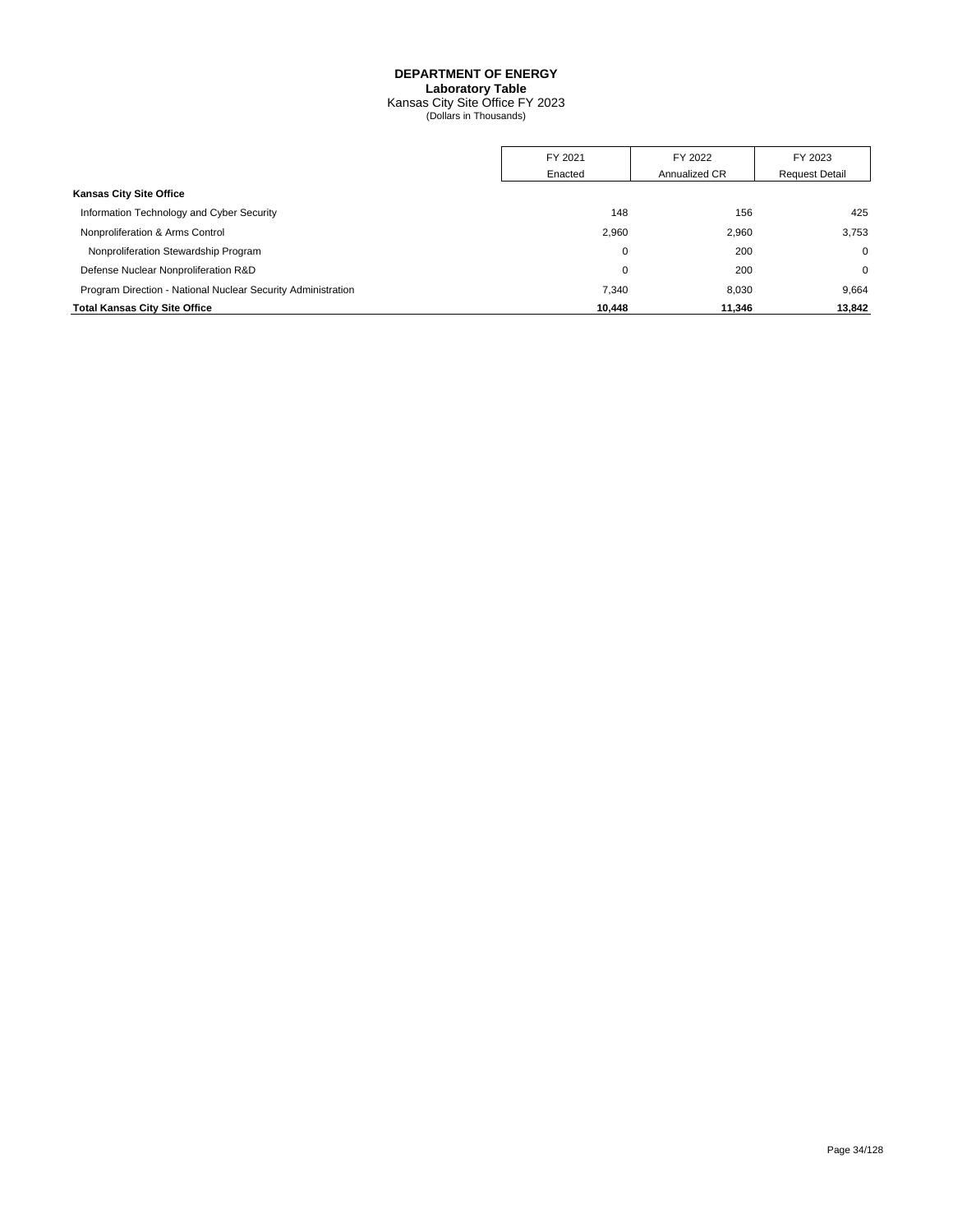## **DEPARTMENT OF ENERGY Laboratory Table** Knolls Atomic Power Laboratory FY 2023 (Dollars in Thousands)

|                                                            | FY 2021 | FY 2022       | FY 2023               |
|------------------------------------------------------------|---------|---------------|-----------------------|
|                                                            | Enacted | Annualized CR | <b>Request Detail</b> |
| Knolls Atomic Power Laboratory                             |         |               |                       |
| Naval Reactors Development                                 | 210,505 | 210,505       | 260,688               |
| Columbia-Class Reactor Systems Development                 | 49.672  | 49.672        | 43,656                |
| S8G Prototype Refueling                                    | 131,374 | 131,374       | 20,000                |
| Naval Reactors Operations and Infrastructure               | 254,125 | 254.125       | 326.316               |
| 21-D-530 KL Steam and Condensate Upgrades                  | 4,000   | 4,000         | $\mathbf 0$           |
| 14-D-901 Spent Fuel Handling Recapitalization Project, NRF | 5,051   | 5,051         | 3,290                 |
| <b>Construction - Naval Reactors</b>                       | 9.051   | 9.051         | 3,290                 |
| <b>Total Knolls Atomic Power Laboratory</b>                | 654.727 | 654.727       | 653,950               |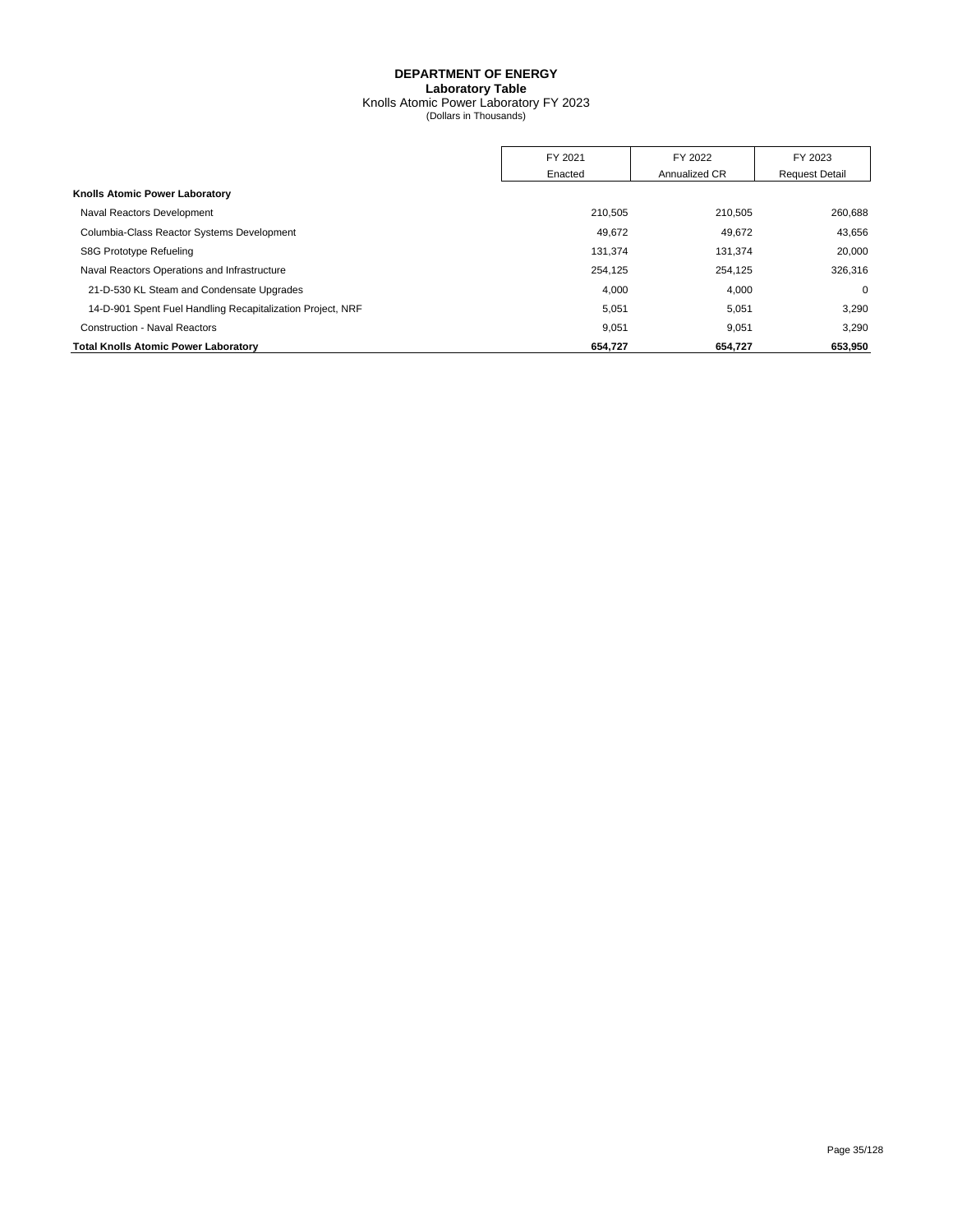#### **DEPARTMENT OF ENERGY Laboratory Table** Lawrence Berkeley National Laboratory FY 2023 (Dollars in Thousands)

FY 2021 FY 2022 FY 2023 Enacted | Annualized CR | Request Detail **Lawrence Berkeley National Laboratory** Surety Technologies and the control of the control of the control of the control of the control of the control of the control of the control of the control of the control of the control of the control of the control of the Weapons Technology and Manufacturing Maturation 250 0 0 Stockpile Research, Technology, and Engineering 250 0 0 Information Technology and Cyber Security 672 **643** 643 231 572 Nonproliferation & Arms Control 2005 2006 12:00 12:00 12:00 12:00 12:00 12:00 12:00 12:00 12:00 12:00 12:00 12:00 12:00 12:00 12:00 12:00 12:00 12:00 12:00 12:00 12:00 12:00 12:00 12:00 12:00 12:00 12:00 12:00 12:00 12:00 Proliferation Detection R&D 8,057 8,057 8,057 8,057 8,057 8,057 8,057 8,057 8,057 8,057 8,057 8,057 8,057 8,057 8,057 8,057 8,057 8,057 8,057 8,057 8,057 8,057 8,057 8,057 8,057 8,057 8,057 8,057 8,057 8,057 8,057 8,057 8, Forensics R&D 50 120 50 Defense Nuclear Nonproliferation R&D 8,105 8,105 13,720 9,107 Emergency Operations 637 450 and the set of the set of the set of the set of the set of the set of the set of the set of the set of the set of the set of the set of the set of the set of the set of the set of the set of th Counterterrorism and Counterproliferation and Counterproliferation and Counterterrorism and Counterproliferation and  $834$ Nuclear Counterterrorism & Incident Response 1,093 1,093 450 1,093 450 1,093 450 1,093 450 1,093 1,284 Research - Advanced Scientific Computing Research 238,816 220,112 218,226 Advanced Scientific Computing Research 218,226 218,226 220,112 218,226 Research - Basic Energy Sciences **149,283** 149,283 157,516 149,283 18-SC-12, Advanced Light Source Upgrade (ALS-U), LBNL 62,000 62,000 75,100 75,100 135,000 Construction - Basic Energy Sciences 62,000 75,100 135,000 Basic Energy Sciences 209,285 232,616 284,283 Research - Biological & Environmental Research 176,405 176,405 176,405 176,405 176,405 Biological and Environmental Research 166,693 176,405 176,405 Research - Fusion Energy Sciences 2008 1,200 1,200 1,200 1,200 1,200 1,200 1,200 1,200 1,200 1,200 1,200 1,200 Fusion Energy Sciences 1,200 1,200 0 Research - High Energy Physics **67,945** 67,945 High Energy Physics 67,945 Operations and Maintenance - Nuclear Physics 23,069 25,591 34,817 Nuclear Physics 23,069 25,591 34,817 Research - Accelerator R&D and Production **1,282** 430 Accelerator R&D and Production **Accelerator R&D** and Production **1,282** 430 Facilities and Infrastructure (SLI) 6.500 0 5.500 0 5.500 0 5.500 0 5.500 0 5.500 0 5.500 0 5.500 0 5.500 0 5.500 0 5.500 0 5.500 0 5.500 0 5.500 0 5.500 0 5.500 0 5.500 0 5.500 0 5.500 0 5.500 0 5.500 0 5.500 0 5.500 0 5. 20-SC-72, Seismic and Safety Modernization, LBNL 5,000 5,000 27,500 27,500 27,500 20-SC-78, Linear Assets Modernization Project, LBNL (20-SC-80) 500 500 23,425 19-SC-74, Biological & Environmental Program Integration Center (BioEPIC), LBNL 20,000 35,000 45,000 Construction - Science Laboratories Infrastructure 25,500 63,000 95,925 Science Laboratories Infrastructure 25,500 63,000 101,425 Safeguards and Security - SC 6. The Security - SC 6. The Security - SC 6. The Security - SC 6. The Security - SC 6. The Security - SC 6. The Security - SC 6. The Security - SC 6. The Security - SC 6. The Security - SC 6. T Vehicle Technologies **16,970** 20,480 20,480 20,480 20,480 20,480 20,480 20,480 20,480 20,480 20,480 20,480 20,480 20,480 20,480 20,480 20,480 20,480 20,480 20,480 20,480 20,480 20,480 20,480 20,480 20,480 20,480 20,480 20, Bioenergy Technologies and the state of the state of the state of the state of the state of the state of the state of the state of the state of the state of the state of the state of the state of the state of the state of Hydrogen and Fuel Cells Technologies and ASOO and Tues Associates and ASOO and ASOO and ASOO and ASOO and ASOO Sustainable Transportation 33,200 33,200 34,814 36,080 34,814 Solar Energy Technologies 134,623 134,623 303,450 Wind Energy Technologies and the control of the control of the control of the control of the control of the control of the control of the control of the control of the control of the control of the control of the control o Geothermal Technologies and the control of the control of the control of the control of the control of the control of the control of the control of the control of the control of the control of the control of the control of Renewable Power 2008 138,088 207,790 141,091 307,790 138,088 207,790 138,088 207,790 208 208 208 208 208 208 20 Advanced Manufacturing 2000 32,000 332,000 332,000 32,000 32,000 32,000 32,000 32,000 32,000 32,000 32,000 32,000 32,000 32,000 32,000 32,000 32,000 32,000 32,000 32,000 32,000 32,000 32,000 32,000 32,000 32,000 32,000 32, Building Technologies 36,859 36,859 37,041 37,788 37,88 36,859 Federal Energy Management Program (EERE) 4,000 2,000 0 Weatherization Assistance Program (EERE) 24,800 0 0 Training and Technical Assistance (EERE) 75 200 0 State Energy Program Grants (EERE) 6 (State Energy Program Grants (EERE) 6 (State Energy Program Grants (EERE)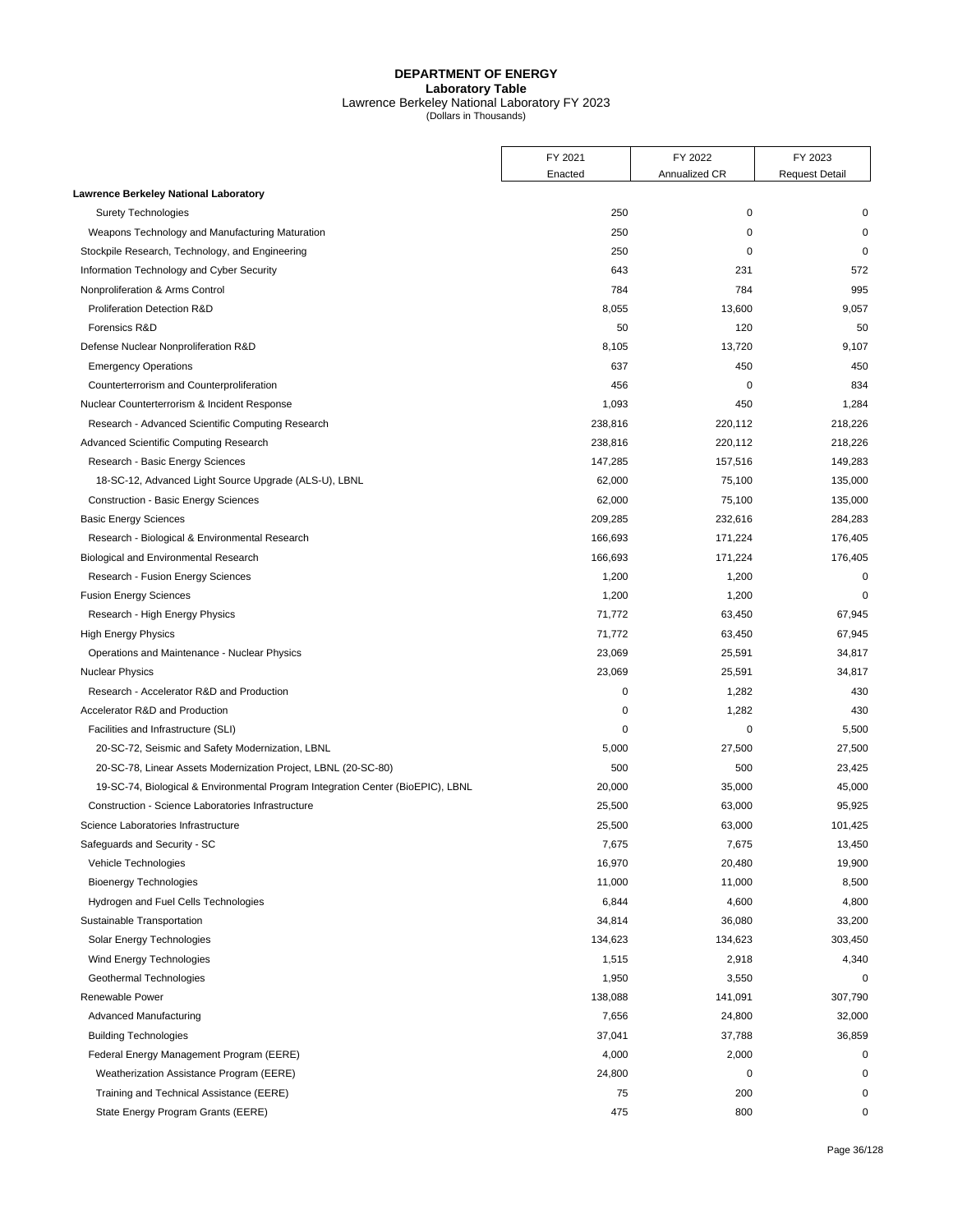## **DEPARTMENT OF ENERGY Laboratory Table** Lawrence Berkeley National Laboratory FY 2023 (Dollars in Thousands)

|                                                    | FY 2021     | FY 2022       | FY 2023               |
|----------------------------------------------------|-------------|---------------|-----------------------|
|                                                    | Enacted     | Annualized CR | <b>Request Detail</b> |
| Weatherization and Intergovernmental Programs      | 25,350      | 1,000         | $\mathbf 0$           |
| <b>Energy Efficiency</b>                           | 74,047      | 65,588        | 68,859                |
| <b>Strategic Programs</b>                          | 1,300       | 0             | 1,000                 |
| Corporate Support                                  | 1,300       | 0             | 1,000                 |
| Transmission Reliability and Resilience            | 1,657       | 0             | 3,050                 |
| <b>Resilient Distribution Systems</b>              | 1,263       | 0             | 1,300                 |
| Transmission Permitting and Technical Assistance   | 250         | $\mathbf 0$   | 0                     |
| Infrastructure Security and Energy Restoration     | 900         | 900           | $\Omega$              |
| Response and Restoration                           | 0           | $\mathbf 0$   | 500                   |
| Information Sharing, Partnerships and Exercises    | 0           | 0             | 500                   |
| Carbon Capture                                     | 465         | 465           | 0                     |
| Carbon Storage                                     | 2,115       | 2,115         | $\Omega$              |
| CCS and Power Systems                              | 2,580       | 2,580         |                       |
| <b>Cross Cutting Research</b>                      | 1,734       | 1,734         |                       |
| Advanced Coal Energy Systems & CCUS                | 1,734       | 1,734         |                       |
| Advanced Oil and Gas Prod Tech (Unconv FE)         | 1,672       | 1,672         | 0                     |
| Materials Recovery and Waste Form Development      | 33          | 33            | 51                    |
| Used Nuclear Fuel Disposition R&D                  | 3,500       | 3,500         | 3,500                 |
| Fuel Cycle Research & Development                  | 3,533       | 3,533         | 3,551                 |
| <b>Crosscutting Technology Development</b>         | 74          | 74            | 75                    |
| Joint Modeling and Simulation Program              | 200         | 200           | 150                   |
| Nuclear Energy Enabling Technologies               | 274         | 274           | 225                   |
| <b>Strategic Partnership Projects</b>              | 3,308       | 3,308         | 2.250                 |
| Strategic Partnership Projects and Revenues        | 3,308       | 3,308         | 2,250                 |
| Environment, Health, Safety & Security             | $\mathbf 0$ | $\Omega$      | 50                    |
| Environment, Health, Safety, and Security          | $\mathbf 0$ | 0             | 50                    |
| Office of Technology Transitions (DA)              | 105         | 105           | 0                     |
| Small Sites - NDEC                                 | 30,100      | 30,100        | 0                     |
| Grid Planning & Development                        | 0           | 0             | 2,000                 |
| <b>Grid Technical Assistance</b>                   | $\mathbf 0$ | $\mathbf 0$   | 3,000                 |
| Wholesale Electricity Market TA & Grants           | 0           | 0             | 4,300                 |
| Interregional & Offshore Transmission Planning     | $\Omega$    | 0             | 2,500                 |
| <b>Total Lawrence Berkeley National Laboratory</b> | 1,050,510   | 1,088,300     | 1,343,014             |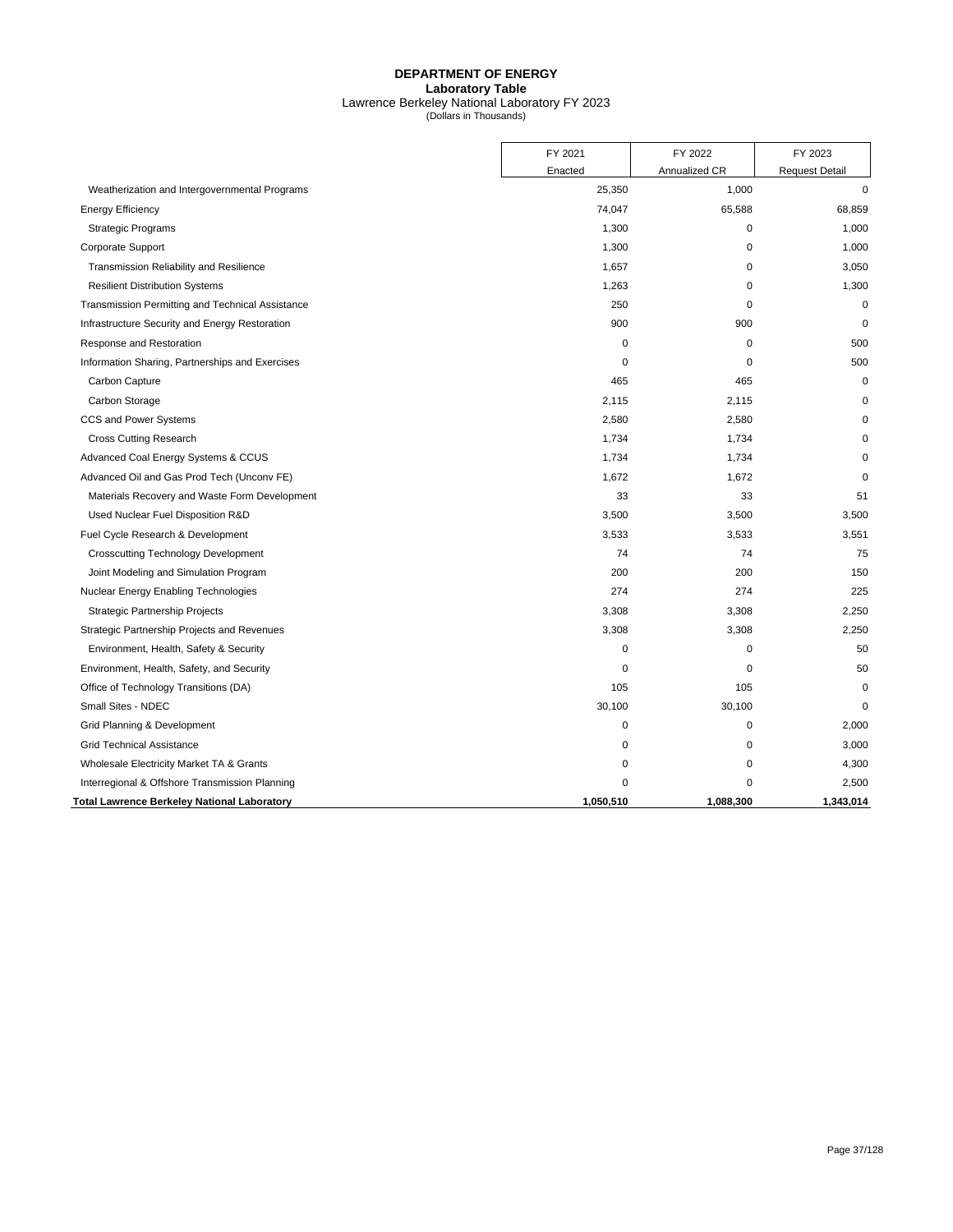## **DEPARTMENT OF ENERGY Laboratory Table** Lawrence Livermore National Laboratory FY 2023 (Dollars in Thousands)

|                                                                   | FY 2021     | FY 2022       | FY 2023               |
|-------------------------------------------------------------------|-------------|---------------|-----------------------|
|                                                                   | Enacted     | Annualized CR | <b>Request Detail</b> |
| Lawrence Livermore National Laboratory                            |             |               |                       |
| B61-12 LEP                                                        | 695         | $\pmb{0}$     | 0                     |
| <b>W80-4 LEP</b>                                                  | 173,304     | 198,059       | 178,050               |
| W87-1 Modification Program                                        | 200,000     | 215,280       | 213,059               |
| W93 Program                                                       | 4,000       | 4,000         | 3,000                 |
| Stockpile Major Modernization                                     | 377,999     | 417,339       | 394,109               |
| Stockpile Sustainment                                             | 83,839      | 89,193        | 105,737               |
| Weapons Dismantlement and Disposition                             | 497         | 2,800         | 2,000                 |
| <b>Production Operations</b>                                      | 5,819       | 5,476         | 5,748                 |
| Nuclear Enterprise Assurance                                      | $\mathbf 0$ | $\mathbf 0$   | 5,634                 |
| Stockpile Management                                              | 468,154     | 514,808       | 513,228               |
| Enterprise Plutonium Support                                      | 51,361      | 51,361        | 56,260                |
| Plutonium Modernization                                           | 51,361      | 51,361        | 56,260                |
| High Explosives & Energetics                                      | 14,000      | 13,000        | 17,500                |
| <b>HE &amp; Energistics</b>                                       | 14,000      | 13,000        | 17,500                |
| Primary Capability Modernization                                  | 65,361      | 64,361        | 73,760                |
| Uranium Modernization                                             | 1,300       | 1,300         | 2,500                 |
| Depleted Uranium Modernization                                    | 3,000       | 6,209         | 12,000                |
| Lithium Modernization                                             | 0           | 0             | 2,500                 |
| Secondary Capability Modernization                                | 4,300       | 7,509         | 17,000                |
| <b>Tritium Sustainment and Modernization</b>                      | 38          | 40            | 40                    |
| <b>Tritium and Domestic Uranium Enrichment</b>                    | 38          | 40            | 40                    |
| Non-Nuclear Capability Modernization                              | 2,050       | 435           | 370                   |
| Total, Non-Nuclear Capability Modernization                       | 2,050       | 435           | 370                   |
| <b>Capability Based Investments</b>                               | 33,030      | 27,720        | 30,000                |
| <b>Production Modernization</b>                                   | 104,779     | 100,065       | 121,170               |
| <b>Primary Assessment Technologies</b>                            | 46,800      | 76,988        | 50,661                |
| <b>Dynamic Materials Properties</b>                               | 39,109      | 39,109        | 42,600                |
| <b>Advanced Diagnostics</b>                                       | 11,220      | 10,320        | 9,240                 |
| Secondary Assessment Technologies                                 | 37,502      | 37,102        | 34,650                |
| <b>Enhanced Capabilities for Subcritical Experiments</b>          | 44,958      | 67,734        | 106,110               |
| Hydrodynamic and Subcritical Experiment Execution Support         | 28,750      | 28,750        | 32,100                |
| <b>Assessment Science</b>                                         | 208,339     | 260,003       | 275,361               |
| Archiving and Support                                             | 14,550      | 13,885        | 13,456                |
| <b>Delivery Environments</b>                                      | 12,650      | 11,000        | 10,972                |
| <b>Weapons Survivability</b>                                      | 17,323      | 13,500        | 13,987                |
| <b>Studies and Assessments</b>                                    | 0           | 0             | 2,093                 |
| Aging and Lifetimes                                               | 16,393      | 14,000        | 14,300                |
| Stockpile Responsiveness                                          | 19,040      | 17,733        | 16,921                |
| Advanced Certification and Qualification                          | 17,000      | 19,000        | 18,055                |
| Engineering and Integrated Assessments                            | 96,956      | 89,118        | 89,784                |
| <b>Inertial Confinement Fusion</b>                                | 349,000     | 349,000       | 335,807               |
| <b>Surety Technologies</b>                                        | 9,750       | 9,058         | 8,500                 |
| Weapon Technology Development                                     | 11,150      | 6,250         | 6,205                 |
| Advanced Manufacturing Development                                | 19,149      | 16,491        | 20,179                |
| Weapons Technology and Manufacturing Maturation                   | 40,049      | 31,799        | 34,884                |
| Advanced Simulation and Computing                                 | 178,024     | 178,024       | 194,959               |
| 18-D-620, Exascale Computing Facility Modernization Project, LLNL | 29,200      | 29,200        | 0                     |
| Advanced Simulation & Computing                                   | 207,224     | 207,224       | 194,959               |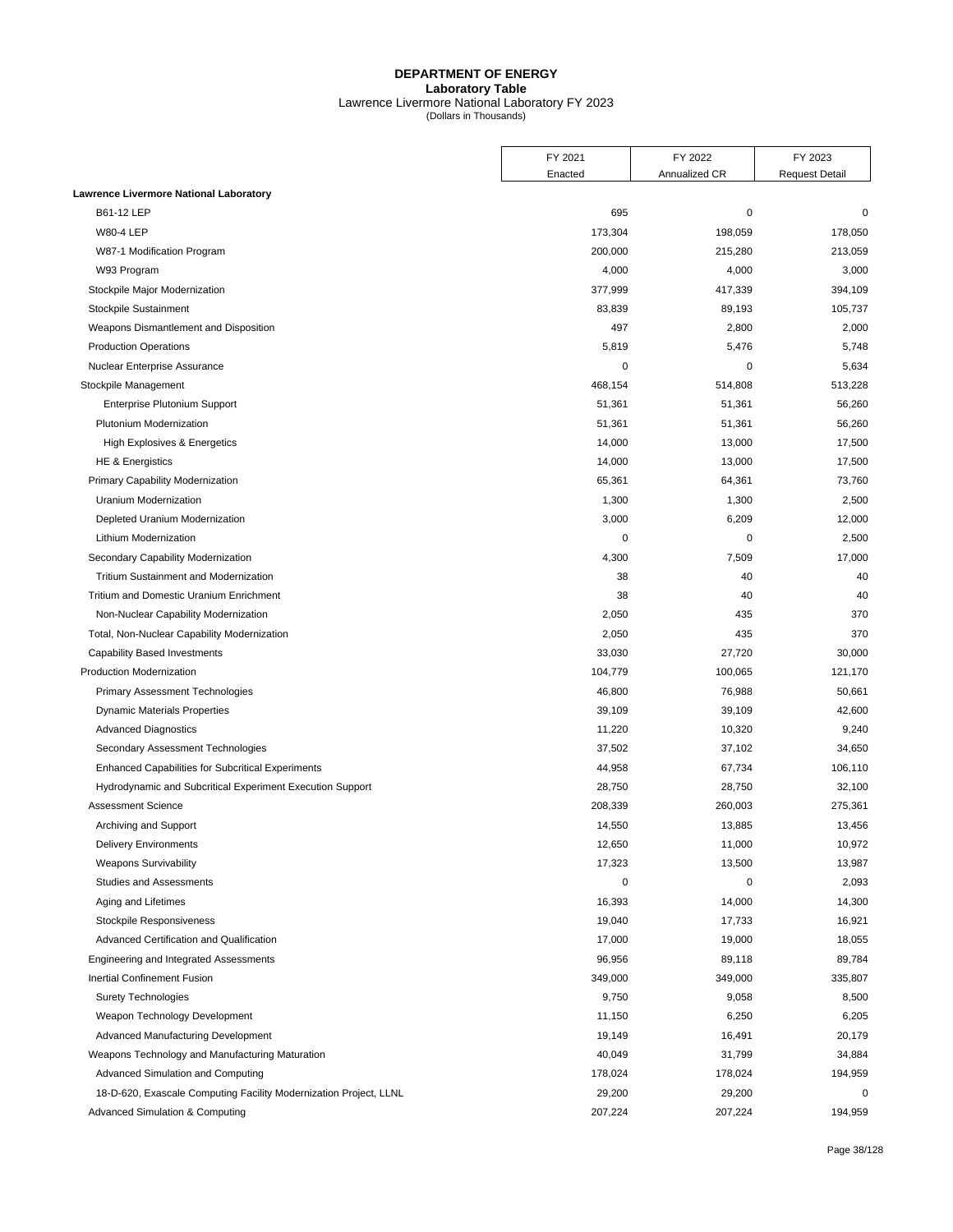## **DEPARTMENT OF ENERGY Laboratory Table** Lawrence Livermore National Laboratory FY 2023 (Dollars in Thousands)

|                                                              | FY 2021 | FY 2022       | FY 2023               |
|--------------------------------------------------------------|---------|---------------|-----------------------|
|                                                              | Enacted | Annualized CR | <b>Request Detail</b> |
| Stockpile Research, Technology, and Engineering              | 901,568 | 937,144       | 930,795               |
| <b>Operations of Facilities</b>                              | 82,087  | 80,000        | 82,000                |
| Safety and Environmental Operations                          | 36,777  | 32,744        | 37,871                |
| Maintenance and Repair of Facilities                         | 37,483  | 35,000        | 37,000                |
| Infrastructure and Safety                                    | 113,584 | 82,734        | 93,410                |
| Recapitalization                                             | 113,584 | 82,734        | 93,410                |
| Operating                                                    | 269,931 | 230,478       | 250,281               |
| 22-D-514 Digital Infrastructure Capability Expansion, LLNL   | 0       | 0             | 67,300                |
| 15-D-612, Emergency Operations Center, LLNL                  | 27,000  | 27,000        | $\mathbf 0$           |
| <b>Mission Enabling Construction</b>                         | 27,000  | 27,000        | 67,300                |
| I&O - Construction                                           | 27,000  | 27,000        | 67,300                |
| Infrastructure and Operations                                | 296,931 | 257,478       | 317,581               |
| Operations and Maintenance - DNS                             | 69,430  | 69,430        | 80,238                |
| Defense Nuclear Security (DNS)                               | 69,430  | 69,430        | 80,238                |
| Information Technology and Cyber Security                    | 30,792  | 29,734        | 44,264                |
| Conversion                                                   | 500     | 0             | 0                     |
| <b>Nuclear Material Removal</b>                              | 0       | 200           | $\mathbf 0$           |
| <b>Material Disposition</b>                                  | 0       | 100           | 100                   |
| Material Management and Minimization                         | 500     | 300           | 100                   |
| <b>International Nuclear Security</b>                        | 4,515   | 9,487         | 4,642                 |
| <b>Radiological Security</b>                                 | 5,059   | 6,041         | 4,504                 |
| Nuclear Smuggling Detection and Deterrence                   | 4,117   | 2,000         | 4,190                 |
| <b>Global Material Security</b>                              | 13,691  | 17,528        | 13,336                |
| Nonproliferation & Arms Control                              | 24,450  | 24,450        | 31,001                |
| Proliferation Detection R&D                                  | 29,497  | 28,187        | 33,163                |
| <b>Nuclear Detonation Detection</b>                          | 22,742  | 17,042        | 23,397                |
| Forensics R&D                                                | 11,643  | 10,119        | 11,643                |
| Nonproliferation Stewardship Program                         | 6,950   | 12,500        | 13,049                |
| Defense Nuclear Nonproliferation R&D                         | 70,832  | 67,848        | 81,252                |
| NNSA Bioassurance Program                                    | 0       | 0             | 5,000                 |
| Counterterrorism and Counterproliferation                    | 75,787  | 69,232        | 81,120                |
| Nuclear Counterterrorism & Incident Response                 | 75,787  | 69,232        | 81,120                |
| Program Direction - National Nuclear Security Administration | 762     | 1,580         | 1,580                 |
| Research - Advanced Scientific Computing Research            | 5,254   | 3,490         | 6,722                 |
| Advanced Scientific Computing Research                       | 5,254   | 3,490         | 6,722                 |
| Research - Basic Energy Sciences                             | 2,091   | 2,091         | 2,091                 |
| <b>Basic Energy Sciences</b>                                 | 2,091   | 2,091         | 2,091                 |
| Research - Biological & Environmental Research               | 28,095  | 28,095        | 31,082                |
| Biological and Environmental Research                        | 28,095  | 28,095        | 31,082                |
| Research - Fusion Energy Sciences                            | 9,765   | 9,201         | 6,482                 |
| <b>Fusion Energy Sciences</b>                                | 9,765   | 9,201         | 6,482                 |
| Research - High Energy Physics                               | 3,665   | 2,271         | 2,275                 |
| <b>High Energy Physics</b>                                   | 3,665   | 2,271         | 2,275                 |
| Operations and Maintenance - Nuclear Physics                 | 1,607   | 1,807         | 1,784                 |
| <b>Nuclear Physics</b>                                       | 1,607   | 1,807         | 1,784                 |
| Research - Accelerator R&D and Production                    | 0       | 258           | 93                    |
| Accelerator R&D and Production                               | 0       | 258           | 93                    |
| Vehicle Technologies                                         | 4,416   | 2,325         | 2,790                 |
| <b>Bioenergy Technologies</b>                                | 1,650   | 1,650         | 1,250                 |
| Hydrogen and Fuel Cells Technologies                         | 1,091   | 2,000         | 2,000                 |
|                                                              |         |               |                       |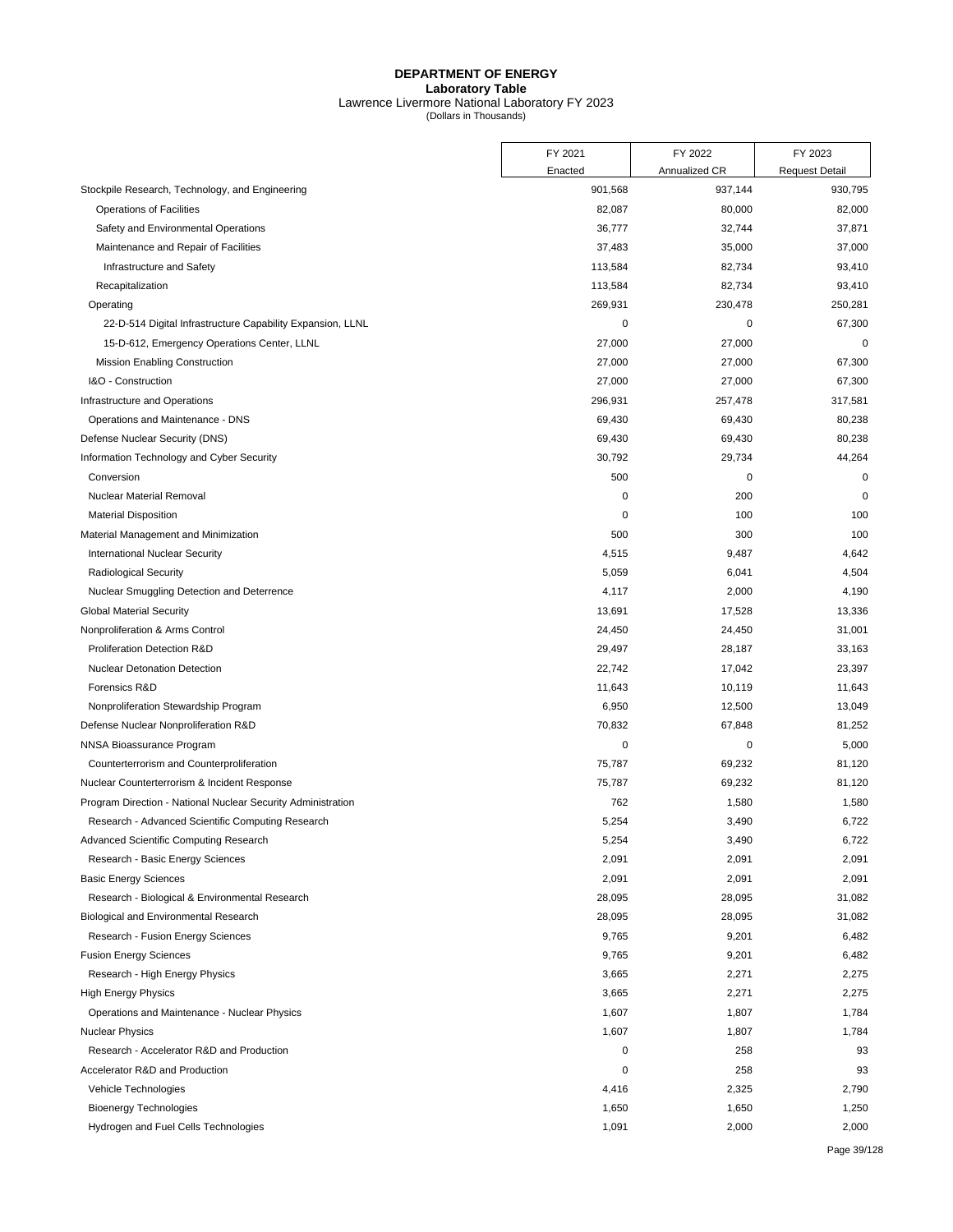## **DEPARTMENT OF ENERGY Laboratory Table** Lawrence Livermore National Laboratory FY 2023 (Dollars in Thousands)

|                                                   | FY 2021     | FY 2022       | FY 2023               |
|---------------------------------------------------|-------------|---------------|-----------------------|
|                                                   | Enacted     | Annualized CR | <b>Request Detail</b> |
| Sustainable Transportation                        | 7,157       | 5,975         | 6,040                 |
| Solar Energy Technologies                         | 31,848      | 31,848        | 43,970                |
| Wind Energy Technologies                          | 1,040       | 1,746         | 2,979                 |
| Geothermal Technologies                           | 350         | $\mathbf 0$   | $\mathbf 0$           |
| Renewable Power                                   | 33,238      | 33,594        | 46,949                |
| Advanced Manufacturing                            | 7,716       | 5,000         | 10,000                |
| <b>Building Technologies</b>                      | 128         | 178           | 178                   |
| <b>Energy Efficiency</b>                          | 7,844       | 5,178         | 10,178                |
| <b>Strategic Programs</b>                         | $\mathbf 0$ | 300           | 300                   |
| Corporate Support                                 | $\mathbf 0$ | 300           | 300                   |
| Transmission Reliability and Resilience           | 6,319       | $\mathbf 0$   | 2,650                 |
| <b>Energy Delivery Grid Operations Technology</b> | 0           | $\mathbf 0$   | 8,000                 |
| <b>Resilient Distribution Systems</b>             | 996         | 0             | 900                   |
| Cybersecurity for Energy Delivery Systems         | 4,000       | 4,000         | $\mathbf 0$           |
| Infrastructure Security and Energy Restoration    | 3,500       | 3,500         | $\mathbf 0$           |
| Risk Management Technology and Tools              | $\mathbf 0$ | $\mathbf 0$   | 5,000                 |
| Response and Restoration                          | $\mathbf 0$ | $\mathbf 0$   | 1,800                 |
| Information Sharing, Partnerships and Exercises   | 0           | $\mathbf 0$   | 2,000                 |
| Carbon Capture                                    | 720         | 720           | $\mathbf 0$           |
| Carbon Storage                                    | 2,000       | 2,000         | $\mathbf 0$           |
| CCS and Power Systems                             | 2,720       | 2,720         | $\Omega$              |
| <b>Cross Cutting Research</b>                     | 306         | 306           | $\Omega$              |
| Advanced Coal Energy Systems & CCUS               | 306         | 306           | $\mathbf 0$           |
| Advanced Oil and Gas Prod Tech (Unconv FE)        | 1,000       | 1,000         | $\mathbf 0$           |
| Natural Gas Technologies Research                 | 500         | 500           | $\mathbf 0$           |
| <b>LWR Sustainability</b>                         | 307         | 307           | $\Omega$              |
| Reactor Concepts RD&D                             | 307         | 307           | $\mathbf 0$           |
| <b>Accident Tolerant Fuels</b>                    | 345         | 345           | 376                   |
| Used Nuclear Fuel Disposition R&D                 | 550         | 550           | 550                   |
| Fuel Cycle Research & Development                 | 895         | 895           | 926                   |
| <b>Crosscutting Technology Development</b>        | 208         | 208           | 200                   |
| Nuclear Energy Enabling Technologies              | 208         | 208           | 200                   |
| Environment, Health, Safety & Security            | 3,050       | 3,050         | 3,050                 |
| Environment, Health, Safety, and Security         | 3,050       | 3,050         | 3,050                 |
| Office of Technology Transitions (DA)             | 55          | 55            | $\mathbf 0$           |
| Lawrence Livermore National Laboratory (LLNL)     | 1,764       | 1,764         | 1,842                 |
| <b>LLNL Excess Facilities D&amp;D</b>             | 35,000      | 35,000        | 12,004                |
| NNSA Sites and Nevada Off-Sites                   | 36,764      | 36,764        | 13,846                |
| Total Lawrence Livermore National Laboratory      | 2,217,012   | 2,235,162     | 2,373,033             |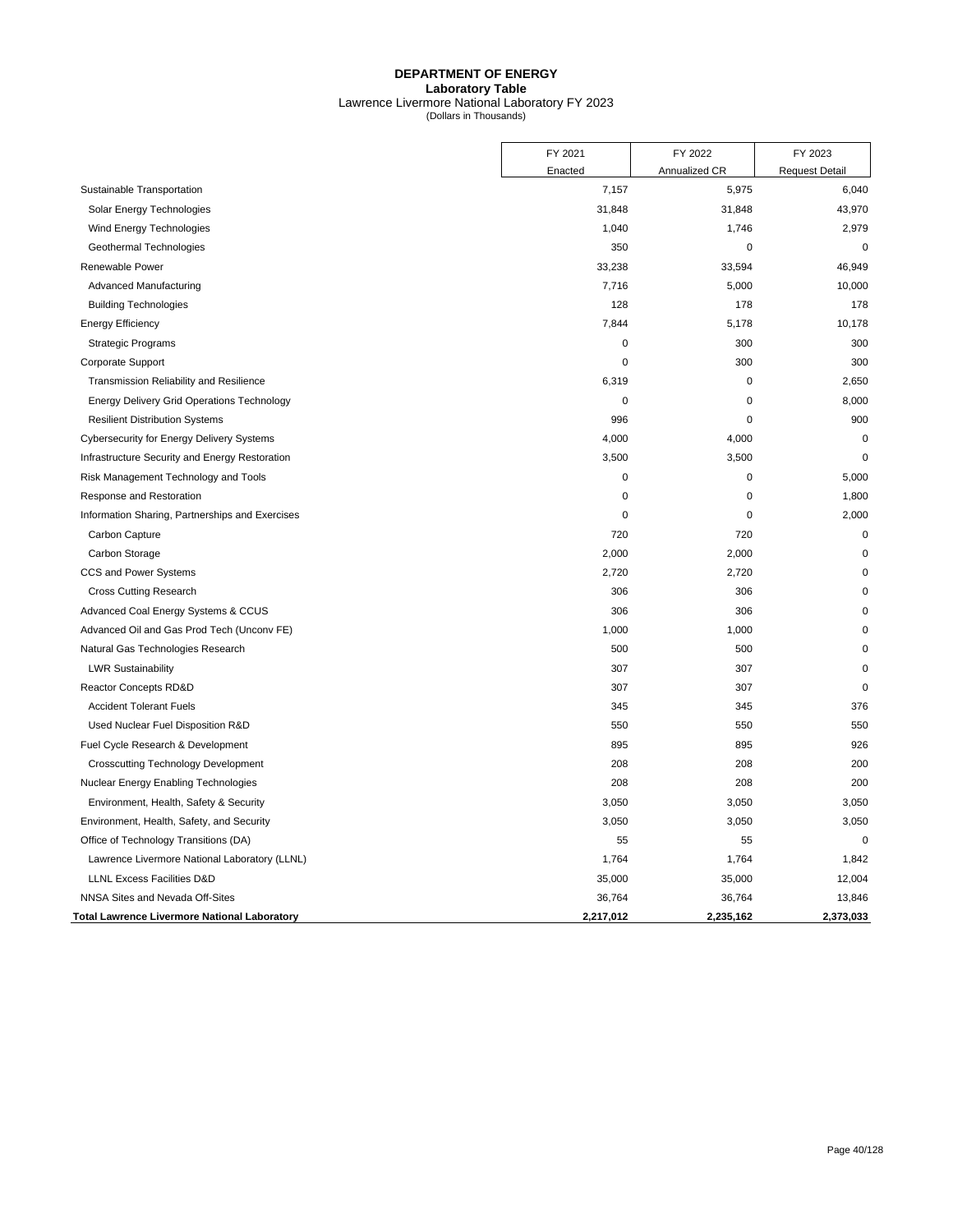Lexington Office FY 2023 (Dollars in Thousands)

|                                           | FY 2021 | FY 2022       | FY 2023               |
|-------------------------------------------|---------|---------------|-----------------------|
|                                           | Enacted | Annualized CR | <b>Request Detail</b> |
| <b>Lexington Office</b>                   |         |               |                       |
| Environment, Health, Safety & Security    | 200     | 200           | 200                   |
| Environment, Health, Safety, and Security | 200     | 200           | 200                   |
| <b>Total Lexington Office</b>             | 200     | 200           | 200                   |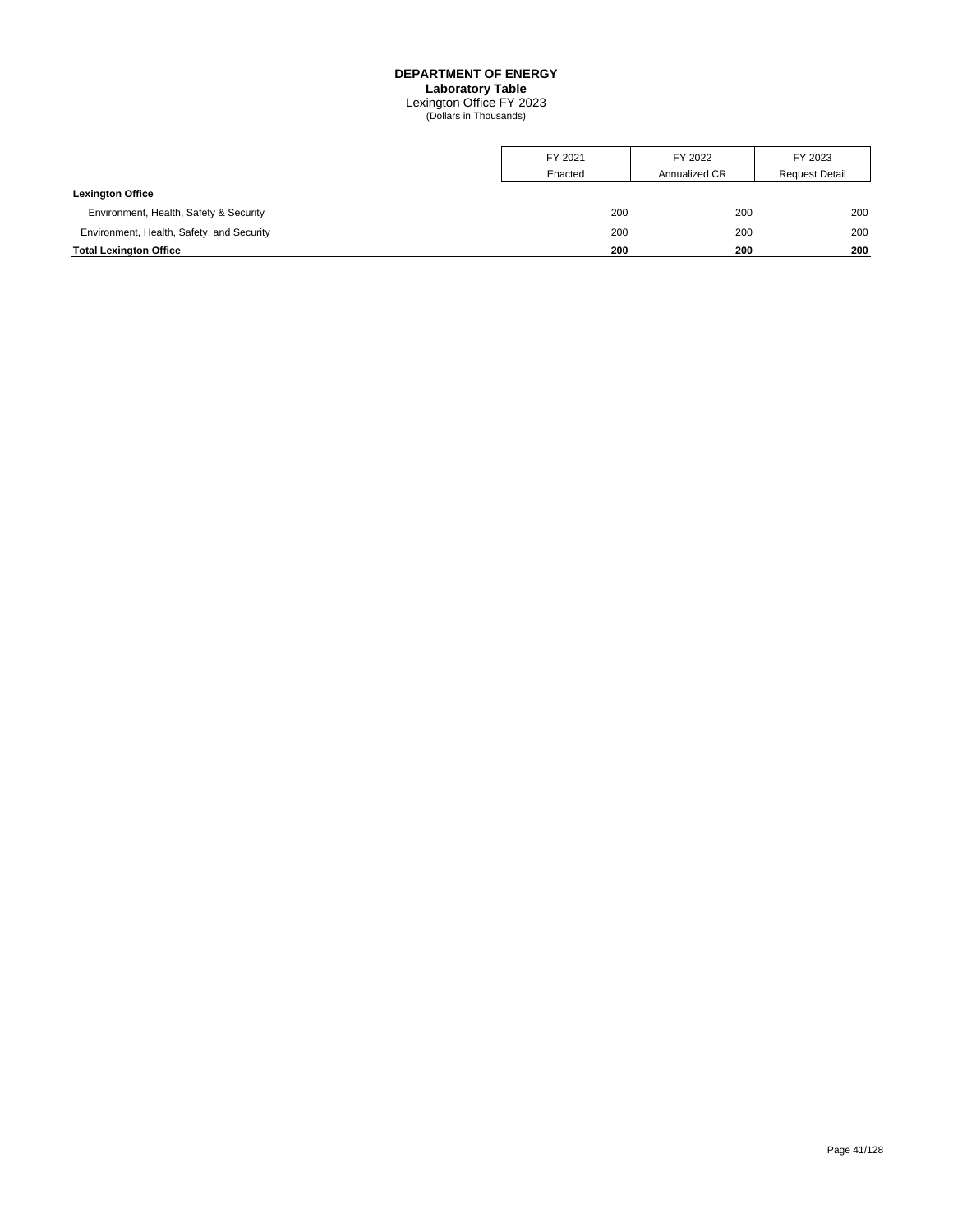Livermore Site Office FY 2023 (Dollars in Thousands)

|                                                              | FY 2021 | FY 2022       | FY 2023               |
|--------------------------------------------------------------|---------|---------------|-----------------------|
|                                                              | Enacted | Annualized CR | <b>Request Detail</b> |
| <b>Livermore Site Office</b>                                 |         |               |                       |
| Infrastructure and Safety                                    | 0       | 0             | 1,000                 |
| Recapitalization                                             | 0       | 0             | 1,000                 |
| Operating                                                    | 0       | 0             | 1,000                 |
| Infrastructure and Operations                                | 0       | 0             | 1,000                 |
| Program Direction - National Nuclear Security Administration | 17,112  | 17,516        | 18,241                |
| Advanced Reactor Technologies                                | 50      | 50            | 25                    |
| <b>Reactor Concepts RD&amp;D</b>                             | 50      | 50            | 25                    |
| <b>Total Livermore Site Office</b>                           | 17,162  | 17,566        | 19,266                |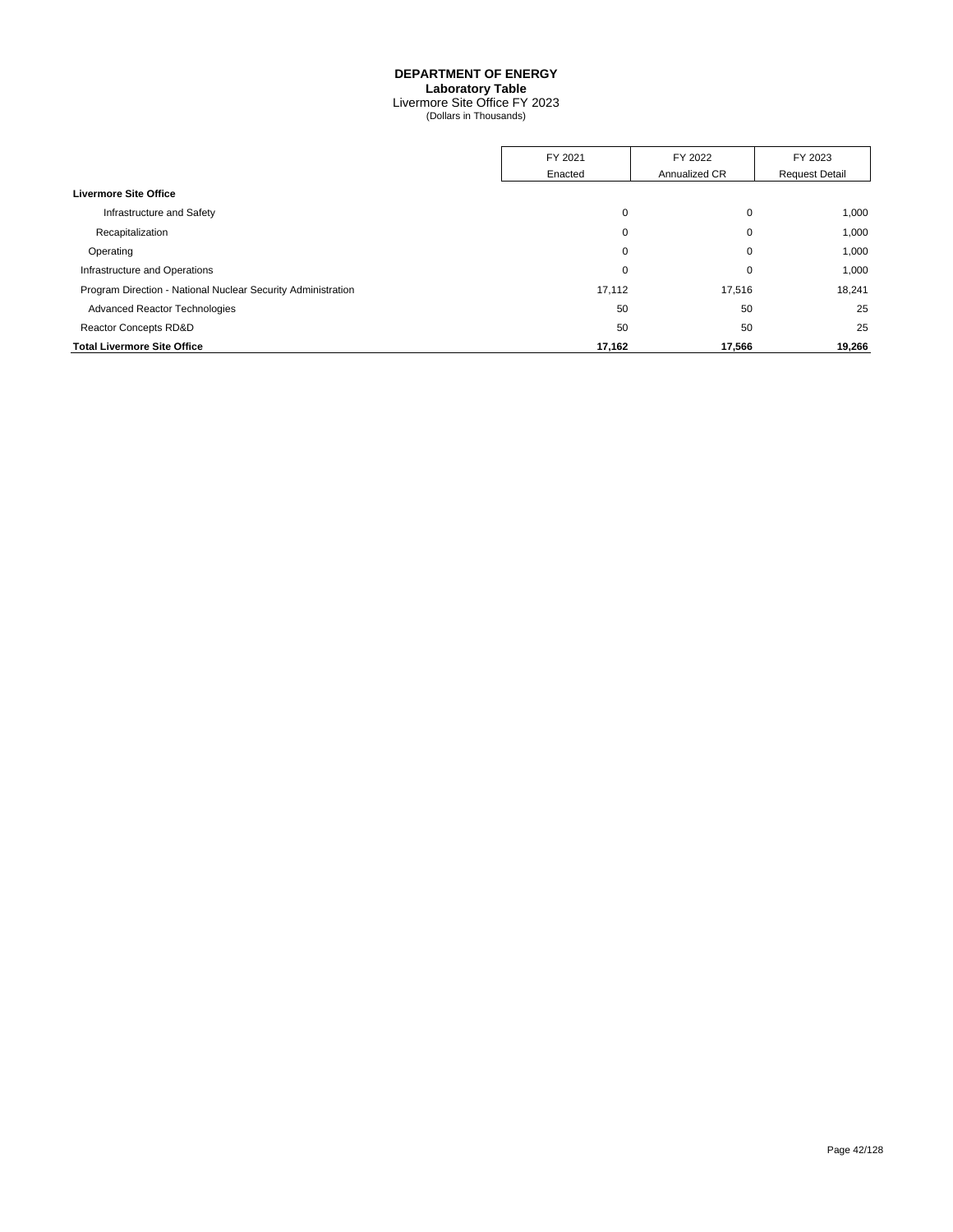# Los Alamos National Laboratory FY 2023 (Dollars in Thousands)

|                                                                       | FY 2021   | FY 2022       | FY 2023               |
|-----------------------------------------------------------------------|-----------|---------------|-----------------------|
|                                                                       | Enacted   | Annualized CR | <b>Request Detail</b> |
| <b>Los Alamos National Laboratory</b>                                 |           |               |                       |
| B61-12 LEP                                                            | 59,500    | 45,556        | 37,661                |
| W88 ALT 370                                                           | 31,319    | 9,798         | 10,457                |
| <b>W80-4 LEP</b>                                                      | 67,893    | 66,350        | 27,572                |
| W87-1 Modification Program                                            | 15,000    | 17,327        | 18,432                |
| W93 Program                                                           | 18,000    | 18,000        | 79,000                |
| Stockpile Major Modernization                                         | 191,712   | 157,031       | 173,122               |
| Stockpile Sustainment                                                 | 176,498   | 189,536       | 263,258               |
| Weapons Dismantlement and Disposition                                 | 497       | 2,800         | 2,000                 |
| <b>Production Operations</b>                                          | 45,883    | 46,228        | 48,457                |
| Nuclear Enterprise Assurance                                          | 0         | 0             | 5,236                 |
| Stockpile Management                                                  | 414,590   | 395,595       | 492,073               |
| Los Alamos Plutonium Operations                                       | 580,599   | 601,576       | 750,871               |
| 21-D-512, Plutonium Pit Production Project, LANL                      | 226,000   | 224,000       | 588,234               |
| 15-D-302, TA-55 Reinvestments Project, Phase 3, LANL                  | 29,500    | 29,250        | 30,002                |
| 07-D-220-04, Transuranic Liquid Waste Facility, LANL                  | 36,187    | 0             | 24,759                |
| 04-D-125, Chemistry and Metallurgy Research Replacement Project, LANL | 167,127   | 167,127       | 162,012               |
| Los Alamos Plutonium Modernization                                    | 1,039,413 | 1,021,953     | 1,555,878             |
| Plutonium Modernization                                               | 1,039,413 | 1,021,953     | 1,555,878             |
| High Explosives & Energetics                                          | 10,800    | 12,000        | 15,500                |
| 23-D-516, Energetic Materials Characterization Facility, LANL         | 0         | 0             | 19,000                |
| <b>HE &amp; Energistics</b>                                           | 10,800    | 12,000        | 34,500                |
| Primary Capability Modernization                                      | 1,050,213 | 1,033,953     | 1,590,378             |
| Uranium Modernization                                                 | 3,450     | 3,450         | 9,100                 |
| Depleted Uranium Modernization                                        | 3,314     | 9,142         | 8,400                 |
| Lithium Modernization                                                 | 0         | 0             | 1,000                 |
| Secondary Capability Modernization                                    | 6,764     | 12,592        | 18,500                |
| Tritium Sustainment and Modernization                                 | 38        | 2,040         | 2,100                 |
| Tritium and Domestic Uranium Enrichment                               | 38        | 2,040         | 2,100                 |
| Non-Nuclear Capability Modernization                                  | 0         | 800           | 874                   |
| Total, Non-Nuclear Capability Modernization                           | 0         | 800           | 874                   |
| <b>Capability Based Investments</b>                                   | 17,110    | 19,479        | 21,000                |
| Planning for Programmatic Construction (Pre-CD-1)                     | 2,500     | 0             | $\mathbf 0$           |
| Production Modernization                                              | 1,076,625 | 1,068,864     | 1,632,852             |
| <b>Primary Assessment Technologies</b>                                | 76,988    | 46,800        | 82,043                |
| Dynamic Materials Properties                                          | 35,400    | 35,400        | 35,860                |
| <b>Advanced Diagnostics</b>                                           | 5,400     | 5,400         | 5,400                 |
| Secondary Assessment Technologies                                     | 30,450    | 30,050        | 26,653                |
| <b>Enhanced Capabilities for Subcritical Experiments</b>              | 59,797    | 73,971        | 78,923                |
| Hydrodynamic and Subcritical Experiment Execution Support             | 67,494    | 67,494        | 52,192                |
| <b>Assessment Science</b>                                             | 275,529   | 259,115       | 281,071               |
| Archiving and Support                                                 | 17,061    | 16,600        | 16,251                |
| <b>Delivery Environments</b>                                          | 11,078    | 11,250        | 11,221                |
| <b>Weapons Survivability</b>                                          | 13,505    | 13,500        | 13,983                |
| Studies and Assessments                                               | 0         | 0             | 750                   |
| Aging and Lifetimes                                                   | 17,572    | 17,000        | 17,200                |
| Stockpile Responsiveness                                              | 19,712    | 19,233        | 18,353                |
| Advanced Certification and Qualification                              | 24,803    | 22,700        | 21,571                |
| Engineering and Integrated Assessments                                | 103,731   | 100,283       | 99,329                |
| Inertial Confinement Fusion                                           | 20,000    | 20,000        | 20,000                |
| <b>Surety Technologies</b>                                            | 13,793    | 12,900        | 14,000                |
| Weapon Technology Development                                         | 30,616    | 27,115        | 26,918                |
|                                                                       |           |               |                       |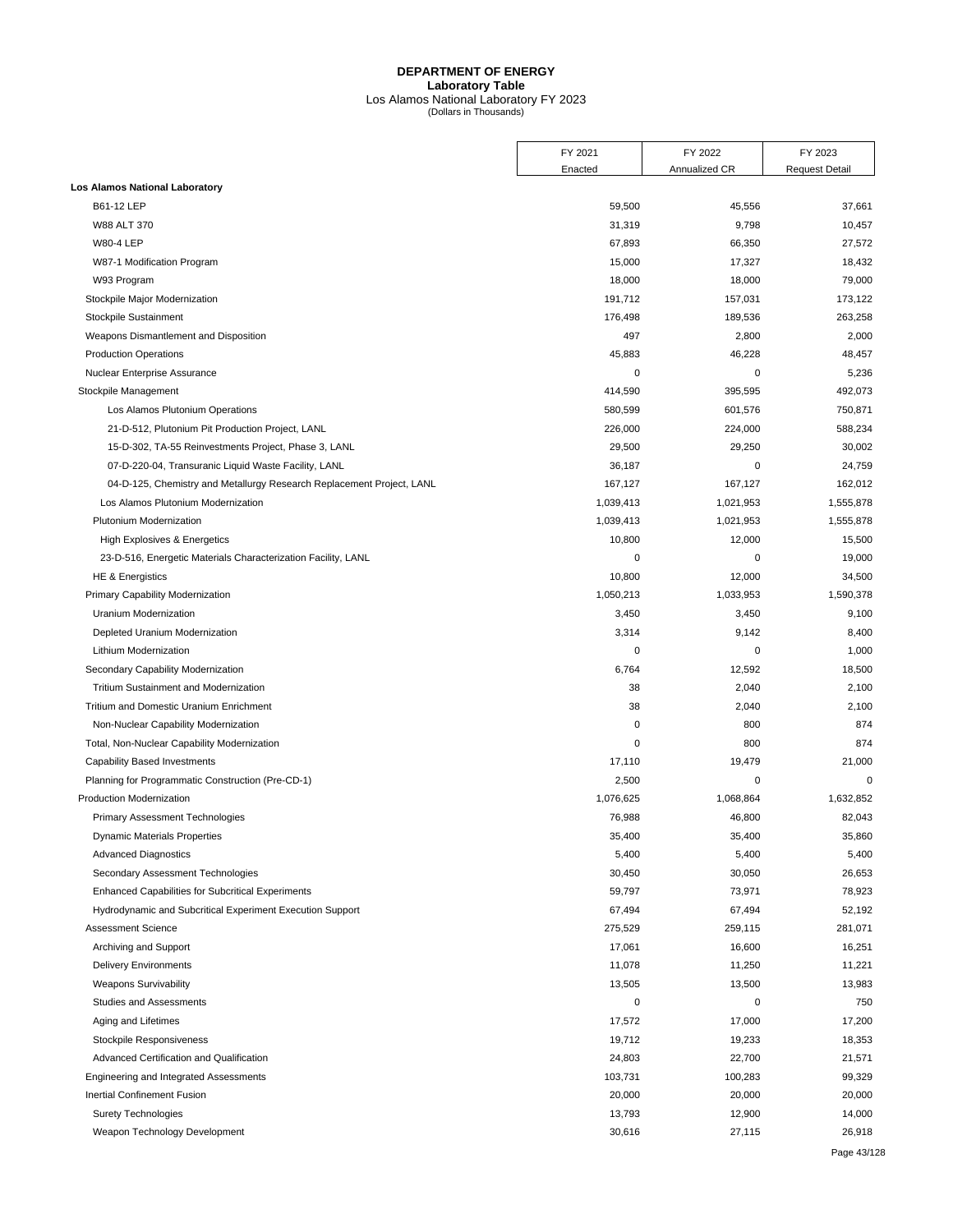# Los Alamos National Laboratory FY 2023 (Dollars in Thousands)

|                                                                                  | FY 2021 | FY 2022       | FY 2023               |
|----------------------------------------------------------------------------------|---------|---------------|-----------------------|
|                                                                                  | Enacted | Annualized CR | <b>Request Detail</b> |
| Advanced Manufacturing Development                                               | 25,996  | 27,547        | 27,118                |
| Weapons Technology and Manufacturing Maturation                                  | 70,405  | 67,562        | 68,036                |
| Advanced Simulation and Computing                                                | 184,054 | 184,054       | 189,250               |
| <b>Advanced Simulation &amp; Computing</b>                                       | 184,054 | 184,054       | 189,250               |
| Stockpile Research, Technology, and Engineering                                  | 653,719 | 631,014       | 657,686               |
| Operations of Facilities                                                         | 304,471 | 288,500       | 325,000               |
| Safety and Environmental Operations                                              | 18,820  | 17,464        | 17,321                |
| Maintenance and Repair of Facilities                                             | 149,873 | 145,000       | 156,000               |
| Infrastructure and Safety                                                        | 128,678 | 81,148        | 96,386                |
| Recapitalization                                                                 | 128,678 | 81,148        | 96,386                |
| Operating                                                                        | 601,842 | 532,112       | 594,707               |
| 23-D-518 Plutonium Modernization Operations & Waste Management Office Bldg, LANL | 0       | 0             | 48,500                |
| 23-D-517 Electrical Power Capacity Upgrade, LANL                                 | 0       | 0             | 24,000                |
| Mission Enabling Construction                                                    | 0       | 0             | 72,500                |
| I&O - Construction                                                               | 0       | $\mathbf 0$   | 72,500                |
| Infrastructure and Operations                                                    | 601,842 | 532,112       | 667,207               |
| Operations and Maintenance - DNS                                                 | 117,360 | 117,360       | 136,212               |
| Defense Nuclear Security (DNS)                                                   | 117,360 | 117,360       | 136,212               |
| Information Technology and Cyber Security                                        | 20,290  | 19,165        | 22,545                |
| Conversion                                                                       | 450     | 1,495         | 934                   |
| Nuclear Material Removal                                                         | 800     | 750           | 200                   |
| <b>Material Disposition</b>                                                      | 74,075  | 62,573        | 102,695               |
| Laboratory and Partnership Support                                               | 1,325   | 0             | $\mathbf 0$           |
| Material Management and Minimization                                             | 76,650  | 64,818        | 103,829               |
| <b>International Nuclear Security</b>                                            | 2,153   | 3,456         | 2,213                 |
| <b>Radiological Security</b>                                                     | 93,556  | 24,475        | 83,292                |
| Nuclear Smuggling Detection and Deterrence                                       | 10,107  | 10,000        | 10,286                |
| <b>Global Material Security</b>                                                  | 105,816 | 37,931        | 95,791                |
| Nonproliferation & Arms Control                                                  | 22,304  | 22,304        | 48,280                |
| Proliferation Detection R&D                                                      | 35,689  | 36,479        | 40,124                |
| <b>Nuclear Detonation Detection</b>                                              | 88,660  | 95,852        | 91,214                |
| Forensics R&D                                                                    | 10,565  | 10,196        | 10,565                |
| Nonproliferation Stewardship Program                                             | 450     | 0             | 2,463                 |
| Defense Nuclear Nonproliferation R&D                                             | 135,364 | 142,527       | 144,366               |
| NNSA Bioassurance Program                                                        | 0       | 0             | 5,000                 |
| Counterterrorism and Counterproliferation                                        | 65,804  | 66,507        | 80,186                |
| Nuclear Counterterrorism & Incident Response                                     | 65,804  | 66,507        | 80,186                |
| Research - Advanced Scientific Computing Research                                | 4,096   | 1,469         | 1,782                 |
| Advanced Scientific Computing Research                                           | 4,096   | 1,469         | 1,782                 |
| Research - Basic Energy Sciences                                                 | 20,646  | 22,787        | 21,320                |
| <b>Basic Energy Sciences</b>                                                     | 20,646  | 22,787        | 21,320                |
| Research - Biological & Environmental Research                                   | 32,230  | 32,230        | 34,667                |
| Biological and Environmental Research                                            | 32,230  | 32,230        | 34,667                |
| Research - Fusion Energy Sciences                                                | 1,700   | 1,700         | 300                   |
| <b>Fusion Energy Sciences</b>                                                    | 1,700   | 1,700         | 300                   |
| Research - High Energy Physics                                                   | 3,177   | 1,650         | 1,890                 |
| <b>High Energy Physics</b>                                                       | 3,177   | 1,650         | 1,890                 |
| Operations and Maintenance - Nuclear Physics                                     | 8,259   | 8,752         | 9,039                 |
| <b>Nuclear Physics</b>                                                           | 8,259   | 8,752         | 9,039                 |
| Research - Accelerator R&D and Production                                        | 0       | 50            | 0                     |
| Accelerator R&D and Production                                                   | 0       | 50            | 0                     |
| Safeguards and Security - SC                                                     | 248     | 248           | 0                     |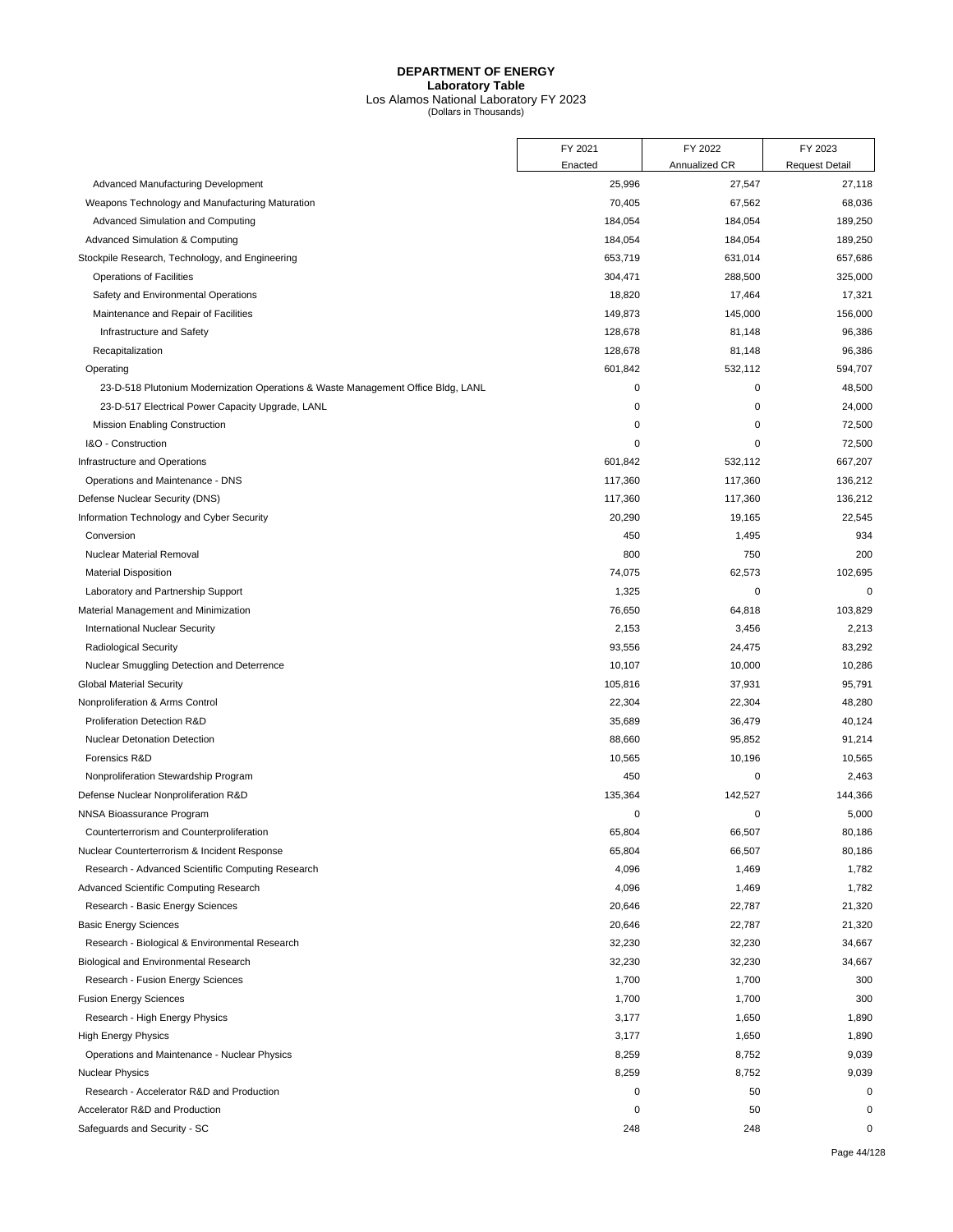# Los Alamos National Laboratory FY 2023 (Dollars in Thousands)

|                                                         | FY 2021     | FY 2022       | FY 2023               |
|---------------------------------------------------------|-------------|---------------|-----------------------|
|                                                         | Enacted     | Annualized CR | <b>Request Detail</b> |
| <b>Bioenergy Technologies</b>                           | 6,800       | 6,800         | 6,000                 |
| Hydrogen and Fuel Cells Technologies                    | 4,940       | 4,500         | 5,000                 |
| Sustainable Transportation                              | 11,740      | 11,300        | 11,000                |
| Solar Energy Technologies                               | 21,686      | 21,686        | 40,350                |
| Wind Energy Technologies                                | 365         | 440           | 1,046                 |
| Geothermal Technologies                                 | 250         | 12            | $\mathbf 0$           |
| Renewable Power                                         | 22,301      | 22,138        | 41,396                |
| Transmission Reliability and Resilience                 | 3,926       | 0             | 3,250                 |
| <b>Energy Delivery Grid Operations Technology</b>       | $\mathbf 0$ | 0             | 4,500                 |
| <b>Resilient Distribution Systems</b>                   | 1,281       | 0             | 1,300                 |
| Cybersecurity for Energy Delivery Systems               | 350         | 350           | $\mathbf 0$           |
| Risk Management Technology and Tools                    | 0           | 0             | 500                   |
| Carbon Capture                                          | 1,264       | 1,264         | $\mathbf 0$           |
| Carbon Storage                                          | 2,794       | 2,794         | $\Omega$              |
| CCS and Power Systems                                   | 4,058       | 4,058         | $\mathbf 0$           |
| <b>Advanced Energy Systems</b>                          | 128         | 128           | $\mathbf 0$           |
| <b>Cross Cutting Research</b>                           | 306         | 306           | $\Omega$              |
| Advanced Coal Energy Systems & CCUS                     | 434         | 434           | $\Omega$              |
| Advanced Oil and Gas Prod Tech (Unconv FE)              | 1,279       | 1,279         | $\mathbf 0$           |
| Advanced Reactor Technologies                           | 2,452       | 2,452         | 3,500                 |
| Reactor Concepts RD&D                                   | 2,452       | 2,452         | 3,500                 |
| <b>Accident Tolerant Fuels</b>                          | 4,230       | 4,230         | 4,606                 |
| Fuel Cycle Laboratory R&D                               | 2,000       | 2,000         | 4,660                 |
| <b>HALEU Availability</b>                               | 0           | 0             | 5,745                 |
| Used Nuclear Fuel Disposition R&D                       | 3,400       | 3,400         | 3,400                 |
| Fuel Cycle Research & Development                       | 9,630       | 9,630         | 18,411                |
| <b>Crosscutting Technology Development</b>              | 352         | 352           | 400                   |
| Joint Modeling and Simulation Program                   | 2,128       | 2,128         | 3,000                 |
| <b>Nuclear Science User Facilities</b>                  | 252         | 252           | 300                   |
| Nuclear Energy Enabling Technologies                    | 2,732       | 2,732         | 3,700                 |
| Risk Reduction for Future Demonstration                 | $\mathbf 0$ | 0             | 200                   |
| <b>Advanced Reactors Safequards</b>                     | 500         | 500           | 400                   |
| Advanced Reactors Demonstration Program                 | 500         | 500           | 600                   |
| Environment, Health, Safety & Security                  | 95          | 95            | 95                    |
| Environment, Health, Safety, and Security               | 95          | 95            | 95                    |
| Office of Technology Transitions (DA)                   | 55          | 55            | $\mathbf 0$           |
| Los Alamos National Laboratory (LANL)                   | 226,000     | 226,000       | 286.316               |
| Los Alamos Excess Facilities D&D                        | 0           | 0             | 40,519                |
| NNSA Sites and Nevada Off-Sites                         | 226,000     | 226,000       | 326,835               |
| Safeguards and Security - Defense Environmental Cleanup | 0           | 0             | 5,000                 |
| Total Los Alamos National Laboratory                    | 3,647,553   | 3.448.106     | 4,575,112             |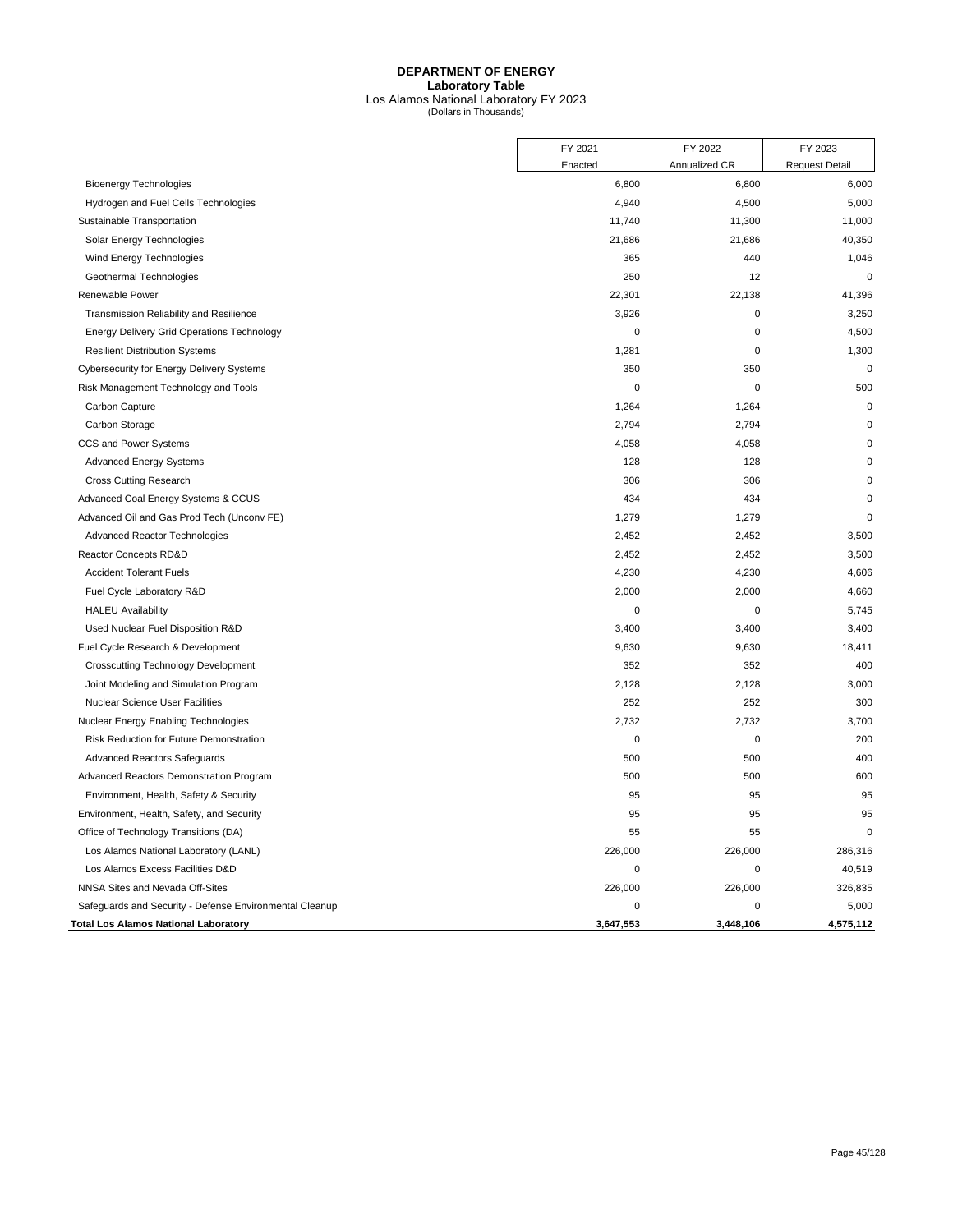## **DEPARTMENT OF ENERGY Laboratory Table** Los Alamos Site Office FY 2023 (Dollars in Thousands)

|                                                              | FY 2021 | FY 2022       | FY 2023               |
|--------------------------------------------------------------|---------|---------------|-----------------------|
|                                                              | Enacted | Annualized CR | <b>Request Detail</b> |
| Los Alamos Site Office                                       |         |               |                       |
| Information Technology and Cyber Security                    | 63      | 77            | 60                    |
| Program Direction - National Nuclear Security Administration | 17.001  | 17.397        | 20.669                |
| <b>Transformational Challenge Reactor</b>                    | 269     | 269           | $\Omega$              |
| Nuclear Energy Enabling Technologies                         | 269     | 269           | $\Omega$              |
| <b>Total Los Alamos Site Office</b>                          | 17,333  | 17.743        | 20,729                |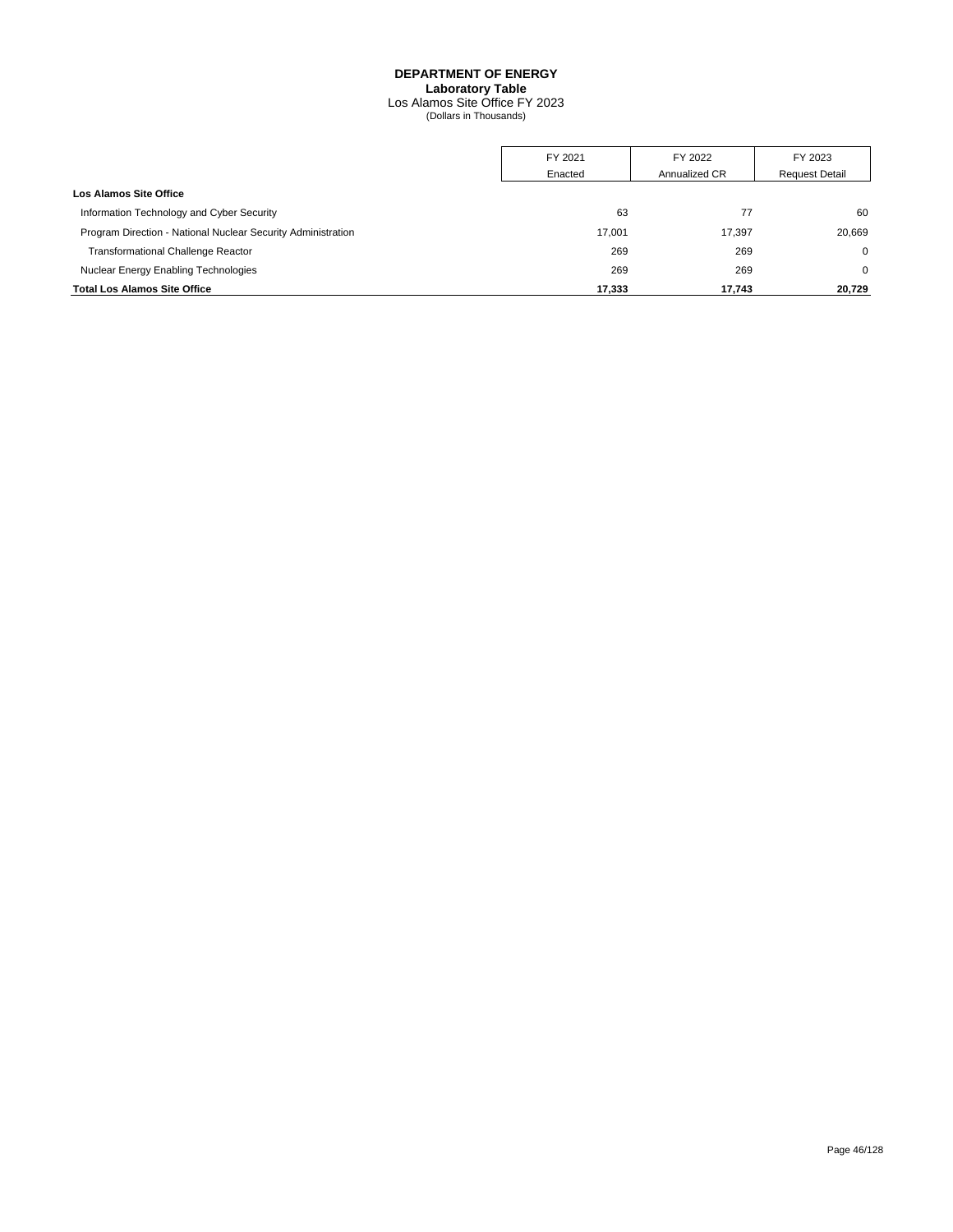Miamisburg Site FY 2023 (Dollars in Thousands)

|                                           | FY 2021 | FY 2022       | FY 2023               |
|-------------------------------------------|---------|---------------|-----------------------|
|                                           | Enacted | Annualized CR | <b>Request Detail</b> |
| <b>Miamisburg Site</b>                    |         |               |                       |
| Environment, Health, Safety & Security    |         | $\mathbf{p}$  |                       |
| Environment, Health, Safety, and Security |         | <sub>5</sub>  |                       |
| <b>Total Miamisburg Site</b>              |         |               |                       |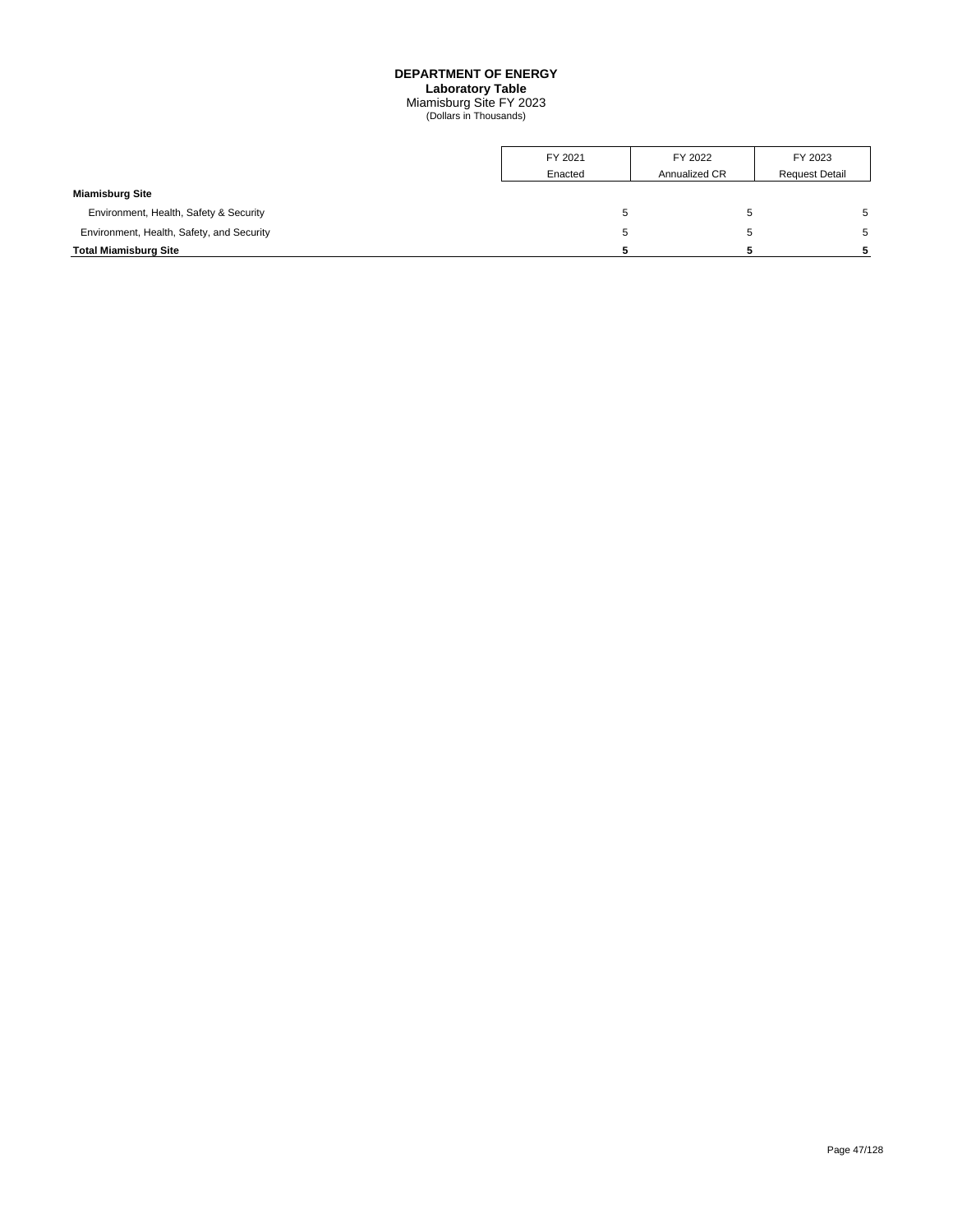## **DEPARTMENT OF ENERGY Laboratory Table** Moab Site FY 2023 (Dollars in Thousands)

| <b>Moab Site</b>       | Enacted | Annualized CR | <b>Request Detail</b> |
|------------------------|---------|---------------|-----------------------|
| Small Sites - NDEC     | 47,833  | 47,833        | 67,000                |
| <b>Total Moab Site</b> | 47,833  | 47.833        | 67,000                |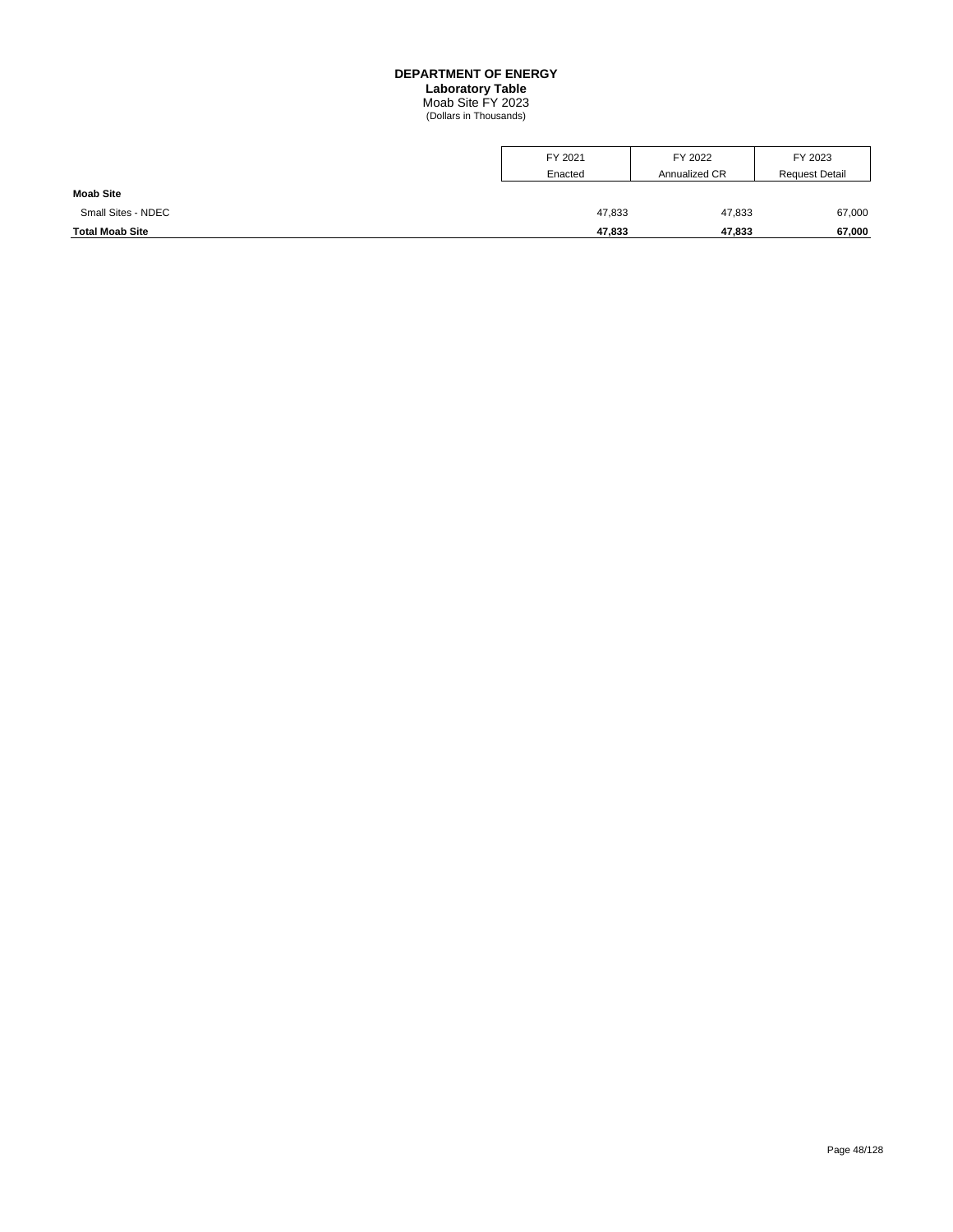## **DEPARTMENT OF ENERGY Laboratory Table** Mound Site FY 2023 (Dollars in Thousands)

|                                        | FY 2021 | FY 2022       | FY 2023               |
|----------------------------------------|---------|---------------|-----------------------|
|                                        | Enacted | Annualized CR | <b>Request Detail</b> |
| <b>Mound Site</b>                      |         |               |                       |
| Legacy Management Activities - Defense | 12,738  | 12.738        | 12,083                |
| Legacy Management                      | 12,738  | 12.738        | 12,083                |
| <b>Total Mound Site</b>                | 12,738  | 12,738        | 12,083                |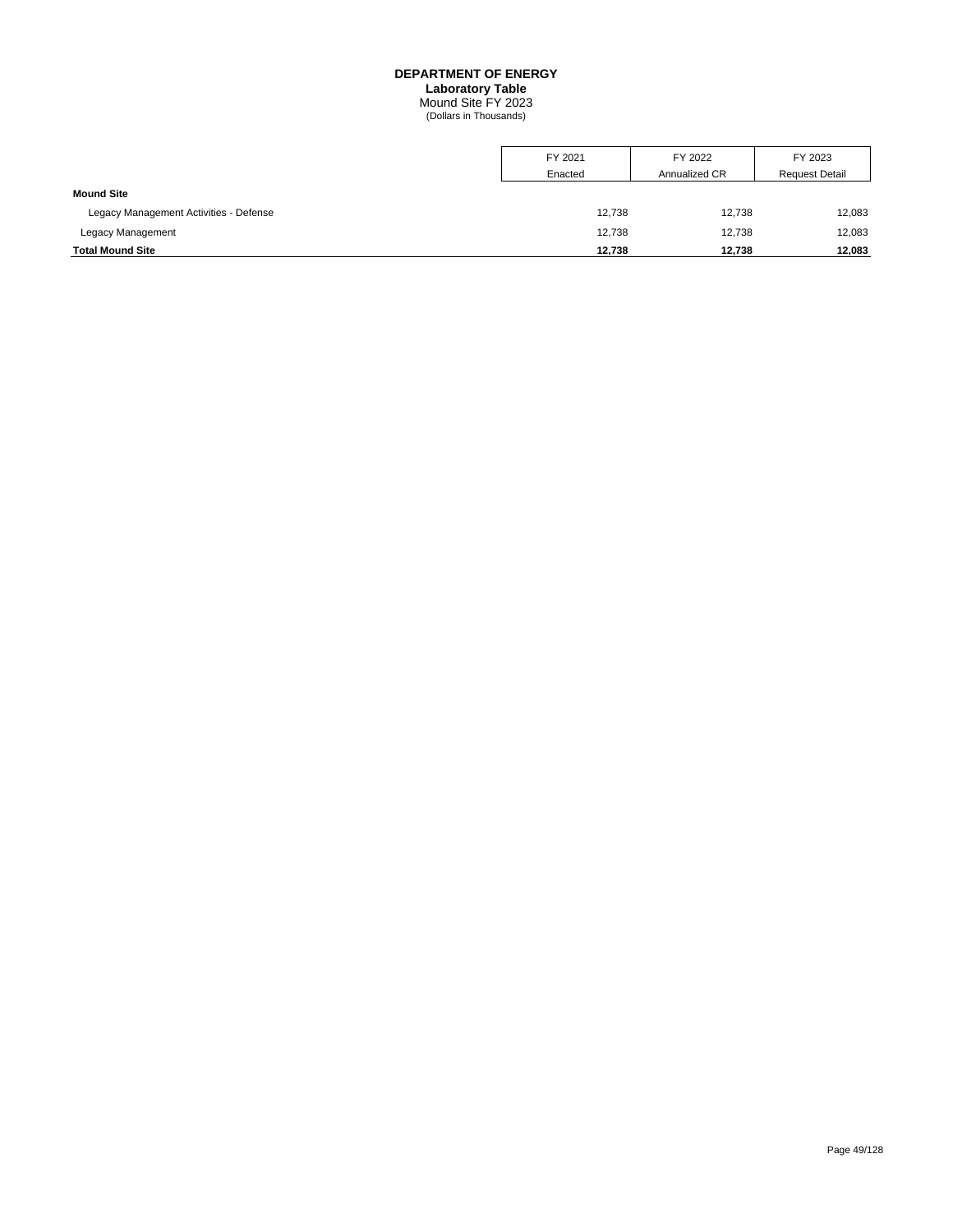### **DEPARTMENT OF ENERGY Laboratory Table** National Energy Technology Lab FY 2023 (Dollars in Thousands)

| Annualized CR<br><b>Request Detail</b><br>Enacted<br><b>National Energy Technology Lab</b><br>B61-12 LEP<br>5,700<br>$\mathbf 0$<br>0<br>W88 ALT 370<br>3,526<br>5,462<br>0<br><b>W80-4 LEP</b><br>10,000<br>11,900<br>0<br>5,807<br>W87-1 Modification Program<br>6,262<br>0<br>$\mathbf 0$<br>500<br>W93 Program<br>0<br>25,033<br>$\mathbf 0$<br>Stockpile Major Modernization<br>24,124<br>Stockpile Sustainment<br>11,755<br>10,823<br>9,471<br>$\mathbf 0$<br><b>Production Operations</b><br>5,325<br>6,926<br>42,113<br>9,471<br>Stockpile Management<br>41,873<br>2,000<br>$\mathbf 0$<br>$\mathbf 0$<br>Los Alamos Plutonium Operations<br>Los Alamos Plutonium Modernization<br>2,000<br>$\mathbf 0$<br>$\mathbf 0$<br>Enterprise Plutonium Support<br>2,000<br>5,000<br>5,500<br>Plutonium Modernization<br>4,000<br>5,000<br>5,500<br>4,000<br>5,000<br>5,500<br>Primary Capability Modernization<br>500<br>500<br>500<br>Uranium Modernization<br>$\mathbf 0$<br>500<br>$\mathbf 0$<br>Depleted Uranium Modernization<br>500<br>500<br>500<br>Lithium Modernization<br>Secondary Capability Modernization<br>1,000<br>1,500<br>1,000<br>2,615<br>$\mathbf 0$<br>2,600<br>Tritium Sustainment and Modernization<br>Tritium and Domestic Uranium Enrichment<br>2,615<br>$\mathbf 0$<br>2,600<br>2,400<br>3,367<br>Non-Nuclear Capability Modernization<br>3,078<br>2,400<br>3,078<br>3,367<br>Total, Non-Nuclear Capability Modernization<br>Production Modernization<br>10,015<br>9,578<br>12,467<br>230<br>592<br>378<br>Archiving and Support<br>307<br>305<br>251<br><b>Delivery Environments</b><br>588<br>373<br>478<br><b>Weapons Survivability</b><br>Aging and Lifetimes<br>1,121<br>215<br>193<br>397<br>Stockpile Responsiveness<br>398<br>327<br>505<br>413<br>327<br>Advanced Certification and Qualification<br>Engineering and Integrated Assessments<br>3,148<br>2,296<br>1,954<br>1,736<br>1,166<br><b>Surety Technologies</b><br>1,903<br>320<br>227<br>Weapon Technology Development<br>583<br>765<br>Advanced Manufacturing Development<br>4,438<br>593<br>Weapons Technology and Manufacturing Maturation<br>6,494<br>2,895<br>2,342<br>250<br>Advanced Simulation and Computing<br>0<br>0<br>Advanced Simulation & Computing<br>$\mathbf 0$<br>$\mathbf 0$<br>250<br>Stockpile Research, Technology, and Engineering<br>9,642<br>5,191<br>4,546<br>Safety and Environmental Operations<br>150<br>0<br>0<br>150<br>Operating<br>0<br>$\mathbf 0$<br>Infrastructure and Operations<br>$\mathbf 0$<br>150<br>0<br><b>Material Disposition</b><br>650<br>720<br>750<br>720<br>Material Management and Minimization<br>650<br>750<br>784<br><b>International Nuclear Security</b><br>763<br>500<br>784<br><b>Global Material Security</b><br>763<br>500<br>104<br>Nonproliferation & Arms Control<br>104<br>131 | FY 2021 | FY 2022 | FY 2023 |
|----------------------------------------------------------------------------------------------------------------------------------------------------------------------------------------------------------------------------------------------------------------------------------------------------------------------------------------------------------------------------------------------------------------------------------------------------------------------------------------------------------------------------------------------------------------------------------------------------------------------------------------------------------------------------------------------------------------------------------------------------------------------------------------------------------------------------------------------------------------------------------------------------------------------------------------------------------------------------------------------------------------------------------------------------------------------------------------------------------------------------------------------------------------------------------------------------------------------------------------------------------------------------------------------------------------------------------------------------------------------------------------------------------------------------------------------------------------------------------------------------------------------------------------------------------------------------------------------------------------------------------------------------------------------------------------------------------------------------------------------------------------------------------------------------------------------------------------------------------------------------------------------------------------------------------------------------------------------------------------------------------------------------------------------------------------------------------------------------------------------------------------------------------------------------------------------------------------------------------------------------------------------------------------------------------------------------------------------------------------------------------------------------------------------------------------------------------------------------------------------------------------------------------------------------------------------------------------------------------------------------------------------------------------------------------------------------------------------------------------------------------------------------------------------------------------------------------------------|---------|---------|---------|
|                                                                                                                                                                                                                                                                                                                                                                                                                                                                                                                                                                                                                                                                                                                                                                                                                                                                                                                                                                                                                                                                                                                                                                                                                                                                                                                                                                                                                                                                                                                                                                                                                                                                                                                                                                                                                                                                                                                                                                                                                                                                                                                                                                                                                                                                                                                                                                                                                                                                                                                                                                                                                                                                                                                                                                                                                                              |         |         |         |
|                                                                                                                                                                                                                                                                                                                                                                                                                                                                                                                                                                                                                                                                                                                                                                                                                                                                                                                                                                                                                                                                                                                                                                                                                                                                                                                                                                                                                                                                                                                                                                                                                                                                                                                                                                                                                                                                                                                                                                                                                                                                                                                                                                                                                                                                                                                                                                                                                                                                                                                                                                                                                                                                                                                                                                                                                                              |         |         |         |
|                                                                                                                                                                                                                                                                                                                                                                                                                                                                                                                                                                                                                                                                                                                                                                                                                                                                                                                                                                                                                                                                                                                                                                                                                                                                                                                                                                                                                                                                                                                                                                                                                                                                                                                                                                                                                                                                                                                                                                                                                                                                                                                                                                                                                                                                                                                                                                                                                                                                                                                                                                                                                                                                                                                                                                                                                                              |         |         |         |
|                                                                                                                                                                                                                                                                                                                                                                                                                                                                                                                                                                                                                                                                                                                                                                                                                                                                                                                                                                                                                                                                                                                                                                                                                                                                                                                                                                                                                                                                                                                                                                                                                                                                                                                                                                                                                                                                                                                                                                                                                                                                                                                                                                                                                                                                                                                                                                                                                                                                                                                                                                                                                                                                                                                                                                                                                                              |         |         |         |
|                                                                                                                                                                                                                                                                                                                                                                                                                                                                                                                                                                                                                                                                                                                                                                                                                                                                                                                                                                                                                                                                                                                                                                                                                                                                                                                                                                                                                                                                                                                                                                                                                                                                                                                                                                                                                                                                                                                                                                                                                                                                                                                                                                                                                                                                                                                                                                                                                                                                                                                                                                                                                                                                                                                                                                                                                                              |         |         |         |
|                                                                                                                                                                                                                                                                                                                                                                                                                                                                                                                                                                                                                                                                                                                                                                                                                                                                                                                                                                                                                                                                                                                                                                                                                                                                                                                                                                                                                                                                                                                                                                                                                                                                                                                                                                                                                                                                                                                                                                                                                                                                                                                                                                                                                                                                                                                                                                                                                                                                                                                                                                                                                                                                                                                                                                                                                                              |         |         |         |
|                                                                                                                                                                                                                                                                                                                                                                                                                                                                                                                                                                                                                                                                                                                                                                                                                                                                                                                                                                                                                                                                                                                                                                                                                                                                                                                                                                                                                                                                                                                                                                                                                                                                                                                                                                                                                                                                                                                                                                                                                                                                                                                                                                                                                                                                                                                                                                                                                                                                                                                                                                                                                                                                                                                                                                                                                                              |         |         |         |
|                                                                                                                                                                                                                                                                                                                                                                                                                                                                                                                                                                                                                                                                                                                                                                                                                                                                                                                                                                                                                                                                                                                                                                                                                                                                                                                                                                                                                                                                                                                                                                                                                                                                                                                                                                                                                                                                                                                                                                                                                                                                                                                                                                                                                                                                                                                                                                                                                                                                                                                                                                                                                                                                                                                                                                                                                                              |         |         |         |
|                                                                                                                                                                                                                                                                                                                                                                                                                                                                                                                                                                                                                                                                                                                                                                                                                                                                                                                                                                                                                                                                                                                                                                                                                                                                                                                                                                                                                                                                                                                                                                                                                                                                                                                                                                                                                                                                                                                                                                                                                                                                                                                                                                                                                                                                                                                                                                                                                                                                                                                                                                                                                                                                                                                                                                                                                                              |         |         |         |
|                                                                                                                                                                                                                                                                                                                                                                                                                                                                                                                                                                                                                                                                                                                                                                                                                                                                                                                                                                                                                                                                                                                                                                                                                                                                                                                                                                                                                                                                                                                                                                                                                                                                                                                                                                                                                                                                                                                                                                                                                                                                                                                                                                                                                                                                                                                                                                                                                                                                                                                                                                                                                                                                                                                                                                                                                                              |         |         |         |
|                                                                                                                                                                                                                                                                                                                                                                                                                                                                                                                                                                                                                                                                                                                                                                                                                                                                                                                                                                                                                                                                                                                                                                                                                                                                                                                                                                                                                                                                                                                                                                                                                                                                                                                                                                                                                                                                                                                                                                                                                                                                                                                                                                                                                                                                                                                                                                                                                                                                                                                                                                                                                                                                                                                                                                                                                                              |         |         |         |
|                                                                                                                                                                                                                                                                                                                                                                                                                                                                                                                                                                                                                                                                                                                                                                                                                                                                                                                                                                                                                                                                                                                                                                                                                                                                                                                                                                                                                                                                                                                                                                                                                                                                                                                                                                                                                                                                                                                                                                                                                                                                                                                                                                                                                                                                                                                                                                                                                                                                                                                                                                                                                                                                                                                                                                                                                                              |         |         |         |
|                                                                                                                                                                                                                                                                                                                                                                                                                                                                                                                                                                                                                                                                                                                                                                                                                                                                                                                                                                                                                                                                                                                                                                                                                                                                                                                                                                                                                                                                                                                                                                                                                                                                                                                                                                                                                                                                                                                                                                                                                                                                                                                                                                                                                                                                                                                                                                                                                                                                                                                                                                                                                                                                                                                                                                                                                                              |         |         |         |
|                                                                                                                                                                                                                                                                                                                                                                                                                                                                                                                                                                                                                                                                                                                                                                                                                                                                                                                                                                                                                                                                                                                                                                                                                                                                                                                                                                                                                                                                                                                                                                                                                                                                                                                                                                                                                                                                                                                                                                                                                                                                                                                                                                                                                                                                                                                                                                                                                                                                                                                                                                                                                                                                                                                                                                                                                                              |         |         |         |
|                                                                                                                                                                                                                                                                                                                                                                                                                                                                                                                                                                                                                                                                                                                                                                                                                                                                                                                                                                                                                                                                                                                                                                                                                                                                                                                                                                                                                                                                                                                                                                                                                                                                                                                                                                                                                                                                                                                                                                                                                                                                                                                                                                                                                                                                                                                                                                                                                                                                                                                                                                                                                                                                                                                                                                                                                                              |         |         |         |
|                                                                                                                                                                                                                                                                                                                                                                                                                                                                                                                                                                                                                                                                                                                                                                                                                                                                                                                                                                                                                                                                                                                                                                                                                                                                                                                                                                                                                                                                                                                                                                                                                                                                                                                                                                                                                                                                                                                                                                                                                                                                                                                                                                                                                                                                                                                                                                                                                                                                                                                                                                                                                                                                                                                                                                                                                                              |         |         |         |
|                                                                                                                                                                                                                                                                                                                                                                                                                                                                                                                                                                                                                                                                                                                                                                                                                                                                                                                                                                                                                                                                                                                                                                                                                                                                                                                                                                                                                                                                                                                                                                                                                                                                                                                                                                                                                                                                                                                                                                                                                                                                                                                                                                                                                                                                                                                                                                                                                                                                                                                                                                                                                                                                                                                                                                                                                                              |         |         |         |
|                                                                                                                                                                                                                                                                                                                                                                                                                                                                                                                                                                                                                                                                                                                                                                                                                                                                                                                                                                                                                                                                                                                                                                                                                                                                                                                                                                                                                                                                                                                                                                                                                                                                                                                                                                                                                                                                                                                                                                                                                                                                                                                                                                                                                                                                                                                                                                                                                                                                                                                                                                                                                                                                                                                                                                                                                                              |         |         |         |
|                                                                                                                                                                                                                                                                                                                                                                                                                                                                                                                                                                                                                                                                                                                                                                                                                                                                                                                                                                                                                                                                                                                                                                                                                                                                                                                                                                                                                                                                                                                                                                                                                                                                                                                                                                                                                                                                                                                                                                                                                                                                                                                                                                                                                                                                                                                                                                                                                                                                                                                                                                                                                                                                                                                                                                                                                                              |         |         |         |
|                                                                                                                                                                                                                                                                                                                                                                                                                                                                                                                                                                                                                                                                                                                                                                                                                                                                                                                                                                                                                                                                                                                                                                                                                                                                                                                                                                                                                                                                                                                                                                                                                                                                                                                                                                                                                                                                                                                                                                                                                                                                                                                                                                                                                                                                                                                                                                                                                                                                                                                                                                                                                                                                                                                                                                                                                                              |         |         |         |
|                                                                                                                                                                                                                                                                                                                                                                                                                                                                                                                                                                                                                                                                                                                                                                                                                                                                                                                                                                                                                                                                                                                                                                                                                                                                                                                                                                                                                                                                                                                                                                                                                                                                                                                                                                                                                                                                                                                                                                                                                                                                                                                                                                                                                                                                                                                                                                                                                                                                                                                                                                                                                                                                                                                                                                                                                                              |         |         |         |
|                                                                                                                                                                                                                                                                                                                                                                                                                                                                                                                                                                                                                                                                                                                                                                                                                                                                                                                                                                                                                                                                                                                                                                                                                                                                                                                                                                                                                                                                                                                                                                                                                                                                                                                                                                                                                                                                                                                                                                                                                                                                                                                                                                                                                                                                                                                                                                                                                                                                                                                                                                                                                                                                                                                                                                                                                                              |         |         |         |
|                                                                                                                                                                                                                                                                                                                                                                                                                                                                                                                                                                                                                                                                                                                                                                                                                                                                                                                                                                                                                                                                                                                                                                                                                                                                                                                                                                                                                                                                                                                                                                                                                                                                                                                                                                                                                                                                                                                                                                                                                                                                                                                                                                                                                                                                                                                                                                                                                                                                                                                                                                                                                                                                                                                                                                                                                                              |         |         |         |
|                                                                                                                                                                                                                                                                                                                                                                                                                                                                                                                                                                                                                                                                                                                                                                                                                                                                                                                                                                                                                                                                                                                                                                                                                                                                                                                                                                                                                                                                                                                                                                                                                                                                                                                                                                                                                                                                                                                                                                                                                                                                                                                                                                                                                                                                                                                                                                                                                                                                                                                                                                                                                                                                                                                                                                                                                                              |         |         |         |
|                                                                                                                                                                                                                                                                                                                                                                                                                                                                                                                                                                                                                                                                                                                                                                                                                                                                                                                                                                                                                                                                                                                                                                                                                                                                                                                                                                                                                                                                                                                                                                                                                                                                                                                                                                                                                                                                                                                                                                                                                                                                                                                                                                                                                                                                                                                                                                                                                                                                                                                                                                                                                                                                                                                                                                                                                                              |         |         |         |
|                                                                                                                                                                                                                                                                                                                                                                                                                                                                                                                                                                                                                                                                                                                                                                                                                                                                                                                                                                                                                                                                                                                                                                                                                                                                                                                                                                                                                                                                                                                                                                                                                                                                                                                                                                                                                                                                                                                                                                                                                                                                                                                                                                                                                                                                                                                                                                                                                                                                                                                                                                                                                                                                                                                                                                                                                                              |         |         |         |
|                                                                                                                                                                                                                                                                                                                                                                                                                                                                                                                                                                                                                                                                                                                                                                                                                                                                                                                                                                                                                                                                                                                                                                                                                                                                                                                                                                                                                                                                                                                                                                                                                                                                                                                                                                                                                                                                                                                                                                                                                                                                                                                                                                                                                                                                                                                                                                                                                                                                                                                                                                                                                                                                                                                                                                                                                                              |         |         |         |
|                                                                                                                                                                                                                                                                                                                                                                                                                                                                                                                                                                                                                                                                                                                                                                                                                                                                                                                                                                                                                                                                                                                                                                                                                                                                                                                                                                                                                                                                                                                                                                                                                                                                                                                                                                                                                                                                                                                                                                                                                                                                                                                                                                                                                                                                                                                                                                                                                                                                                                                                                                                                                                                                                                                                                                                                                                              |         |         |         |
|                                                                                                                                                                                                                                                                                                                                                                                                                                                                                                                                                                                                                                                                                                                                                                                                                                                                                                                                                                                                                                                                                                                                                                                                                                                                                                                                                                                                                                                                                                                                                                                                                                                                                                                                                                                                                                                                                                                                                                                                                                                                                                                                                                                                                                                                                                                                                                                                                                                                                                                                                                                                                                                                                                                                                                                                                                              |         |         |         |
|                                                                                                                                                                                                                                                                                                                                                                                                                                                                                                                                                                                                                                                                                                                                                                                                                                                                                                                                                                                                                                                                                                                                                                                                                                                                                                                                                                                                                                                                                                                                                                                                                                                                                                                                                                                                                                                                                                                                                                                                                                                                                                                                                                                                                                                                                                                                                                                                                                                                                                                                                                                                                                                                                                                                                                                                                                              |         |         |         |
|                                                                                                                                                                                                                                                                                                                                                                                                                                                                                                                                                                                                                                                                                                                                                                                                                                                                                                                                                                                                                                                                                                                                                                                                                                                                                                                                                                                                                                                                                                                                                                                                                                                                                                                                                                                                                                                                                                                                                                                                                                                                                                                                                                                                                                                                                                                                                                                                                                                                                                                                                                                                                                                                                                                                                                                                                                              |         |         |         |
|                                                                                                                                                                                                                                                                                                                                                                                                                                                                                                                                                                                                                                                                                                                                                                                                                                                                                                                                                                                                                                                                                                                                                                                                                                                                                                                                                                                                                                                                                                                                                                                                                                                                                                                                                                                                                                                                                                                                                                                                                                                                                                                                                                                                                                                                                                                                                                                                                                                                                                                                                                                                                                                                                                                                                                                                                                              |         |         |         |
|                                                                                                                                                                                                                                                                                                                                                                                                                                                                                                                                                                                                                                                                                                                                                                                                                                                                                                                                                                                                                                                                                                                                                                                                                                                                                                                                                                                                                                                                                                                                                                                                                                                                                                                                                                                                                                                                                                                                                                                                                                                                                                                                                                                                                                                                                                                                                                                                                                                                                                                                                                                                                                                                                                                                                                                                                                              |         |         |         |
|                                                                                                                                                                                                                                                                                                                                                                                                                                                                                                                                                                                                                                                                                                                                                                                                                                                                                                                                                                                                                                                                                                                                                                                                                                                                                                                                                                                                                                                                                                                                                                                                                                                                                                                                                                                                                                                                                                                                                                                                                                                                                                                                                                                                                                                                                                                                                                                                                                                                                                                                                                                                                                                                                                                                                                                                                                              |         |         |         |
|                                                                                                                                                                                                                                                                                                                                                                                                                                                                                                                                                                                                                                                                                                                                                                                                                                                                                                                                                                                                                                                                                                                                                                                                                                                                                                                                                                                                                                                                                                                                                                                                                                                                                                                                                                                                                                                                                                                                                                                                                                                                                                                                                                                                                                                                                                                                                                                                                                                                                                                                                                                                                                                                                                                                                                                                                                              |         |         |         |
|                                                                                                                                                                                                                                                                                                                                                                                                                                                                                                                                                                                                                                                                                                                                                                                                                                                                                                                                                                                                                                                                                                                                                                                                                                                                                                                                                                                                                                                                                                                                                                                                                                                                                                                                                                                                                                                                                                                                                                                                                                                                                                                                                                                                                                                                                                                                                                                                                                                                                                                                                                                                                                                                                                                                                                                                                                              |         |         |         |
|                                                                                                                                                                                                                                                                                                                                                                                                                                                                                                                                                                                                                                                                                                                                                                                                                                                                                                                                                                                                                                                                                                                                                                                                                                                                                                                                                                                                                                                                                                                                                                                                                                                                                                                                                                                                                                                                                                                                                                                                                                                                                                                                                                                                                                                                                                                                                                                                                                                                                                                                                                                                                                                                                                                                                                                                                                              |         |         |         |
|                                                                                                                                                                                                                                                                                                                                                                                                                                                                                                                                                                                                                                                                                                                                                                                                                                                                                                                                                                                                                                                                                                                                                                                                                                                                                                                                                                                                                                                                                                                                                                                                                                                                                                                                                                                                                                                                                                                                                                                                                                                                                                                                                                                                                                                                                                                                                                                                                                                                                                                                                                                                                                                                                                                                                                                                                                              |         |         |         |
|                                                                                                                                                                                                                                                                                                                                                                                                                                                                                                                                                                                                                                                                                                                                                                                                                                                                                                                                                                                                                                                                                                                                                                                                                                                                                                                                                                                                                                                                                                                                                                                                                                                                                                                                                                                                                                                                                                                                                                                                                                                                                                                                                                                                                                                                                                                                                                                                                                                                                                                                                                                                                                                                                                                                                                                                                                              |         |         |         |
|                                                                                                                                                                                                                                                                                                                                                                                                                                                                                                                                                                                                                                                                                                                                                                                                                                                                                                                                                                                                                                                                                                                                                                                                                                                                                                                                                                                                                                                                                                                                                                                                                                                                                                                                                                                                                                                                                                                                                                                                                                                                                                                                                                                                                                                                                                                                                                                                                                                                                                                                                                                                                                                                                                                                                                                                                                              |         |         |         |
|                                                                                                                                                                                                                                                                                                                                                                                                                                                                                                                                                                                                                                                                                                                                                                                                                                                                                                                                                                                                                                                                                                                                                                                                                                                                                                                                                                                                                                                                                                                                                                                                                                                                                                                                                                                                                                                                                                                                                                                                                                                                                                                                                                                                                                                                                                                                                                                                                                                                                                                                                                                                                                                                                                                                                                                                                                              |         |         |         |
|                                                                                                                                                                                                                                                                                                                                                                                                                                                                                                                                                                                                                                                                                                                                                                                                                                                                                                                                                                                                                                                                                                                                                                                                                                                                                                                                                                                                                                                                                                                                                                                                                                                                                                                                                                                                                                                                                                                                                                                                                                                                                                                                                                                                                                                                                                                                                                                                                                                                                                                                                                                                                                                                                                                                                                                                                                              |         |         |         |
|                                                                                                                                                                                                                                                                                                                                                                                                                                                                                                                                                                                                                                                                                                                                                                                                                                                                                                                                                                                                                                                                                                                                                                                                                                                                                                                                                                                                                                                                                                                                                                                                                                                                                                                                                                                                                                                                                                                                                                                                                                                                                                                                                                                                                                                                                                                                                                                                                                                                                                                                                                                                                                                                                                                                                                                                                                              |         |         |         |
|                                                                                                                                                                                                                                                                                                                                                                                                                                                                                                                                                                                                                                                                                                                                                                                                                                                                                                                                                                                                                                                                                                                                                                                                                                                                                                                                                                                                                                                                                                                                                                                                                                                                                                                                                                                                                                                                                                                                                                                                                                                                                                                                                                                                                                                                                                                                                                                                                                                                                                                                                                                                                                                                                                                                                                                                                                              |         |         |         |
|                                                                                                                                                                                                                                                                                                                                                                                                                                                                                                                                                                                                                                                                                                                                                                                                                                                                                                                                                                                                                                                                                                                                                                                                                                                                                                                                                                                                                                                                                                                                                                                                                                                                                                                                                                                                                                                                                                                                                                                                                                                                                                                                                                                                                                                                                                                                                                                                                                                                                                                                                                                                                                                                                                                                                                                                                                              |         |         |         |
|                                                                                                                                                                                                                                                                                                                                                                                                                                                                                                                                                                                                                                                                                                                                                                                                                                                                                                                                                                                                                                                                                                                                                                                                                                                                                                                                                                                                                                                                                                                                                                                                                                                                                                                                                                                                                                                                                                                                                                                                                                                                                                                                                                                                                                                                                                                                                                                                                                                                                                                                                                                                                                                                                                                                                                                                                                              |         |         |         |
|                                                                                                                                                                                                                                                                                                                                                                                                                                                                                                                                                                                                                                                                                                                                                                                                                                                                                                                                                                                                                                                                                                                                                                                                                                                                                                                                                                                                                                                                                                                                                                                                                                                                                                                                                                                                                                                                                                                                                                                                                                                                                                                                                                                                                                                                                                                                                                                                                                                                                                                                                                                                                                                                                                                                                                                                                                              |         |         |         |
| Program Direction - National Nuclear Security Administration<br>1,269<br>113<br>113                                                                                                                                                                                                                                                                                                                                                                                                                                                                                                                                                                                                                                                                                                                                                                                                                                                                                                                                                                                                                                                                                                                                                                                                                                                                                                                                                                                                                                                                                                                                                                                                                                                                                                                                                                                                                                                                                                                                                                                                                                                                                                                                                                                                                                                                                                                                                                                                                                                                                                                                                                                                                                                                                                                                                          |         |         |         |
| Vehicle Technologies<br>170,560<br>145,000<br>362,421                                                                                                                                                                                                                                                                                                                                                                                                                                                                                                                                                                                                                                                                                                                                                                                                                                                                                                                                                                                                                                                                                                                                                                                                                                                                                                                                                                                                                                                                                                                                                                                                                                                                                                                                                                                                                                                                                                                                                                                                                                                                                                                                                                                                                                                                                                                                                                                                                                                                                                                                                                                                                                                                                                                                                                                        |         |         |         |
| 800<br><b>Bioenergy Technologies</b><br>800<br>750                                                                                                                                                                                                                                                                                                                                                                                                                                                                                                                                                                                                                                                                                                                                                                                                                                                                                                                                                                                                                                                                                                                                                                                                                                                                                                                                                                                                                                                                                                                                                                                                                                                                                                                                                                                                                                                                                                                                                                                                                                                                                                                                                                                                                                                                                                                                                                                                                                                                                                                                                                                                                                                                                                                                                                                           |         |         |         |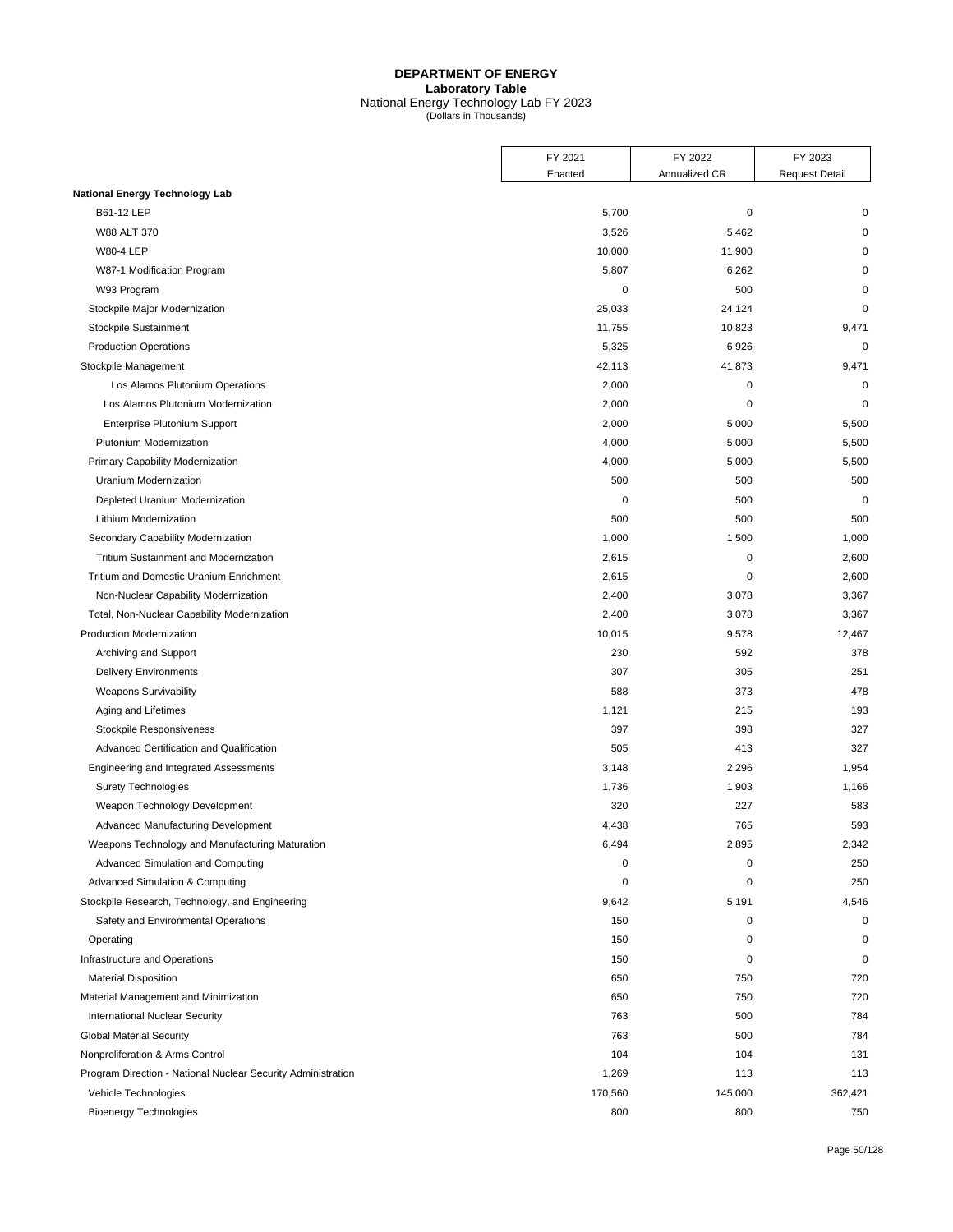## **DEPARTMENT OF ENERGY Laboratory Table** National Energy Technology Lab FY 2023 (Dollars in Thousands)

|                                                                    | FY 2021 | FY 2022       | FY 2023               |
|--------------------------------------------------------------------|---------|---------------|-----------------------|
|                                                                    | Enacted | Annualized CR | <b>Request Detail</b> |
| Hydrogen and Fuel Cells Technologies                               | 4,000   | 16,100        | 16,100                |
| Sustainable Transportation                                         | 175,360 | 161,900       | 379,271               |
| Geothermal Technologies                                            | 30,553  | 0             | 25,000                |
| Renewable Power                                                    | 30,553  | 0             | 25,000                |
| <b>Building Technologies</b>                                       | 14,295  | 3,548         | 4,790                 |
| <b>Energy Efficiency</b>                                           | 14,295  | 3,548         | 4,790                 |
| Program Direction - Energy Efficiency and Renewable Energy         | 10,928  | 11,472        | 22,874                |
| <b>Strategic Programs</b>                                          | 1,500   | 0             | 0                     |
| Corporate Support                                                  | 12,428  | 11,472        | 22,874                |
| Transmission Reliability and Resilience                            | 250     | 0             | 2,000                 |
| <b>Energy Delivery Grid Operations Technology</b>                  | 0       | 0             | 500                   |
| Cyber Resilient & Secure Utility Communication Network (SecureNet) | 0       | 0             | 1,900                 |
| Program Direction - Electricity                                    | 1,469   | 2,610         | 1,435                 |
| Cybersecurity for Energy Delivery Systems                          | 42,000  | 42,000        | $\mathbf 0$           |
| Infrastructure Security and Energy Restoration                     | 3,800   | 3,800         | $\mathbf 0$           |
| Risk Management Technology and Tools                               | 0       | $\mathbf 0$   | 55,000                |
| Response and Restoration                                           | 0       | 0             | 2,000                 |
| Information Sharing, Partnerships and Exercises                    | 0       | 0             | 2,300                 |
| Program Direction - CESER                                          | 2,000   | 2,000         | 5,000                 |
| Carbon Capture                                                     | 8,562   | 8,562         | 0                     |
| <b>Carbon Utilization</b>                                          | 4,365   | 4,365         | 0                     |
| Carbon Storage                                                     | 15,509  | 15,509        | 0                     |
| <b>STEP Supercritical CO2</b>                                      | 14,500  | 14,500        | 0                     |
| <b>Transformational Coal Pilots</b>                                | 10,000  | 10,000        | $\mathbf 0$           |
| CCS and Power Systems                                              | 52,936  | 52,936        | 0                     |
| <b>Advanced Energy Systems</b>                                     | 20,994  | 20,994        | $\mathbf 0$           |
| <b>Cross Cutting Research</b>                                      | 18,731  | 18,731        | 0                     |
| Advanced Coal Energy Systems & CCUS                                | 39,725  | 39,725        | $\mathbf 0$           |
| <b>Mineral Sustainability</b>                                      | 7,357   | 7,357         | $\mathbf 0$           |
| Carbon Dioxide Removal                                             | 1,000   | 1,000         | $\mathbf 0$           |
| Advanced Oil and Gas Prod Tech (Unconv FE)                         | 38,489  | 38,489        | C                     |
| Natural Gas Technologies Research                                  | 25,000  | 25,000        | $\Omega$              |
| NETL Research and Operations - Fossil Energy                       | 83,000  | 83,000        | 0                     |
| NETL Infrastructure - Fossil Energy                                | 55,000  | 55,000        | $\mathbf 0$           |
| Program Direction - Fossil Energy Field                            | 27,780  | 27,780        | $\mathbf 0$           |
| Strategic Petroleum Reserve (SPR)                                  | 488     | 488           | 300                   |
| <b>LWR Sustainability</b>                                          | 117     | 117           | $\pmb{0}$             |
| Advanced Reactor Technologies                                      | 100     | 100           | 0                     |
| Reactor Concepts RD&D                                              | 217     | 217           | $\mathbf 0$           |
| <b>Crosscutting Technology Development</b>                         | 209     | 209           | 210                   |
| Nuclear Energy Enabling Technologies                               | 209     | 209           | 210                   |
| Strategic Partnership Projects                                     | 150     | 150           | 150                   |
| Strategic Partnership Projects and Revenues                        | 150     | 150           | 150                   |
| Legacy Management Activities - Defense                             | 2,403   | 2,403         | 1,976                 |
| Legacy Management                                                  | 2,403   | 2,403         | 1,976                 |
| Loan Guarantee Program                                             | 136     | 720           | 720                   |
| Program Direction - OCED                                           | 0       | $\mathbf 0$   | 3,050                 |
| Program Direction - Grid Deployment Office                         | 0       | 0             | 451                   |
| Total National Energy Technology Lab                               | 680,751 | 619,913       | 537,159               |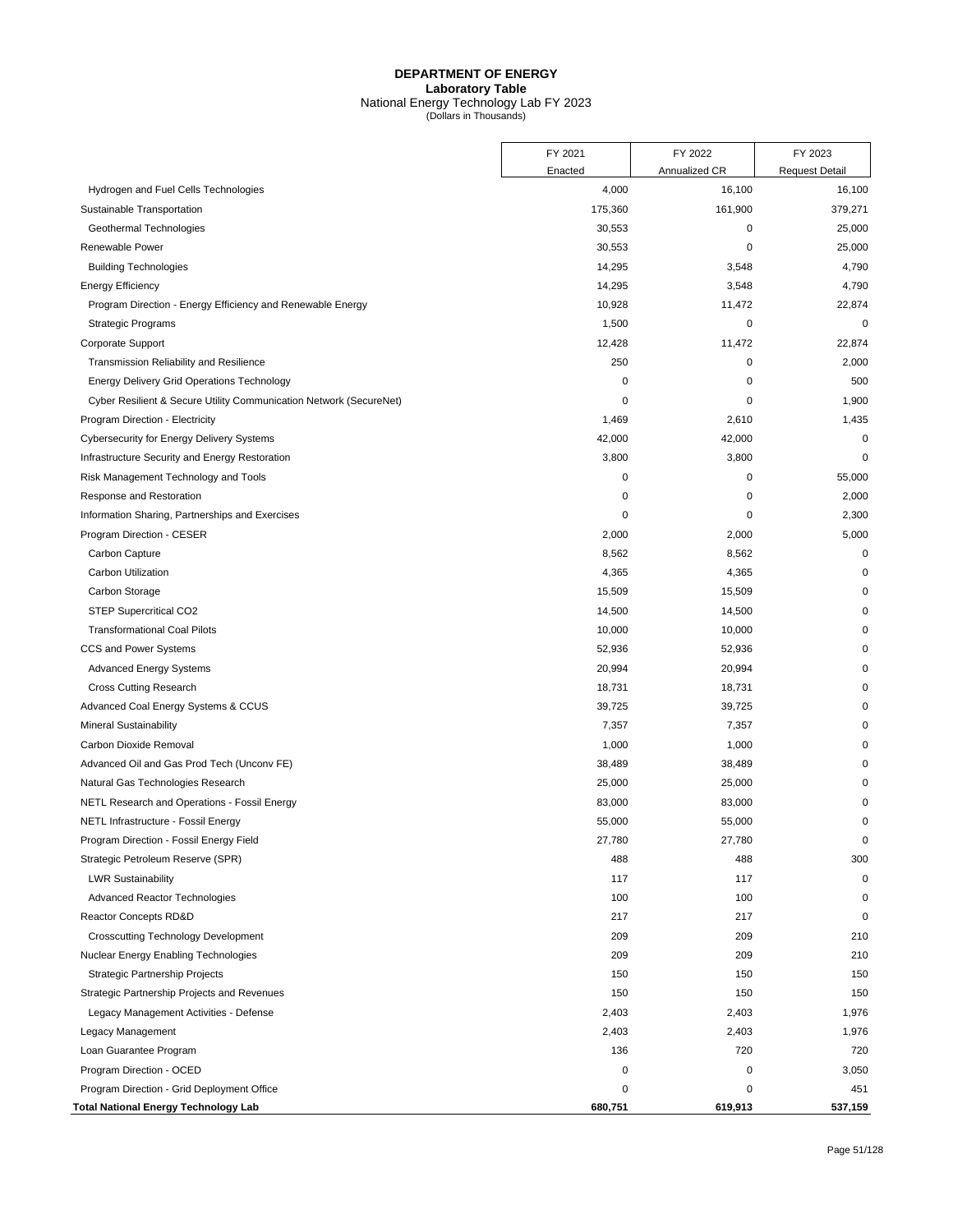#### **DEPARTMENT OF ENERGY Laboratory Table** National Renewable Energy Laboratory FY 2023 (Dollars in Thousands)

FY 2021 FY 2022 FY 2023 Enacted | Annualized CR | Request Detail **National Renewable Energy Laboratory** Research - Basic Energy Sciences 6,742 5,742 5,742 5,742 5,742 5,742 5,742 5,742 5,742 5,742 5,742 5,742 5,742 Basic Energy Sciences 5,742 5,742 5,742 Research - Biological & Environmental Research 3,800 3,877 3,760 Biological and Environmental Research 3,860 3,877 3,877 3,877 3,877 3,877 3,877 3,877 3,760 Vehicle Technologies 34,525 38,460 44,525 Bioenergy Technologies **63,000** 63,000 63,000 63,000 63,000 63,000 63,000 42,500 Hydrogen and Fuel Cells Technologies 15,000 and Fuel Cells Technologies 15,000 and Fuel Cells Technologies 18,500 and Fuel Cells Technologies 15,000 and Fuel Cells Technologies 15,000 and Fuel Cells Technologies 15,000 and Sustainable Transportation 108,525 108,525 113,386 113,386 119,960 108,525 Renewable Energy Grid Integration and the control of the control of the control of the control of the control of the control of the control of the control of the control of the control of the control of the control of the Wind Energy Technologies 2008 103,590 103,590 103,590 103,590 103,590 103,590 103,590 103,590 103,590 103,590 Water Power Technologies 21,633 and 21,633 and 21,633 and 21,633 and 21,633 and 21,633 and 21,633 and 21,633 and 21,633 and 21,633 and 21,633 and 21,633 and 21,633 and 21,633 and 21,633 and 21,633 and 20,633 and 20,633 and Geothermal Technologies **1,416** 12,985 3,000 Renewable Power 56,186 69,255 138,223 Advanced Manufacturing 10,000 to 10,707 10,707 4,500 5,500 5,500 5,500 Building Technologies 33,120 27,510 26,000 Federal Energy Management Program (EERE) 8,000 8,150 0 8,150 0 9,000 8,150 0 9,000 8,150 0 9,000 8,150 0 9,000 8,150 0 9,000 8,150 0 9,000 8,150 0 9,000 8,150 0 9,000 8,150 0 9,000 8,150 0 9,000 8,150 9,000 8,150 9,000 8,1 Weatherization Assistance Program (EERE) 1,000 0 0 Training and Technical Assistance (EERE) 1,800 1,000 1,000 1,000 1,000 1,000 1,000 0 1,000 1,000 0 1,000 0 1,000 0 1,000 0 1,000 0 1,000 1,000 1,000 0 1,000 1,000 1,000 1,000 1,000 1,000 1,000 1,000 1,000 1,000 1,000 1,000 State Energy Program Grants (EERE) 6 (State Energy Program Grants (EERE) 475 1,200 0 0 1,200 0 0 1,200 0 0 1,200 0 0 1,200 0 0 1,200 0 1,200 0 1,200 0 1,200 0 1,200 0 1,200 0 1,200 0 1,200 1,200 0 1,200 1,200 1,200 1,200 1 Weatherization and Intergovernmental Programs 3,275 2,200 0 Energy Efficiency 56,102 42,360 31,500 Strategic Programs 6,385 6 and 5,500 6,385 6,385 6,385 6,385 6,385 6,385 6,385 6,385 6,385 6,385 6,385 6,385 6,385 6,385 6,385 6,385 6,385 6,385 6,385 6,385 6,385 6,385 6,385 6,385 6,385 6,385 6,385 6,385 6,385 6,385 6,385 Facilities and Infrastructure - NREL 210.100 130,000 130,000 130,000 130,000 210,100 21-EE-001, Energy Materials Processing at Scale (EMAPS) 0 0 60,000

23-TBD, South Table Mountain (STM) Carbon Free District Heating/Cooling 0 0 0 0 31,500 Facilities and Infrastructure 130,000 130,000 130,000 130,000 130,000 130,000 130,000 130,000 130,000 130,000 130,000 130,000 130,000 130,000 130,000 130,000 130,000 130,000 130,000 130,000 130,000 130,000 130,000 130,000 Corporate Support 307,985 and 307,985 and 307,985 and 307,985 and 307,985 and 307,985 and 307,985 and 307,985 Transmission Reliability and Resilience and American control of the 1,600 1,600 1,600 1,600 1,600 1,600 1,600 Energy Delivery Grid Operations Technology 0 0 1,000

## Resilient Distribution Systems 65,300 to the state of the state of the state of the state of the state of the state of the state of the state of the state of the state of the state of the state of the state of the state of Cyber Resilient & Secure Utility Communication Network (SecureNet) 0 0 3,000 Energy Storage R&D 208 0 100 Energy Storage 208 0 100 Transformer Resilience and Advanced Components and Advanced Components and Advanced Components and Advanced Components and Advanced Components and Advanced Components and Advanced Components and Advanced Components and Adv Transmission Permitting and Technical Assistance 3,725 0 0 Cybersecurity for Energy Delivery Systems 2,200 2,200 2,200 2,200 2,200 2,200 2,200 2,200 2,200 2,200 2,200 2,200 2,200 2,200 2,200 2,200 2,200 2,200 2,200 2,200 2,200 2,200 2,200 2,200 2,200 2,200 2,200 2,200 2,200 2,200 Infrastructure Security and Energy Restoration 600 600 0 Risk Management Technology and Tools **0** 0 0 2,900 Response and Restoration **0** 300 Information Sharing, Partnerships and Exercises 0 0 500 Carbon Utilization 2,250 2,250 0 CCS and Power Systems and the control of the control of the control of the control of the control of the control of the control of the control of the control of the control of the control of the control of the control of t Cross Cutting Research 306 306 0 Advanced Coal Energy Systems & CCUS and the control of the control of the control of the control of the control of the control of the control of the control of the control of the control of the control of the control of th Crosscutting Technology Development 142 142 142 142 Nuclear Energy Enabling Technologies and the control of the control of the control of the control of the control of the control of the control of the control of the control of the control of the control of the control of t Strategic Partnership Projects 500 500 500

Strategic Partnership Projects and Revenues 500 500 500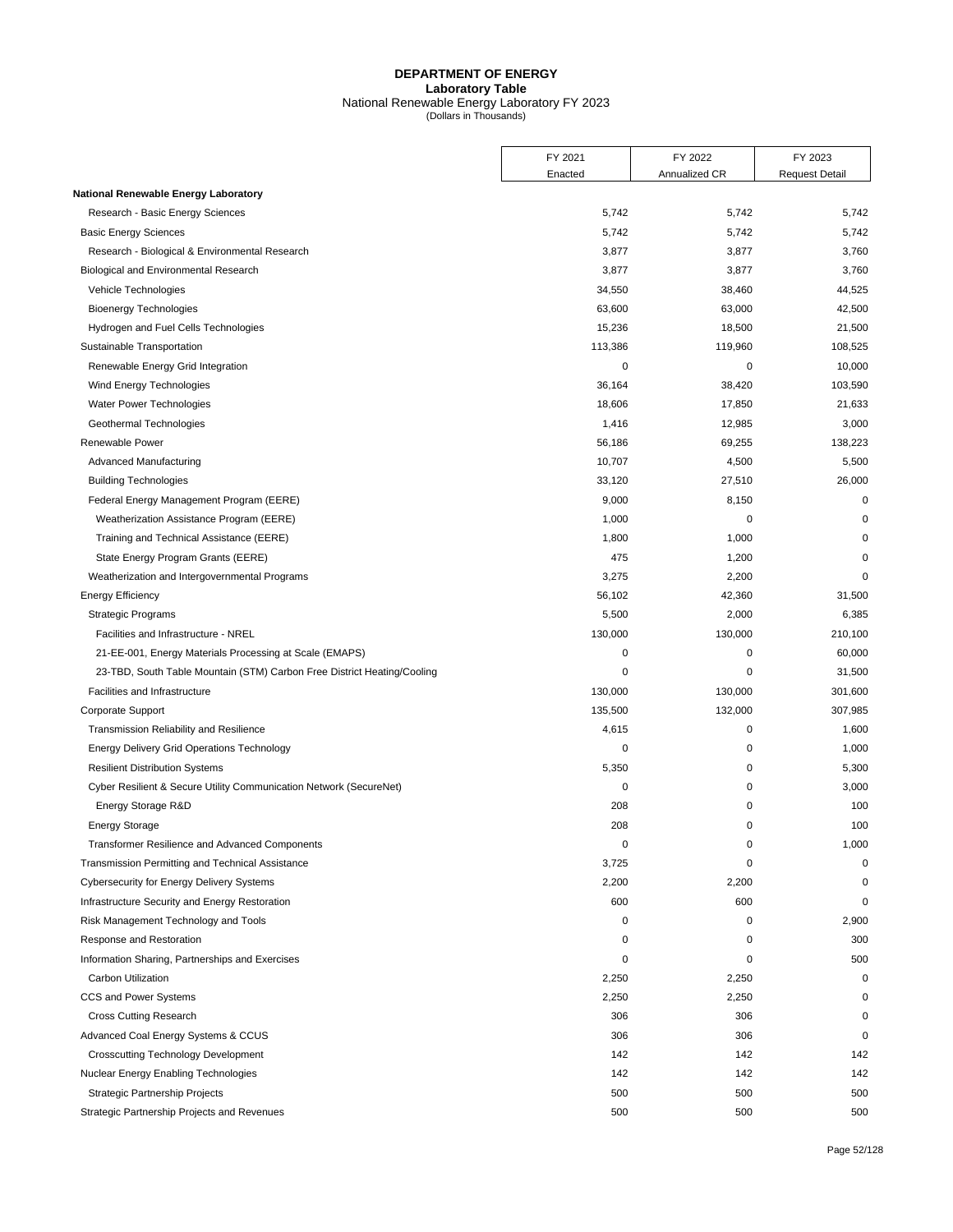## **DEPARTMENT OF ENERGY Laboratory Table** National Renewable Energy Laboratory FY 2023 (Dollars in Thousands)

|                                                                | FY 2021 | FY 2022       | FY 2023               |
|----------------------------------------------------------------|---------|---------------|-----------------------|
|                                                                | Enacted | Annualized CR | <b>Request Detail</b> |
| Office of Technology Transitions (DA)                          | 1,378   | 1,378         |                       |
| Loan Guarantee Program                                         | 405     | 0             | 0                     |
| Administrative Expenses - Tribal Energy Loan Guarantee Program | 45      | 0             | 0                     |
| Grid Planning & Development                                    |         | 0             | 5.500                 |
| <b>Grid Technical Assistance</b>                               |         | C             | 2.000                 |
| Total National Renewable Energy Laboratory                     | 392.517 | 380.570       | 619.577               |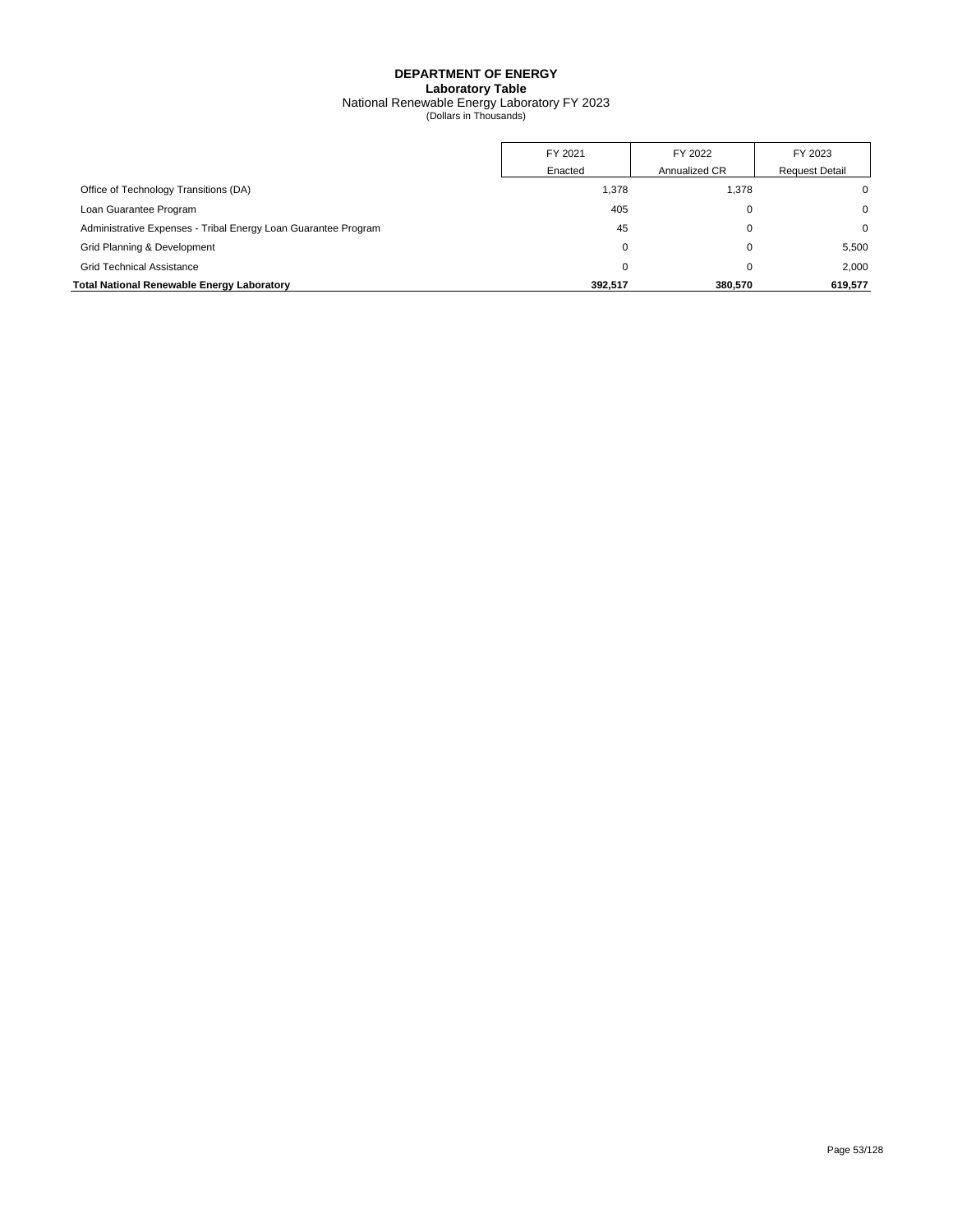## **DEPARTMENT OF ENERGY Laboratory Table** Naval Petroleum Reserve No 1 FY 2023 (Dollars in Thousands)

|                                       | FY 2021 | FY 2022       | FY 2023               |
|---------------------------------------|---------|---------------|-----------------------|
|                                       | Enacted | Annualized CR | <b>Request Detail</b> |
| Naval Petroleum Reserve No 1          |         |               |                       |
| Naval Petroleum and Oil Shale Reserve | 11.000  | 11.000        | 11.004                |
| Total Naval Petroleum Reserve No 1    | 11.000  | 11.000        | 11,004                |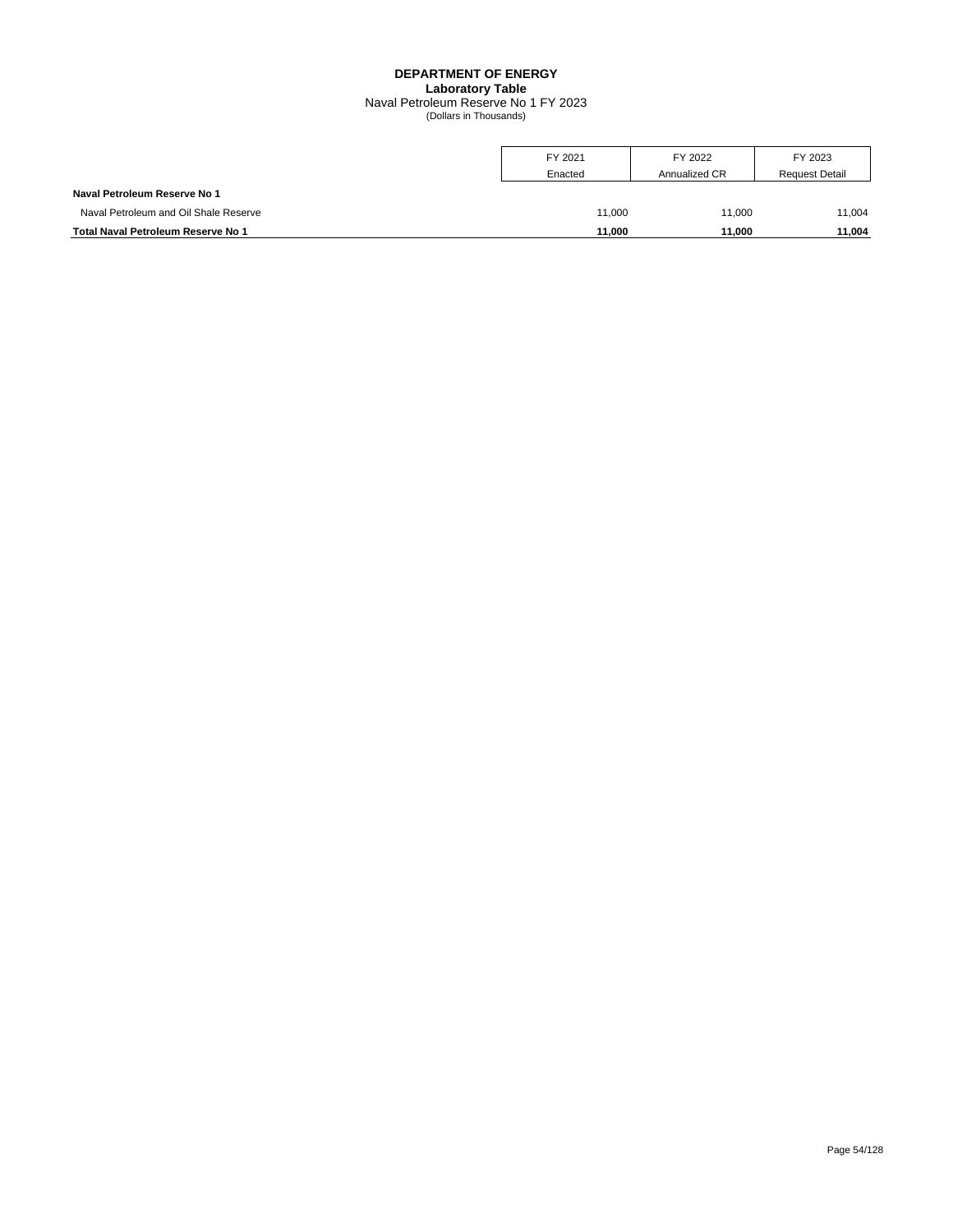## **DEPARTMENT OF ENERGY Laboratory Table** Naval Reactors Facility FY 2023 (Dollars in Thousands)

|                                                            | FY 2021 | FY 2022       | FY 2023               |
|------------------------------------------------------------|---------|---------------|-----------------------|
|                                                            | Enacted | Annualized CR | <b>Request Detail</b> |
| <b>Naval Reactors Facility</b>                             |         |               |                       |
| Naval Reactors Development                                 | 14.534  | 14.534        | 115.459               |
| 14-D-901 Spent Fuel Handling Recapitalization Project, NRF | 310.587 | 310.587       | 387.541               |
| <b>Construction - Naval Reactors</b>                       | 310.587 | 310,587       | 387.541               |
| <b>Total Naval Reactors Facility</b>                       | 325.121 | 325,121       | 503,000               |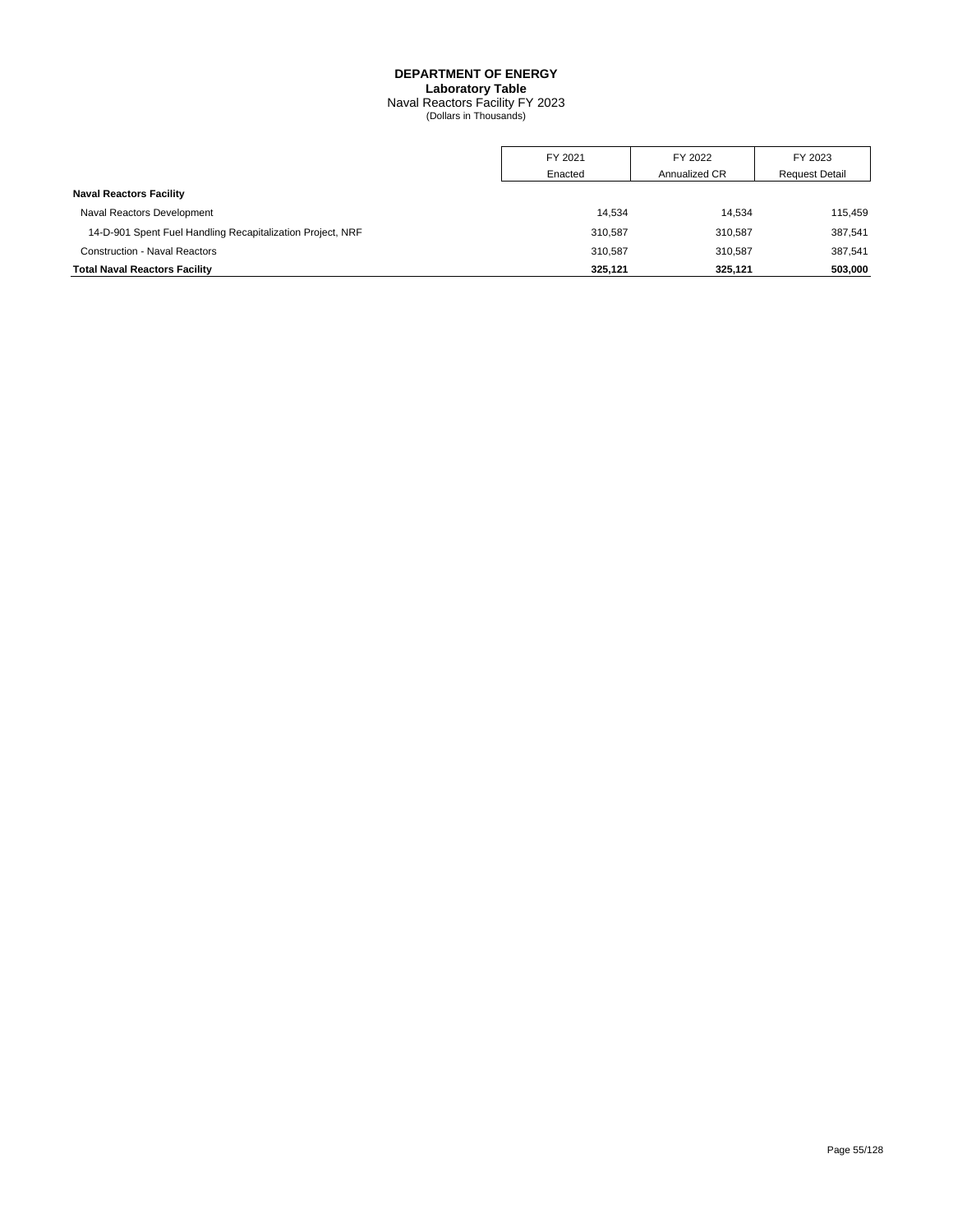## **DEPARTMENT OF ENERGY Laboratory Table** Naval Reactors Laboratory Field Office FY 2023 (Dollars in Thousands)

|                                                     | FY 2021 | FY 2022       | FY 2023               |
|-----------------------------------------------------|---------|---------------|-----------------------|
|                                                     | Enacted | Annualized CR | <b>Request Detail</b> |
| <b>Naval Reactors Laboratory Field Office</b>       |         |               |                       |
| Program Direction - Naval Reactors                  | 20.680  | 20.680        | 23.410                |
| <b>Total Naval Reactors Laboratory Field Office</b> | 20,680  | 20,680        | 23.410                |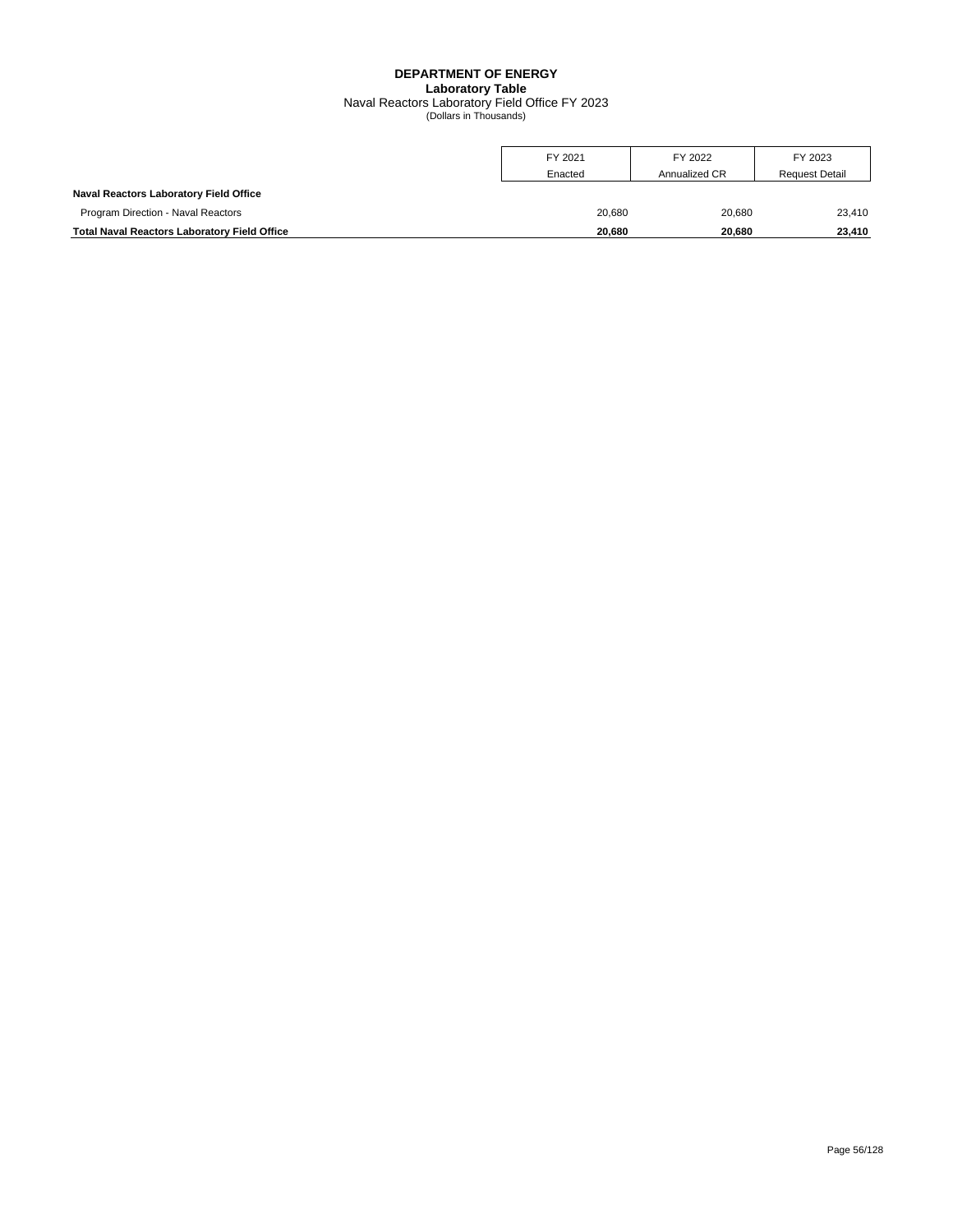## **DEPARTMENT OF ENERGY Laboratory Table** Naval Research Laboratory FY 2023 (Dollars in Thousands)

|                                                 | FY 2021 | FY 2022       | FY 2023               |
|-------------------------------------------------|---------|---------------|-----------------------|
|                                                 | Enacted | Annualized CR | <b>Request Detail</b> |
| <b>Naval Research Laboratory</b>                |         |               |                       |
| Secondary Assessment Technologies               | 2,500   | 1,000         | 2,500                 |
| Assessment Science                              | 2,500   | 1.000         | 2.500                 |
| Inertial Confinement Fusion                     | 6.000   | 6,000         | $\Omega$              |
| Stockpile Research, Technology, and Engineering | 8,500   | 7,000         | 2,500                 |
| <b>Total Naval Research Laboratory</b>          | 8.500   | 7.000         | 2,500                 |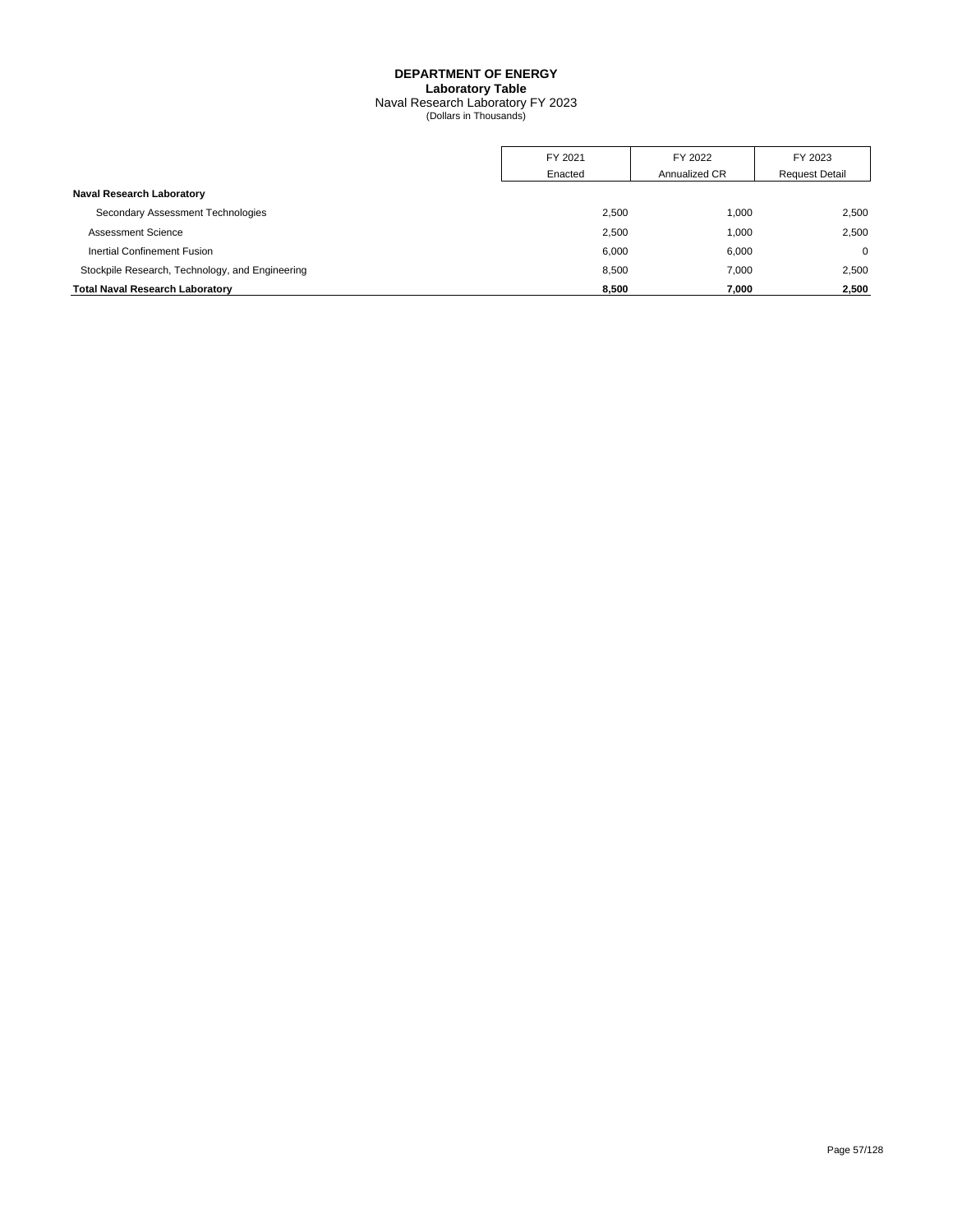Nevada Field Office FY 2023 (Dollars in Thousands)

|                                                              | FY 2021 | FY 2022       | FY 2023               |
|--------------------------------------------------------------|---------|---------------|-----------------------|
|                                                              | Enacted | Annualized CR | <b>Request Detail</b> |
| Nevada Field Office                                          |         |               |                       |
| Information Technology and Cyber Security                    | 1.232   | 1.191         | 1,335                 |
| Program Direction - National Nuclear Security Administration | 18,203  | 16,625        | 19.821                |
| Program Direction - Nuclear Energy                           | 1,737   | 1,737         | 1,897                 |
| Environment, Health, Safety & Security                       | 15      | 15            | 15                    |
| Environment, Health, Safety, and Security                    | 15      | 15            | 15                    |
| Program Direction - Defense Environmental Cleanup            | 2.621   | 2,621         | 3,161                 |
| <b>Total Nevada Field Office</b>                             | 23,808  | 22,189        | 26.229                |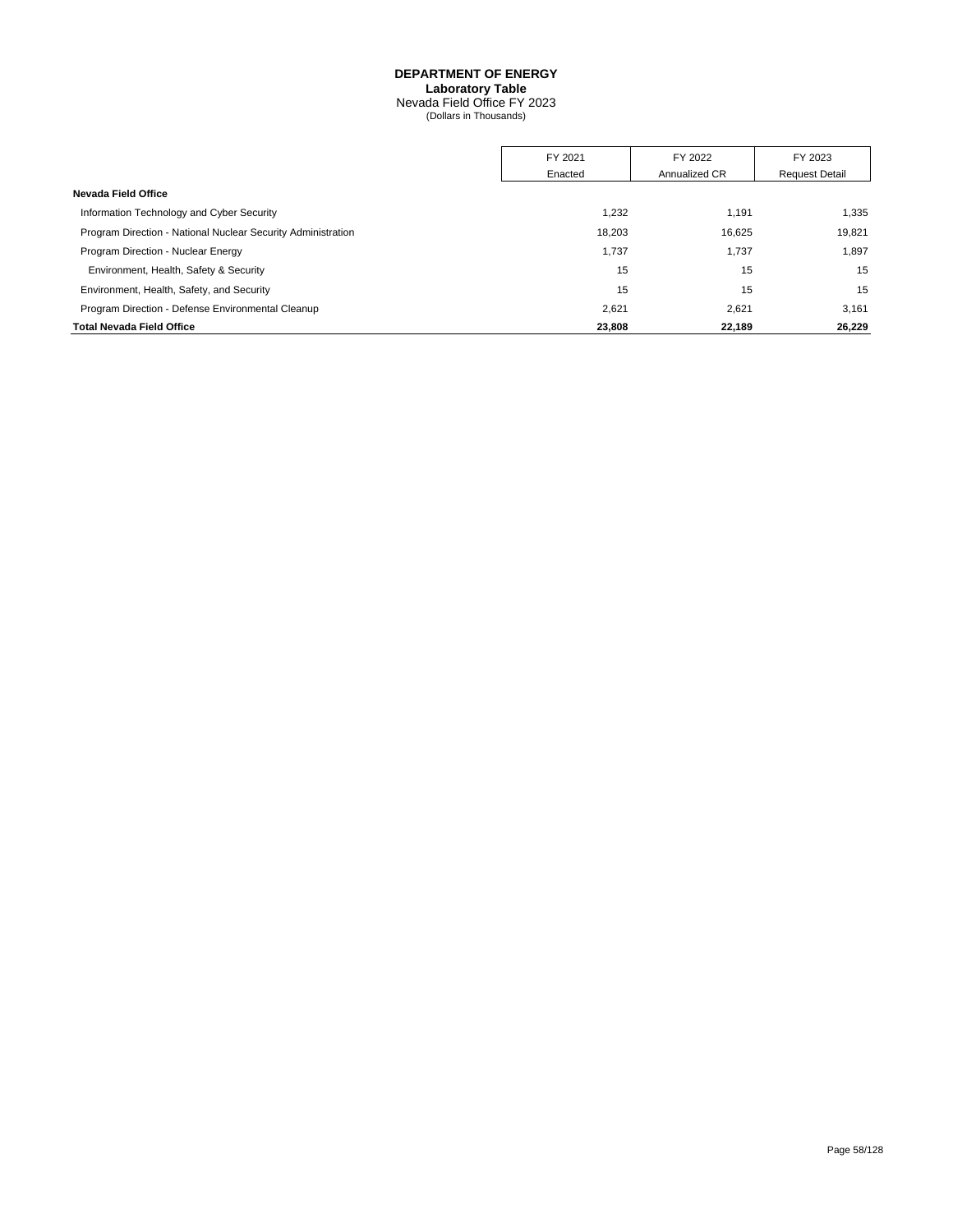## **DEPARTMENT OF ENERGY Laboratory Table** Nevada National Security Site FY 2023 (Dollars in Thousands)

|                                                                       | FY 2021          | FY 2022       | FY 2023               |
|-----------------------------------------------------------------------|------------------|---------------|-----------------------|
|                                                                       | Enacted          | Annualized CR | <b>Request Detail</b> |
| <b>Nevada National Security Site</b>                                  | 1,896            | 1,289         | 628                   |
| Stockpile Sustainment                                                 | 48               | $\mathbf 0$   | 0                     |
| Weapons Dismantlement and Disposition<br><b>Production Operations</b> |                  | 0             | $\mathbf 0$           |
|                                                                       | 57<br>0          |               |                       |
| Nuclear Enterprise Assurance                                          |                  | 0             | 7,563                 |
| Stockpile Management                                                  | 2,001            | 1,289         | 8,191                 |
| <b>Enterprise Plutonium Support</b><br>Plutonium Modernization        | 13,600           | 13,200        | 11,087                |
|                                                                       | 13,600           | 13,200        | 11,087                |
| High Explosives & Energetics                                          | 900<br>900       | 1,000         | 3,000                 |
| HE & Energistics                                                      |                  | 1,000         | 3,000                 |
| Primary Capability Modernization                                      | 14,500<br>0      | 14,200<br>200 | 14,087<br>$\mathbf 0$ |
| Depleted Uranium Modernization                                        |                  |               | $\mathbf 0$           |
| Secondary Capability Modernization                                    | 0                | 200           |                       |
| Tritium Sustainment and Modernization                                 | 153              | 150           | 160                   |
| Tritium and Domestic Uranium Enrichment                               | 153              | 150           | 160                   |
| Non-Nuclear Capability Modernization                                  | $\mathbf 0$<br>0 | 110           | 112<br>112            |
| Total, Non-Nuclear Capability Modernization                           |                  | 110           |                       |
| <b>Capability Based Investments</b>                                   | 11,820           | 12,350        | 15,000                |
| Production Modernization                                              | 26,473           | 27,010        | 29,359                |
| <b>Primary Assessment Technologies</b>                                | 1,000            | 1,000         | 1,500                 |
| <b>Dynamic Materials Properties</b>                                   | 17,000           | 12,000        | 11,000                |
| <b>Advanced Diagnostics</b>                                           | 6,600            | 6,600         | 6,000                 |
| Secondary Assessment Technologies                                     | 0                | 248           | 0                     |
| <b>Enhanced Capabilities for Subcritical Experiments</b>              | 39,546           | 44,443        | 48,099                |
| Hydrodynamic and Subcritical Experiment Execution Support             | 47,500           | 47,500        | 46,900                |
| 17-D-640, U1a Complex Enhancements Project, NNSS                      | 152,600          | 130,000       | 53,130                |
| <b>Assessment Science</b>                                             | 264,246          | 241,791       | 166,629               |
| Archiving and Support                                                 | 3,694            | 3,354         | 3,350                 |
| Advanced Certification and Qualification                              | 4,462            | 4,200         | 3,991                 |
| Engineering and Integrated Assessments                                | 8,156            | 7,554         | 7,341                 |
| Inertial Confinement Fusion                                           | 4,000            | 4,000         | 4,400                 |
| Weapon Technology Development                                         | 1,198            | 1,308         | 1,299                 |
| Weapons Technology and Manufacturing Maturation                       | 1,198            | 1,308         | 1,299                 |
| Stockpile Research, Technology, and Engineering                       | 277,600          | 254,653       | 179,669               |
| <b>Operations of Facilities</b>                                       | 105,733          | 103,000       | 105,000               |
| Safety and Environmental Operations                                   | 4,640            | 5,979         | 6,318                 |
| Maintenance and Repair of Facilities                                  | 64,342           | 61,000        | 62,000                |
| Infrastructure and Safety                                             | 43,731           | 53,275        | 42,050                |
| Recapitalization                                                      | 43,731           | 53,275        | 42,050                |
| Operating                                                             | 218,446          | 223,254       | 215,368               |
| 19-D-670, 138kV Power Transmission System Replacement, NNSS           | 59,000           | 59,000        | 0                     |
| <b>Mission Enabling Construction</b>                                  | 59,000           | 59,000        | 0                     |
| I&O - Construction                                                    | 59,000           | 59,000        | 0                     |
| Infrastructure and Operations                                         | 277,446          | 282,254       | 215,368               |
| Program Direction - STA - Federal Support                             | 327              | 7             | 340                   |
| Secure Transportation Asset                                           | 327              | 7             | 340                   |
| Operations and Maintenance - DNS                                      | 85,620           | 85,620        | 92,051                |
| Defense Nuclear Security (DNS)                                        | 85,620           | 85,620        | 92,051                |
| Information Technology and Cyber Security                             | 6,297            | 6,157         | 29,417                |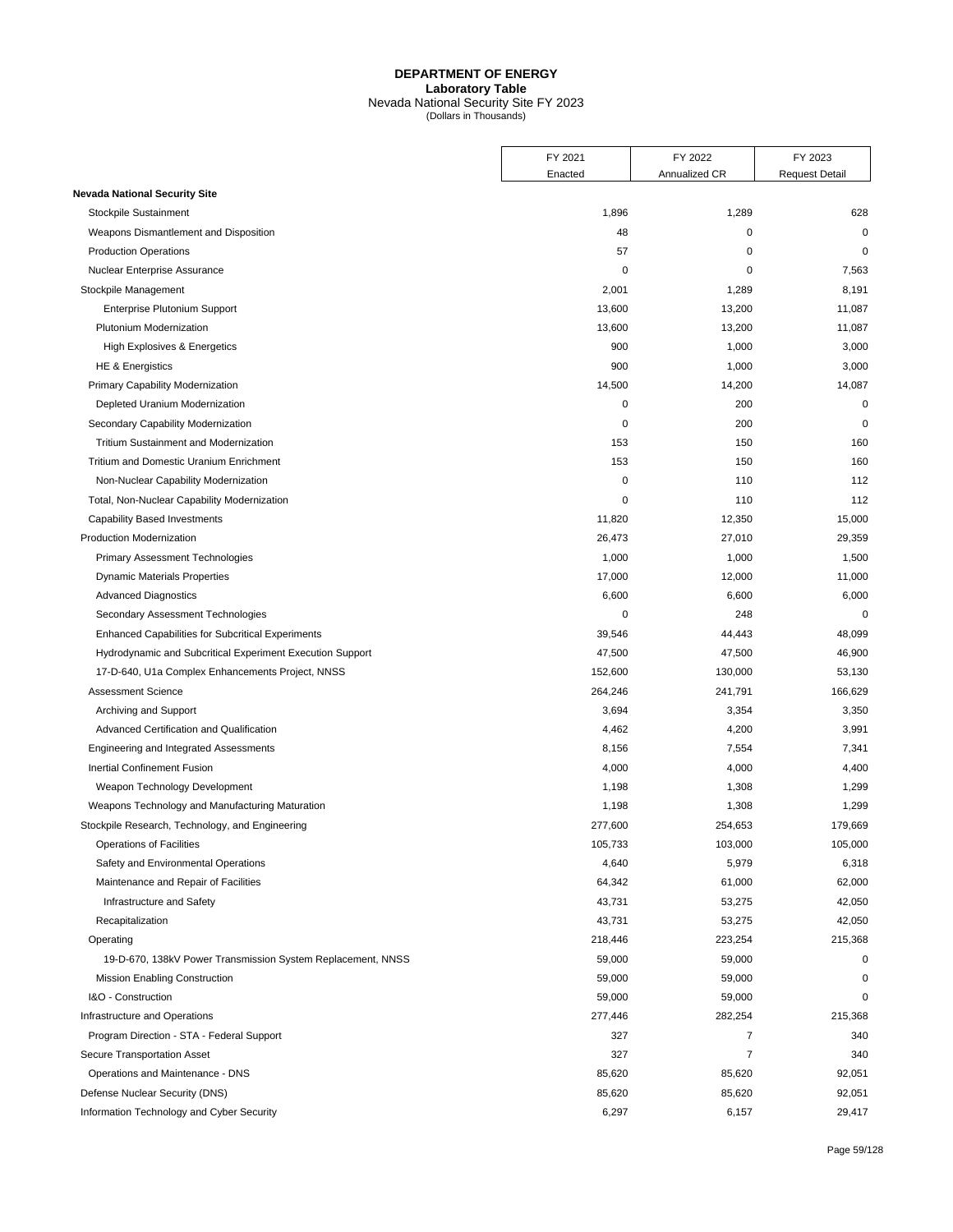## **DEPARTMENT OF ENERGY Laboratory Table** Nevada National Security Site FY 2023 (Dollars in Thousands)

|                                                              | FY 2021 | FY 2022       | FY 2023               |
|--------------------------------------------------------------|---------|---------------|-----------------------|
|                                                              | Enacted | Annualized CR | <b>Request Detail</b> |
| <b>Nuclear Material Removal</b>                              | 0       | 100           | 0                     |
| Material Management and Minimization                         | 0       | 100           | $\mathbf 0$           |
| <b>International Nuclear Security</b>                        | 243     | 0             | 250                   |
| <b>Radiological Security</b>                                 | 857     | 535           | 763                   |
| <b>Global Material Security</b>                              | 1,100   | 535           | 1,013                 |
| Nonproliferation & Arms Control                              | 296     | 296           | 375                   |
| Proliferation Detection R&D                                  | 14,985  | 12,500        | 16,847                |
| <b>Nuclear Detonation Detection</b>                          | 20,139  | 25,871        | 20,719                |
| Forensics R&D                                                | 120     | 906           | 120                   |
| Nonproliferation Stewardship Program                         | 8,000   | 15,800        | 14,153                |
| Defense Nuclear Nonproliferation R&D                         | 43,244  | 55,077        | 51,839                |
| <b>Emergency Operations</b>                                  | 21,609  | 21,609        | 50                    |
| Counterterrorism and Counterproliferation                    | 44,144  | 41,767        | 45,467                |
| Nuclear Counterterrorism & Incident Response                 | 65,753  | 63,376        | 45,517                |
| Program Direction - National Nuclear Security Administration | 150     | 150           | 150                   |
| Office of Technology Transitions (DA)                        | 25      | 25            | $\mathbf 0$           |
| Nevada Site                                                  | 55,672  | 55,672        | 58,752                |
| NNSA Sites and Nevada Off-Sites                              | 55,672  | 55,672        | 58,752                |
| <b>Total Nevada National Security Site</b>                   | 842,004 | 832,221       | 712,041               |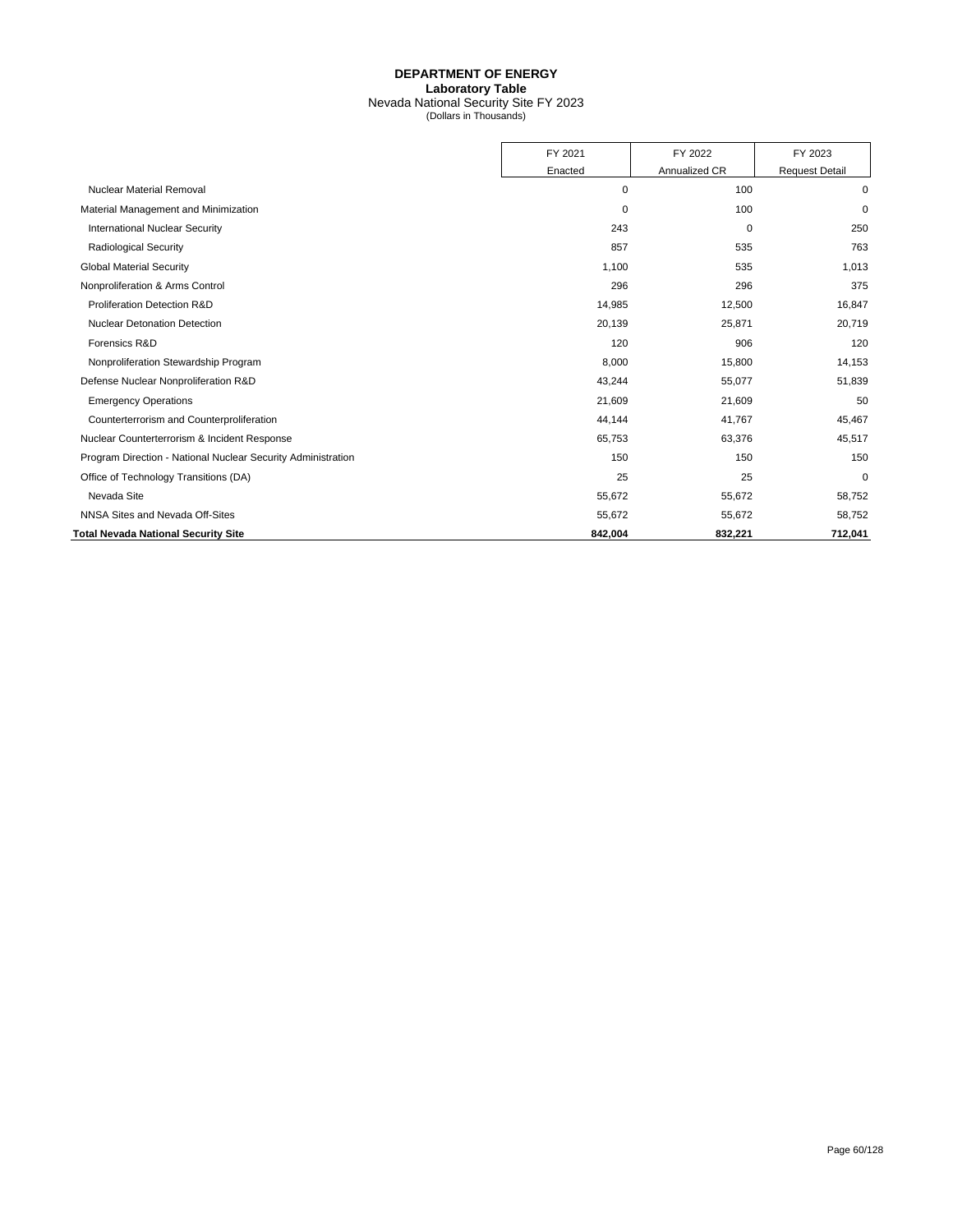Nevada Operations Office FY 2023 (Dollars in Thousands)

|                                       | FY 2021 | FY 2022       | FY 2023               |
|---------------------------------------|---------|---------------|-----------------------|
|                                       | Enacted | Annualized CR | <b>Request Detail</b> |
| <b>Nevada Operations Office</b>       |         |               |                       |
| Nevada Site                           | 5,065   | 5,065         | 3,900                 |
| NNSA Sites and Nevada Off-Sites       | 5,065   | 5,065         | 3,900                 |
| <b>Total Nevada Operations Office</b> | 5,065   | 5,065         | 3,900                 |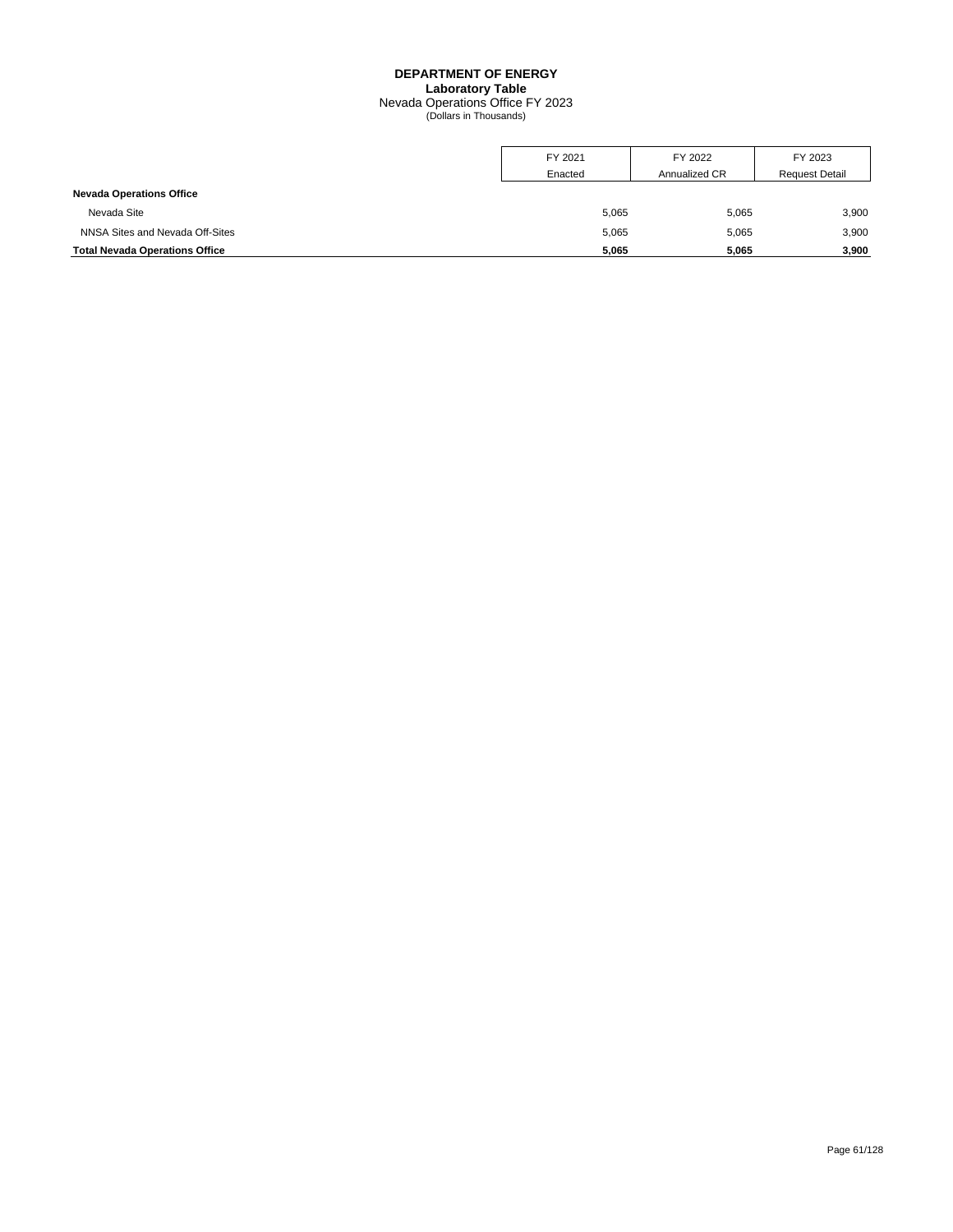## **DEPARTMENT OF ENERGY Laboratory Table** NNSA Albuquerque Complex FY 2023 (Dollars in Thousands)

|                                                                       | FY 2021     | FY 2022       | FY 2023               |
|-----------------------------------------------------------------------|-------------|---------------|-----------------------|
|                                                                       | Enacted     | Annualized CR | <b>Request Detail</b> |
| <b>NNSA Albuquerque Complex</b>                                       |             |               |                       |
| B61-12 LEP                                                            | 135,119     | 258,965       | 109,596               |
| W88 ALT 370                                                           | 43,722      | 86,593        | 30,424                |
| <b>W80-4 LEP</b>                                                      | 35,810      | 27,042        | 41,451                |
| W87-1 Modification Program                                            | 34,430      | 1,800         | 12,799                |
| W93 Program                                                           | 8,337       | 7,837         | 24,000                |
| Stockpile Major Modernization                                         | 257,418     | 382,237       | 218,270               |
| Stockpile Sustainment                                                 | 47,303      | 26,585        | 89,221                |
| Weapons Dismantlement and Disposition                                 | 315         | 1,538         | $\mathbf 0$           |
| <b>Production Operations</b>                                          | 22,248      | 7,500         | 13,106                |
| Nuclear Enterprise Assurance                                          | 0           | $\mathbf 0$   | 2,369                 |
| Stockpile Management                                                  | 327,284     | 417,860       | 322,966               |
| Los Alamos Plutonium Operations                                       | 18,993      | 6,537         | 5,022                 |
| 15-D-302, TA-55 Reinvestments Project, Phase 3, LANL                  | 500         | 750           | $\mathbf 0$           |
| 07-D-220-04, Transuranic Liquid Waste Facility, LANL                  | 500         | 36,687        | $\mathbf 0$           |
| 04-D-125, Chemistry and Metallurgy Research Replacement Project, LANL | 300         | 300           | $\mathbf 0$           |
| Los Alamos Plutonium Modernization                                    | 20,293      | 44,274        | 5,022                 |
| <b>Enterprise Plutonium Support</b>                                   | 13,718      | 10,497        | 2,066                 |
| Plutonium Modernization                                               | 34,011      | 54,771        | 7,088                 |
| Primary Capability Modernization                                      | 34,011      | 54,771        | 7,088                 |
| <b>Tritium Sustainment and Modernization</b>                          | 154,606     | 102,952       | 134,492               |
| Tritium and Domestic Uranium Enrichment                               | 154,606     | 102,952       | 134,492               |
| <b>Production Modernization</b>                                       | 188,617     | 157,723       | 141,580               |
| <b>Dynamic Materials Properties</b>                                   | 5,000       | 6,500         | 6,500                 |
| <b>Assessment Science</b>                                             | 5,000       | 6,500         | 6,500                 |
| Archiving and Support                                                 | 0           | 575           | $\mathbf 0$           |
| <b>Delivery Environments</b>                                          | 0           | 1,430         | $\mathbf 0$           |
| <b>Weapons Survivability</b>                                          | 0           | 6,667         | 5,432                 |
| Aging and Lifetimes                                                   | $\mathbf 0$ | 1,892         | 289                   |
| Stockpile Responsiveness                                              | 0           | 385           | 2,347                 |
| Advanced Certification and Qualification                              | 0           | 430           | 1,068                 |
| Engineering and Integrated Assessments                                | $\mathbf 0$ | 11,379        | 9,136                 |
| <b>Inertial Confinement Fusion</b>                                    | 31,000      | 31,000        | 31,000                |
| <b>Surety Technologies</b>                                            | $\mathbf 0$ | 5,152         | 2,493                 |
| Weapon Technology Development                                         | 0           | 15,717        | 5,849                 |
| Advanced Manufacturing Development                                    | 0           | 4,997         | 4,596                 |
| Weapons Technology and Manufacturing Maturation                       | 0           | 25,866        | 12,938                |
| Academic Programs                                                     | 101,912     | 101,912       | 100,499               |
| Advanced Simulation and Computing                                     | 206,476     | 206,476       | 170,885               |
| Advanced Simulation & Computing                                       | 206,476     | 206,476       | 170,885               |
| Stockpile Research, Technology, and Engineering                       | 344,388     | 383,133       | 330,958               |
| Infrastructure and Safety                                             | 341         | 21,726        | $\pmb{0}$             |
| Recapitalization                                                      | 341         | 21,726        | 0                     |
| Operating                                                             | 341         | 21,726        | 0                     |
| Infrastructure and Operations                                         | 341         | 21,726        | $\mathbf 0$           |
| STA Operations and Equipment                                          | 107,040     | 98,672        | 83,532                |
| Program Direction - STA - Federal Support                             | 123,357     | 123,677       | 129,730               |
| Secure Transportation Asset                                           | 230,397     | 222,349       | 213,262               |
| Operations and Maintenance - DNS                                      | 7,150       | 7,150         | 11,777                |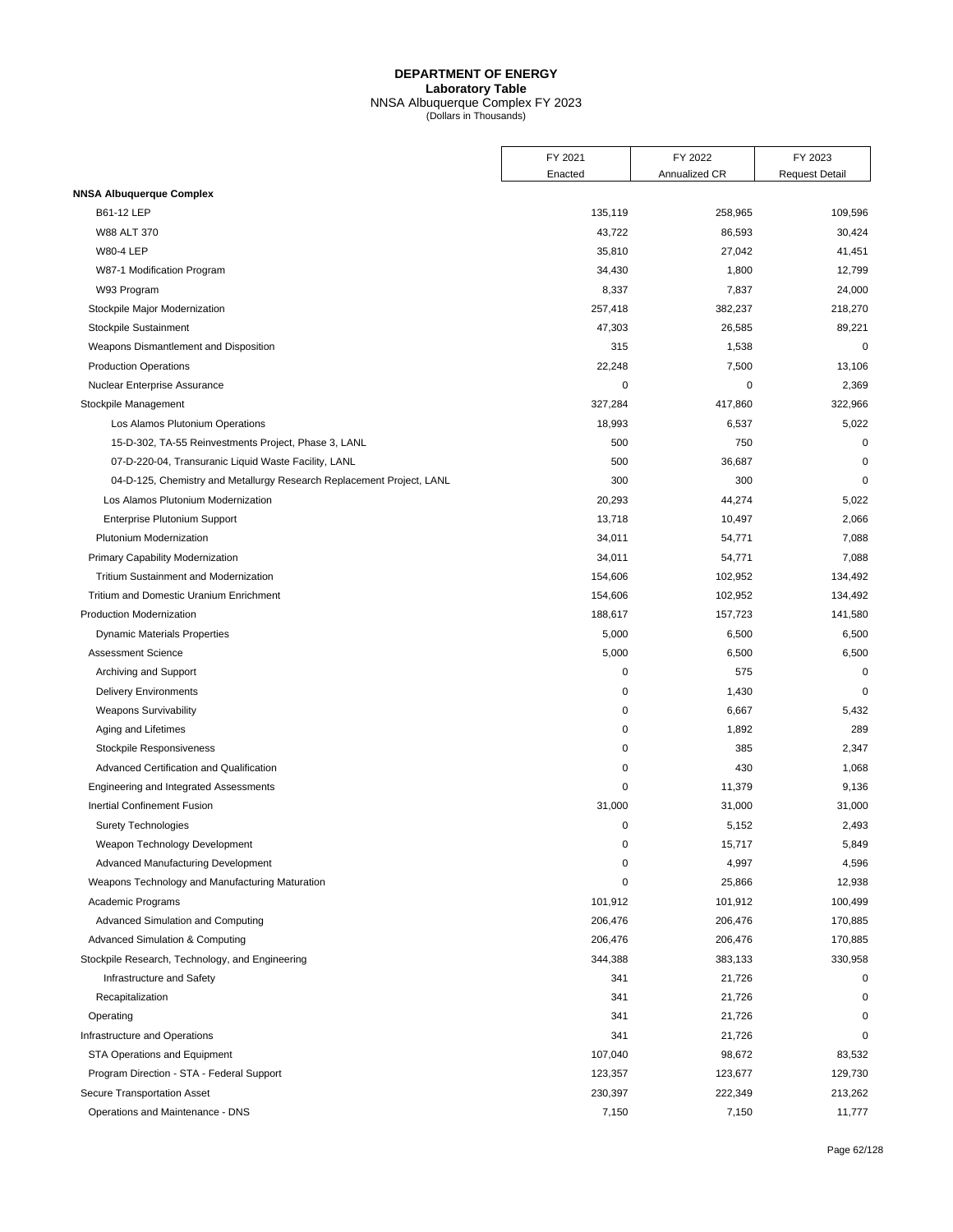## **DEPARTMENT OF ENERGY Laboratory Table** NNSA Albuquerque Complex FY 2023 (Dollars in Thousands)

|                                                              | FY 2021   | FY 2022       | FY 2023               |
|--------------------------------------------------------------|-----------|---------------|-----------------------|
|                                                              | Enacted   | Annualized CR | <b>Request Detail</b> |
| Defense Nuclear Security (DNS)                               | 7,150     | 7,150         | 11,777                |
| Conversion                                                   | 287       | 735           | 1,000                 |
| <b>Nuclear Material Removal</b>                              | 0         | 3,850         | 1,000                 |
| Laboratory and Partnership Support                           | 37,500    | 0             | $\mathbf 0$           |
| Material Management and Minimization                         | 37,787    | 4,585         | 2,000                 |
| <b>International Nuclear Security</b>                        | 11,644    | 2,295         | 11,971                |
| <b>Radiological Security</b>                                 | 26,084    | 30,937        | 23,222                |
| Nuclear Smuggling Detection and Deterrence                   | 73,183    | 72,750        | 74,476                |
| <b>Global Material Security</b>                              | 110,911   | 105,982       | 109,669               |
| Proliferation Detection R&D                                  | 17,500    | 15,000        | 19,675                |
| <b>Nuclear Detonation Detection</b>                          | 6,104     | 11,727        | 8,088                 |
| Forensics R&D                                                | 496       | 0             | 5,496                 |
| Nonproliferation Stewardship Program                         | 14,601    | 10,100        | 14,921                |
| Defense Nuclear Nonproliferation R&D                         | 38,701    | 36,827        | 48,180                |
| 18-D-150, Surplus Plutonium Disposition Project, SRS         | 1,179     | 305           | $\mathbf 0$           |
| Nonproliferation Construction                                | 1,179     | 305           | $\mathbf 0$           |
| Counterterrorism and Counterproliferation                    | 307       | 0             | $\Omega$              |
| Nuclear Counterterrorism & Incident Response                 | 307       | $\mathbf 0$   | $\mathbf 0$           |
| Legacy Contractor Pensions and Settlement Payments - DNN     | 14,348    | 14,348        | 55,708                |
| Program Direction - National Nuclear Security Administration | 6,868     | 3,596         | 7,484                 |
| <b>Strategic Partnership Projects</b>                        | 8,918     | 8,918         | 4,305                 |
| Strategic Partnership Projects and Revenues                  | 8,918     | 8,918         | 4,305                 |
| <b>Enterprise Assessments</b>                                | 150       | 150           | 300                   |
| Office of Enterprise Assessments                             | 150       | 150           | 300                   |
| Environment, Health, Safety & Security                       | 1,000     | 1,000         | 1,000                 |
| Environment, Health, Safety, and Security                    | 1,000     | 1,000         | 1,000                 |
| Program Direction - Defense Environmental Cleanup            | 8,281     | 8,281         | 8,572                 |
| <b>Total NNSA Albuquerque Complex</b>                        | 1,326,627 | 1,393,933     | 1,257,761             |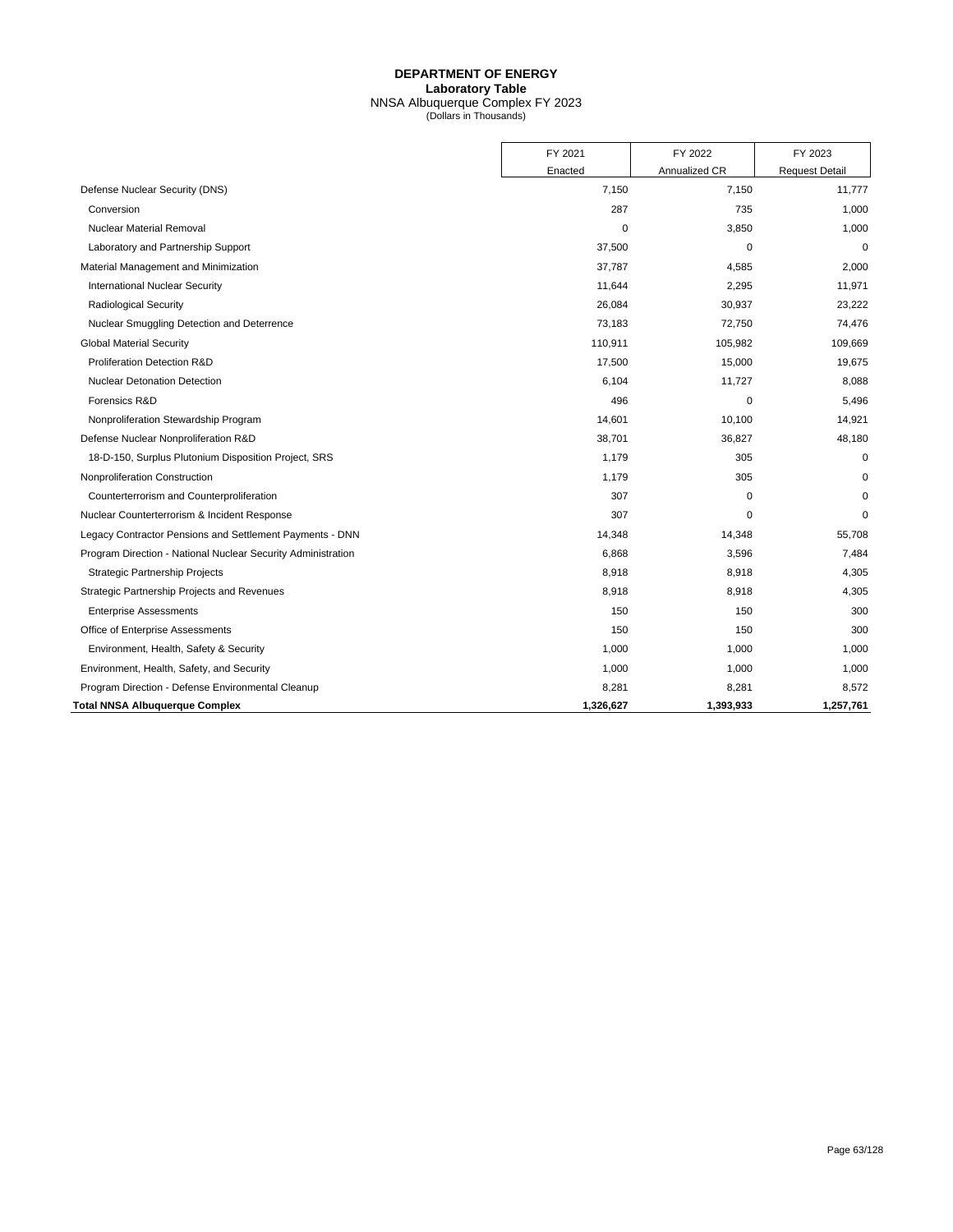NNSA Production Office (NPO) FY 2023 (Dollars in Thousands)

|                                                              | FY 2021 | FY 2022       | FY 2023               |
|--------------------------------------------------------------|---------|---------------|-----------------------|
|                                                              | Enacted | Annualized CR | <b>Request Detail</b> |
| <b>NNSA Production Office (NPO)</b>                          |         |               |                       |
| 06-D-141, Uranium Processing Facility, Y-12                  | 30,000  | 16,000        | 11,000                |
| Secondary Capability Modernization                           | 30,000  | 16.000        | 11,000                |
| <b>Production Modernization</b>                              | 30,000  | 16,000        | 11,000                |
| Conversion                                                   | 0       | 0             | 50,000                |
| <b>Material Disposition</b>                                  | 29,025  | 5,000         | 25,146                |
| Material Management and Minimization                         | 29.025  | 5,000         | 75.146                |
| Program Direction - National Nuclear Security Administration | 27,073  | 25,927        | 32,122                |
| <b>Total NNSA Production Office (NPO)</b>                    | 86,098  | 46,927        | 118,268               |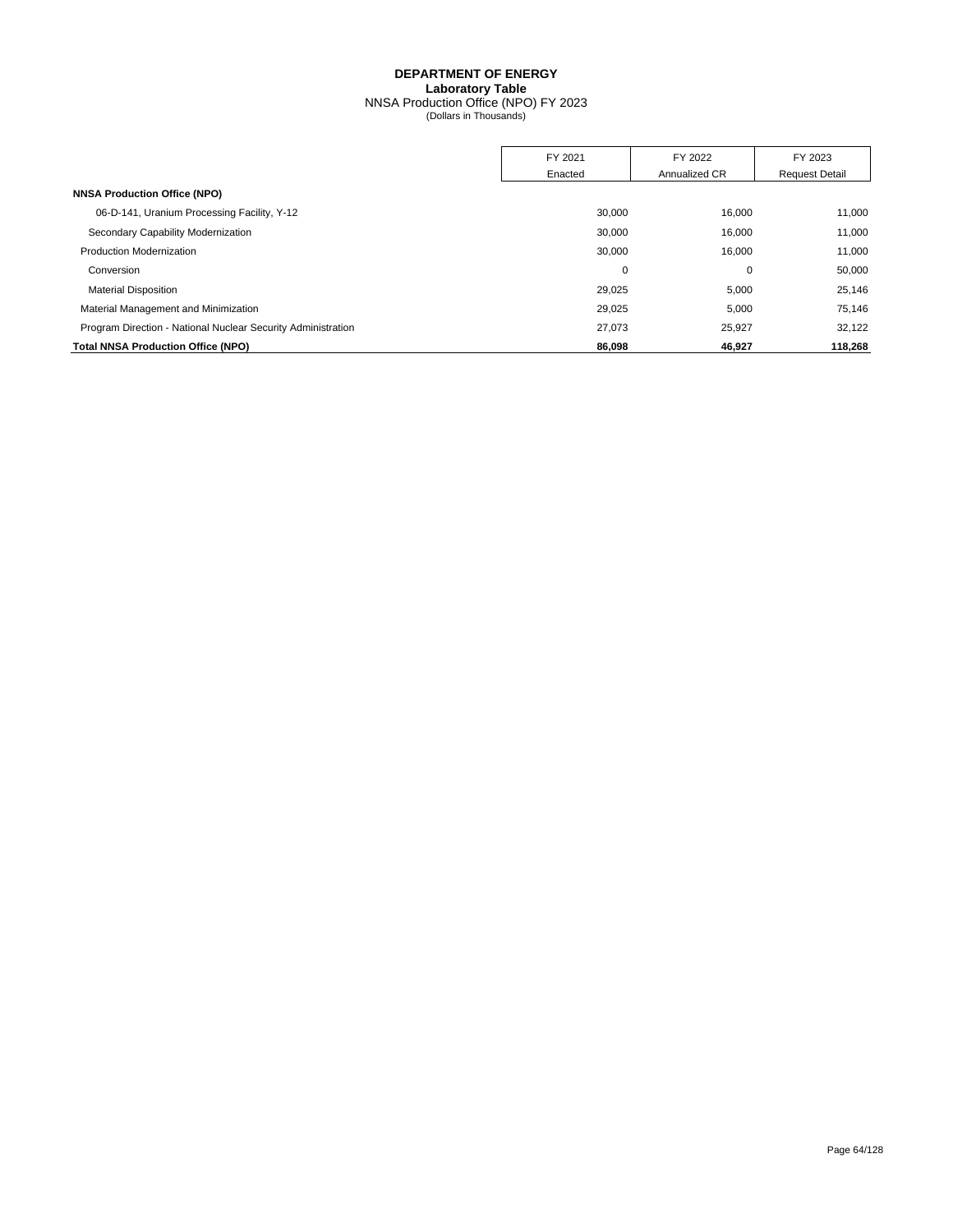## **DEPARTMENT OF ENERGY Laboratory Table** Northeast Gasoline Supply Reserve (NGSR) - South Portland FY 2023 (Dollars in Thousands)

|                                                                 | FY 2021<br>Enacted | FY 2022<br>Annualized CR | FY 2023<br><b>Request Detail</b> |
|-----------------------------------------------------------------|--------------------|--------------------------|----------------------------------|
| Northeast Gasoline Supply Reserve (NGSR) - South Portland       |                    |                          |                                  |
| Northeast Gasoline Supply Reserve                               |                    |                          | 2.638                            |
| Total Northeast Gasoline Supply Reserve (NGSR) - South Portland | n                  | U                        | 2.638                            |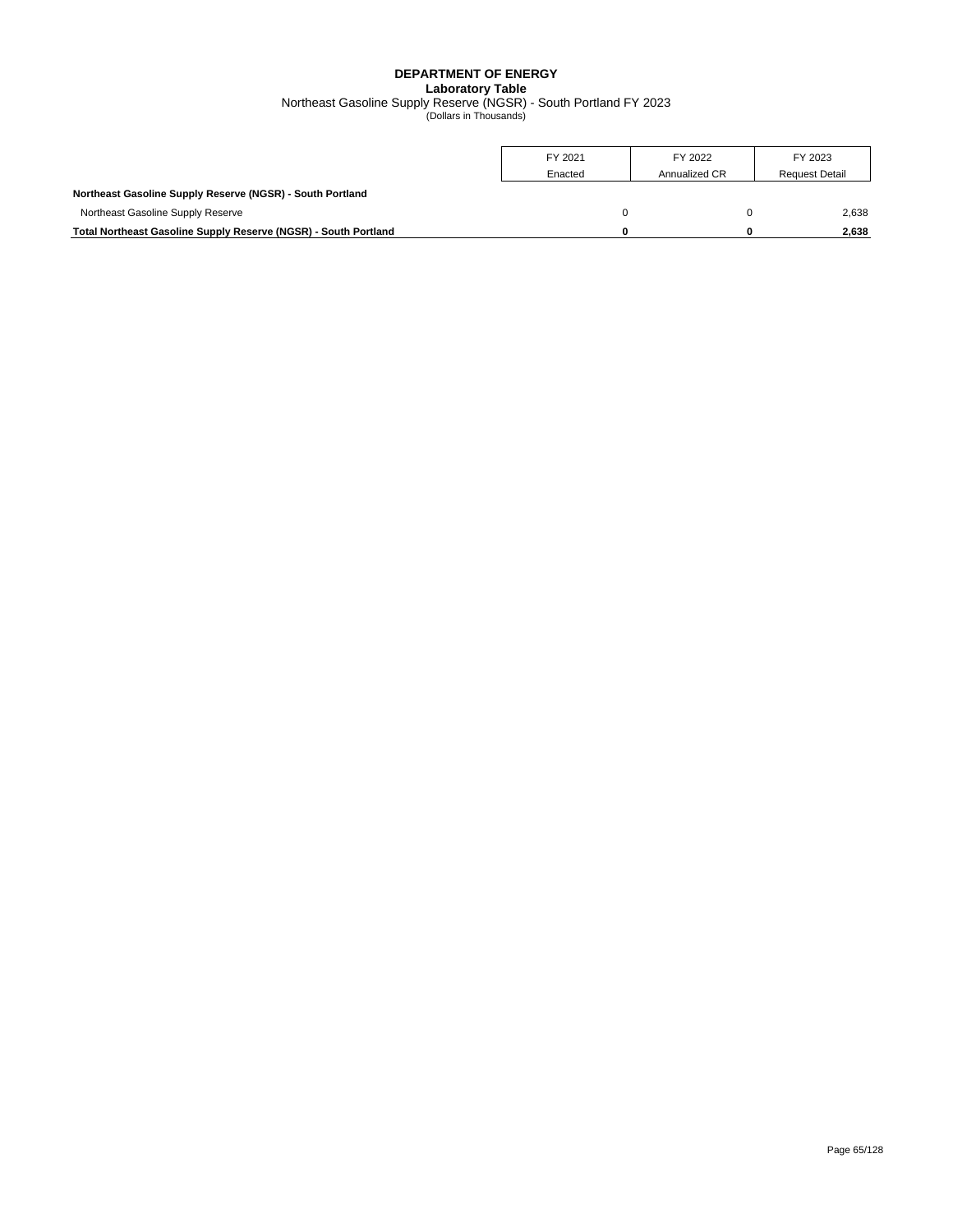## **DEPARTMENT OF ENERGY Laboratory Table** Northeast Gasoline Supply Reserve (NGSR) - Revere FY 2023 (Dollars in Thousands)

|                                                                | FY 2021<br>Enacted | FY 2022<br>Annualized CR | FY 2023<br><b>Request Detail</b> |
|----------------------------------------------------------------|--------------------|--------------------------|----------------------------------|
| <b>Northeast Gasoline Supply Reserve (NGSR) - Revere</b>       |                    |                          |                                  |
| Northeast Gasoline Supply Reserve                              |                    |                          | 4.967                            |
| <b>Total Northeast Gasoline Supply Reserve (NGSR) - Revere</b> | n                  |                          | 4.967                            |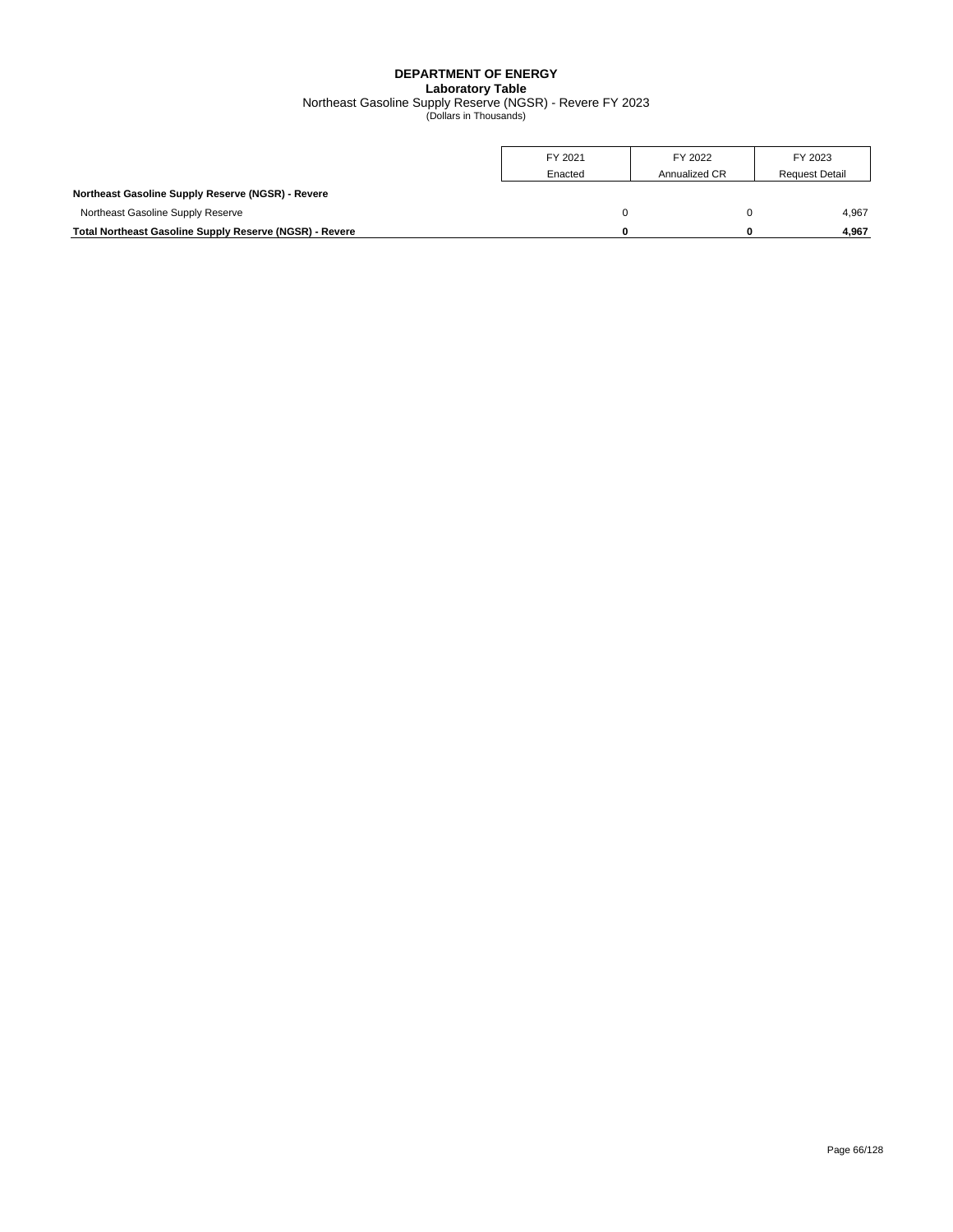### **DEPARTMENT OF ENERGY Laboratory Table** Northeast Gasoline Supply Reserve (NGSR) - Raritan Bay FY 2023 (Dollars in Thousands)

|                                                              | FY 2021<br>Enacted | FY 2022<br>Annualized CR | FY 2023<br><b>Request Detail</b> |
|--------------------------------------------------------------|--------------------|--------------------------|----------------------------------|
| Northeast Gasoline Supply Reserve (NGSR) - Raritan Bay       |                    |                          |                                  |
| Northeast Gasoline Supply Reserve                            |                    |                          | 14.110                           |
| Total Northeast Gasoline Supply Reserve (NGSR) - Raritan Bay | n                  |                          | 14,110                           |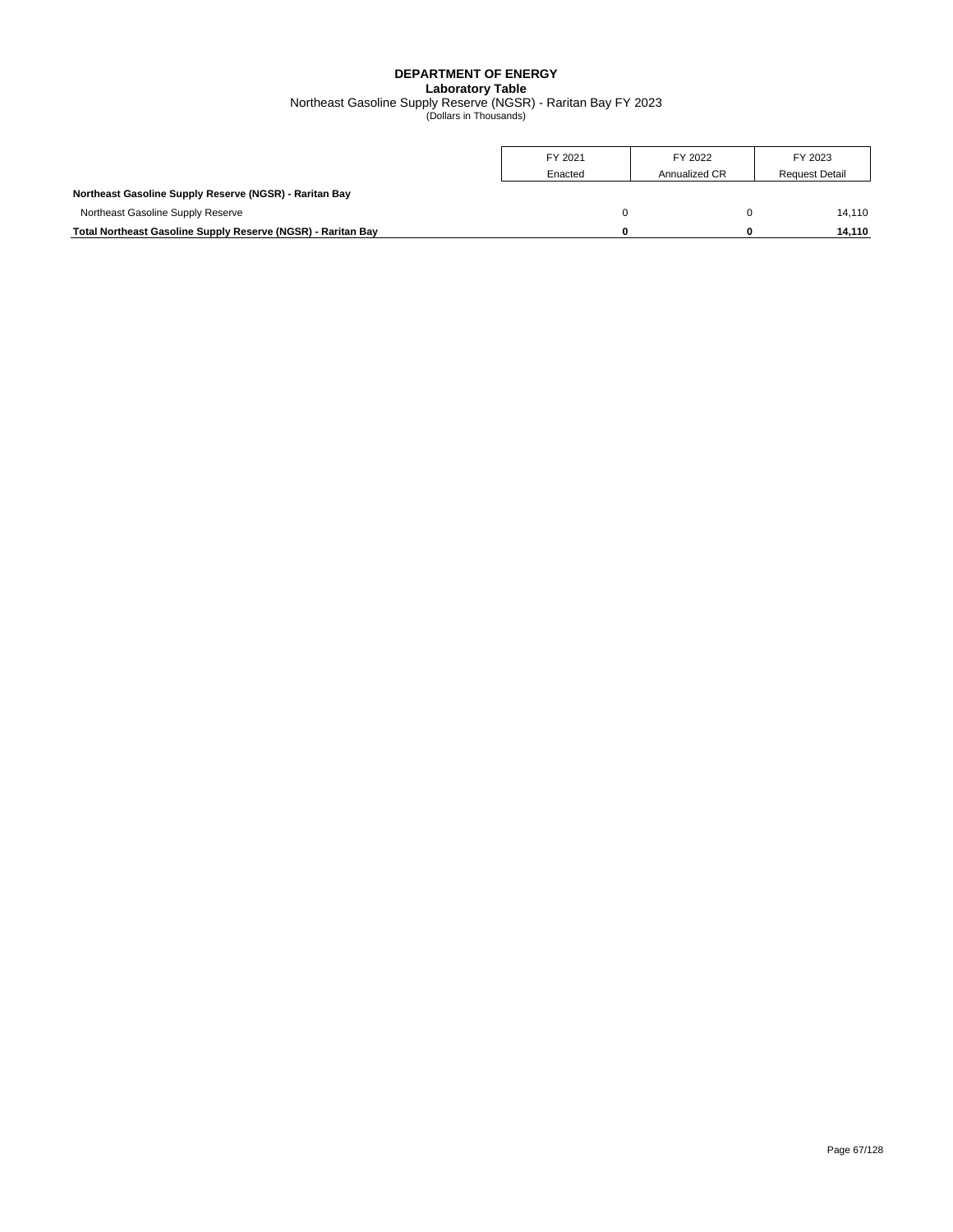## **DEPARTMENT OF ENERGY Laboratory Table** Oak Ridge Institute for Science & Education FY 2023 (Dollars in Thousands)

|                                                   | FY 2021     | FY 2022<br>Annualized CR | FY 2023<br><b>Request Detail</b> |
|---------------------------------------------------|-------------|--------------------------|----------------------------------|
|                                                   | Enacted     |                          |                                  |
| Oak Ridge Institute for Science & Education       |             |                          |                                  |
| Information Technology and Cyber Security         | $\mathbf 0$ | 2,000                    | $\mathbf 0$                      |
| Nonproliferation & Arms Control                   | 74          | 74                       | 94                               |
| Counterterrorism and Counterproliferation         | 1,973       | 3,088                    | 3,134                            |
| Nuclear Counterterrorism & Incident Response      | 1,973       | 3,088                    | 3,134                            |
| Research - Advanced Scientific Computing Research | 500         | $\pmb{0}$                | $\mathbf 0$                      |
| Advanced Scientific Computing Research            | 500         | $\mathbf 0$              | $\mathbf 0$                      |
| Research - Basic Energy Sciences                  | 28          | $\mathbf 0$              | $\mathbf 0$                      |
| <b>Basic Energy Sciences</b>                      | 28          | 0                        | $\mathbf 0$                      |
| Research - Biological & Environmental Research    | 778         | 778                      | 1,348                            |
| Biological and Environmental Research             | 778         | 778                      | 1,348                            |
| Research - High Energy Physics                    | 170         | 0                        | $\mathbf 0$                      |
| <b>High Energy Physics</b>                        | 170         | $\mathbf 0$              | $\Omega$                         |
| Operations and Maintenance - Nuclear Physics      | $\mathbf 0$ | $\mathbf 0$              | 896                              |
| <b>Nuclear Physics</b>                            | 0           | 0                        | 896                              |
| Safeguards and Security - SC                      | 2,425       | 2,425                    | 3,663                            |
| Vehicle Technologies                              | 350         | 350                      | 600                              |
| <b>Bioenergy Technologies</b>                     | 650         | 850                      | 850                              |
| Hydrogen and Fuel Cells Technologies              | 1,000       | 900                      | 1,000                            |
| Sustainable Transportation                        | 2,000       | 2,100                    | 2,450                            |
| Solar Energy Technologies                         | 1,151       | 1,151                    | 1,590                            |
| Geothermal Technologies                           | 630         | 0                        | $\mathbf 0$                      |
| Renewable Power                                   | 1,781       | 1,151                    | 1,590                            |
| <b>Advanced Manufacturing</b>                     | 6,375       | 5,560                    | 4,500                            |
| <b>Building Technologies</b>                      | 2,300       | 1,825                    | 2,500                            |
| Federal Energy Management Program (EERE)          | 599         | 200                      | $\mathbf 0$                      |
| Training and Technical Assistance (EERE)          | 100         | 400                      | $\mathbf 0$                      |
| State Energy Program Grants (EERE)                | 965         | 1,000                    | 0                                |
| Weatherization and Intergovernmental Programs     | 1,065       | 1,400                    | $\mathbf 0$                      |
| <b>Energy Efficiency</b>                          | 10,339      | 8,985                    | 7,000                            |
| <b>Strategic Programs</b>                         | $\mathbf 0$ | 300                      | 300                              |
| Corporate Support                                 | $\mathbf 0$ | 300                      | 300                              |
| Program Direction - CESER                         | 750         | 0                        | $\mathbf 0$                      |
| University Scholarships and Fellowships           | 0           | 0                        | 500                              |
| Idaho Sitewide Safeguards & Security (050)        | 0           | 100                      | $\mathbf 0$                      |
| Program Direction - Nuclear Energy                | 45          | 45                       | $\Omega$                         |
| Environment, Health, Safety & Security            | 1,305       | 1,305                    | 1,255                            |
| Environment, Health, Safety, and Security         | 1,305       | 1,305                    | 1,255                            |
| Office of Technology Transitions (DA)             | 220         | 220                      | $\mathbf 0$                      |
| Total Oak Ridge Institute for Science & Education | 22,388      | 22,571                   | 22,230                           |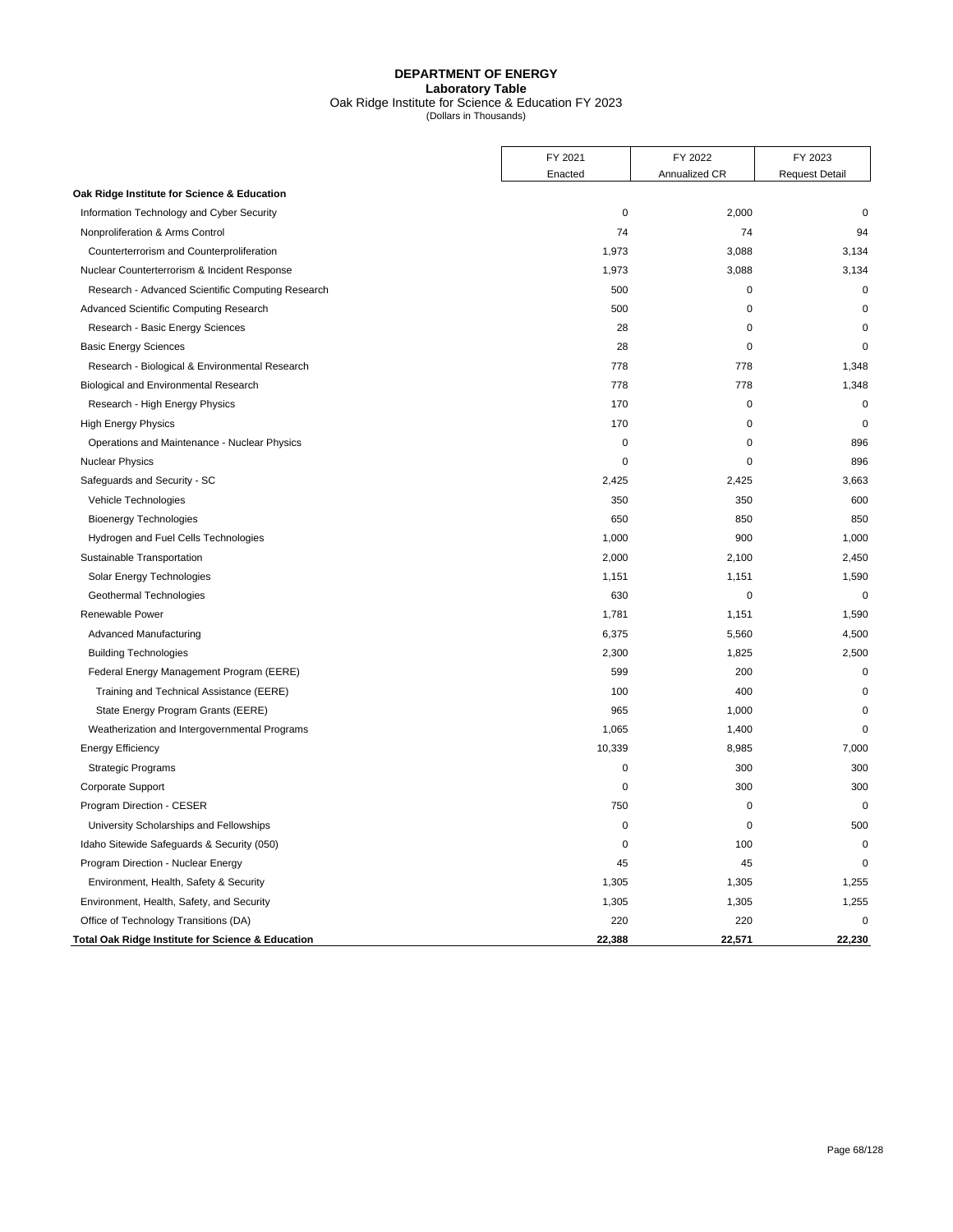## **DEPARTMENT OF ENERGY Laboratory Table** Oak Ridge National Laboratory FY 2023 (Dollars in Thousands)

|                                                                                              | FY 2021          | FY 2022       | FY 2023               |
|----------------------------------------------------------------------------------------------|------------------|---------------|-----------------------|
|                                                                                              | Enacted          | Annualized CR | <b>Request Detail</b> |
| Oak Ridge National Laboratory                                                                |                  |               |                       |
| Domestic Uranium Enrichment                                                                  | 37,849           | 34,415        | 62,760                |
| <b>Tritium and Domestic Uranium Enrichment</b>                                               | 37,849           | 34,415        | 62,760                |
| <b>Capability Based Investments</b>                                                          | 0                | 532           | $\mathbf 0$           |
| Production Modernization                                                                     | 37,849           | 34,947        | 62,760                |
| Advanced Simulation and Computing                                                            | 150              | 150           | 831                   |
| Advanced Simulation & Computing                                                              | 150              | 150           | 831                   |
| Stockpile Research, Technology, and Engineering                                              | 150              | 150           | 831                   |
| Safety and Environmental Operations                                                          | 10,918           | 10,466        | 8,900                 |
| Operating                                                                                    | 10,918           | 10,466        | 8,900                 |
| Infrastructure and Operations                                                                | 10,918           | 10,466        | 8,900                 |
| Conversion                                                                                   | 1,375            | 2,850         | 2,028                 |
| <b>Nuclear Material Removal</b>                                                              | 6,827            | 7,275         | 5,945                 |
| <b>Material Disposition</b>                                                                  | 2,947            | 2,600         | 4,500                 |
| Laboratory and Partnership Support                                                           | 2,595            | 0             | $\mathbf 0$           |
| Material Management and Minimization                                                         | 13,744           | 12,725        | 12,473                |
| International Nuclear Security                                                               | 9,028            | 13,169        | 9,281                 |
| <b>Radiological Security</b>                                                                 | 18,552           | 14,786        | 16,516                |
| Nuclear Smuggling Detection and Deterrence                                                   | 22,581           | 11,239        | 22,980                |
| <b>Global Material Security</b>                                                              | 50,161           | 39,194        | 48,777                |
| Nonproliferation & Arms Control                                                              | 20,957           | 20,957        | 26,572                |
| <b>Proliferation Detection R&amp;D</b>                                                       | 31,661           | 32,995        | 35,595                |
| <b>Nuclear Detonation Detection</b>                                                          | 433              | 180           | 445                   |
| Nonproliferation Fuels Development                                                           | 7,000            | 1,227         | $\mathbf 0$           |
| Forensics R&D                                                                                | 3,673            | 3,450         | 3,673                 |
| Nonproliferation Stewardship Program                                                         | 13,819           | 12,875        | 20,242                |
| Defense Nuclear Nonproliferation R&D                                                         | 56,586           | 50,727        | 59,955                |
| NNSA Bioassurance Program                                                                    | 0                | $\mathbf 0$   | 2,500                 |
| Counterterrorism and Counterproliferation                                                    | 11,415           | 6,615         | 9,486                 |
| Nuclear Counterterrorism & Incident Response                                                 | 11,415           | 6,615         | 9,486                 |
| Research - Advanced Scientific Computing Research                                            | 251,854          | 247,946       | 251,831               |
| 17-SC-20, SC Exascale Computing Project (ECP)                                                | 168,945          | 129,000       | 77,000                |
| Advanced Scientific Computing Research                                                       | 420,799          | 376,946       | 328,831               |
| Research - Basic Energy Sciences                                                             | 350,012          | 341,571       | 332,791               |
| 19-SC-14, Second Target Station (STS), ORNL                                                  | 29,000           | 32,000        | 32,000                |
| 18-SC-11, Spallation Neutron Source Proton Power Upgrade (PPU), ORNL                         | 52,000           | 17,000        | 17,000                |
| <b>Construction - Basic Energy Sciences</b>                                                  | 81,000           | 49,000        | 49,000                |
| <b>Basic Energy Sciences</b>                                                                 | 431,012          | 390,571       | 381,791               |
| Research - Biological & Environmental Research                                               | 86,641           | 86,341        | 86,682                |
| Biological and Environmental Research                                                        | 86,641           | 86,341        | 86,682                |
| Research - Fusion Energy Sciences                                                            | 27,947           | 31,947        | 23,258                |
| 14-SC-60, U.S. Contributions to ITER (U.S. ITER)                                             | 242,000          | 221,000       | 240,000               |
| <b>Construction - Fusion Energy Sciences</b>                                                 | 242,000          | 221,000       | 240,000               |
|                                                                                              |                  |               |                       |
| <b>Fusion Energy Sciences</b>                                                                | 269,947          | 252,947       | 263,258               |
| Research - High Energy Physics                                                               | 1,253            | 990           | 1,410                 |
| <b>High Energy Physics</b>                                                                   | 1,253            | 990           | 1,410                 |
| Operations and Maintenance - Nuclear Physics                                                 | 15,436           | 14,832        | 17,580                |
| <b>Nuclear Physics</b><br>20-SC-51, U.S. Stable Isotope Production and Research Center, ORNL | 15,436<br>12,000 | 14,832<br>0   | 17,580<br>0           |
|                                                                                              |                  |               |                       |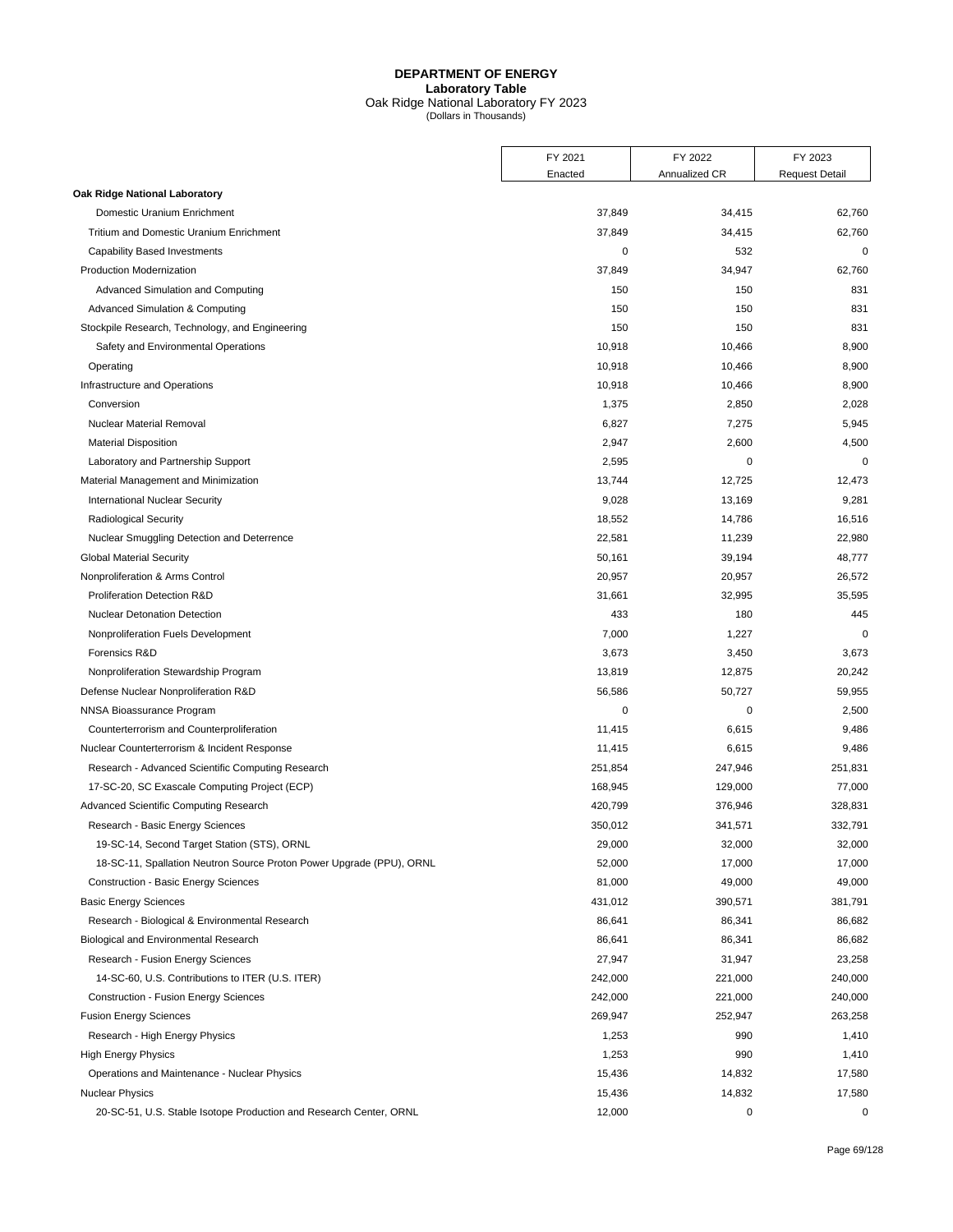## **DEPARTMENT OF ENERGY Laboratory Table** Oak Ridge National Laboratory FY 2023 (Dollars in Thousands)

|                                                             | FY 2021     | FY 2022       | FY 2023               |
|-------------------------------------------------------------|-------------|---------------|-----------------------|
|                                                             | Enacted     | Annualized CR | <b>Request Detail</b> |
| Construction - Isotope R&D and Production                   | 12,000      | 0             | 0                     |
| Isotope R&D and Production                                  | 12,000      | 0             | 0                     |
| Research - Accelerator R&D and Production                   | 0           | 57            | 0                     |
| Accelerator R&D and Production                              | $\mathbf 0$ | 57            | 0                     |
| Oak Ridge Nuclear Operations                                | 26,000      | 20,000        | 20,000                |
| 20-SC-74, Craft Resources Support Facility, ORNL (19-SC-74) | 25,000      | 0             | 0                     |
| 19-SC-73, Translational Research Capability, ORNL           | 22,000      | 21,500        | $\mathbf 0$           |
| Construction - Science Laboratories Infrastructure          | 47,000      | 21,500        | 0                     |
| Science Laboratories Infrastructure                         | 73,000      | 41,500        | 20,000                |
| Safeguards and Security - SC                                | 30,166      | 30,166        | 38,100                |
| Vehicle Technologies                                        | 33,970      | 37,600        | 29,310                |
| <b>Bioenergy Technologies</b>                               | 11,900      | 11,300        | 9,250                 |
| Hydrogen and Fuel Cells Technologies                        | 3,584       | 3,200         | 3,600                 |
| Sustainable Transportation                                  | 49,454      | 52,100        | 42,160                |
| Solar Energy Technologies                                   | 652         | 652           | 900                   |
| Wind Energy Technologies                                    | 1,954       | 2,509         | 5,597                 |
| Water Power Technologies                                    | 8,258       | 8,498         | 8,631                 |
| Geothermal Technologies                                     | 0           | 1,000         | 0                     |
| Renewable Power                                             | 10,864      | 12,659        | 15,128                |
| <b>Advanced Manufacturing</b>                               | 40,329      | 29,800        | 25,000                |
| <b>Building Technologies</b>                                | 18,848      | 37,906        | 19,000                |
| Federal Energy Management Program (EERE)                    | 4,000       | 2,000         | 0                     |
| Weatherization Assistance Program (EERE)                    | 825         | 1,000         | 0                     |
| Training and Technical Assistance (EERE)                    | 400         | 1,000         | 0                     |
| State Energy Program Grants (EERE)                          | 49          | 100           | 0                     |
| Weatherization and Intergovernmental Programs               | 1,274       | 2,100         | 0                     |
| <b>Energy Efficiency</b>                                    | 64,451      | 71,806        | 44,000                |
| Transmission Reliability and Resilience                     | 9,208       | 0             | 2,350                 |
| <b>Energy Delivery Grid Operations Technology</b>           | 0           | 0             | 10,000                |
| <b>Resilient Distribution Systems</b>                       | 13,587      | 0             | 12,900                |
| Energy Storage R&D                                          | 2,815       | 0             | 3,600                 |
| <b>Energy Storage</b>                                       | 2,815       | 0             | 3,600                 |
| <b>Transformer Resilience and Advanced Components</b>       | 6,000       | 0             | 16,000                |
| <b>Cybersecurity for Energy Delivery Systems</b>            | 10,000      | 10,000        | 0                     |
| Infrastructure Security and Energy Restoration              | 4,800       | 4,800         | 0                     |
| Risk Management Technology and Tools                        | $\mathbf 0$ | 0             | 13,000                |
| Response and Restoration                                    | 0           | 0             | 2,400                 |
| Information Sharing, Partnerships and Exercises             | 0           | 0             | 2,800                 |
| Carbon Capture                                              | 1,380       | 1,380         | 0                     |
| Carbon Storage                                              | 450         | 450           | 0                     |
| CCS and Power Systems                                       | 1,830       | 1,830         | $\Omega$              |
| <b>Advanced Energy Systems</b>                              | 878         | 878           | 0                     |
| <b>Cross Cutting Research</b>                               | 786         | 786           | $\Omega$              |
| Advanced Coal Energy Systems & CCUS                         | 1,664       | 1,664         | ŋ                     |
| <b>Mineral Sustainability</b>                               | 10,325      | 10,325        | 0                     |
| Carbon Dioxide Removal                                      | 900         | 900           | 0                     |
| Natural Gas Technologies Research                           | 250         | 250           | 0                     |
| Strategic Petroleum Reserve (SPR)                           | 570         | 570           | 570                   |
| <b>LWR Sustainability</b>                                   | 5,101       | 5,101         | 4,000                 |
| <b>Advanced Reactor Technologies</b>                        | 2,835       | 2,835         | 5,500                 |
|                                                             |             |               |                       |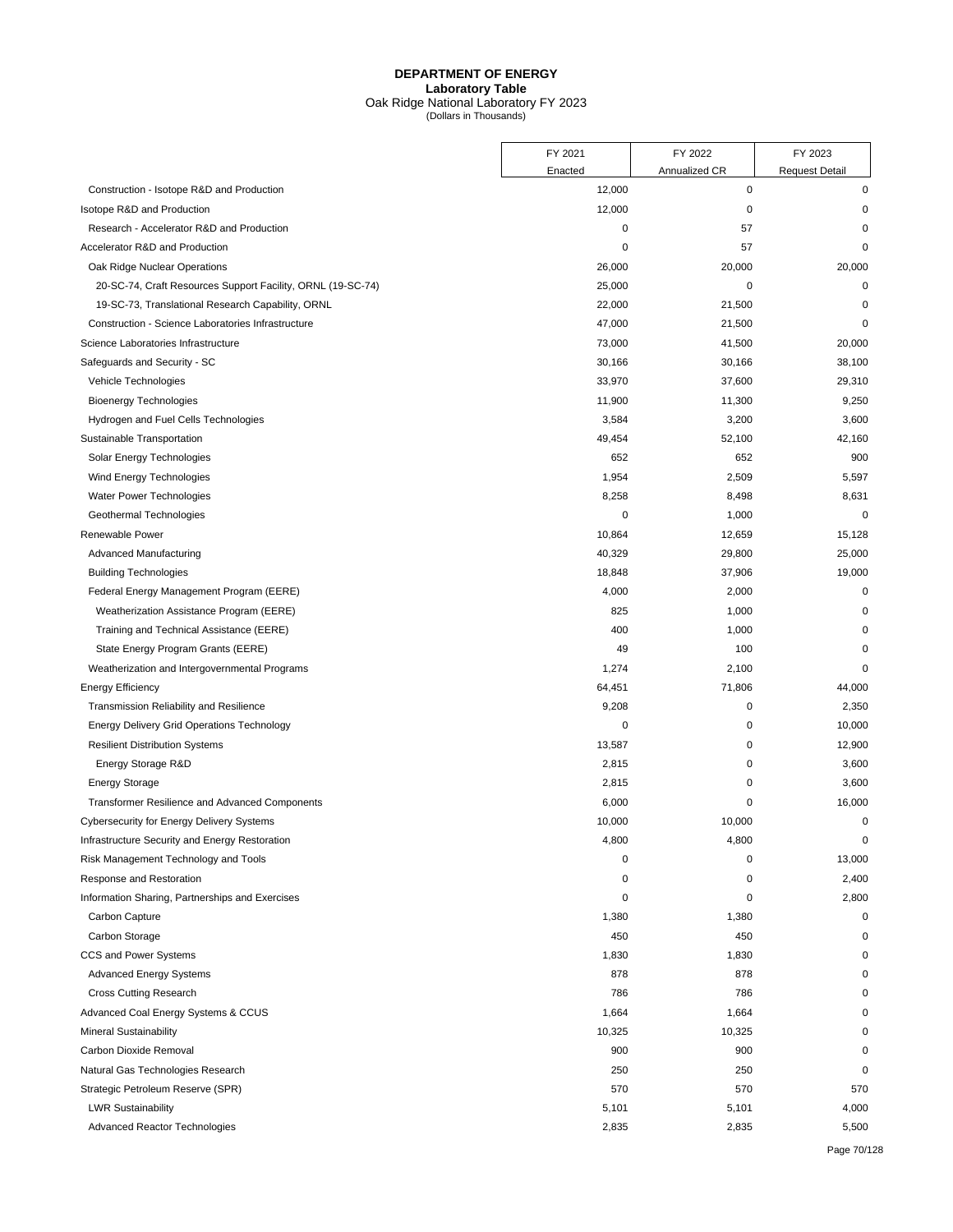#### **DEPARTMENT OF ENERGY Laboratory Table** Oak Ridge National Laboratory FY 2023

|  | (Dollars in Thousands) |  |
|--|------------------------|--|
|--|------------------------|--|

|                                                        | FY 2021     | FY 2022       | FY 2023               |
|--------------------------------------------------------|-------------|---------------|-----------------------|
|                                                        | Enacted     | Annualized CR | <b>Request Detail</b> |
| <b>Reactor Concepts RD&amp;D</b>                       | 7,936       | 7,936         | 9,500                 |
| Materials Recovery and Waste Form Development          | 942         | 942           | 1,442                 |
| <b>Accident Tolerant Fuels</b>                         | 6,707       | 6,707         | 7,304                 |
| Triso Fuel and Graphite Qualification                  | 1,200       | 3,000         | 2,200                 |
| Fuel Cycle Laboratory R&D                              | 1,500       | 1,500         | 3,495                 |
| <b>HALEU Availability</b>                              | 0           | 0             | 5,745                 |
| Used Nuclear Fuel Disposition R&D                      | 8,250       | 8,250         | 5,725                 |
| Integrated Waste Management System                     | 4,000       | 4,000         | 6,000                 |
| Fuel Cycle Research & Development                      | 22,599      | 24,399        | 31,911                |
| <b>Crosscutting Technology Development</b>             | 2,069       | 2,069         | 3,000                 |
| Joint Modeling and Simulation Program                  | 4,210       | 4,210         | 3,900                 |
| <b>Transformational Challenge Reactor</b>              | 18,098      | 18,098        | 0                     |
| Nuclear Energy Enabling Technologies                   | 24,377      | 24,377        | 6,900                 |
| National Reactor Innovation Center                     | 157         | 157           | 1,000                 |
| Risk Reduction for Future Demonstration                | $\mathbf 0$ | $\mathbf 0$   | 2,000                 |
| <b>Regulatory Development</b>                          | 2,400       | 2,400         | 3,450                 |
| <b>Advanced Reactors Safeguards</b>                    | 475         | 475           | 500                   |
| Advanced Reactors Demonstration Program                | 3,032       | 3,032         | 6,950                 |
| <b>ORNL Nuclear Facilities O&amp;M</b>                 | 19,926      | 19,926        | 0                     |
| Infrastructure                                         | 19,926      | 19,926        | $\mathbf 0$           |
| International Nuclear Energy Cooperation               | $\mathbf 0$ | 0             | 250                   |
| Program Direction - Nuclear Energy                     | 338         | 338           | $\mathbf 0$           |
| Strategic Partnership Projects                         | 12,227      | 12,227        | 9,750                 |
| Strategic Partnership Projects and Revenues            | 12,227      | 12,227        | 9,750                 |
| Environment, Health, Safety & Security                 | 1,035       | 1,035         | 1,035                 |
| Environment, Health, Safety, and Security              | 1,035       | 1,035         | 1,035                 |
| Office of Technology Transitions (DA)                  | 55          | 55            | $\Omega$              |
| Advanced Technology Vehicle Manufacturing Loan Program | 50          | $\mathbf 0$   | $\Omega$              |
| U233 Disposition Program                               | 55,000      | 55,000        | 47,628                |
| OR Nuclear Facility D&D                                | 254,132     | 254,132       | 334,221               |
| Oak Ridge (OR)                                         | 309,132     | 309,132       | 381,849               |
| Total Oak Ridge National Laboratory                    | 2,129,459   | 1,939,492     | 1,982,959             |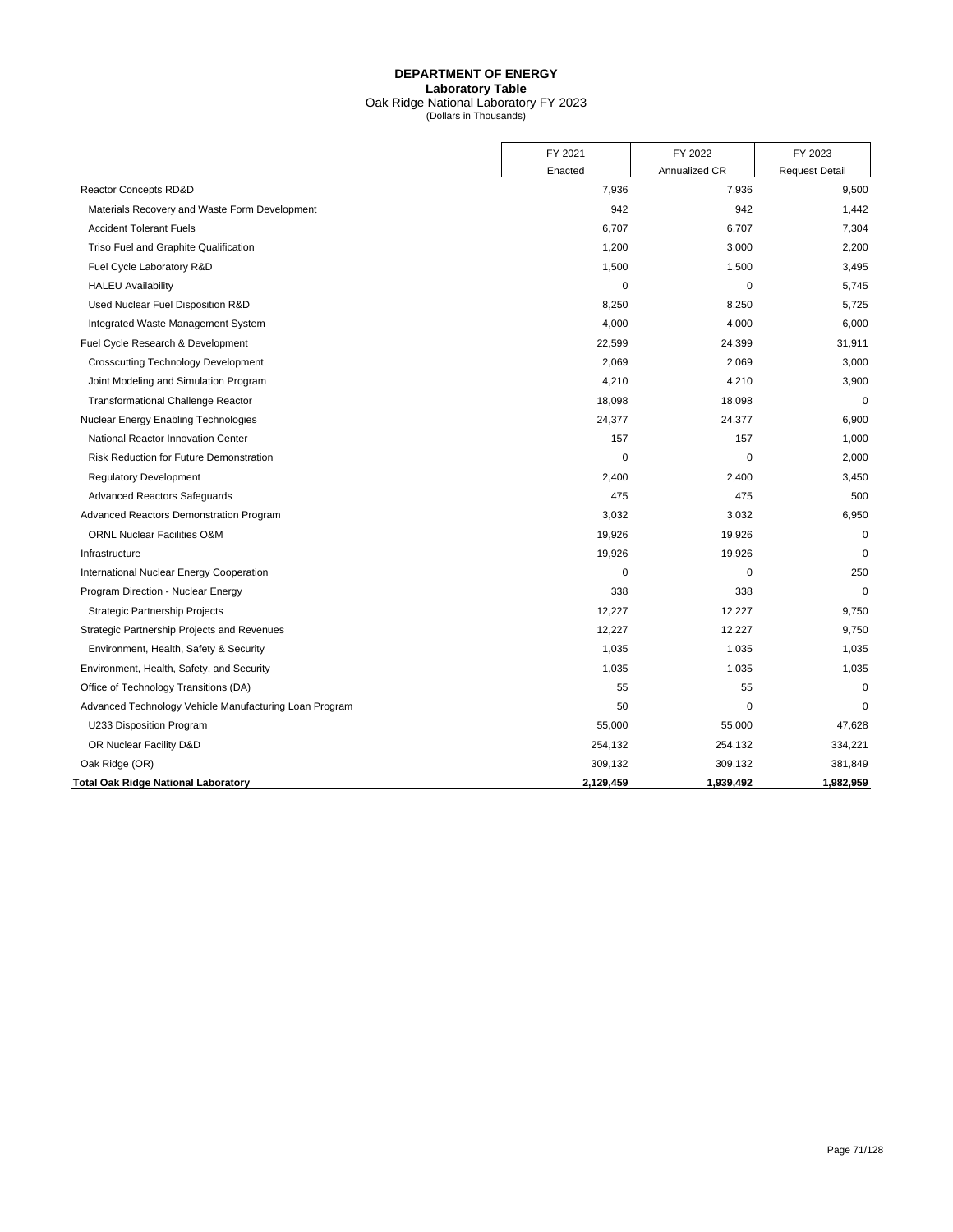## **DEPARTMENT OF ENERGY Laboratory Table** Oak Ridge National Laboratory Site Office FY 2023 (Dollars in Thousands)

|                                                        | FY 2021 | FY 2022       | FY 2023               |
|--------------------------------------------------------|---------|---------------|-----------------------|
|                                                        | Enacted | Annualized CR | <b>Request Detail</b> |
| Oak Ridge National Laboratory Site Office              |         |               |                       |
| Program Direction - SC                                 | 4,757   | 4,757         | 6,955                 |
| Advanced SMR R&D                                       | 395     | 395           | 200                   |
| Reactor Concepts RD&D                                  | 395     | 395           | 200                   |
| <b>Total Oak Ridge National Laboratory Site Office</b> | 5,152   | 5,152         | 7.155                 |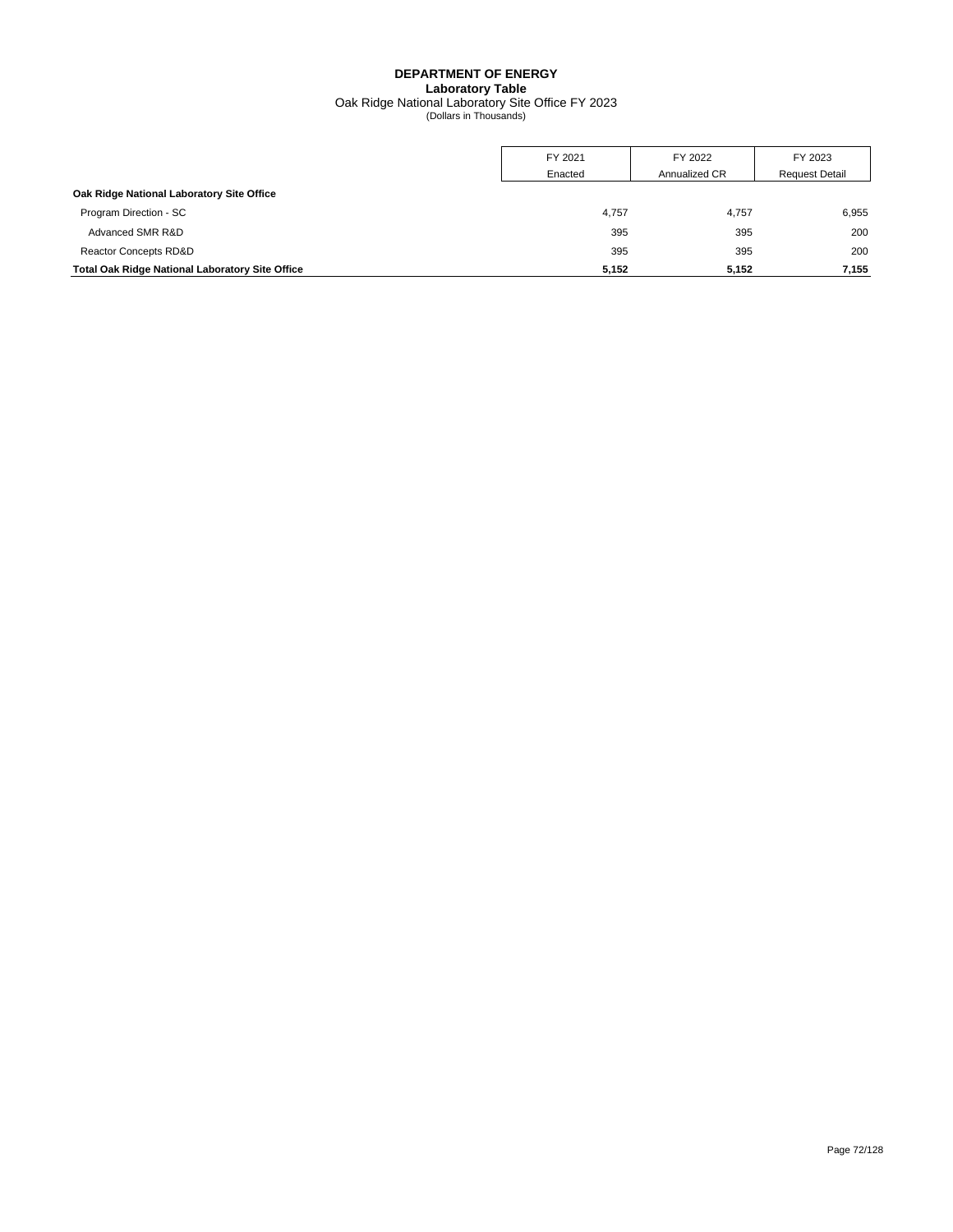#### **DEPARTMENT OF ENERGY Laboratory Table**

Oak Ridge Office FY 2023 (Dollars in Thousands)

|                                                   | FY 2021 | FY 2022       | FY 2023               |
|---------------------------------------------------|---------|---------------|-----------------------|
|                                                   | Enacted | Annualized CR | <b>Request Detail</b> |
| Oak Ridge Office                                  |         |               |                       |
| Civilian Nuclear Enrichment                       | 40,000  | 0             | 0                     |
| Fuel Cycle Research & Development                 | 40,000  | 0             | 0                     |
| Environment, Health, Safety & Security            | 2,795   | 2.795         | 2,795                 |
| Environment, Health, Safety, and Security         | 2,795   | 2,795         | 2,795                 |
| Program Direction - Defense Environmental Cleanup | 15.026  | 15.026        | 17.713                |
| <b>Total Oak Ridge Office</b>                     | 57,821  | 17,821        | 20,508                |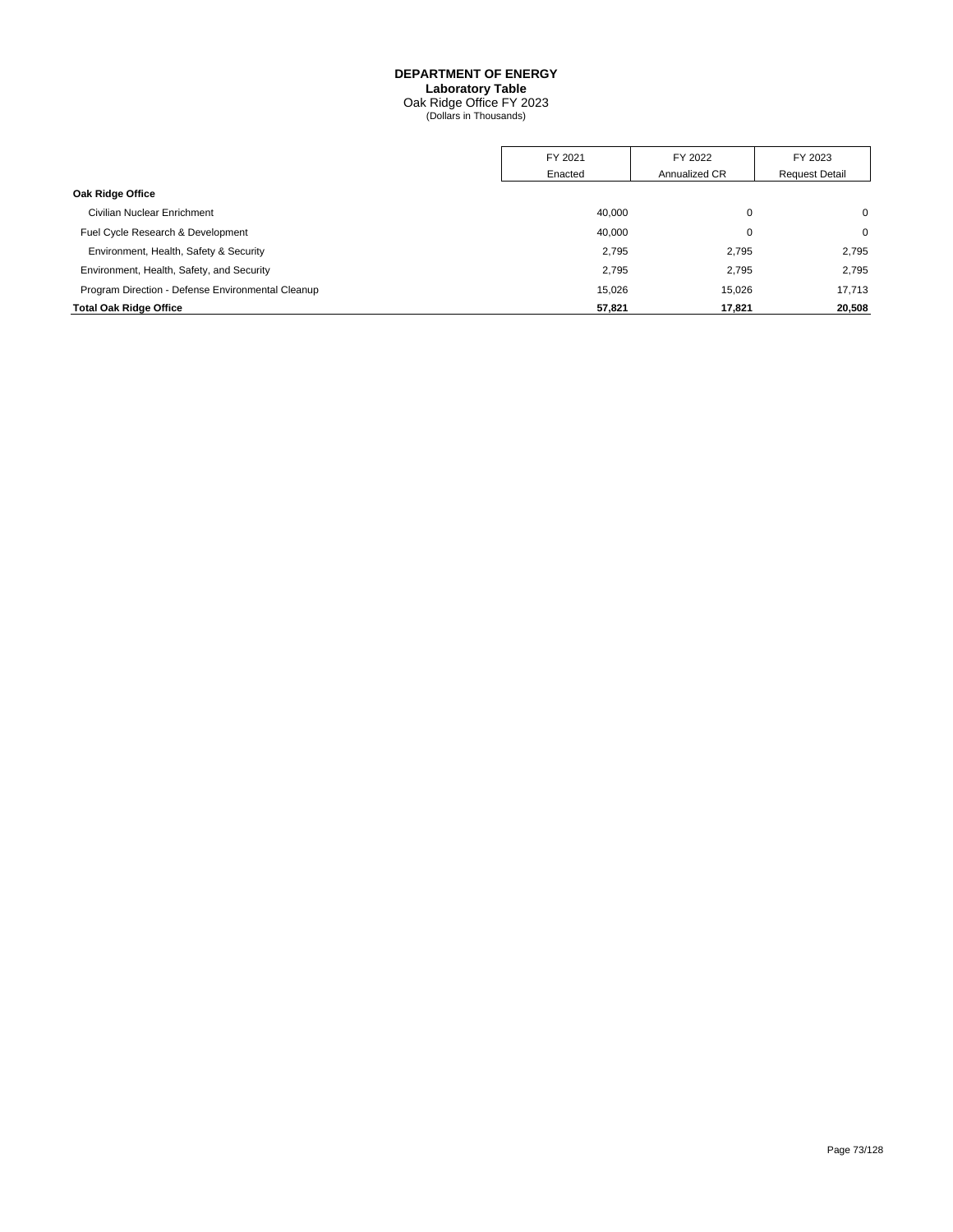## **DEPARTMENT OF ENERGY Laboratory Table** Oak Ridge Reservation FY 2023 (Dollars in Thousands)

|                                    | FY 2021 | FY 2022       | FY 2023               |
|------------------------------------|---------|---------------|-----------------------|
|                                    | Enacted | Annualized CR | <b>Request Detail</b> |
| Oak Ridge Reservation              |         |               |                       |
| OR Cleanup Disposition             | 112.471 | 112,471       | 62,000                |
| Oak Ridge (OR)                     | 112.471 | 112.471       | 62,000                |
| <b>Total Oak Ridge Reservation</b> | 112.471 | 112.471       | 62,000                |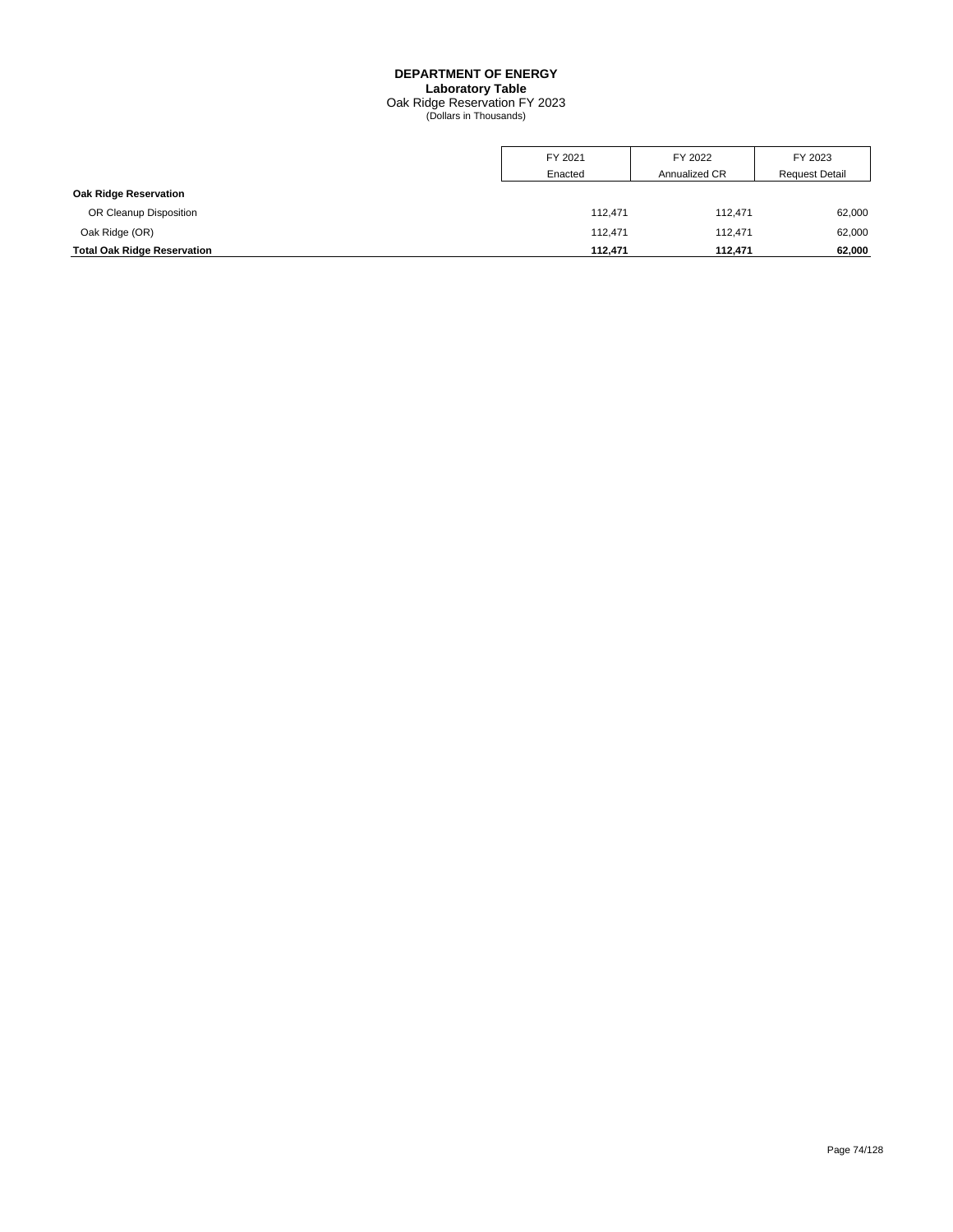## **DEPARTMENT OF ENERGY Laboratory Table** Oak Ridge Reservation (Off-Site) FY 2023 (Dollars in Thousands)

|                                               | FY 2021 | FY 2022       | FY 2023               |
|-----------------------------------------------|---------|---------------|-----------------------|
|                                               | Enacted | Annualized CR | <b>Request Detail</b> |
| Oak Ridge Reservation (Off-Site)              |         |               |                       |
| OR Community and Regulatory Support           | 5,900   | 5,900         | 5,300                 |
| Oak Ridge (OR)                                | 5,900   | 5,900         | 5,300                 |
| <b>Total Oak Ridge Reservation (Off-Site)</b> | 5,900   | 5,900         | 5,300                 |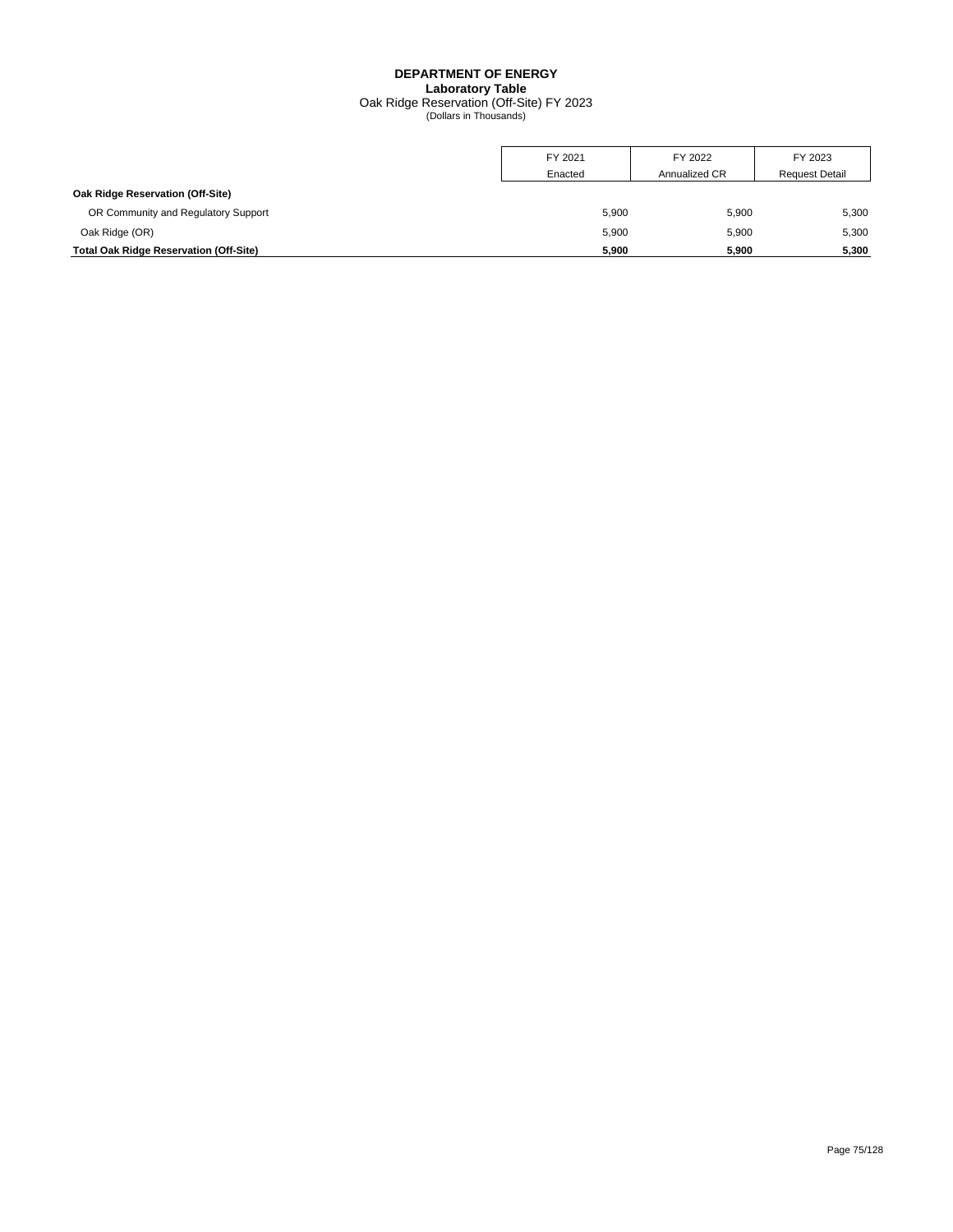#### **DEPARTMENT OF ENERGY Laboratory Table** Office of River Protection FY 2023 (Dollars in Thousands)

FY 2021 FY 2022 FY 2023 Enacted **Annualized CR** Request Detail **Office of River Protection** Waste Treatment Immobilization Plant Commissioning Subsectional Communication Communication of the Subsection of the Subsection of the Subsection of the Subsection of the Subsection of the Subsection of the Subsection of t Rad Liquid Tank Waste Stabilization and Disposition **784,000** 784,000 784,000 784,000 801,100 23-D-403, Hanford 200 West Area Tank Farms Risk Management Project 0 0 4,408 18-D-16 Waste treatment and immobilization plant - LBL/Direct Feed LAW 786,000 786,000 0 01-D-16D High-Level Waste Facility 25,000 25,000 316,200 01-D-16E Pretreatment Facility **0 20,000** 20,000 Construction - Office of River Protection 811,000 811,000 340,608 Office of River Protection (ORP) **1,645,000** 1,645,000 1,645,000 1,604,408 Program Direction - Defense Environmental Cleanup 23,205 23,205 23,205 23,205 26,909 **Total Office of River Protection 1,668,205 1,668,205 1,631,317**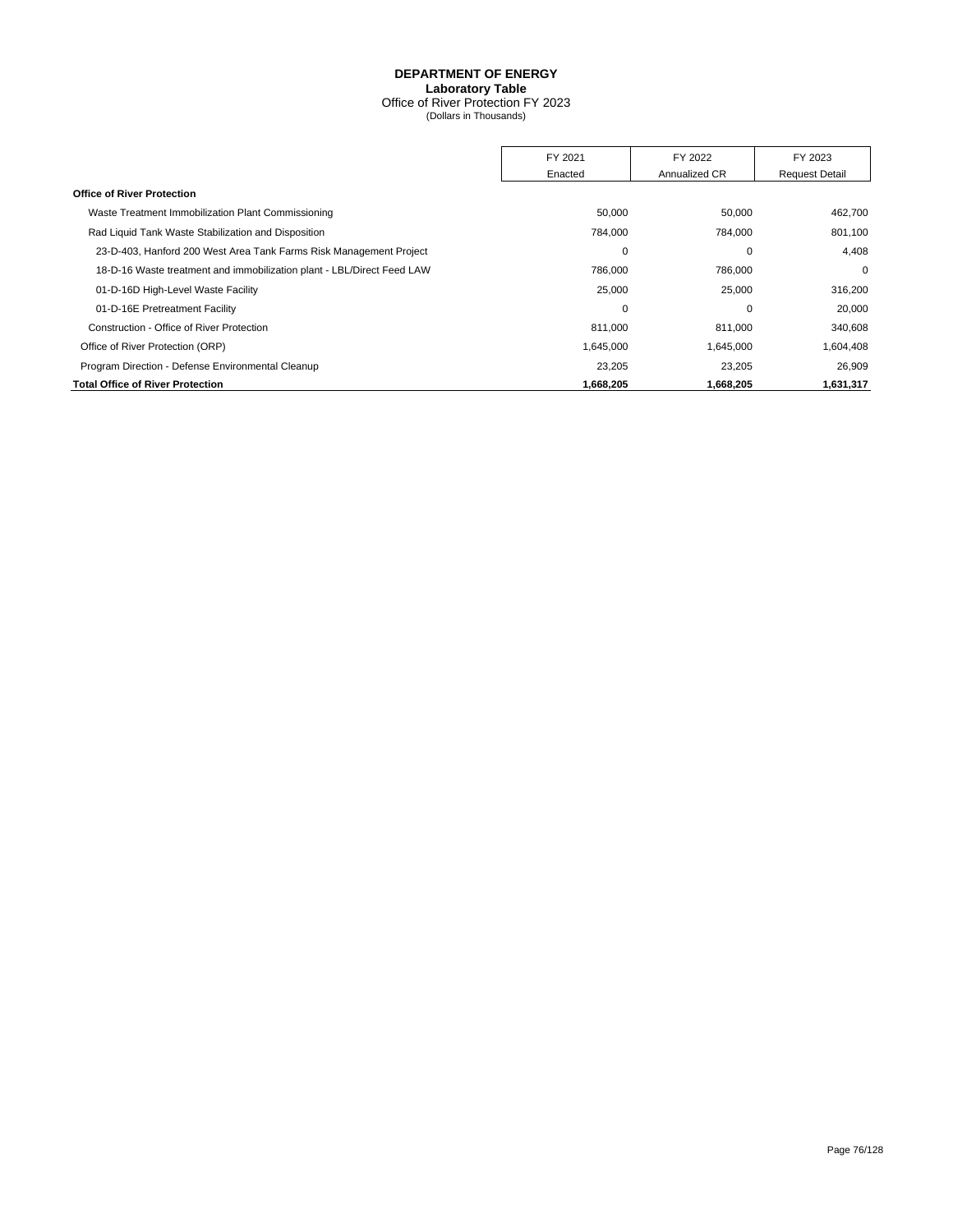# **DEPARTMENT OF ENERGY Laboratory Table** Office of Scientific & Technical Information FY 2023 (Dollars in Thousands)

|                                                               | FY 2021 | FY 2022       | FY 2023               |
|---------------------------------------------------------------|---------|---------------|-----------------------|
|                                                               | Enacted | Annualized CR | <b>Request Detail</b> |
| <b>Office of Scientific &amp; Technical Information</b>       |         |               |                       |
| Information Technology and Cyber Security                     | 407     | 319           | 539                   |
| <b>Nuclear Detonation Detection</b>                           | 70      | 14            | 72                    |
| Defense Nuclear Nonproliferation R&D                          | 70      | 14            | 72                    |
| Research - Basic Energy Sciences                              | 161     | 0             | $\mathbf 0$           |
| <b>Basic Energy Sciences</b>                                  | 161     | 0             | 0                     |
| Research - Biological & Environmental Research                | 285     | 285           | $\mathbf 0$           |
| Biological and Environmental Research                         | 285     | 285           | $\mathbf 0$           |
| Operations and Maintenance - Nuclear Physics                  | 0       | 143           | 141                   |
| <b>Nuclear Physics</b>                                        | 0       | 143           | 141                   |
| Facilities and Infrastructure (SLI)                           | 200     | 200           | 200                   |
| Science Laboratories Infrastructure                           | 200     | 200           | 200                   |
| Safeguards and Security - SC                                  | 759     | 759           | 2,201                 |
| Program Direction - SC                                        | 10,477  | 10,477        | 12,381                |
| Environment, Health, Safety & Security                        | 300     | 300           | 300                   |
| Environment, Health, Safety, and Security                     | 300     | 300           | 300                   |
| <b>Total Office of Scientific &amp; Technical Information</b> | 12,659  | 12,497        | 15,834                |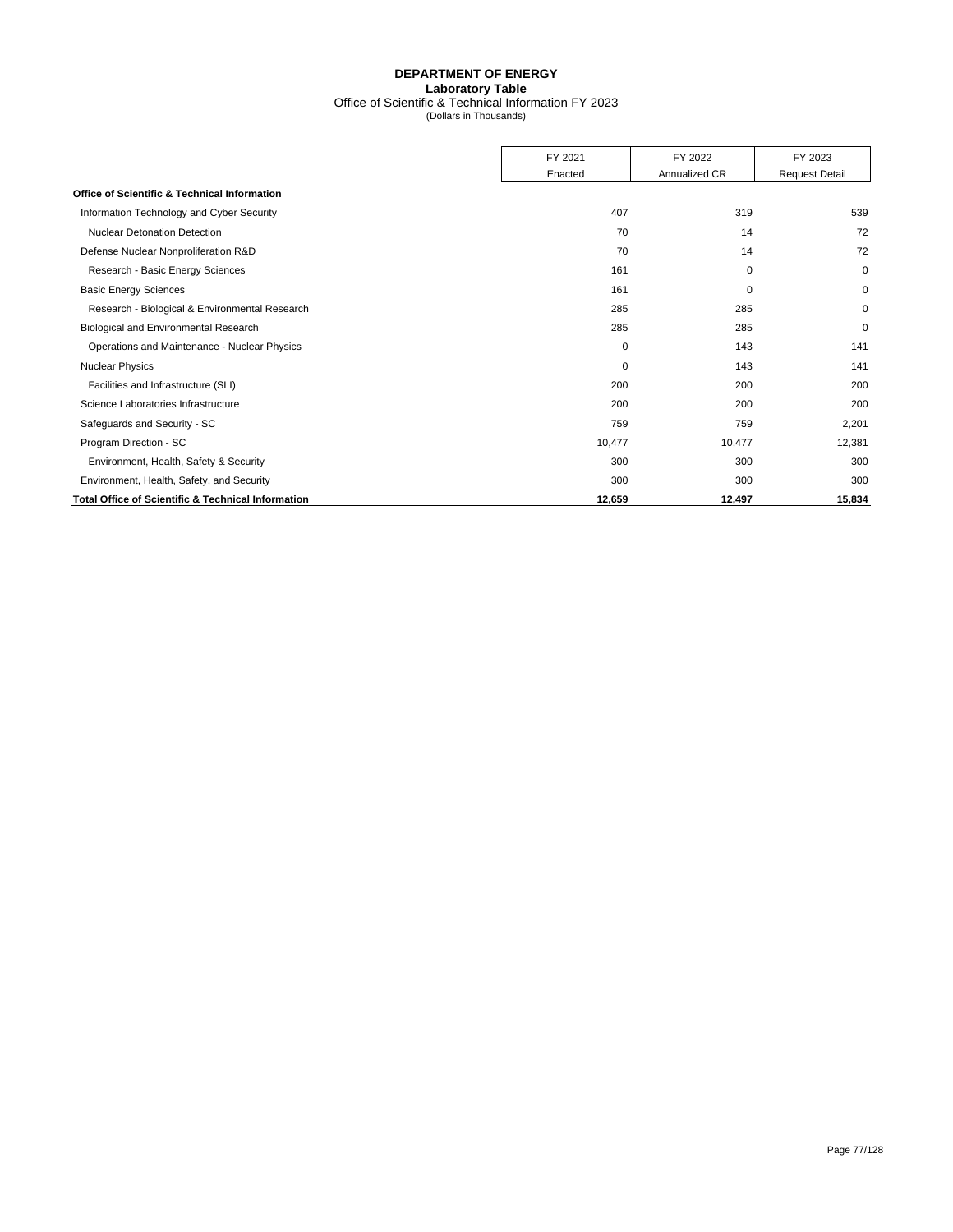## **DEPARTMENT OF ENERGY Laboratory Table** Pacific Northwest National Laboratory FY 2023 (Dollars in Thousands)

|                                                              | FY 2021     | FY 2022       | FY 2023               |
|--------------------------------------------------------------|-------------|---------------|-----------------------|
|                                                              | Enacted     | Annualized CR | <b>Request Detail</b> |
| <b>Pacific Northwest National Laboratory</b>                 |             |               |                       |
| Nuclear Enterprise Assurance                                 | $\mathbf 0$ | 0             | 3,230                 |
| Stockpile Management                                         | 0           | 0             | 3,230                 |
| Uranium Modernization                                        | 1,160       | 1,160         | 1,500                 |
| Depleted Uranium Modernization                               | 225         | 400           | 500                   |
| Lithium Modernization                                        | 550         | 550           | 1,000                 |
| Secondary Capability Modernization                           | 1,935       | 2,110         | 3,000                 |
| Tritium Sustainment and Modernization                        | 56,186      | 64,451        | 79,840                |
| Tritium and Domestic Uranium Enrichment                      | 56,186      | 64,451        | 79,840                |
| Non-Nuclear Capability Modernization                         | 630         | 777           | 770                   |
| Total, Non-Nuclear Capability Modernization                  | 630         | 777           | 770                   |
| Production Modernization                                     | 58,751      | 67,338        | 83,610                |
| Advanced Manufacturing Development                           | 0           | 900           | 872                   |
| Weapons Technology and Manufacturing Maturation              | $\mathbf 0$ | 900           | 872                   |
| Stockpile Research, Technology, and Engineering              | $\mathbf 0$ | 900           | 872                   |
| Safety and Environmental Operations                          | 7,496       | 5,584         | 3,595                 |
| Operating                                                    | 7,496       | 5,584         | 3,595                 |
| Infrastructure and Operations                                | 7,496       | 5,584         | 3,595                 |
| Conversion                                                   | 27,281      | 20,115        | 15,494                |
| <b>Nuclear Material Removal</b>                              | 175         | 675           | 200                   |
| <b>Material Disposition</b>                                  | 2,900       | 3,600         | 1,986                 |
| Laboratory and Partnership Support                           | 462         | 0             | $\mathbf 0$           |
| Material Management and Minimization                         | 30,818      | 24,390        | 17,680                |
| <b>International Nuclear Security</b>                        | 36,389      | 14,680        | 37,411                |
| <b>Radiological Security</b>                                 | 73,644      | 100,586       | 65,564                |
| Nuclear Smuggling Detection and Deterrence                   | 50,491      | 61,236        | 51,384                |
| <b>Global Material Security</b>                              | 160,524     | 176,502       | 154,359               |
| Nonproliferation & Arms Control                              | 18,781      | 18,781        | 23,814                |
| <b>Proliferation Detection R&amp;D</b>                       | 23,637      | 22,030        | 26,574                |
| <b>Nuclear Detonation Detection</b>                          | 19,166      | 16,095        | 19,718                |
| Forensics R&D                                                | 4,746       | 4,438         | 4,746                 |
| Nonproliferation Stewardship Program                         | 450         | 350           | 9,962                 |
| Defense Nuclear Nonproliferation R&D                         | 47,999      | 42,913        | 61,000                |
| NNSA Bioassurance Program                                    | 0           | 0             | 2,500                 |
| 18-D-150, Surplus Plutonium Disposition Project, SRS         | 3,182       | 2,700         | $\Omega$              |
| Nonproliferation Construction                                | 3,182       | 2,700         | 0                     |
| <b>Emergency Operations</b>                                  | 960         | 1,326         | 2,376                 |
| Counterterrorism and Counterproliferation                    | 5,954       | 4,711         | 4,350                 |
| Nuclear Counterterrorism & Incident Response                 | 6,914       | 6,037         | 6,726                 |
| Program Direction - National Nuclear Security Administration | 1,382       | 1,500         | 1,500                 |
| Research - Advanced Scientific Computing Research            | 4,635       | 600           | 3,664                 |
| Advanced Scientific Computing Research                       | 4,635       | 600           | 3,664                 |
| Research - Basic Energy Sciences                             | 23,694      | 23,694        | 23,694                |
| <b>Basic Energy Sciences</b>                                 | 23,694      | 23,694        | 23,694                |
| Research - Biological & Environmental Research               | 113,325     | 121,325       | 137,632               |
| Biological and Environmental Research                        | 113,325     | 121,325       | 137,632               |
| Research - Fusion Energy Sciences                            | 723         | 723           | 1,200                 |
| <b>Fusion Energy Sciences</b>                                | 723         | 723           | 1,200                 |
| Research - High Energy Physics                               | 1,995       | 1,300         | 1,550                 |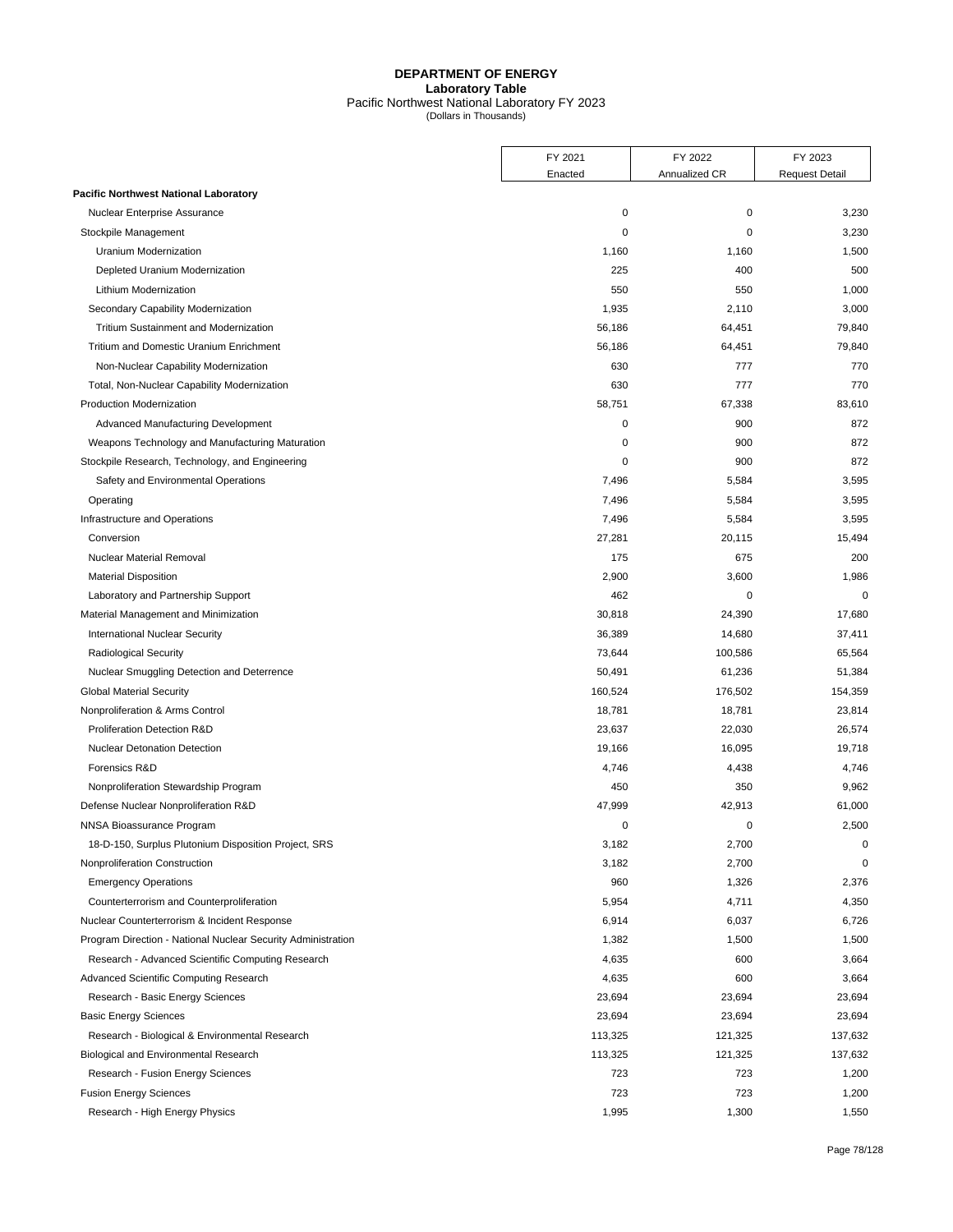## **DEPARTMENT OF ENERGY Laboratory Table** Pacific Northwest National Laboratory FY 2023 (Dollars in Thousands)

|                                                                    | FY 2021     | FY 2022       | FY 2023               |
|--------------------------------------------------------------------|-------------|---------------|-----------------------|
|                                                                    | Enacted     | Annualized CR | <b>Request Detail</b> |
| <b>High Energy Physics</b>                                         | 1,995       | 1,300         | 1,550                 |
| Operations and Maintenance - Nuclear Physics                       | 0           | 818           | 861                   |
| <b>Nuclear Physics</b>                                             | 0           | 818           | 861                   |
| Facilities and Infrastructure (SLI)                                | 0           | 1,600         | 5,400                 |
| 18-SC-71, Energy Sciences Capability, PNNL                         | 23,000      | $\pmb{0}$     | $\mathbf 0$           |
| Construction - Science Laboratories Infrastructure                 | 23,000      | 0             | $\mathbf 0$           |
| Science Laboratories Infrastructure                                | 23,000      | 1,600         | 5,400                 |
| Safeguards and Security - SC                                       | 13,512      | 13,512        | 19,958                |
| Vehicle Technologies                                               | 16,314      | 29,260        | 18,665                |
| <b>Bioenergy Technologies</b>                                      | 17,800      | 17,800        | 16,000                |
| Hydrogen and Fuel Cells Technologies                               | 6,855       | 5,800         | 6,500                 |
| Sustainable Transportation                                         | 40,969      | 52,860        | 41,165                |
| Solar Energy Technologies                                          | 5,347       | 5,347         | 7,380                 |
| Wind Energy Technologies                                           | 6,107       | 5,913         | 17,493                |
| Water Power Technologies                                           | 14,186      | 19,692        | 15,911                |
| Geothermal Technologies                                            | 700         | 0             | 0                     |
| Renewable Power                                                    | 26,340      | 30,952        | 40,784                |
| Advanced Manufacturing                                             | 1,779       | 0             | $\mathbf 0$           |
| <b>Building Technologies</b>                                       | 23,406      | 35,670        | 35,600                |
| Federal Energy Management Program (EERE)                           | 4,157       | 2,050         | 0                     |
| State Energy Program Grants (EERE)                                 | 0           | 100           | 0                     |
| Weatherization and Intergovernmental Programs                      | $\mathbf 0$ | 100           | $\mathbf 0$           |
| <b>Energy Efficiency</b>                                           | 29,342      | 37,820        | 35,600                |
| <b>Strategic Programs</b>                                          | 350         | 300           | 2,000                 |
| Corporate Support                                                  | 350         | 300           | 2,000                 |
| Transmission Reliability and Resilience                            | 10,103      | 0             | 6,850                 |
| <b>Energy Delivery Grid Operations Technology</b>                  | 0           | 0             | 9,500                 |
| <b>Resilient Distribution Systems</b>                              | 17,016      | 0             | 16,500                |
| Cyber Resilient & Secure Utility Communication Network (SecureNet) | 0           | 0             | 2,000                 |
| Energy Storage R&D                                                 | 19,400      | 0             | 23,800                |
| 20-OE-100 Grid Storage Launchpad                                   | 22,968      | 23,000        | 0                     |
| Construction - Energy Storage                                      | 22,968      | 23,000        | 0                     |
| <b>Energy Storage</b>                                              | 42,368      | 23,000        | 23,800                |
| Transformer Resilience and Advanced Components                     | 140         | 0             | 1,000                 |
| Transmission Permitting and Technical Assistance                   | 280         | $\Omega$      | $\mathbf 0$           |
| <b>Cybersecurity for Energy Delivery Systems</b>                   | 1,000       | 1,000         | 0                     |
| Infrastructure Security and Energy Restoration                     | 11,300      | 11,300        | $\mathbf 0$           |
| Risk Management Technology and Tools                               | 0           | 0             | 1,300                 |
| Response and Restoration                                           | 0           | 0             | 6,000                 |
| Information Sharing, Partnerships and Exercises                    | 0           | 0             | 6,600                 |
| Carbon Capture                                                     | 2,636       | 2,636         | $\mathbf 0$           |
| Carbon Storage                                                     | 1,901       | 1,901         | $\mathbf 0$           |
| CCS and Power Systems                                              | 4,537       | 4,537         | ŋ                     |
| <b>Advanced Energy Systems</b>                                     | 256         | 256           |                       |
| <b>Cross Cutting Research</b>                                      | 456         | 456           |                       |
| Advanced Coal Energy Systems & CCUS                                | 712         | 712           | O                     |
| Advanced Oil and Gas Prod Tech (Unconv FE)                         | 500         | 500           | O                     |
| Natural Gas Technologies Research                                  | 1,000       | 1,000         | $\Omega$              |
| Advanced Reactor Technologies                                      | 780         | 780           | 3,075                 |
| Reactor Concepts RD&D                                              | 780         | 780           | 3,075                 |
|                                                                    |             |               |                       |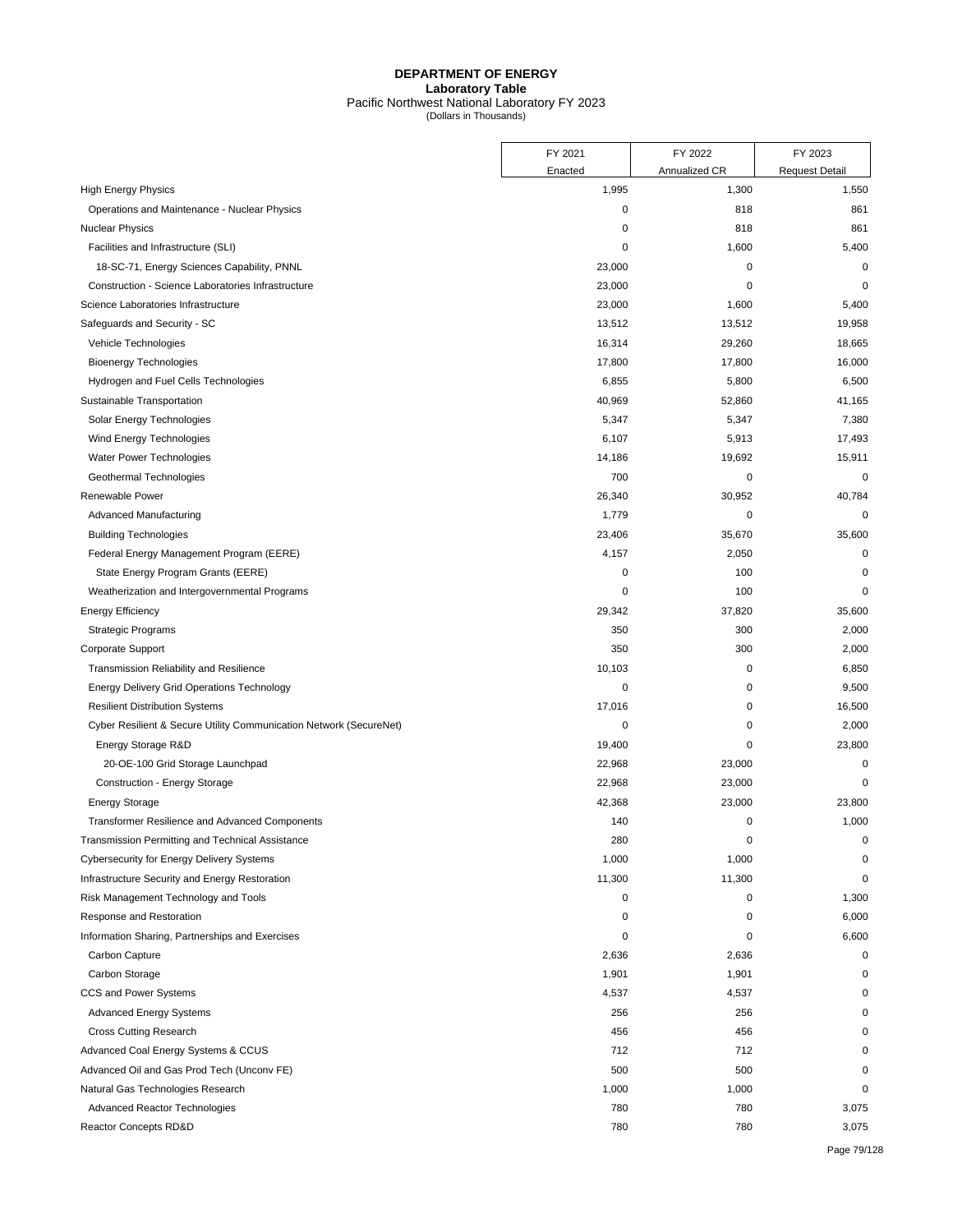## **DEPARTMENT OF ENERGY Laboratory Table** Pacific Northwest National Laboratory FY 2023 (Dollars in Thousands)

|                                                    | FY 2021     | FY 2022       | FY 2023               |
|----------------------------------------------------|-------------|---------------|-----------------------|
|                                                    | Enacted     | Annualized CR | <b>Request Detail</b> |
| Mining, Conversion, and Transportation             | 450         | $\mathbf 0$   | $\mathbf 0$           |
| Materials Recovery and Waste Form Development      | 581         | 581           | 889                   |
| <b>Accident Tolerant Fuels</b>                     | 85          | 85            | 93                    |
| Fuel Cycle Laboratory R&D                          | 1,000       | 1,000         | 2,330                 |
| <b>HALEU Availability</b>                          | $\Omega$    | 0             | 5,745                 |
| Used Nuclear Fuel Disposition R&D                  | 7,825       | 7,825         | 7,825                 |
| Integrated Waste Management System                 | 3,500       | 3,500         | 16,000                |
| Fuel Cycle Research & Development                  | 13,441      | 12,991        | 32,882                |
| <b>Crosscutting Technology Development</b>         | 494         | 494           | 500                   |
| <b>Nuclear Science User Facilities</b>             | 229         | 229           | 350                   |
| Nuclear Energy Enabling Technologies               | 723         | 723           | 850                   |
| National Reactor Innovation Center                 | 230         | 230           | 1,000                 |
| <b>Requlatory Development</b>                      | 385         | 385           | 400                   |
| <b>Advanced Reactors Safeguards</b>                | 260         | 260           | 300                   |
| Advanced Reactors Demonstration Program            | 875         | 875           | 1,700                 |
| International Nuclear Energy Cooperation           | 0           | 0             | 250                   |
| Program Direction - Nuclear Energy                 | 275         | 275           | $\mathbf 0$           |
| Interim Storage                                    | 6,000       | 6,000         | $\mathbf 0$           |
| <b>Strategic Partnership Projects</b>              | $\mathbf 0$ | $\mathbf 0$   | 8,645                 |
| Strategic Partnership Projects and Revenues        | 0           | 0             | 8,645                 |
| Environment, Health, Safety & Security             | 1,905       | 1,905         | 1,905                 |
| Environment, Health, Safety, and Security          | 1,905       | 1,905         | 1,905                 |
| Office of Technology Transitions (DA)              | 175         | 175           | $\mathbf 0$           |
| Grid Planning & Development                        | 0           | 0             | 5,500                 |
| <b>Grid Technical Assistance</b>                   | 0           | $\Omega$      | 2,000                 |
| <b>Total Pacific Northwest National Laboratory</b> | 726,862     | 697,922       | 802,751               |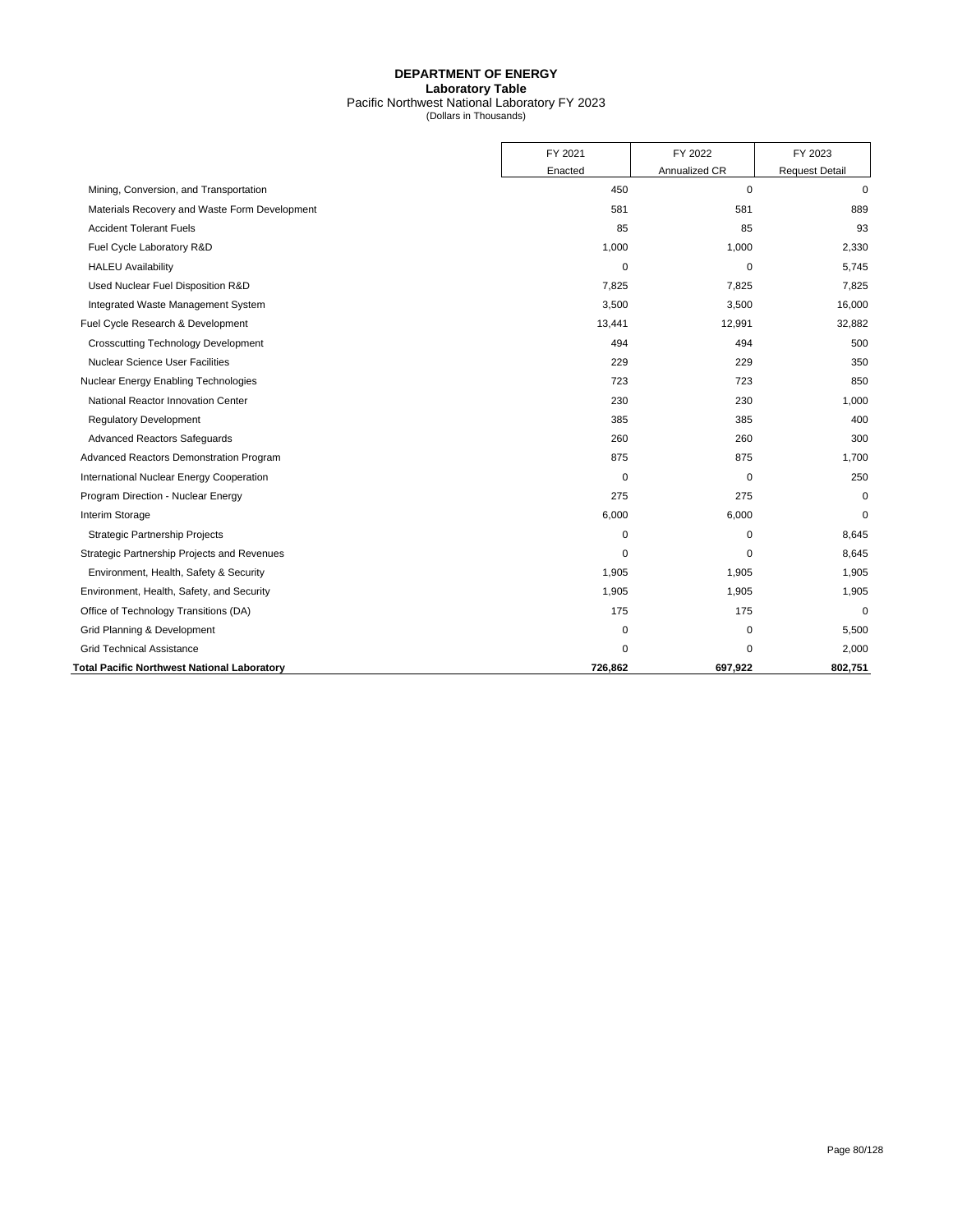# **DEPARTMENT OF ENERGY Laboratory Table**

Pacific Northwest Site Office FY 2023 (Dollars in Thousands)

|                                            | FY 2021<br>Enacted | FY 2022<br>Annualized CR | FY 2023<br><b>Request Detail</b> |
|--------------------------------------------|--------------------|--------------------------|----------------------------------|
| <b>Pacific Northwest Site Office</b>       |                    |                          |                                  |
| Program Direction - SC                     | 5,066              | 5,066                    | 6,058                            |
| <b>Total Pacific Northwest Site Office</b> | 5,066              | 5.066                    | 6.058                            |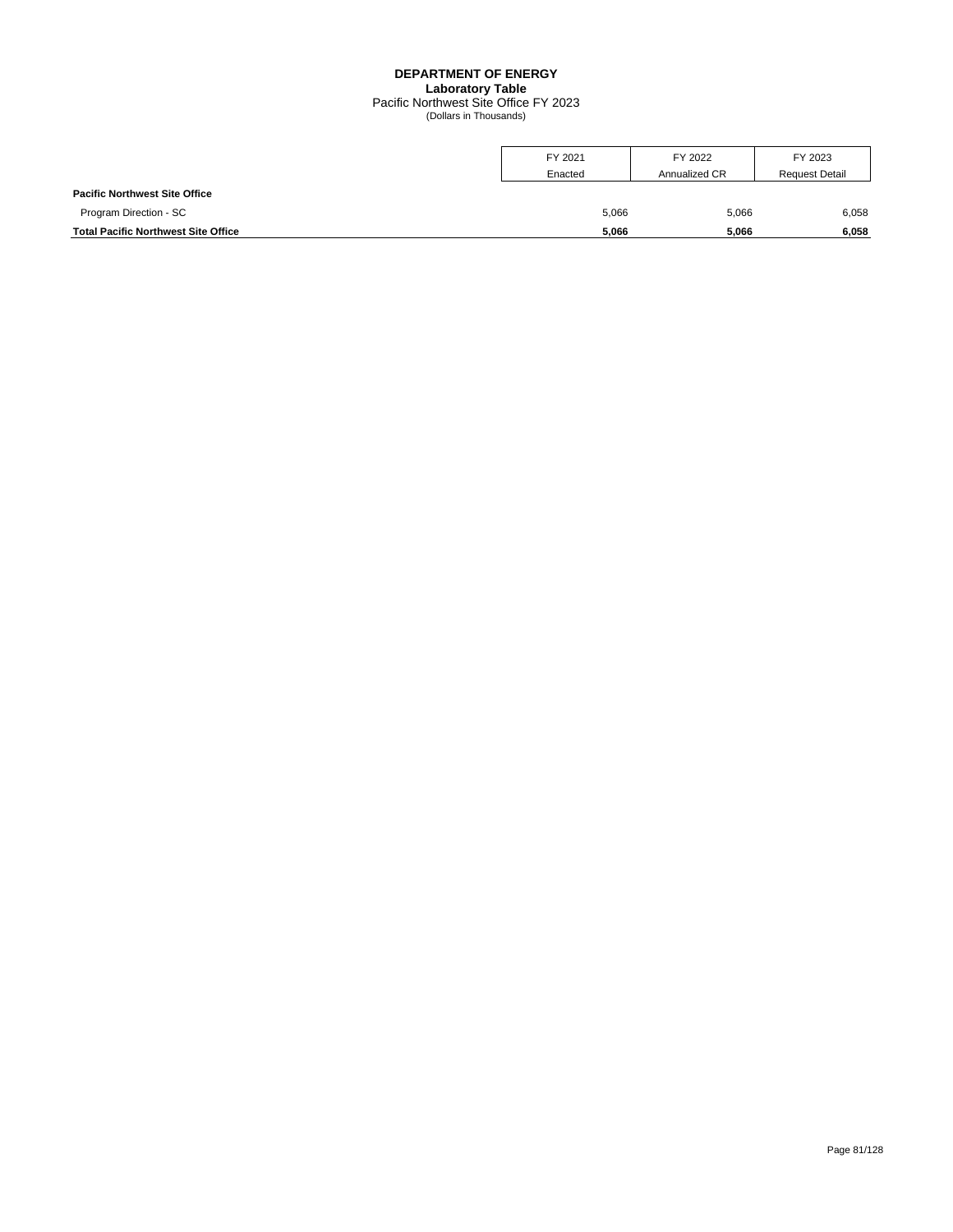## **DEPARTMENT OF ENERGY Laboratory Table** Paducah Gaseous Diffusion Plant FY 2023 (Dollars in Thousands)

|                                                         | FY 2021 | FY 2022       | FY 2023               |
|---------------------------------------------------------|---------|---------------|-----------------------|
|                                                         | Enacted | Annualized CR | <b>Request Detail</b> |
| <b>Paducah Gaseous Diffusion Plant</b>                  |         |               |                       |
| Program Direction - Defense Environmental Cleanup       | 14.357  | 14.357        | 15.015                |
| Safeguards and Security - Defense Environmental Cleanup | 16.206  | 16.206        | 16.206                |
| <b>Gaseous Diffusion Plants</b>                         | 57.580  | 57.580        | 63.421                |
| Paducah Gaseous Diffusion Plant (D&D Fund)              | 240.000 | 240.000       | 199.269               |
| Pension and Community and Regulatory Support            | 2.099   | 2.099         | 2.782                 |
| <b>Total Paducah Gaseous Diffusion Plant</b>            | 330,242 | 330,242       | 296,693               |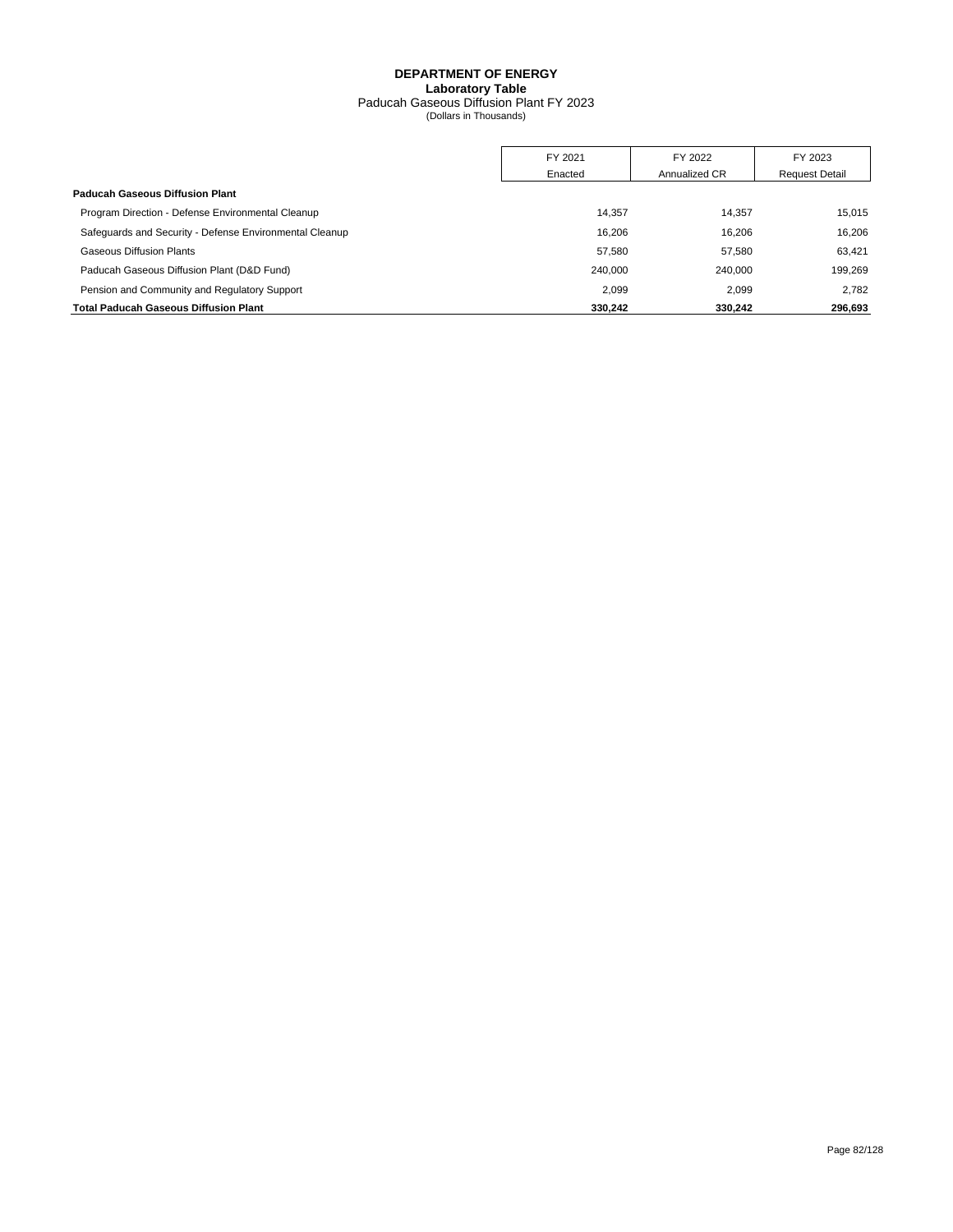# **DEPARTMENT OF ENERGY**

**Laboratory Table**

Pantex Plant FY 2023 (Dollars in Thousands)

|                                                         | FY 2021<br>Enacted | FY 2022<br>Annualized CR | FY 2023<br><b>Request Detail</b> |
|---------------------------------------------------------|--------------------|--------------------------|----------------------------------|
| <b>Pantex Plant</b>                                     |                    |                          |                                  |
| B61-12 LEP                                              | 54,500             | 62,445                   | 80,731                           |
| W88 ALT 370                                             | 53,918             | 49,776                   | 47,730                           |
| <b>W80-4 LEP</b>                                        | 41,500             | 41,450                   | 79,050                           |
|                                                         |                    |                          |                                  |
| W87-1 Modification Program                              | 12,000<br>500      | 12,941<br>500            | 19,588                           |
| W93 Program                                             |                    |                          | 2,000                            |
| Stockpile Major Modernization                           | 162,418            | 167,112                  | 229,099                          |
| Stockpile Sustainment                                   | 107,925            | 102,357                  | 117,994                          |
| Weapons Dismantlement and Disposition                   | 38,249             | 26,601                   | 26,370                           |
| <b>Production Operations</b>                            | 120,093            | 121,227                  | 122,023                          |
| Nuclear Enterprise Assurance                            | 0                  | $\mathbf 0$              | 2,760                            |
| Stockpile Management                                    | 428,685            | 417,297                  | 498,246                          |
| High Explosives & Energetics                            | 17,125             | 15,000                   | 20,000                           |
| <b>HESE OPCs</b>                                        | 3,703              | 3,750                    | $\mathbf 0$                      |
| 21-D-510, HE Synthesis, Formulation, and Production, PX | 28,000             | 30,000                   | 108,000                          |
| 15-D-301, HE Science & Engineering Facility, PX         | 43,000             | 43,000                   | 20,000                           |
| <b>HE &amp; Energistics</b>                             | 91,828             | 91,750                   | 148,000                          |
| Primary Capability Modernization                        | 91,828             | 91,750                   | 148,000                          |
| Non-Nuclear Capability Modernization                    | 0                  | 60                       | 65                               |
| Total, Non-Nuclear Capability Modernization             | 0                  | 60                       | 65                               |
| <b>Capability Based Investments</b>                     | 9,080              | 7,170                    | 10,200                           |
| <b>Production Modernization</b>                         | 100,908            | 98,980                   | 158,265                          |
| Aging and Lifetimes                                     | 2,554              | 2,998                    | 2,500                            |
| Stockpile Responsiveness                                | 4,265              | 3,975                    | 3,793                            |
| Advanced Certification and Qualification                | 1,500              | 1,400                    | 1,330                            |
| Engineering and Integrated Assessments                  | 8,319              | 8,373                    | 7,623                            |
| <b>Surety Technologies</b>                              | 18                 | 25                       | $\mathbf 0$                      |
| Weapon Technology Development                           | 251                | 1,200                    | 1,191                            |
| Advanced Manufacturing Development                      | 3,073              | 3,200                    | 2,000                            |
| Weapons Technology and Manufacturing Maturation         | 3,342              | 4,425                    | 3,191                            |
| Stockpile Research, Technology, and Engineering         | 11,661             | 12,798                   | 10,814                           |
| <b>Operations of Facilities</b>                         | 76,140             | 77,000                   | 83,000                           |
| Safety and Environmental Operations                     | 26,056             | 27,468                   | 26,822                           |
| Maintenance and Repair of Facilities                    | 111,767            | 112,000                  | 114,000                          |
| Infrastructure and Safety                               | 62,802             | 58,248                   | 67,714                           |
| Recapitalization                                        | 62,802             | 58,248                   | 67,714                           |
| Operating                                               | 276,765            | 274,716                  | 291,536                          |
| Infrastructure and Operations                           | 276,765            | 274,716                  | 291,536                          |
| <b>STA Operations and Equipment</b>                     | 7,930              | 8,104                    | 8,302                            |
| Secure Transportation Asset                             | 7,930              | 8,104                    | 8,302                            |
| Operations and Maintenance - DNS                        | 143,250            | 143,250                  | 157,193                          |
| Defense Nuclear Security (DNS)                          | 143,250            | 143,250                  | 157,193                          |
| Information Technology and Cyber Security               | 9,384              | 8,845                    | 9,803                            |
| <b>Material Disposition</b>                             | 6,000              | 5,800                    | 5,519                            |
| Material Management and Minimization                    | 6,000              | 5,800                    | 5,519                            |
| Nonproliferation & Arms Control                         | 503                | 503                      | 638                              |
| Counterterrorism and Counterproliferation               | 2,606              | 3,076                    | 3,258                            |
| Nuclear Counterterrorism & Incident Response            | 2,606              | 3,076                    | 3,258                            |
| Environment, Health, Safety & Security                  | 10                 | 10                       | 10                               |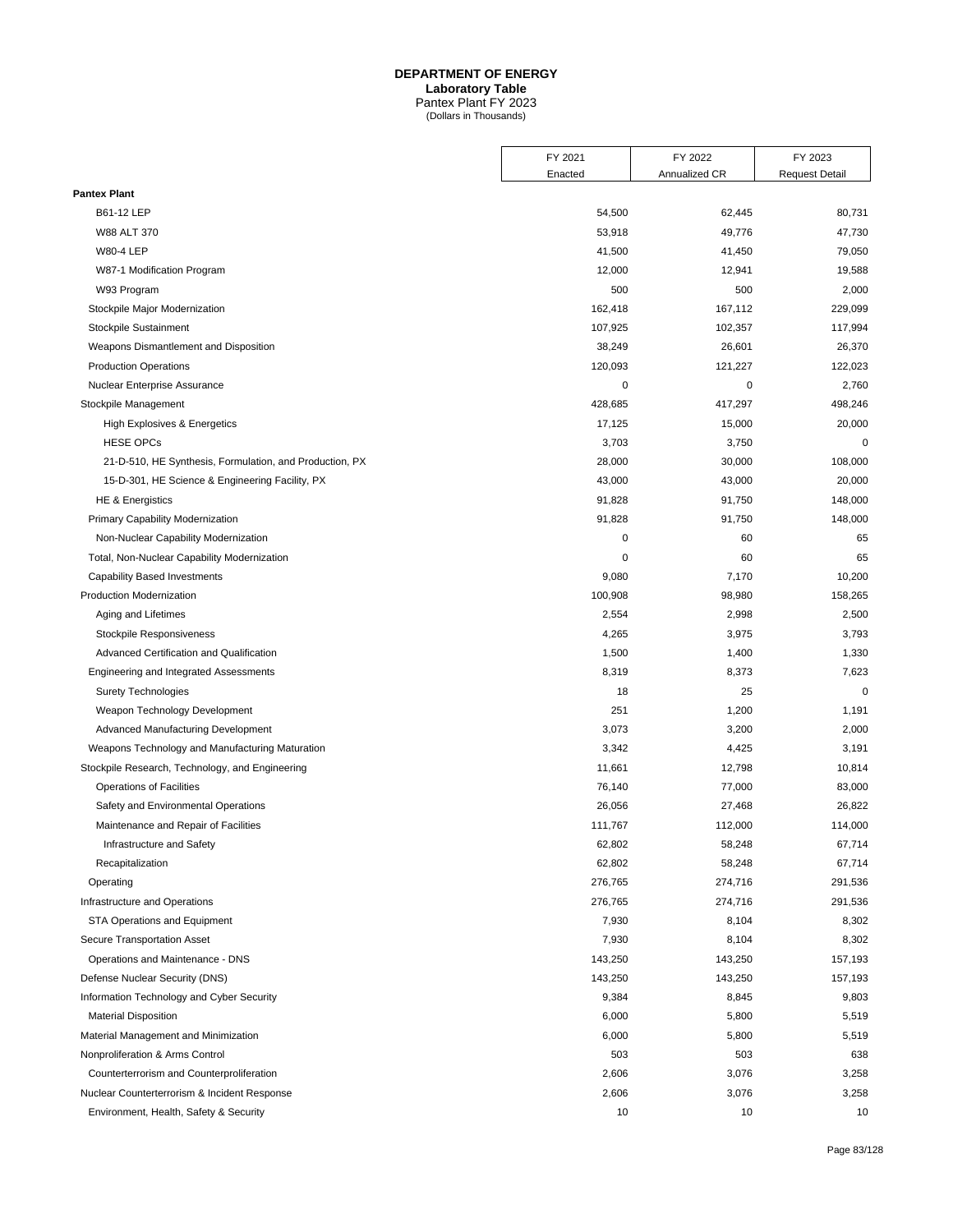## **DEPARTMENT OF ENERGY Laboratory Table** Pantex Plant FY 2023 (Dollars in Thousands)

| <b>Total Pantex Plant</b>                 | 987.702 | 973.379       | .143.584              |
|-------------------------------------------|---------|---------------|-----------------------|
| Environment, Health, Safety, and Security | 10      | 10            | 10                    |
|                                           | Enacted | Annualized CR | <b>Request Detail</b> |
|                                           | FY 2021 | FY 2022       | FY 2023               |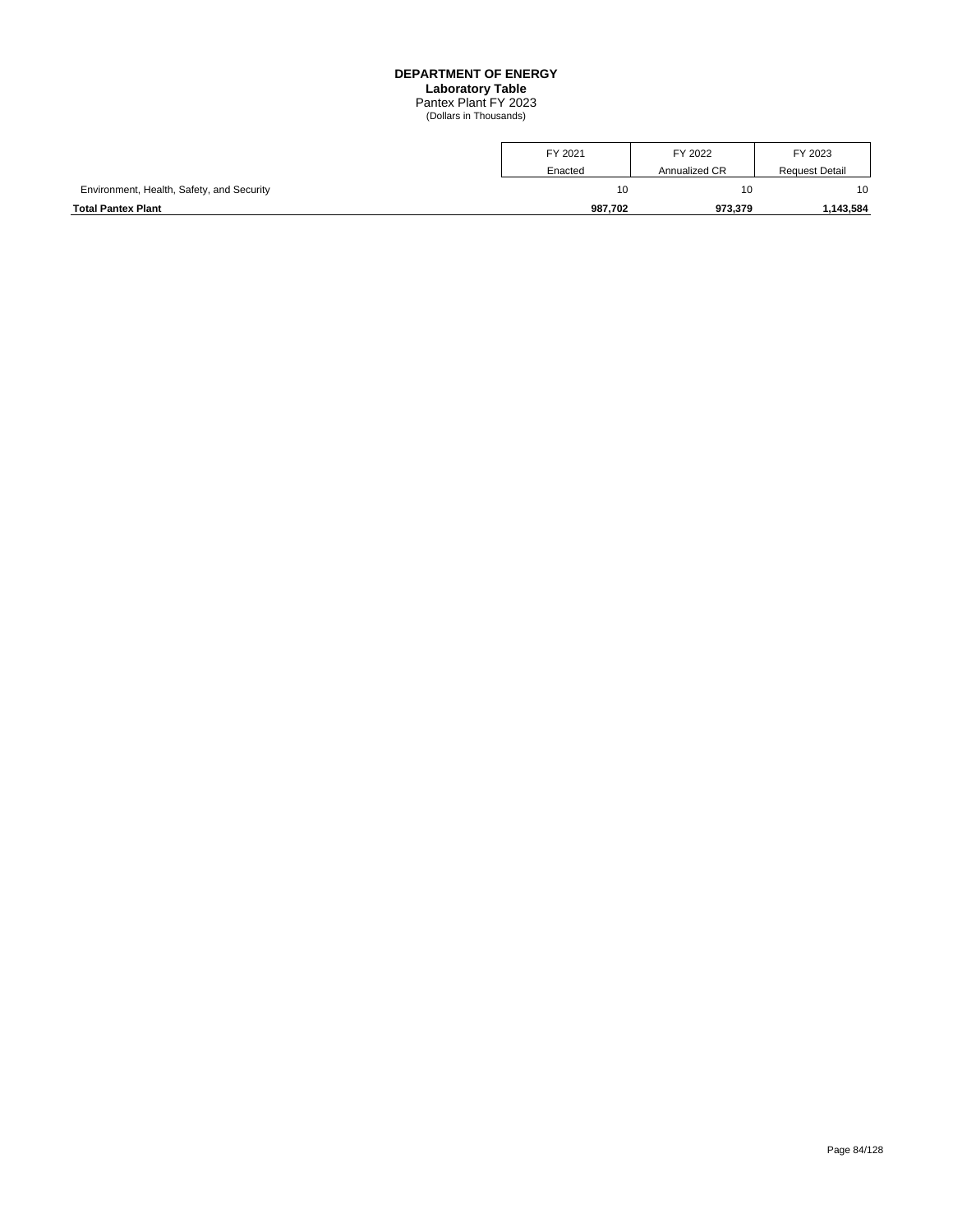# **DEPARTMENT OF ENERGY Laboratory Table**

Pinellas Site FY 2023 (Dollars in Thousands)

|                                        | FY 2021 | FY 2022       | FY 2023               |
|----------------------------------------|---------|---------------|-----------------------|
|                                        | Enacted | Annualized CR | <b>Request Detail</b> |
| <b>Pinellas Site</b>                   |         |               |                       |
| Legacy Management Activities - Defense | 4,535   | 4,535         | 4,164                 |
| Legacy Management                      | 4,535   | 4,535         | 4,164                 |
| <b>Total Pinellas Site</b>             | 4,535   | 4.535         | 4,164                 |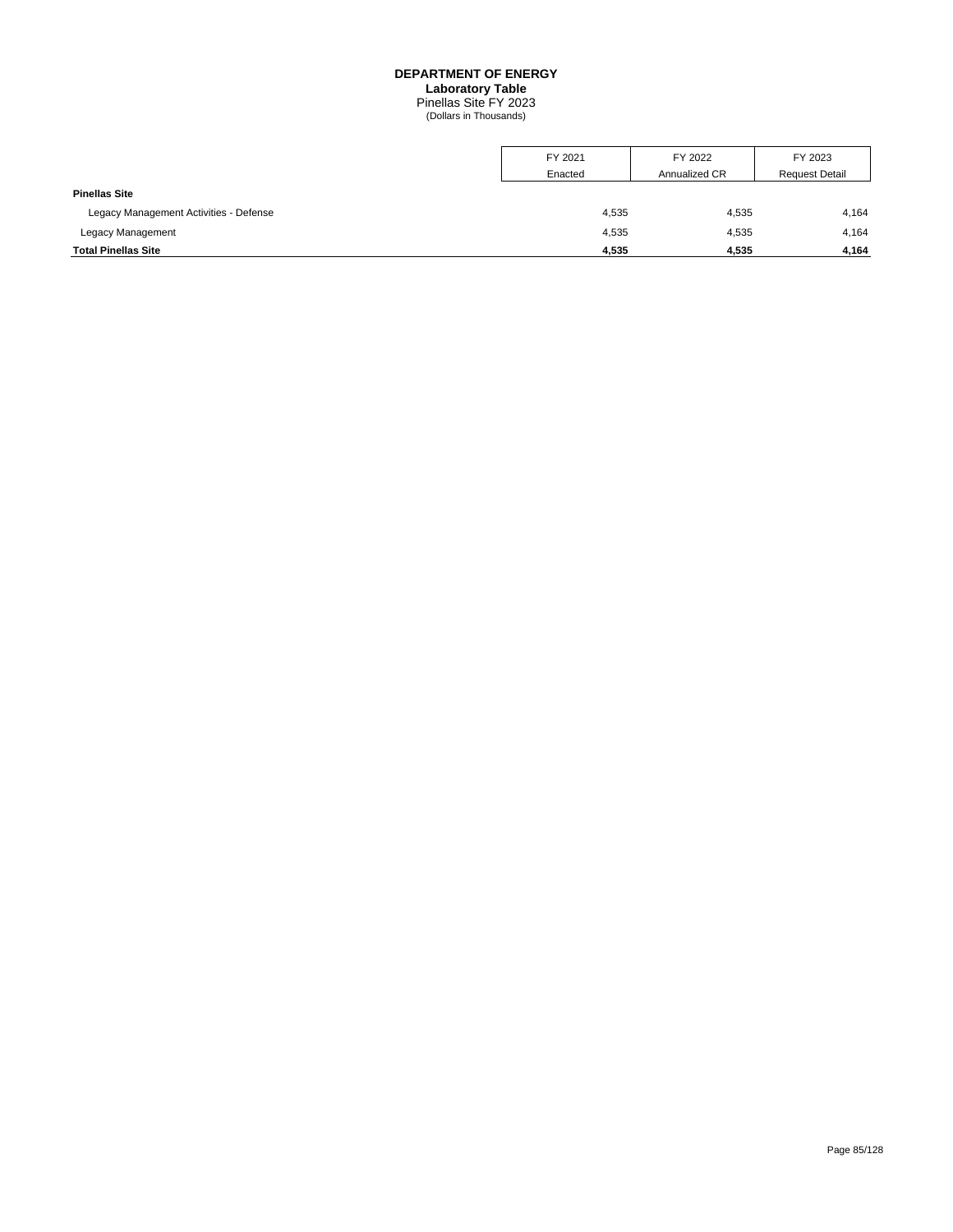## **DEPARTMENT OF ENERGY Laboratory Table** Portsmouth Gaseous Diffusion Plant FY 2023 (Dollars in Thousands)

|                                                         | FY 2021 | FY 2022       | FY 2023               |
|---------------------------------------------------------|---------|---------------|-----------------------|
|                                                         | Enacted | Annualized CR | <b>Request Detail</b> |
| <b>Portsmouth Gaseous Diffusion Plant</b>               |         |               |                       |
| Depleted Uranium Modernization                          | 15,000  | 2,000         | 30,000                |
| Secondary Capability Modernization                      | 15,000  | 2,000         | 30,000                |
| Domestic Uranium Enrichment                             | 28,000  | 30,000        | 30,000                |
| Tritium and Domestic Uranium Enrichment                 | 28,000  | 30,000        | 30,000                |
| <b>Production Modernization</b>                         | 43,000  | 32,000        | 60,000                |
| Legacy Management Activities - Defense                  | 5,000   | 5,000         | 4,300                 |
| Legacy Management                                       | 5,000   | 5,000         | 4,300                 |
| Safeguards and Security - Defense Environmental Cleanup | 16,690  | 16,690        | 16,690                |
| <b>Gaseous Diffusion Plants</b>                         | 57,974  | 57,974        | 60,017                |
| Portsmouth Gaseous Diffusion Plant (D&D Fund)           | 367,193 | 367,193       | 432,354               |
| 20-U-401 On-site Waste Disposal Facility                | 16,500  | 16,500        | 48,040                |
| 15-U-408 On-Site Waste Disposal Facility, Portsmouth    | 46,639  | 46,639        | $\mathbf 0$           |
| Construction - Uranium D&D Fund                         | 63,139  | 63,139        | 48,040                |
| Pension and Community and Regulatory Support            | 3,868   | 3,868         | 2,630                 |
| <b>Total Portsmouth Gaseous Diffusion Plant</b>         | 556,864 | 545,864       | 624,031               |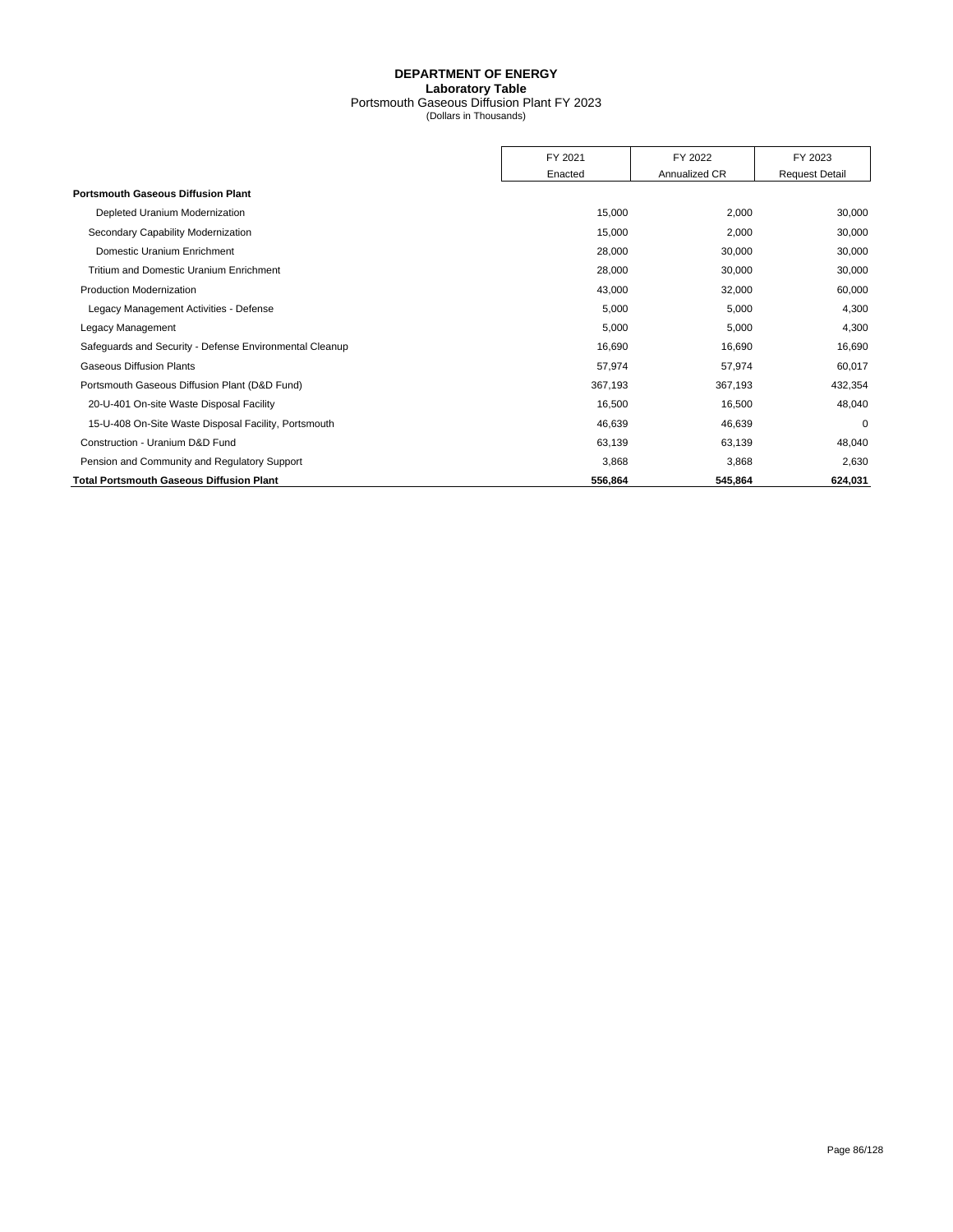## **DEPARTMENT OF ENERGY Laboratory Table** Princeton Plasma Physics Laboratory FY 2023 (Dollars in Thousands)

|                                                                   | FY 2021 | FY 2022       | FY 2023               |
|-------------------------------------------------------------------|---------|---------------|-----------------------|
|                                                                   | Enacted | Annualized CR | <b>Request Detail</b> |
| <b>Princeton Plasma Physics Laboratory</b>                        |         |               |                       |
| <b>Proliferation Detection R&amp;D</b>                            | 760     | 460           | 855                   |
| Defense Nuclear Nonproliferation R&D                              | 760     | 460           | 855                   |
| Research - Advanced Scientific Computing Research                 | 400     | 0             | $\mathbf 0$           |
| Advanced Scientific Computing Research                            | 400     | 0             | $\mathbf 0$           |
| Research - Fusion Energy Sciences                                 | 65,015  | 65,015        | 55,337                |
| <b>Fusion Energy Sciences</b>                                     | 65,015  | 65,015        | 55,337                |
| 21-SC-71, Princeton Plasma Innovation Center, PPPL                | 150     | 900           | 10,000                |
| 21-SC-72, Critical Infrastructure Recovery & Renewal, PPPL        | 150     | 2,000         | 4,000                 |
| 20-SC-76, Tritium System Demolition and Disposal, PPPL (20-SC-78) | 13,000  | 6,400         | $\mathbf 0$           |
| Construction - Science Laboratories Infrastructure                | 13,300  | 9,300         | 14,000                |
| Science Laboratories Infrastructure                               | 13,300  | 9,300         | 14,000                |
| Safequards and Security - SC                                      | 3,358   | 3,358         | 6,405                 |
| <b>Total Princeton Plasma Physics Laboratory</b>                  | 82,833  | 78,133        | 76,597                |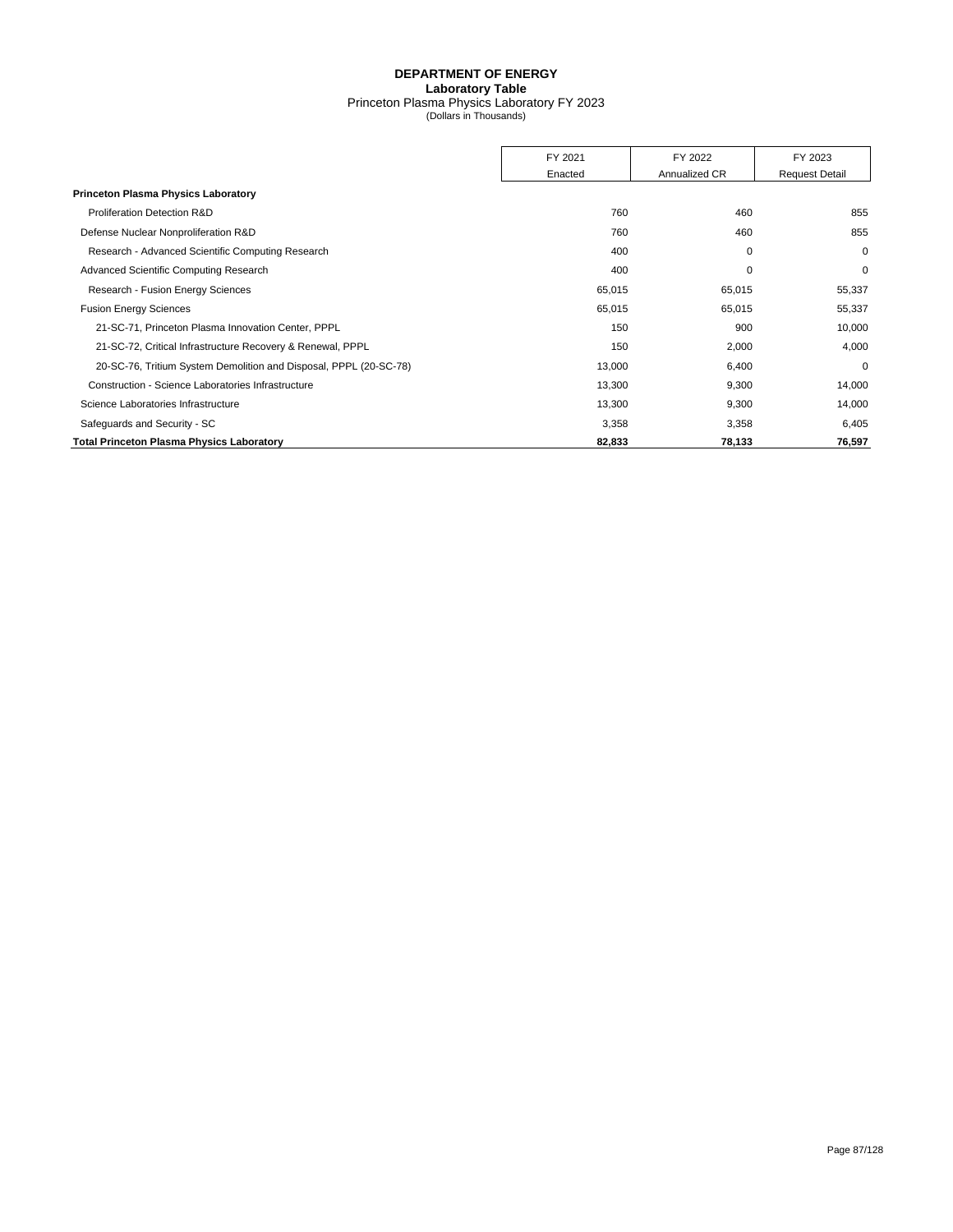## **DEPARTMENT OF ENERGY Laboratory Table** Princeton Site Office FY 2023 (Dollars in Thousands)

|                                    | FY 2021 | FY 2022       | FY 2023               |
|------------------------------------|---------|---------------|-----------------------|
|                                    | Enacted | Annualized CR | <b>Request Detail</b> |
| <b>Princeton Site Office</b>       |         |               |                       |
| Program Direction - SC             | 1,991   | 1,991         | 2,190                 |
| <b>Total Princeton Site Office</b> | 1,991   | 1,991         | 2,190                 |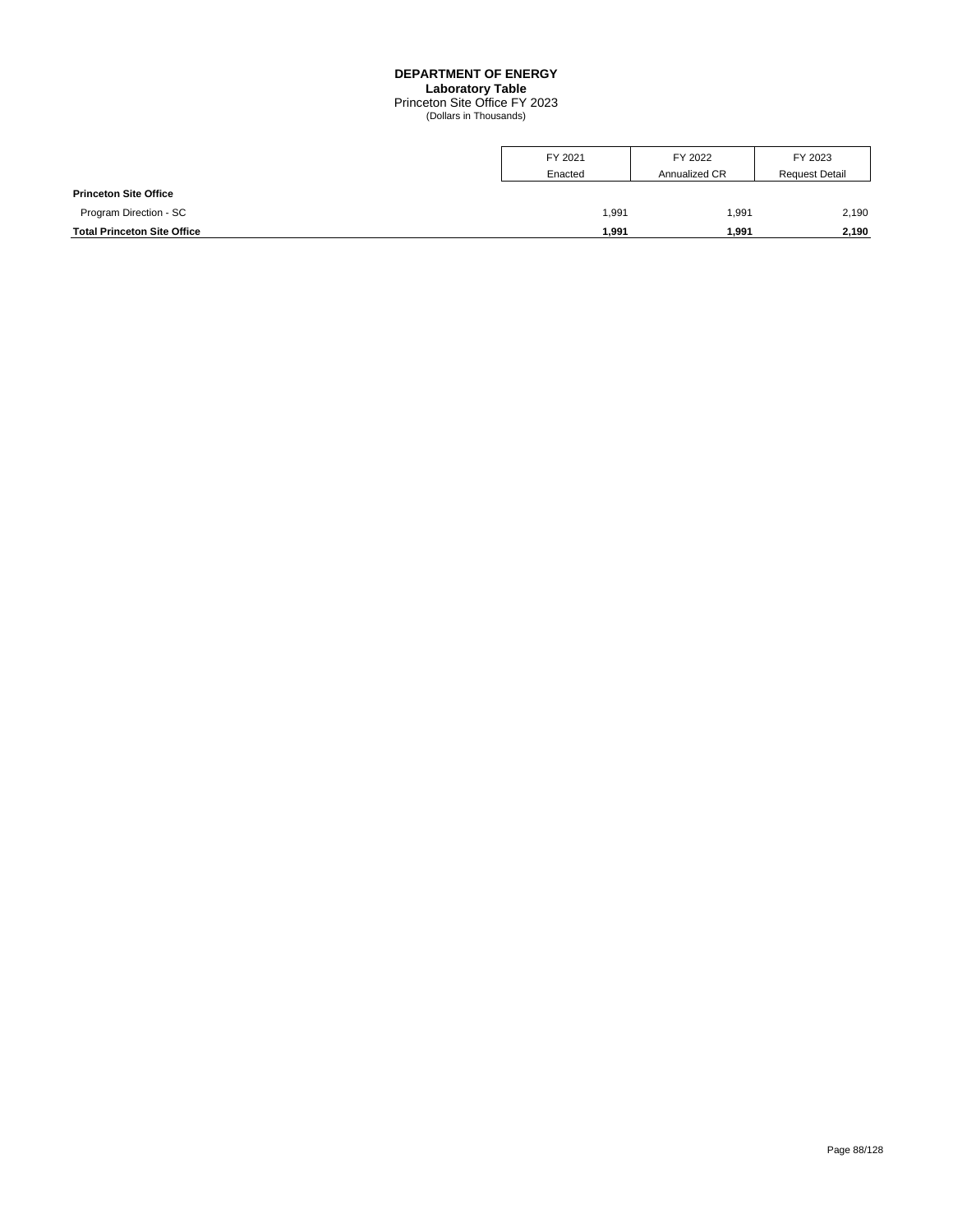## **DEPARTMENT OF ENERGY Laboratory Table** Richland Operations Office FY 2023 (Dollars in Thousands)

|                                                              | FY 2021     | FY 2022       | FY 2023               |
|--------------------------------------------------------------|-------------|---------------|-----------------------|
|                                                              | Enacted     | Annualized CR | <b>Request Detail</b> |
| <b>Richland Operations Office</b>                            |             |               |                       |
| Counterterrorism and Counterproliferation                    | 2,914       | 2,105         | 2,788                 |
| Nuclear Counterterrorism & Incident Response                 | 2,914       | 2,105         | 2,788                 |
| Program Direction - National Nuclear Security Administration | 6           | 6             | 6                     |
| Infrastructure Security and Energy Restoration               | 5,400       | 5,400         | $\mathbf 0$           |
| Response and Restoration                                     | $\mathbf 0$ | 0             | 2,700                 |
| Information Sharing, Partnerships and Exercises              | 0           | 0             | 3,200                 |
| <b>Strategic Partnership Projects</b>                        | 100         | 100           | 100                   |
| Strategic Partnership Projects and Revenues                  | 100         | 100           | 100                   |
| Environment, Health, Safety & Security                       | 1,000       | 1,000         | 1,000                 |
| Environment, Health, Safety, and Security                    | 1,000       | 1,000         | 1,000                 |
| Richland Community and Regulatory Support                    | 8,621       | 8,621         | 10,013                |
| Richland                                                     | 8,621       | 8,621         | 10,013                |
| Program Direction - Defense Environmental Cleanup            | 42,194      | 42,194        | 45,901                |
| <b>Total Richland Operations Office</b>                      | 60,235      | 59,426        | 65,708                |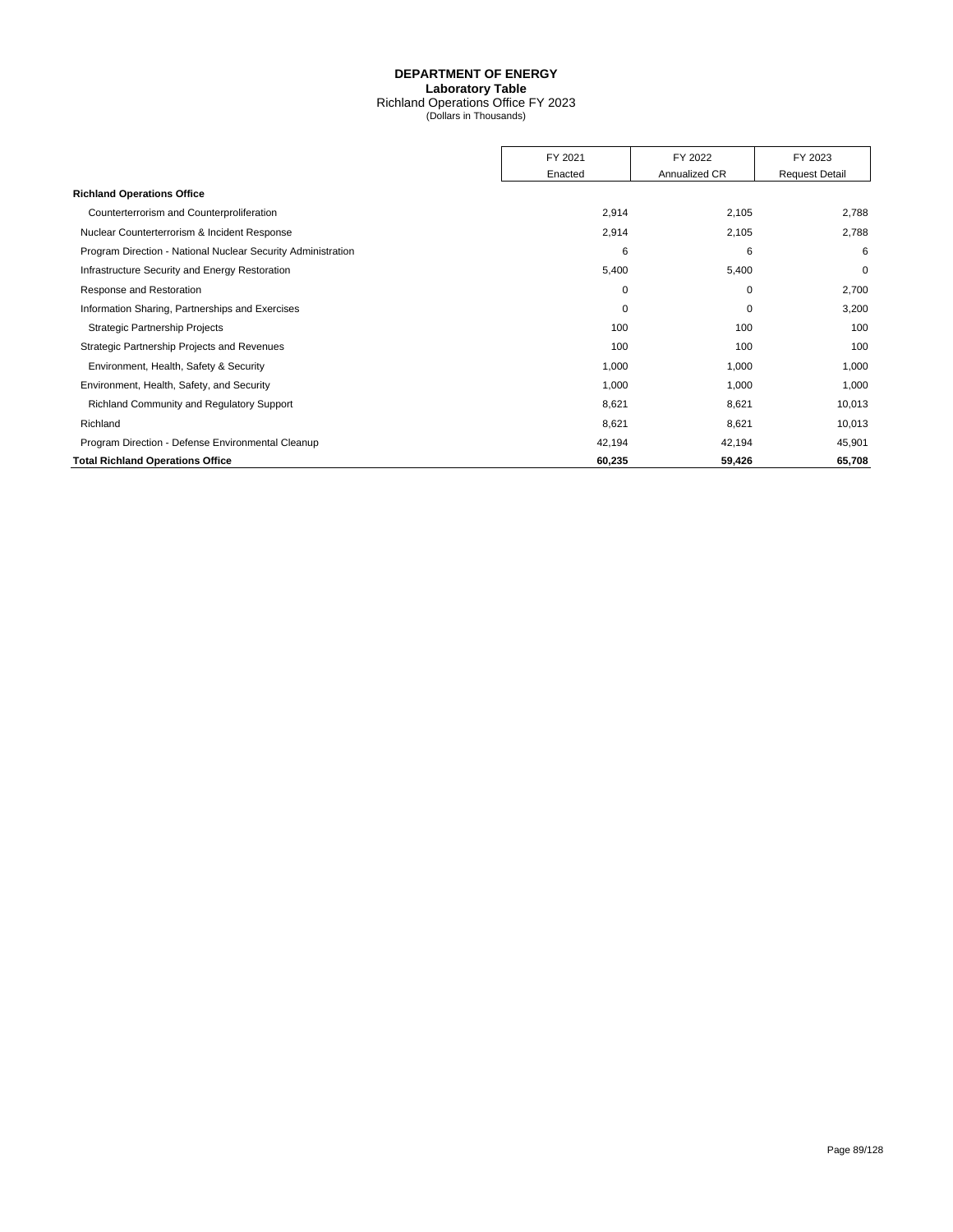#### **DEPARTMENT OF ENERGY Laboratory Table**

Rocky Flats Site FY 2023 (Dollars in Thousands)

|                                        | FY 2021 | FY 2022       | FY 2023               |
|----------------------------------------|---------|---------------|-----------------------|
|                                        | Enacted | Annualized CR | <b>Request Detail</b> |
| <b>Rocky Flats Site</b>                |         |               |                       |
| Legacy Management Activities - Defense | 26,875  | 26,875        | 40,735                |
| Legacy Management                      | 26,875  | 26,875        | 40,735                |
| <b>Closure Sites Administration</b>    | 1,800   | 1,800         | 553                   |
| <b>Total Rocky Flats Site</b>          | 28,675  | 28.675        | 41,288                |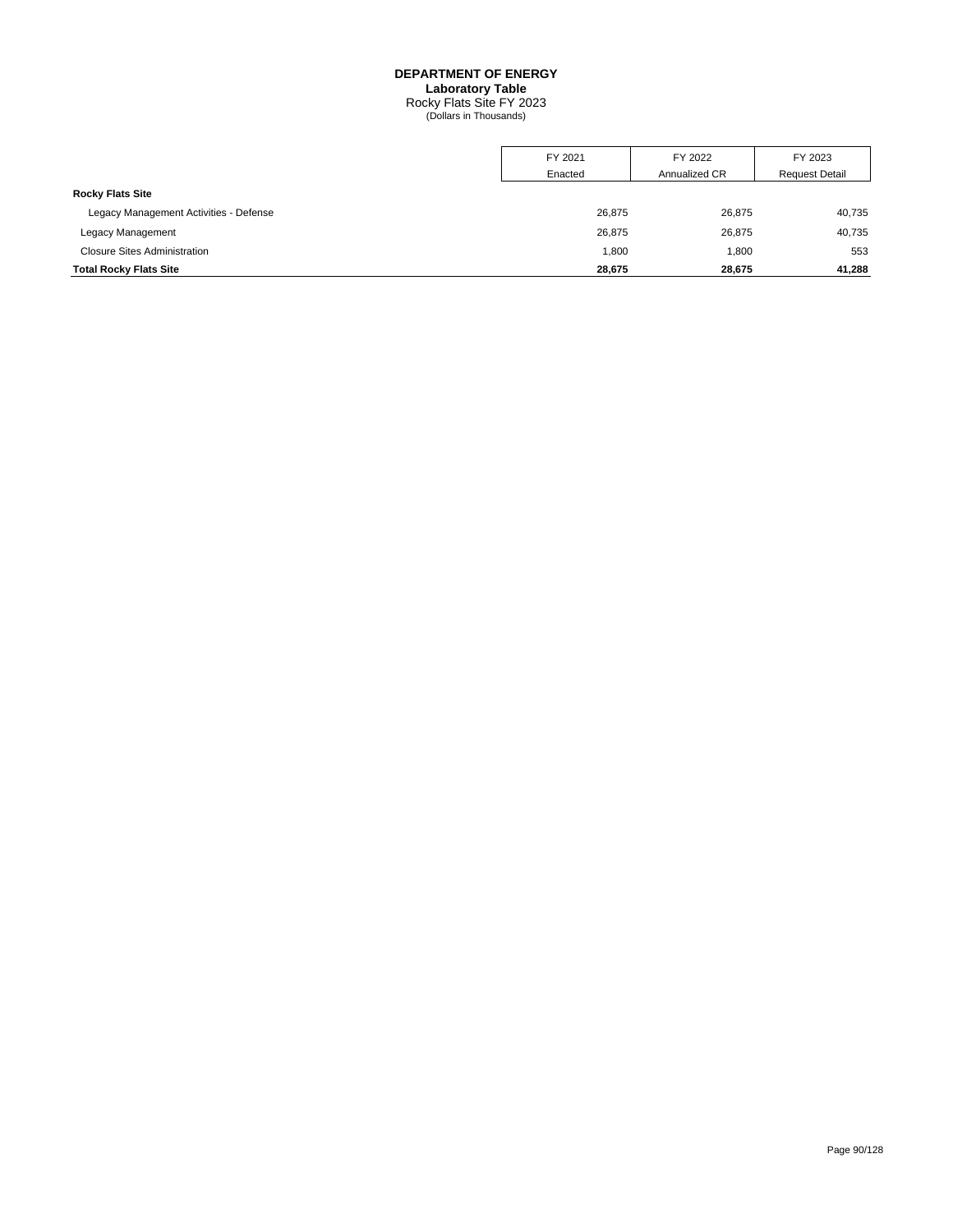## **DEPARTMENT OF ENERGY Laboratory Table** Sandia National Laboratories FY 2023 (Dollars in Thousands)

|                                                           | FY 2021   | FY 2022       | FY 2023               |
|-----------------------------------------------------------|-----------|---------------|-----------------------|
|                                                           | Enacted   | Annualized CR | <b>Request Detail</b> |
| <b>Sandia National Laboratories</b>                       |           |               |                       |
| B61-12 LEP                                                | 173,500   | 92,362        | 45,710                |
| W88 ALT 370                                               | 11,425    | 26,473        | 22,885                |
| <b>W80-4 LEP</b>                                          | 487,150   | 455,480       | 514,539               |
| W87-1 Modification Program                                | 185,000   | 199,103       | 218,014               |
| W93 Program                                               | 18,000    | 18,663        | 109,111               |
| Stockpile Major Modernization                             | 875,075   | 792,081       | 910,259               |
| Stockpile Sustainment                                     | 334,627   | 355,670       | 424,201               |
| Weapons Dismantlement and Disposition                     | 499       | 3,450         | 2,450                 |
| <b>Production Operations</b>                              | 136,979   | 136,796       | 171,934               |
| Nuclear Enterprise Assurance                              | 0         | $\mathbf 0$   | 5,742                 |
| Stockpile Management                                      | 1,347,180 | 1,287,997     | 1,514,586             |
| High Explosives & Energetics                              | 12,000    | 13,700        | 14,700                |
| <b>HE &amp; Energistics</b>                               | 12,000    | 13,700        | 14,700                |
| Primary Capability Modernization                          | 12,000    | 13,700        | 14,700                |
| <b>Tritium Sustainment and Modernization</b>              | 458       | 395           | 515                   |
| <b>Tritium and Domestic Uranium Enrichment</b>            | 458       | 395           | 515                   |
| Non-Nuclear Capability Modernization                      | 58,753    | 43,696        | 61,420                |
| Total, Non-Nuclear Capability Modernization               | 58,753    | 43,696        | 61,420                |
| <b>Capability Based Investments</b>                       | 18,060    | 18,150        | 17,500                |
| Planning for Programmatic Construction (Pre-CD-1)         | 6,547     | 6,547         | $\mathbf 0$           |
| <b>Production Modernization</b>                           | 95,818    | 82,488        | 94,135                |
| <b>Primary Assessment Technologies</b>                    | 10,500    | 10,500        | 11,000                |
| <b>Dynamic Materials Properties</b>                       | 15,000    | 15,000        | 15,266                |
| <b>Advanced Diagnostics</b>                               | 10,100    | 9,200         | 8,000                 |
| Secondary Assessment Technologies                         | 6,810     | 6,610         | 6,000                 |
| <b>Enhanced Capabilities for Subcritical Experiments</b>  | 20,535    | 23,212        | 32,375                |
| Hydrodynamic and Subcritical Experiment Execution Support | 1,600     | 1,600         | 1,700                 |
| <b>Assessment Science</b>                                 | 64,545    | 66,122        | 74,341                |
| Archiving and Support                                     | 9,553     | 9,614         | 9,301                 |
| <b>Delivery Environments</b>                              | 14,695    | 14,500        | 14,463                |
| <b>Weapons Survivability</b>                              | 26,237    | 24,300        | 57,534                |
| <b>Studies and Assessments</b>                            | 0         | $\mathbf 0$   | 2,093                 |
| Aging and Lifetimes                                       | 16,737    | 16,700        | 16,200                |
| Stockpile Responsiveness                                  | 17,993    | 17,733        | 16,921                |
| Advanced Certification and Qualification                  | 7,097     | 7,000         | 6,652                 |
| Engineering and Integrated Assessments                    | 92,312    | 89,847        | 123,164               |
| Inertial Confinement Fusion                               | 66,900    | 66,900        | 65,500                |
| <b>Surety Technologies</b>                                | 24,325    | 20,350        | 19,608                |
| Weapon Technology Development                             | 82,402    | 74,214        | 72,791                |
| Advanced Manufacturing Development                        | 19,346    | 22,999        | 25,798                |
| Weapons Technology and Manufacturing Maturation           | 126,073   | 117,563       | 118,197               |
| Advanced Simulation and Computing                         | 151,310   | 151,310       | 170,831               |
| Advanced Simulation & Computing                           | 151,310   | 151,310       | 170,831               |
| Stockpile Research, Technology, and Engineering           | 501,140   | 491,742       | 552,033               |
| <b>Operations of Facilities</b>                           | 125,307   | 126,000       | 106,000               |
| Safety and Environmental Operations                       | 10,581    | 9,867         | 10,630                |
| Maintenance and Repair of Facilities                      | 18,994    | 24,000        | 28,000                |
| Infrastructure and Safety                                 | 67,732    | 57,476        | 73,644                |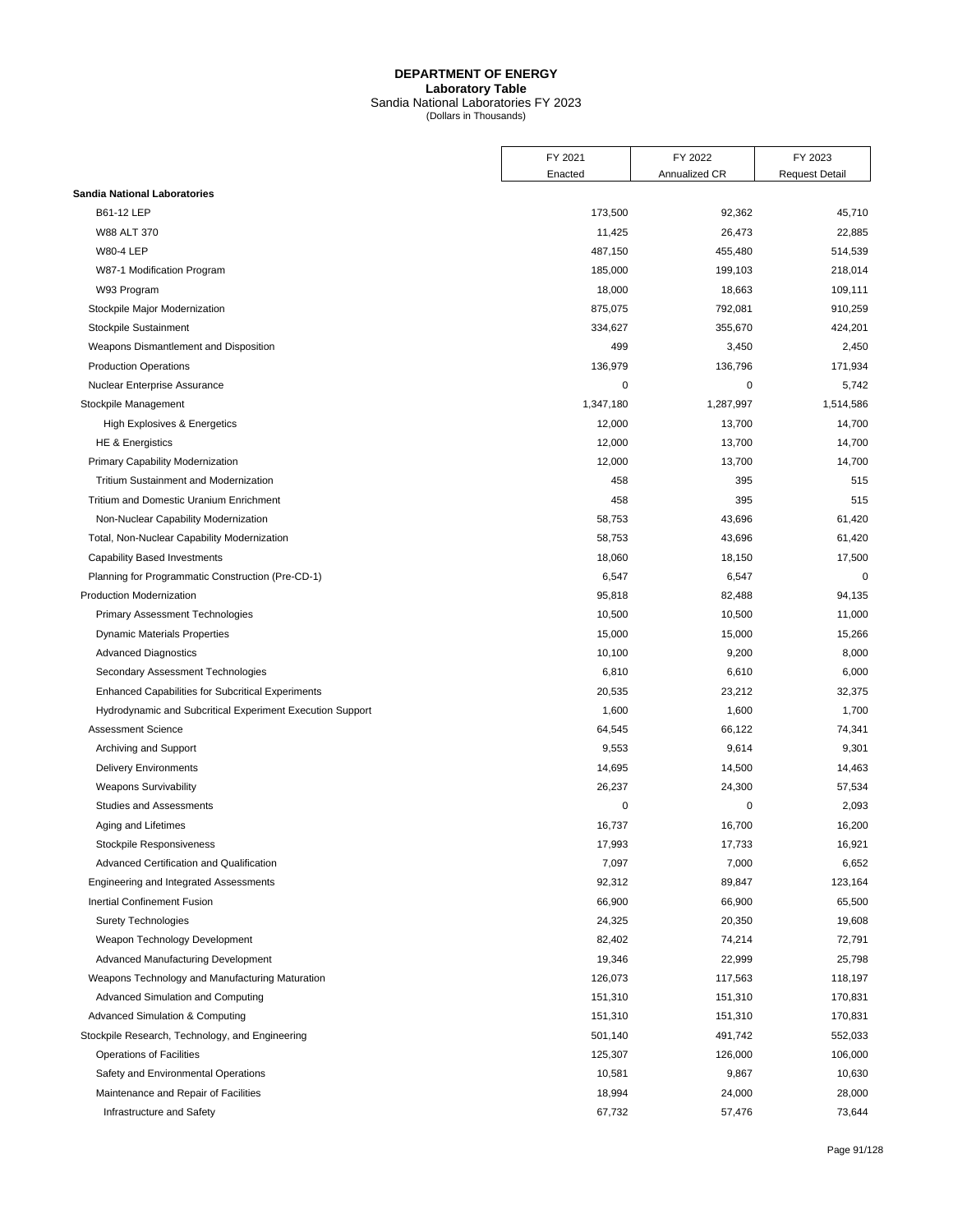## **DEPARTMENT OF ENERGY Laboratory Table** Sandia National Laboratories FY 2023 (Dollars in Thousands)

|                                                   | FY 2021 | FY 2022          | FY 2023               |
|---------------------------------------------------|---------|------------------|-----------------------|
|                                                   | Enacted | Annualized CR    | <b>Request Detail</b> |
| Recapitalization                                  | 67,732  | 57,476           | 73,644                |
| Operating                                         | 222,614 | 217,343          | 218,274               |
| 15-D-611, Emergency Operations Center, SNL        | 36,000  | 36,000           | $\mathbf 0$           |
| Mission Enabling Construction                     | 36,000  | 36,000           | $\mathbf 0$           |
| I&O - Construction                                | 36,000  | 36,000           | $\mathbf 0$           |
| Infrastructure and Operations                     | 258,614 | 253,343          | 218,274               |
| STA Operations and Equipment                      | 81,701  | 80,627           | 73,012                |
| Secure Transportation Asset                       | 81,701  | 80,627           | 73,012                |
| Operations and Maintenance - DNS                  | 70,490  | 70,490           | 74,845                |
| Defense Nuclear Security (DNS)                    | 70,490  | 70,490           | 74,845                |
| Information Technology and Cyber Security         | 34,741  | 30,651           | 38,887                |
| Conversion                                        | 1,000   | 700              | 700                   |
| Nuclear Material Removal                          |         | 100<br>0         | $\mathbf 0$           |
| <b>Material Disposition</b>                       | 660     | 350              | 300                   |
| Material Management and Minimization              | 1,660   | 1,150            | 1,000                 |
| <b>International Nuclear Security</b>             | 7,793   | 16,595           | 8,012                 |
| <b>Global Material Security</b>                   | 7,793   | 16,595           | 8,012                 |
| Nonproliferation & Arms Control                   | 11,426  | 11,426           | 14,487                |
| Proliferation Detection R&D                       | 31,064  | 29,650           | 34,924                |
| Nuclear Detonation Detection                      | 105,091 | 94,895           | 105,225               |
| Forensics R&D                                     | 1,634   | 2,000            | 1,634                 |
| Nonproliferation Stewardship Program              | 450     | 150              | 460                   |
| Defense Nuclear Nonproliferation R&D              | 138,239 | 126,695          | 142,243               |
| NNSA Bioassurance Program                         |         | $\mathbf 0$<br>0 | 5,000                 |
| Counterterrorism and Counterproliferation         | 62,415  | 56,578           | 74,305                |
| Nuclear Counterterrorism & Incident Response      | 62,415  | 56,578           | 74,305                |
| Research - Advanced Scientific Computing Research | 18,509  | 14,862           | 16,171                |
| <b>Advanced Scientific Computing Research</b>     | 18,509  | 14,862           | 16,171                |
| Research - Basic Energy Sciences                  | 24,264  | 25,122           | 24,240                |
| <b>Basic Energy Sciences</b>                      | 24,264  | 25,122           | 24,240                |
| Research - Biological & Environmental Research    | 15,928  | 15,928           | 12,122                |
| Biological and Environmental Research             | 15,928  | 15,928           | 12,122                |
| Research - Fusion Energy Sciences                 | 2,100   | 2,534            | 500                   |
| <b>Fusion Energy Sciences</b>                     | 2,100   | 2,534            | 500                   |
| Research - High Energy Physics                    | 50      | 500              | 100                   |
| <b>High Energy Physics</b>                        | 50      | 500              | 100                   |
| Vehicle Technologies                              | 10,556  | 4,800            | 4,820                 |
| <b>Bioenergy Technologies</b>                     | 7,900   | 7,900            | 7,000                 |
| Hydrogen and Fuel Cells Technologies              | 10,986  | 6,500            | 7,300                 |
| Sustainable Transportation                        | 29,442  | 19,200           | 19,120                |
| Wind Energy Technologies                          | 10,097  | 11,051           | 28,922                |
| Water Power Technologies                          | 8,796   | 7,565            | 7,583                 |
| Geothermal Technologies                           | 650     | 3,000            | $\mathbf 0$           |
| Renewable Power                                   | 19,543  | 21,616           | 36,505                |
| <b>Building Technologies</b>                      | 618     | 293              | 168                   |
| <b>Energy Efficiency</b>                          | 618     | 293              | 168                   |
| <b>Strategic Programs</b>                         | 250     | 0                | 0                     |
| Corporate Support                                 | 250     | 0                | $\mathbf 0$           |
|                                                   |         | 0                |                       |
| Transmission Reliability and Resilience           | 2,186   |                  | 2,550                 |
| Energy Delivery Grid Operations Technology        |         | $\pmb{0}$<br>0   | 3,000                 |

Page 92/128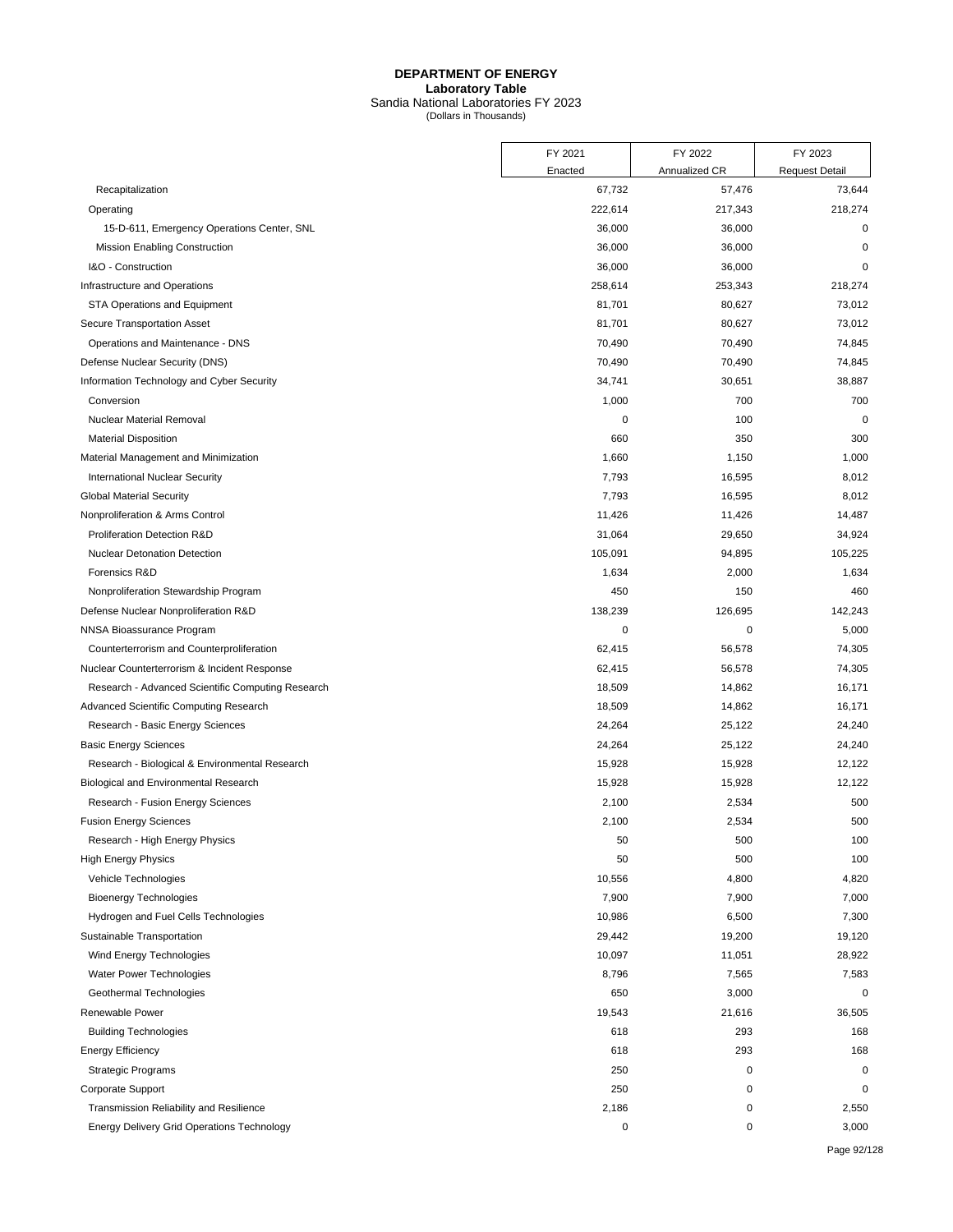## **DEPARTMENT OF ENERGY Laboratory Table** Sandia National Laboratories FY 2023 (Dollars in Thousands)

|                                                                    | FY 2021   | FY 2022       | FY 2023               |
|--------------------------------------------------------------------|-----------|---------------|-----------------------|
|                                                                    | Enacted   | Annualized CR | <b>Request Detail</b> |
| <b>Resilient Distribution Systems</b>                              | 3,176     | 0             | 3,100                 |
| Cyber Resilient & Secure Utility Communication Network (SecureNet) | 0         | 0             | 1,100                 |
| Energy Storage R&D                                                 | 32,458    | $\mathbf 0$   | 33,000                |
| <b>Energy Storage</b>                                              | 32,458    | $\mathbf 0$   | 33,000                |
| <b>Transformer Resilience and Advanced Components</b>              | 365       | $\Omega$      | 1,000                 |
| Transmission Permitting and Technical Assistance                   | 290       | $\mathbf 0$   | $\mathbf 0$           |
| <b>Cybersecurity for Energy Delivery Systems</b>                   | 4,887     | 4,887         | $\mathbf 0$           |
| Advanced Oil and Gas Prod Tech (Unconv FE)                         | 1,800     | 1,800         | $\mathbf 0$           |
| Strategic Petroleum Reserve (SPR)                                  | 3,822     | 3,822         | 4,000                 |
| STEP R&D                                                           | 4,311     | 4,311         | $\mathbf 0$           |
| <b>LWR Sustainability</b>                                          | 1,625     | 1,625         | 3,900                 |
| Reactor Concepts RD&D                                              | 1,625     | 1,625         | 3,900                 |
| <b>Accident Tolerant Fuels</b>                                     | 136       | 136           | 149                   |
| Used Nuclear Fuel Disposition R&D                                  | 19,600    | 19,600        | 17,000                |
| Integrated Waste Management System                                 | 4,000     | 4,000         | 1,500                 |
| Fuel Cycle Research & Development                                  | 23,736    | 23,736        | 18,649                |
|                                                                    |           |               |                       |
| <b>Crosscutting Technology Development</b>                         | 1,529     | 1,529         | 2,000                 |
| Joint Modeling and Simulation Program                              | 250       | 250           | 250                   |
| Nuclear Energy Enabling Technologies                               | 1,779     | 1,779         | 2,250                 |
| <b>Regulatory Development</b>                                      | 300       | 300           | 300                   |
| <b>Advanced Reactors Safeguards</b>                                | 1,133     | 1,133         | 2,050                 |
| Advanced Reactors Demonstration Program                            | 1,433     | 1,433         | 2,350                 |
| Interim Storage                                                    | 7,000     | 7,000         | $\mathbf 0$           |
| Oversight Activities Nuclear Waste Disposal                        | 500       | 500           | 500                   |
| Environment, Health, Safety & Security                             | 1,210     | 1,210         | 1,210                 |
| Environment, Health, Safety, and Security                          | 1,210     | 1,210         | 1,210                 |
| Office of Technology Transitions (DA)                              | 175       | 175           | $\Omega$              |
| Total Sandia National Laboratories                                 | 2,812,674 | 2,662,115     | 2,996,354             |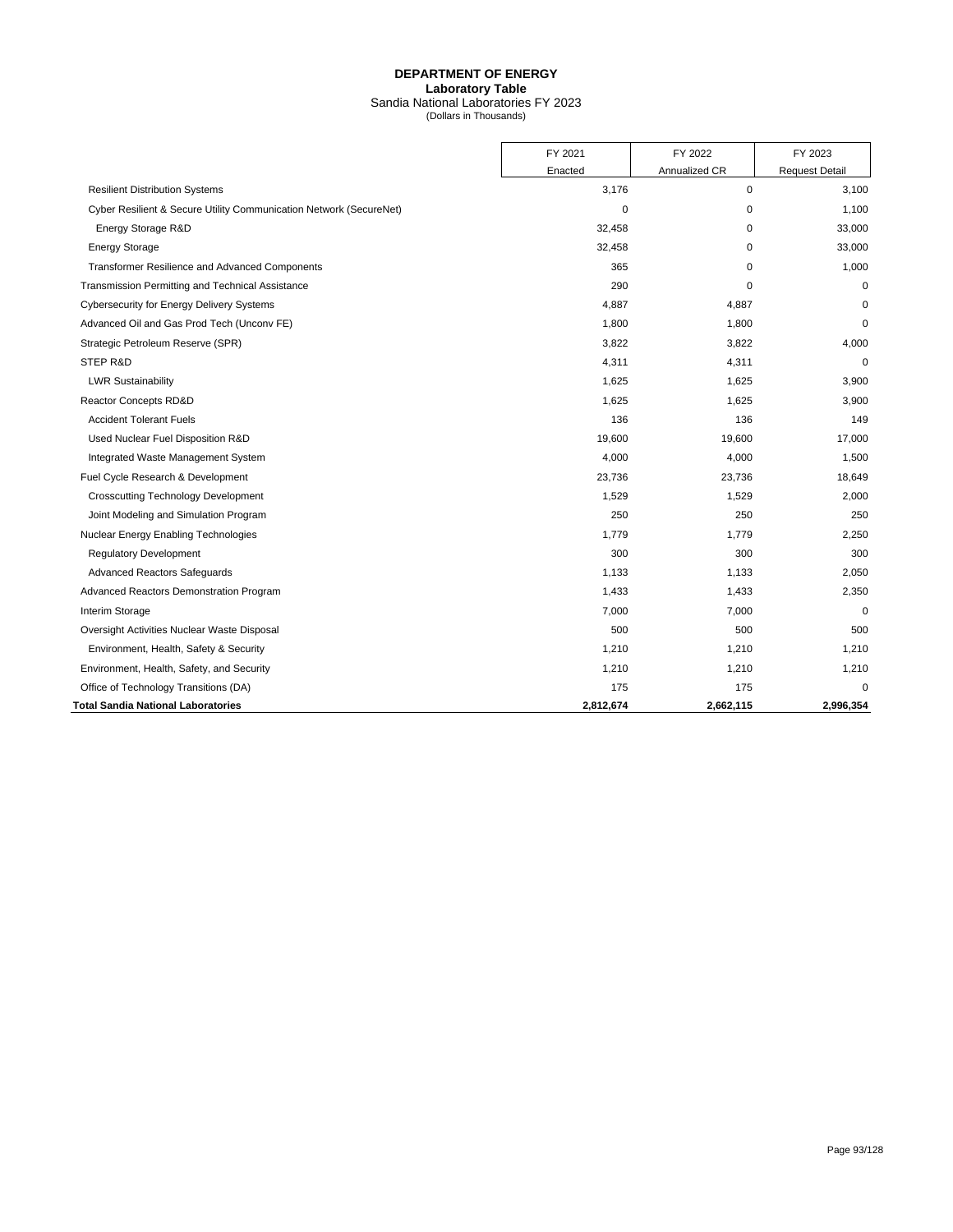# **DEPARTMENT OF ENERGY**

**Laboratory Table**

Sandia Site Office FY 2023 (Dollars in Thousands)

|                                                              | FY 2021     | FY 2022       | FY 2023               |
|--------------------------------------------------------------|-------------|---------------|-----------------------|
|                                                              | Enacted     | Annualized CR | <b>Request Detail</b> |
| <b>Sandia Site Office</b>                                    |             |               |                       |
| Information Technology and Cyber Security                    | 1,100       | 921           | 957                   |
| <b>Radiological Security</b>                                 | 33,411      | 48,066        | 29,745                |
| Nuclear Smuggling Detection and Deterrence                   | 12,261      | 9,000         | 12,478                |
| <b>Global Material Security</b>                              | 45,672      | 57,066        | 42,223                |
| Program Direction - National Nuclear Security Administration | 17,567      | 17,686        | 20,018                |
| Advanced Manufacturing                                       | 2,075       | 0             | 0                     |
| <b>Energy Efficiency</b>                                     | 2,075       | 0             | 0                     |
| Infrastructure Security and Energy Restoration               | 300         | 300           | 0                     |
| Risk Management Technology and Tools                         | 0           | 0             | 6,400                 |
| Response and Restoration                                     | $\mathbf 0$ | $\mathbf 0$   | 500                   |
| Information Sharing, Partnerships and Exercises              | 0           | 0             | 750                   |
| Carbon Storage                                               | 798         | 798           | 0                     |
| CCS and Power Systems                                        | 798         | 798           | 0                     |
| <b>Cross Cutting Research</b>                                | 1,206       | 1,206         | 0                     |
| Advanced Coal Energy Systems & CCUS                          | 1,206       | 1,206         | 0                     |
| Fuel Cycle Laboratory R&D                                    | 800         | 800           | 1,864                 |
| Fuel Cycle Research & Development                            | 800         | 800           | 1,864                 |
| Sandia National Laboratory (SNL)                             | 4,860       | 4,860         | 4,003                 |
| NNSA Sites and Nevada Off-Sites                              | 4,860       | 4,860         | 4,003                 |
| <b>Total Sandia Site Office</b>                              | 74,378      | 83,637        | 76,715                |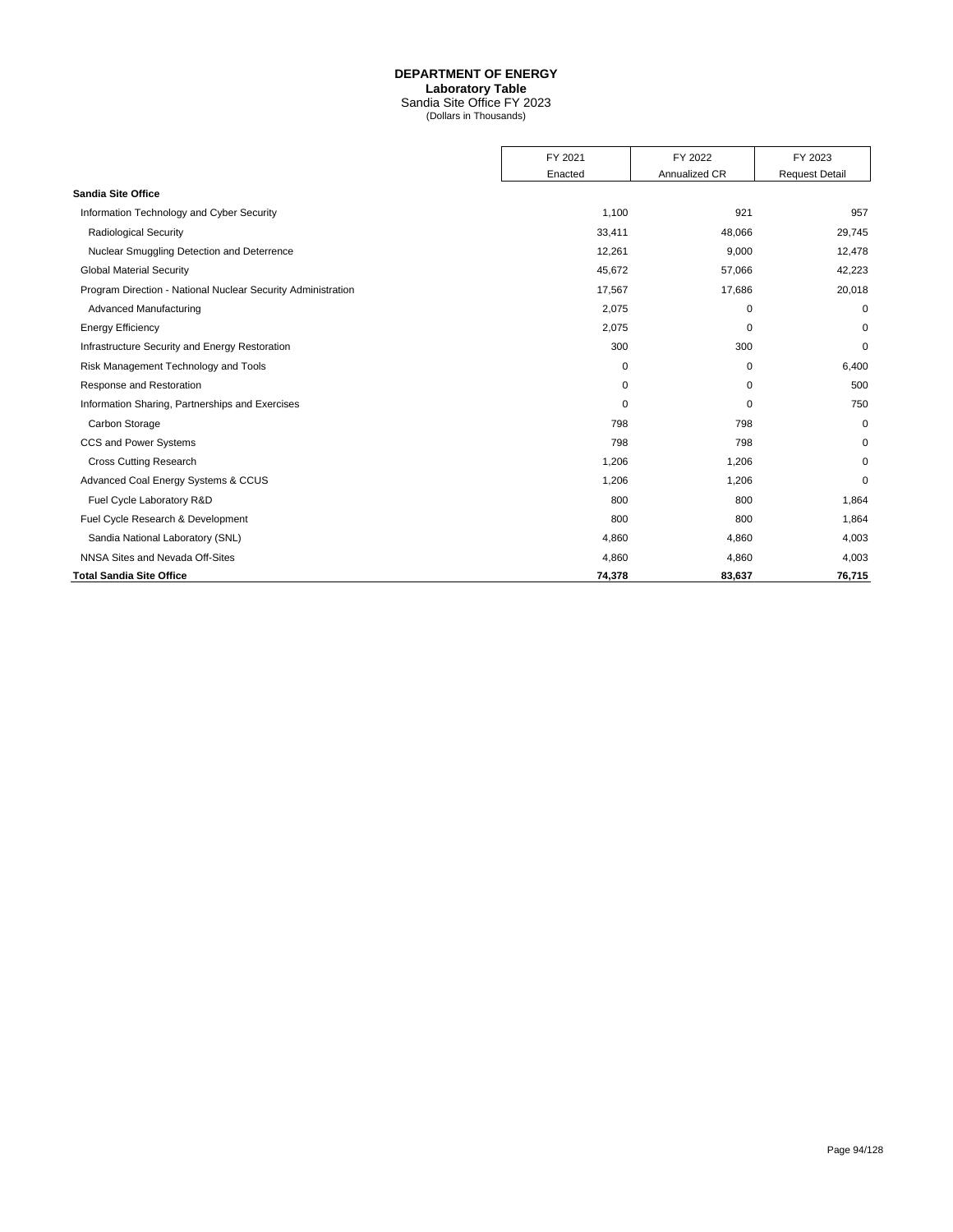## **DEPARTMENT OF ENERGY Laboratory Table** Savannah River National Laboratory FY 2023 (Dollars in Thousands)

|                                                 | FY 2021     | FY 2022       | FY 2023               |
|-------------------------------------------------|-------------|---------------|-----------------------|
|                                                 | Enacted     | Annualized CR | <b>Request Detail</b> |
| Savannah River National Laboratory              |             |               |                       |
| Research - Biological & Environmental Research  | 150         | 150           | $\mathbf 0$           |
| Biological and Environmental Research           | 150         | 150           | 0                     |
| Research - Fusion Energy Sciences               | 75          | 75            | 0                     |
| <b>Fusion Energy Sciences</b>                   | 75          | 75            | $\mathbf 0$           |
| Vehicle Technologies                            | 390         | 500           | 400                   |
| Hydrogen and Fuel Cells Technologies            | 1,065       | 200           | 200                   |
| Sustainable Transportation                      | 1,455       | 700           | 600                   |
| Savannah River National Laboratory O&M          | $\mathbf 0$ | 0             | 41,000                |
| Savannah River Sites                            | $\mathbf 0$ | 0             | 41,000                |
| <b>Total Savannah River National Laboratory</b> | 1,680       | 925           | 41,600                |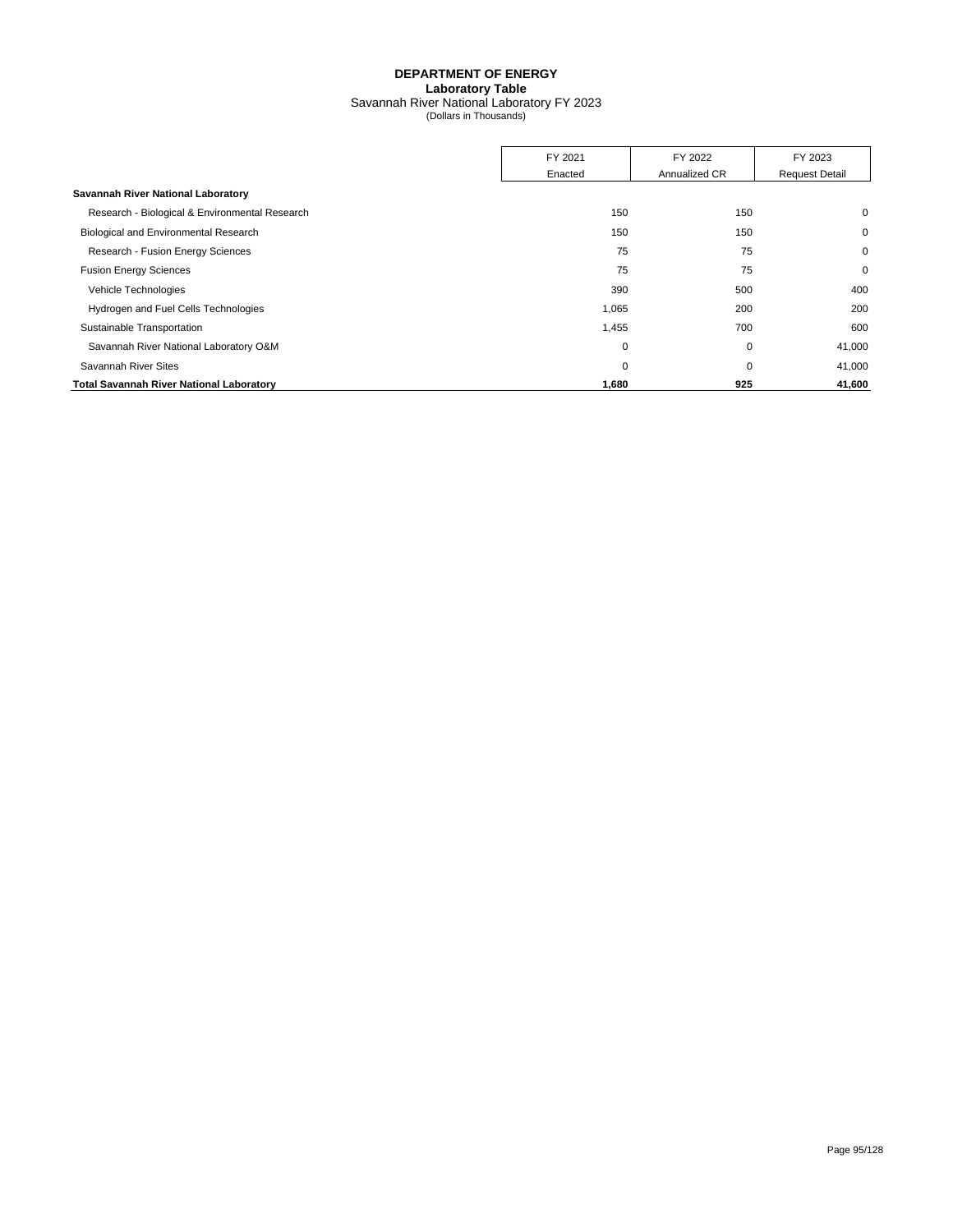## **DEPARTMENT OF ENERGY Laboratory Table** Savannah River Operations Office FY 2023 (Dollars in Thousands)

|                                                              | FY 2021  | FY 2022       | FY 2023               |
|--------------------------------------------------------------|----------|---------------|-----------------------|
|                                                              | Enacted  | Annualized CR | <b>Request Detail</b> |
| <b>Savannah River Operations Office</b>                      |          |               |                       |
| Savannah River Plutonium Operations                          | 7,300    | 1,287         | $\Omega$              |
| 21-D-511, Savannah River Plutonium Processing Facility, SRS  | 8,000    | 2,000         | $\Omega$              |
| Savannah River Plutonium Modernization                       | 15,300   | 3,287         | $\Omega$              |
| Plutonium Modernization                                      | 15,300   | 3,287         | $\Omega$              |
| Primary Capability Modernization                             | 15,300   | 3,287         | $\mathbf 0$           |
| <b>Production Modernization</b>                              | 15,300   | 3,287         | $\mathbf 0$           |
| Infrastructure and Safety                                    | 0        | 1,750         | 17,850                |
| Recapitalization                                             | $\Omega$ | 1,750         | 17,850                |
| Operating                                                    | 0        | 1,750         | 17,850                |
| Infrastructure and Operations                                | $\Omega$ | 1,750         | 17,850                |
| Information Technology and Cyber Security                    | 525      | 445           | 398                   |
| <b>International Nuclear Security</b>                        | 131      | 46            | 135                   |
| <b>Global Material Security</b>                              | 131      | 46            | 135                   |
| Nonproliferation & Arms Control                              | 4,825    | 4,825         | $\mathbf 0$           |
| Program Direction - National Nuclear Security Administration | 9,638    | 9,936         | 10,871                |
| <b>HALEU Availability</b>                                    | 0        | $\mathbf 0$   | 22,400                |
| Used Nuclear Fuel Disposition R&D                            | 300      | 300           | 300                   |
| Integrated Waste Management System                           | 500      | 500           | 800                   |
| Fuel Cycle Research & Development                            | 800      | 800           | 23,500                |
| <b>Strategic Partnership Projects</b>                        | 6,700    | 6,700         | 11,200                |
| Strategic Partnership Projects and Revenues                  | 6,700    | 6,700         | 11,200                |
| SR Community and Regulatory Support                          | 11,549   | 11,549        | 12,137                |
| Savannah River Sites                                         | 11,549   | 11,549        | 12,137                |
| Program Direction - Defense Environmental Cleanup            | 42,051   | 42,051        | 48,747                |
| Safeguards and Security - Defense Environmental Cleanup      | 171,211  | 171,211       | 152,194               |
| <b>Total Savannah River Operations Office</b>                | 262,730  | 252,600       | 277,032               |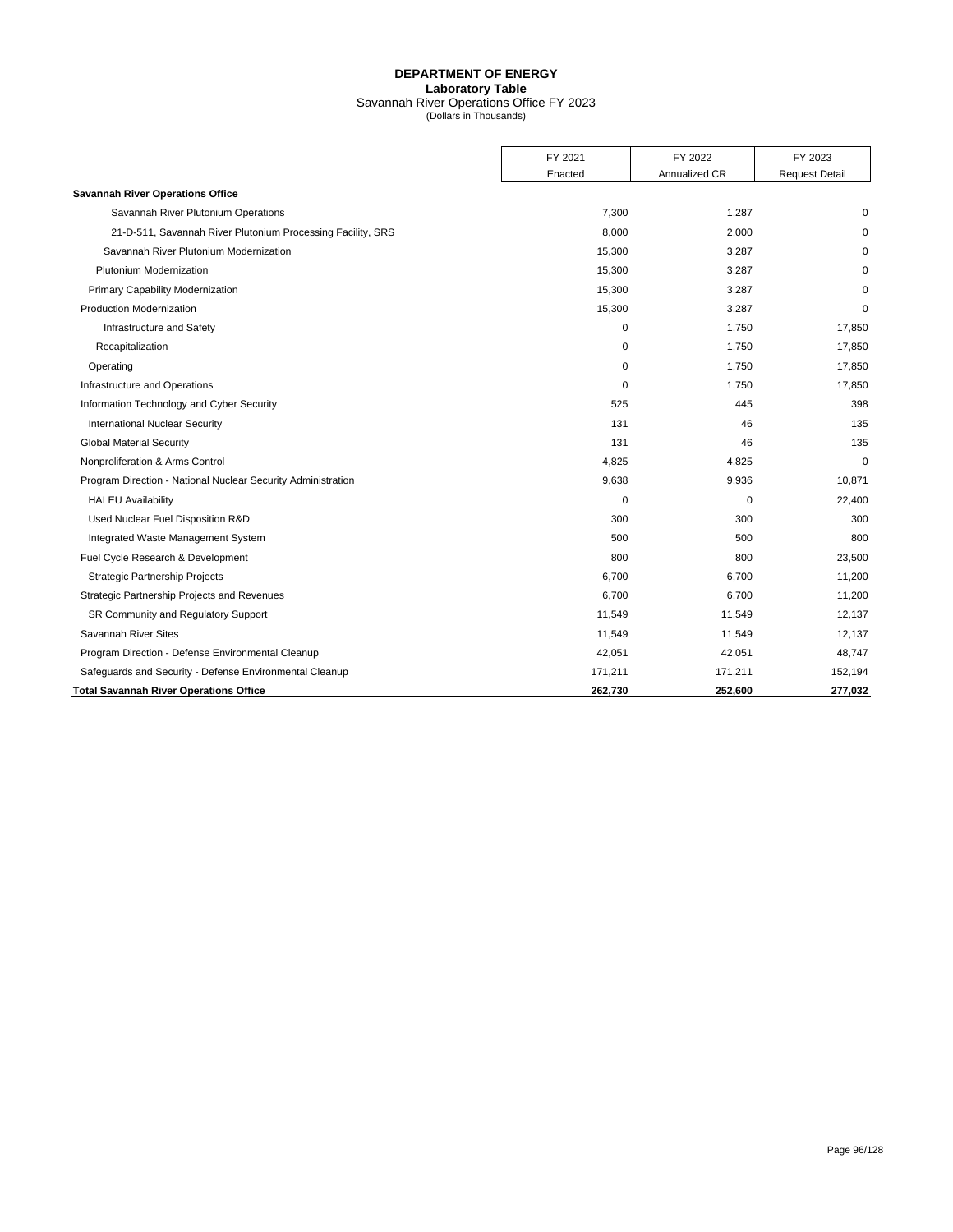#### **DEPARTMENT OF ENERGY Laboratory Table**

Savannah River Site FY 2023 (Dollars in Thousands)

|                                                             | FY 2021 | FY 2022       | FY 2023               |
|-------------------------------------------------------------|---------|---------------|-----------------------|
|                                                             | Enacted | Annualized CR | <b>Request Detail</b> |
| <b>Savannah River Site</b>                                  |         |               |                       |
| B61-12 LEP                                                  | 7,000   | 16,200        | 17,500                |
| <b>W80-4 LEP</b>                                            | 2,700   | 3,204         | 2,240                 |
| W87-1 Modification Program                                  | 2,000   | 2,157         | 2,972                 |
| W93 Program                                                 | 500     | 500           | 1,183                 |
| Stockpile Major Modernization                               | 12,200  | 22,061        | 23,895                |
| Stockpile Sustainment                                       | 43,831  | 44,177        | 52,094                |
| Weapons Dismantlement and Disposition                       | 100     | 700           | 600                   |
| <b>Production Operations</b>                                | 24,736  | 24,789        | 25,783                |
| Nuclear Enterprise Assurance                                | 0       | 0             | 3,977                 |
| Stockpile Management                                        | 80,867  | 91,727        | 106,349               |
| Savannah River Plutonium Operations                         | 191,575 | 198,044       | 56,600                |
| 21-D-511, Savannah River Plutonium Processing Facility, SRS | 233,896 | 239,896       | 700,000               |
| Savannah River Plutonium Modernization                      | 425,471 | 437,940       | 756,600               |
| Plutonium Modernization                                     | 425,471 | 437,940       | 756,600               |
| Primary Capability Modernization                            | 425,471 | 437,940       | 756,600               |
| <b>Tritium Sustainment and Modernization</b>                | 90,504  | 135,049       | 125,563               |
| 18-D-650, Tritium Finishing Facility, SRS                   | 25,500  | 25,500        | 71,800                |
| Tritium and Domestic Uranium Enrichment                     | 116,004 | 160,549       | 197,363               |
| Non-Nuclear Capability Modernization                        | 0       | 100           | 110                   |
| Total, Non-Nuclear Capability Modernization                 | 0       | 100           | 110                   |
| <b>Capability Based Investments</b>                         | 4,200   | 6,190         | 6,900                 |
| <b>Production Modernization</b>                             | 545,675 | 604,779       | 960,973               |
| <b>Enhanced Capabilities for Subcritical Experiments</b>    | 0       | 1,000         | 1,375                 |
| <b>Assessment Science</b>                                   | 0       | 1,000         | 1,375                 |
| Aging and Lifetimes                                         | 2,554   | 2,810         | 2,700                 |
| Engineering and Integrated Assessments                      | 2,554   | 2,810         | 2,700                 |
| <b>Surety Technologies</b>                                  | 349     | 320           | 300                   |
| Advanced Manufacturing Development                          | 5,050   | 7,384         | 7,536                 |
| Weapons Technology and Manufacturing Maturation             | 5,399   | 7,704         | 7,836                 |
| Stockpile Research, Technology, and Engineering             | 7,953   | 11,514        | 11,911                |
| Operations of Facilities                                    | 94,090  | 94,000        | 97,000                |
| Safety and Environmental Operations                         | 12,190  | 12,389        | 13,265                |
| Maintenance and Repair of Facilities                        | 41,752  | 40,000        | 47,000                |
| Infrastructure and Safety                                   | 16,767  | 24,728        | 10,038                |
| Recapitalization                                            | 16,767  | 24,728        | 10,038                |
| Operating                                                   | 164,799 | 171,117       | 167,303               |
| Infrastructure and Operations                               | 164,799 | 171,117       | 167,303               |
| Operations and Maintenance - DNS                            | 8,520   | 8,520         | 9,180                 |
| Defense Nuclear Security (DNS)                              | 8,520   | 8,520         | 9,180                 |
| Information Technology and Cyber Security                   | 6,384   | 6,379         | 7,644                 |
| Conversion                                                  | 8,253   | 3,714         | 5,777                 |
| Nuclear Material Removal                                    | 17,723  | 13,600        | 15,550                |
| <b>Material Disposition</b>                                 | 47,034  | 42,368        | 55,861                |
| Laboratory and Partnership Support                          | 1,545   | 0             | 0                     |
| Material Management and Minimization                        | 74,555  | 59,682        | 77,188                |
| Nuclear Smuggling Detection and Deterrence                  | 40      | 0             | 41                    |
| <b>Global Material Security</b>                             | 40      | 0             | 41                    |
| Nonproliferation & Arms Control                             | 2,057   | 2,057         | 8,726                 |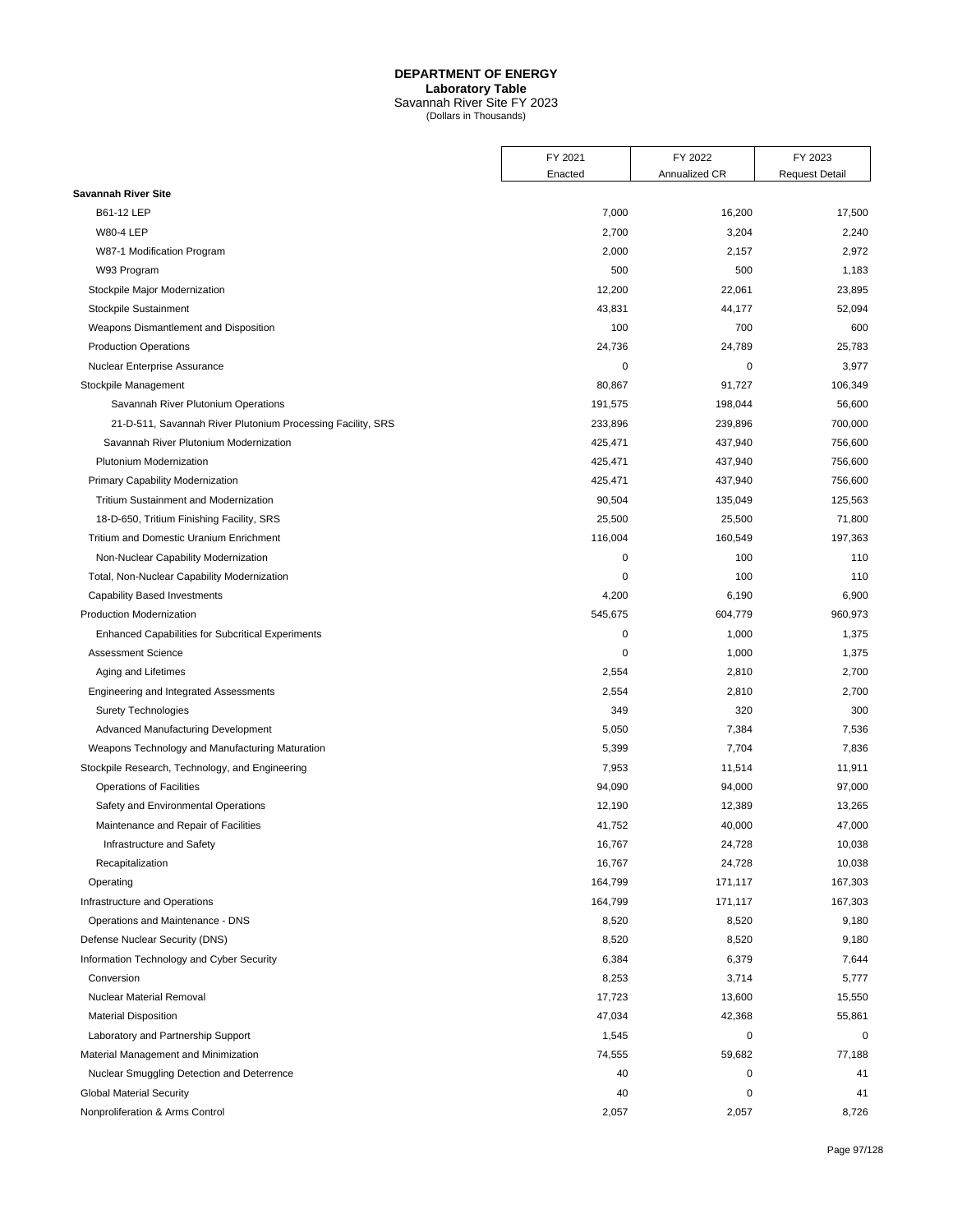## **DEPARTMENT OF ENERGY Laboratory Table** Savannah River Site FY 2023 (Dollars in Thousands)

|                                                              | FY 2021   | FY 2022       | FY 2023               |
|--------------------------------------------------------------|-----------|---------------|-----------------------|
|                                                              | Enacted   | Annualized CR | <b>Request Detail</b> |
| <b>Proliferation Detection R&amp;D</b>                       | 11,207    | 13,456        | 12,600                |
| Forensics R&D                                                | 1,728     | 1,650         | 1,728                 |
| Nonproliferation Stewardship Program                         | 575       | 200           | 5,121                 |
| Defense Nuclear Nonproliferation R&D                         | 13,510    | 15,306        | 19,449                |
| 18-D-150, Surplus Plutonium Disposition Project, SRS         | 143,565   | 142,905       | 66,764                |
| Nonproliferation Construction                                | 143,565   | 142,905       | 66,764                |
| Counterterrorism and Counterproliferation                    | 3,701     | 3,385         | 4,051                 |
| Nuclear Counterterrorism & Incident Response                 | 3,701     | 3,385         | 4,051                 |
| Environment, Health, Safety & Security                       | 10        | 10            | 10                    |
| Environment, Health, Safety, and Security                    | 10        | 10            | 10                    |
| SR-0011C NM Stabilization and Disposition                    | 349,724   | 349,724       | 270,461               |
| SR-0013 Solid Waste Stabilization and Disposition            | 50,071    | 50,071        | 45,509                |
| SR-0030 Soil and Water Remediation                           | 56,412    | 56,412        | 60,455                |
| SR-0041: Risk Reduction Deactivation and Surveillance        | 27,264    | 27,264        | 21,463                |
| SR-0042: Infrastructure and Land Management                  | 16,529    | 16,529        | 18,429                |
| Savannah River Risk Management Operations                    | 500,000   | 500,000       | 416,317               |
| 18-D-402 Emergency Operations Center Replacement, SR         | 6,500     | 6,500         | 25,568                |
| 19-D-701 SR Security Systems Replacement                     | 1.000     | 1,000         | 5,000                 |
| 20-D-402 Advanced Manufacturing Collaborative Facility (AMC) | 25,000    | 25,000        | $\Omega$              |
| <b>Construction - Savannah River Sites</b>                   | 32,500    | 32,500        | 30,568                |
| Savannah River Legacy Pensions                               | 0         | $\mathbf 0$   | 132,294               |
| Radioactive Liquid Tank Waste Stabilization                  | 910,832   | 910,832       | 851,660               |
| 20-D-401 Saltstone Disposal Unit #10, 11, 12                 | 562       | 562           | 37,668                |
| 18-D-402 Saltstone disposal unit #8/9                        | 65,500    | 65,500        | 49,832                |
| 17-D-402 Saltstone Disposal Unit #7                          | 10,716    | 10,716        | 0                     |
| Construction - Radioactive Liquid Tank Waste                 | 76,778    | 76,778        | 87,500                |
| Savannah River Sites                                         | 1,520,110 | 1,520,110     | 1,518,339             |
| <b>Total Savannah River Site</b>                             | 2,571,746 | 2,637,491     | 2,957,928             |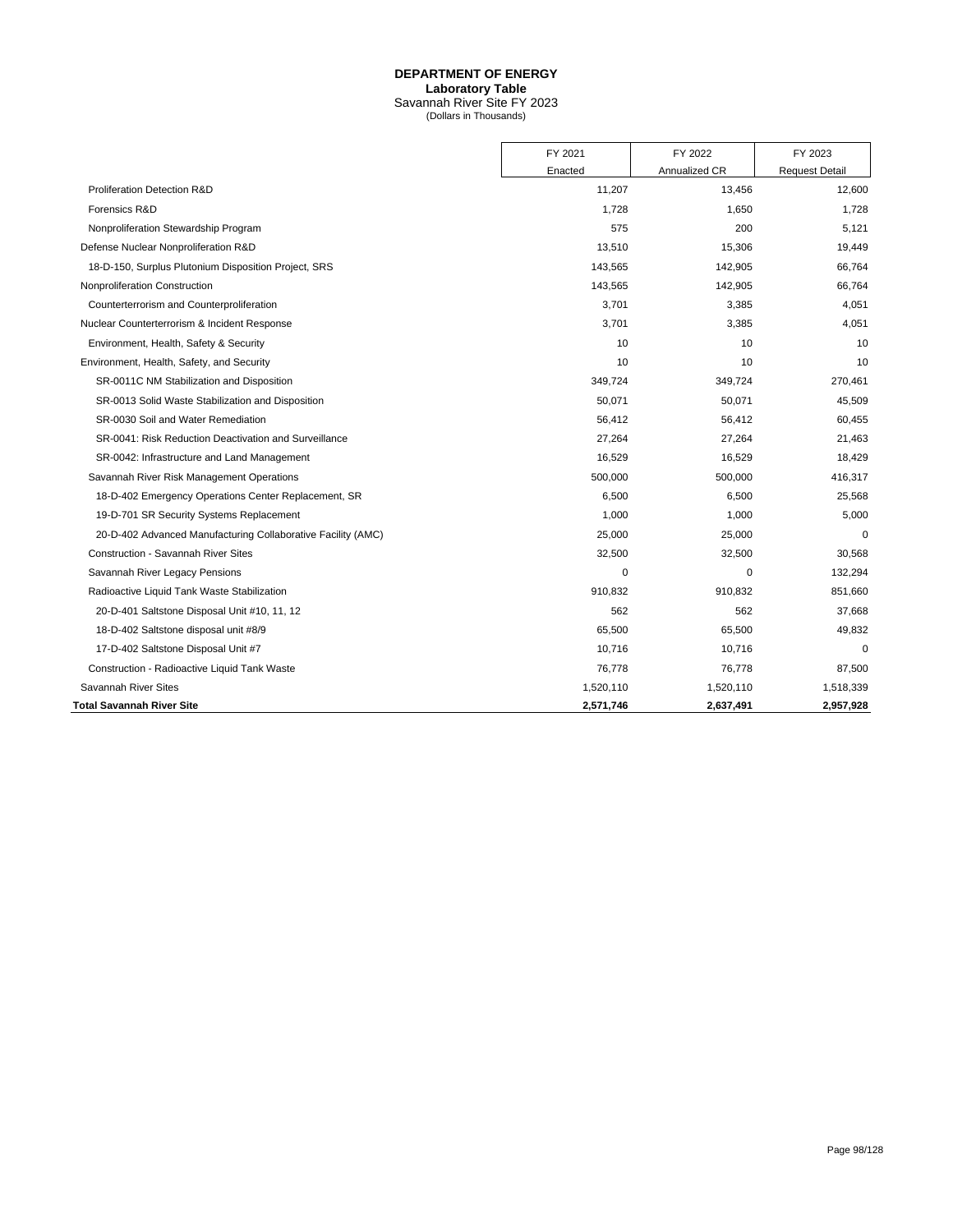## **DEPARTMENT OF ENERGY Laboratory Table** Savannah River Site Office FY 2023 (Dollars in Thousands)

|                                           | FY 2021 | FY 2022       | FY 2023               |
|-------------------------------------------|---------|---------------|-----------------------|
|                                           | Enacted | Annualized CR | <b>Request Detail</b> |
| <b>Savannah River Site Office</b>         |         |               |                       |
| Environment, Health, Safety & Security    | 500     | 500           | 500                   |
| Environment, Health, Safety, and Security | 500     | 500           | 500                   |
| <b>Total Savannah River Site Office</b>   | 500     | 500           | 500                   |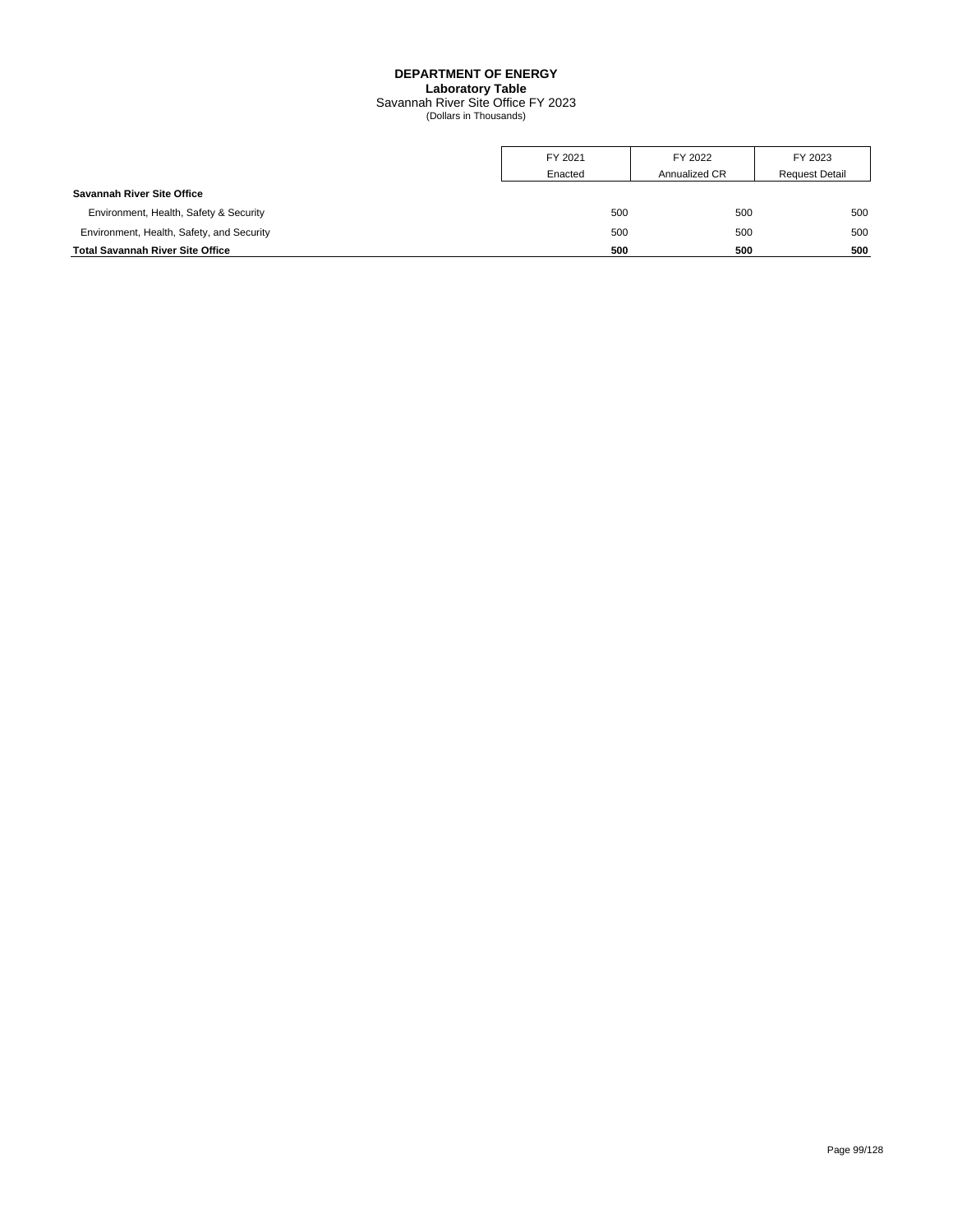## **DEPARTMENT OF ENERGY Laboratory Table** Separations Process Research Unit FY 2023 (Dollars in Thousands)

|                                                | FY 2021 | FY 2022       | FY 2023               |
|------------------------------------------------|---------|---------------|-----------------------|
|                                                | Enacted | Annualized CR | <b>Request Detail</b> |
| <b>Separations Process Research Unit</b>       |         |               |                       |
| Separations Processing Research Unit           | 15.000  | 15.000        | 15,300                |
| NNSA Sites and Nevada Off-Sites                | 15.000  | 15.000        | 15,300                |
| <b>Total Separations Process Research Unit</b> | 15.000  | 15.000        | 15.300                |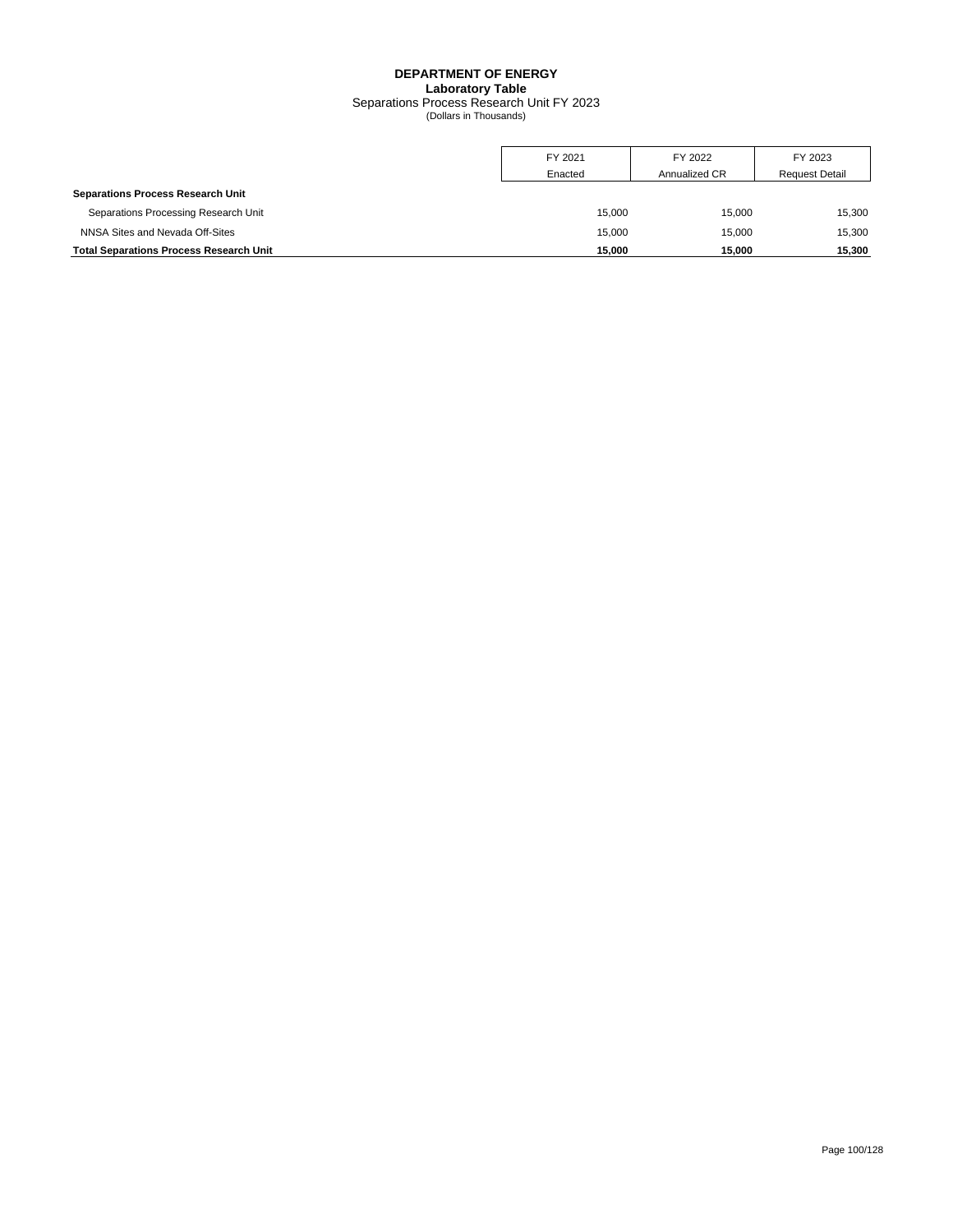## **DEPARTMENT OF ENERGY Laboratory Table** SLAC National Accelerator Laboratory FY 2023 (Dollars in Thousands)

|                                                                             | FY 2021 | FY 2022       | FY 2023               |
|-----------------------------------------------------------------------------|---------|---------------|-----------------------|
|                                                                             | Enacted | Annualized CR | <b>Request Detail</b> |
| <b>SLAC National Accelerator Laboratory</b>                                 |         |               |                       |
| Inertial Confinement Fusion                                                 | 180     | 180           | 180                   |
| Stockpile Research, Technology, and Engineering                             | 180     | 180           | 180                   |
| Proliferation Detection R&D                                                 | 1,007   | 1,300         | 1,133                 |
| Forensics R&D                                                               | 729     | 275           | 729                   |
| Defense Nuclear Nonproliferation R&D                                        | 1,736   | 1,575         | 1,862                 |
| Research - Advanced Scientific Computing Research                           | 670     | 450           | 450                   |
| Advanced Scientific Computing Research                                      | 670     | 450           | 450                   |
| Research - Basic Energy Sciences                                            | 215,455 | 231,156       | 211,456               |
| 21-SC-10, Cryomodule Repair and Maintenance Facility, SLAC                  | 1,000   | 1,000         | 10,000                |
| 18-SC-13, Linac Coherent Light Source-II-High Energy (LCLS-II-HE), SLAC     | 52,000  | 50,000        | 90,000                |
| 13-SC-10, Linac Coherent Light Source-II (LCLS-II), SLAC                    | 33,000  | 28,100        | $\mathbf 0$           |
| Construction - Basic Energy Sciences                                        | 86,000  | 79,100        | 100,000               |
| <b>Basic Energy Sciences</b>                                                | 301,455 | 310,256       | 311,456               |
| Research - Biological & Environmental Research                              | 4,100   | 4,100         | 4,520                 |
| Biological and Environmental Research                                       | 4,100   | 4,100         | 4,520                 |
| Research - Fusion Energy Sciences                                           | 5,495   | 3,545         | 5,500                 |
| 20-SC-61, Matter in Extreme Conditions (MEC) Petawatt Upgrade, SLAC         | 15,000  | 5,000         | 1,000                 |
| <b>Construction - Fusion Energy Sciences</b>                                | 15,000  | 5,000         | 1,000                 |
| <b>Fusion Energy Sciences</b>                                               | 20,495  | 8,545         | 6,500                 |
| Research - High Energy Physics                                              | 81,678  | 76,607        | 81,434                |
| <b>High Energy Physics</b>                                                  | 81,678  | 76,607        | 81,434                |
| Operations and Maintenance - Nuclear Physics                                | 1,166   | 1,166         | 1,321                 |
| <b>Nuclear Physics</b>                                                      | 1,166   | 1,166         | 1,321                 |
| Research - Accelerator R&D and Production                                   | 0       | 1,320         | 100                   |
| Accelerator R&D and Production                                              | 0       | 1,320         | 100                   |
| 20-SC-75, Large Scale Collaboration Center, SLAC (19-SC-75)                 | 11,000  | 12,000        | 30,000                |
| 20-SC-79, Critical Utilities Infrastructure Revitalization, SLAC (20-SC-81) | 500     | 500           | 25,425                |
| Construction - Science Laboratories Infrastructure                          | 11,500  | 12,500        | 55,425                |
| Science Laboratories Infrastructure                                         | 11,500  | 12,500        | 55,425                |
| Safeguards and Security - SC                                                | 3,914   | 3,914         | 8,890                 |
| Vehicle Technologies                                                        | 4,050   | 4,350         | 6,000                 |
| <b>Bioenergy Technologies</b>                                               | 365     | 365           | 350                   |
| Hydrogen and Fuel Cells Technologies                                        | 0       | 300           | 500                   |
| Sustainable Transportation                                                  | 4,415   | 5,015         | 6,850                 |
| Solar Energy Technologies                                                   | 867     | 867           | 1,200                 |
| Renewable Power                                                             | 867     | 867           | 1,200                 |
| <b>Advanced Manufacturing</b>                                               | 0       | 1,500         | 1,500                 |
| <b>Building Technologies</b>                                                | 640     | 0             | $\mathbf 0$           |
| <b>Energy Efficiency</b>                                                    | 640     | 1,500         | 1,500                 |
| Transmission Reliability and Resilience                                     | 260     | 0             | $\mathbf 0$           |
| <b>Resilient Distribution Systems</b>                                       | 55      | $\mathbf 0$   | $\mathbf 0$           |
| Infrastructure Security and Energy Restoration                              | 1,000   | 1,000         | $\Omega$              |
| Advanced Oil and Gas Prod Tech (Unconv FE)                                  | 252     | 252           |                       |
| <b>Crosscutting Technology Development</b>                                  | 48      | 48            | 0                     |
| Nuclear Energy Enabling Technologies                                        | 48      | 48            | $\Omega$              |
| <b>Total SLAC National Accelerator Laboratory</b>                           | 434,431 | 429,295       | 481,688               |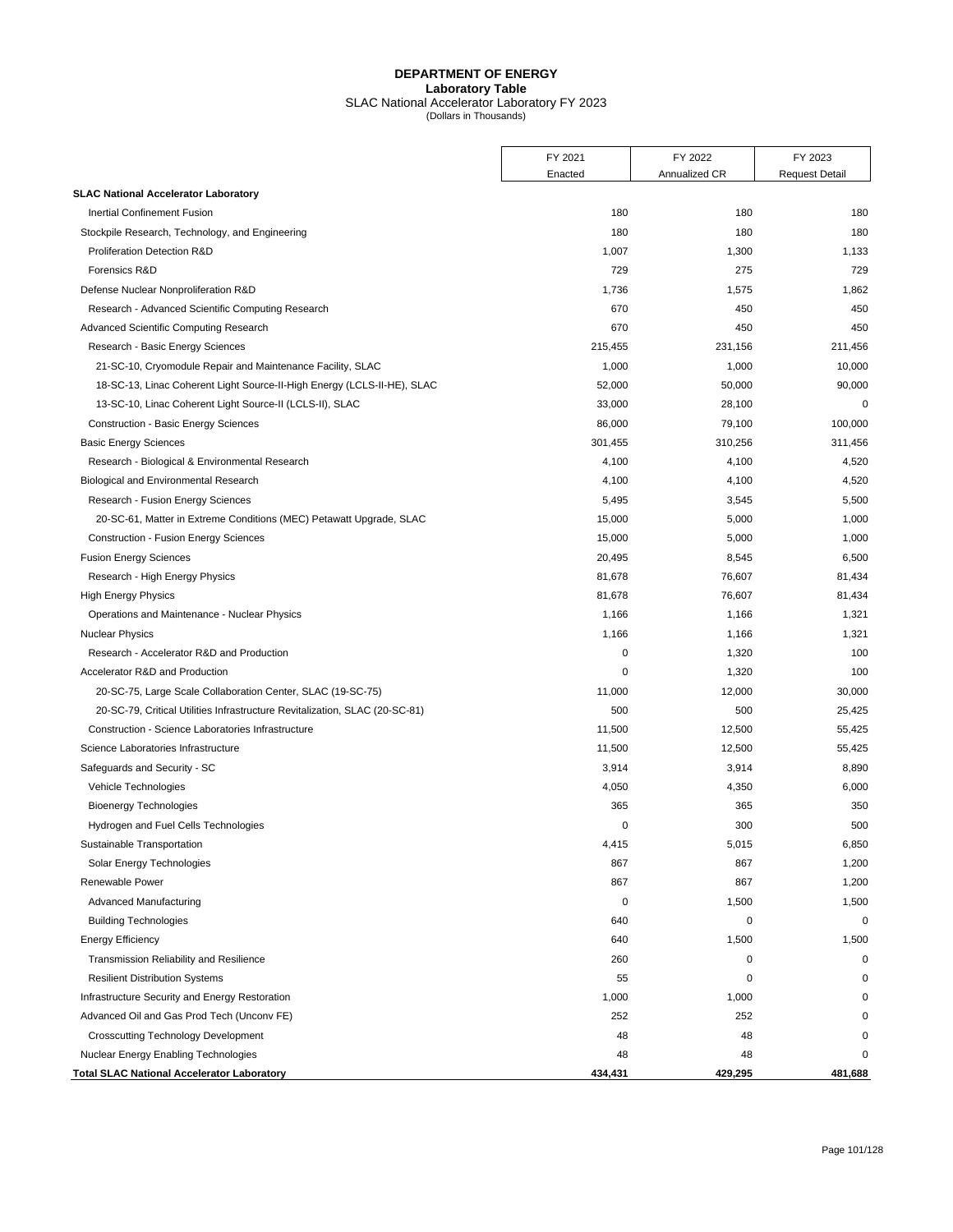#### **DEPARTMENT OF ENERGY**

**Laboratory Table**

SLAC Site Office FY 2023 (Dollars in Thousands)

|                               | FY 2021 | FY 2022       | FY 2023               |
|-------------------------------|---------|---------------|-----------------------|
|                               | Enacted | Annualized CR | <b>Request Detail</b> |
| <b>SLAC Site Office</b>       |         |               |                       |
| Program Direction - SC        | 0       | 2,411         | 2,615                 |
| <b>Total SLAC Site Office</b> | o       | 2,411         | 2,615                 |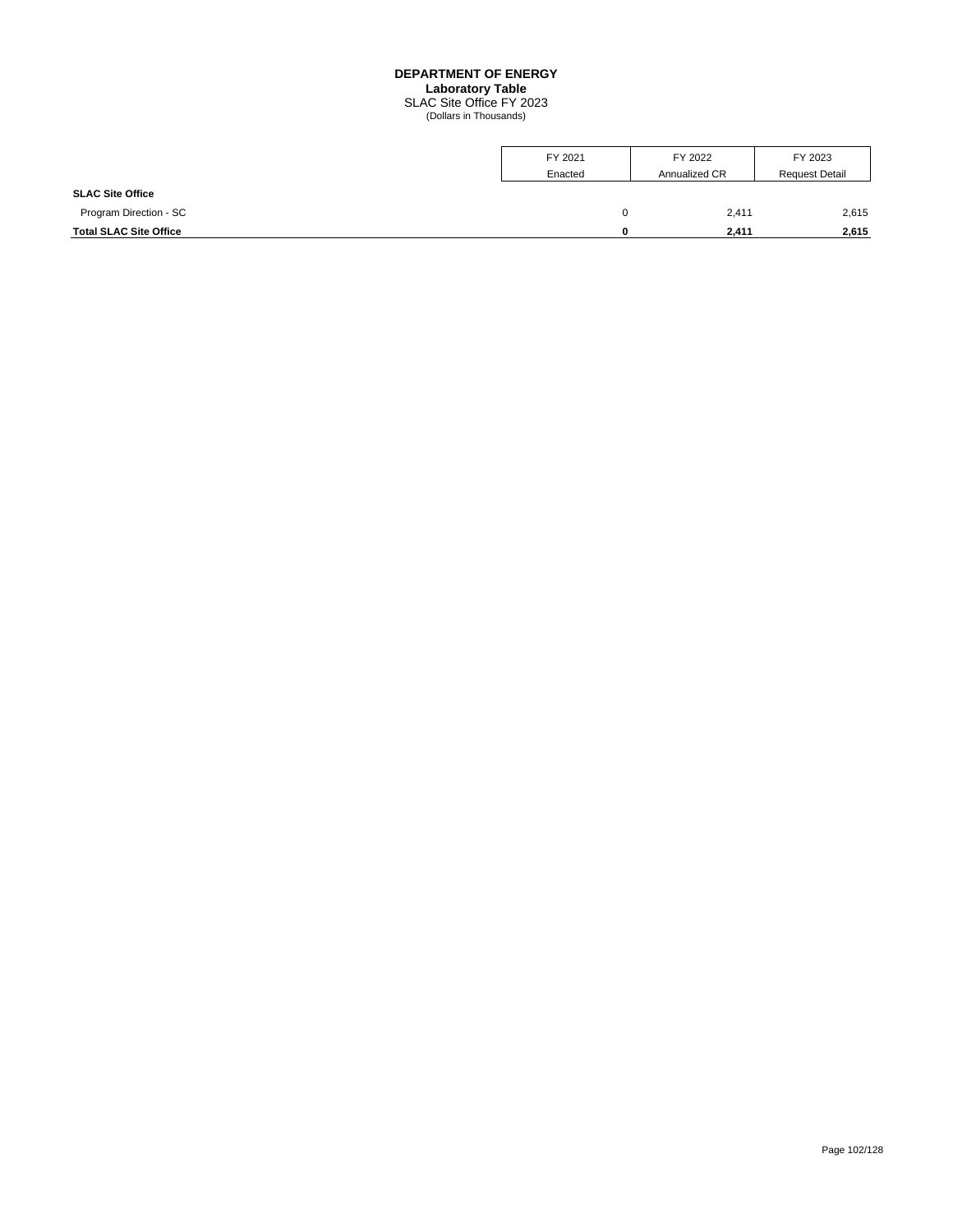## **DEPARTMENT OF ENERGY Laboratory Table** Southwestern Power Administration Office FY 2023 (Dollars in Thousands)

|                                                       | FY 2021 | FY 2022       | FY 2023               |
|-------------------------------------------------------|---------|---------------|-----------------------|
|                                                       | Enacted | Annualized CR | <b>Request Detail</b> |
| Southwestern Power Administration Office              |         |               |                       |
| Operation And Maintenance - SWPA                      | 13.292  | 13,292        | 15,517                |
| Construction - SWPA                                   | 13.267  | 13,267        | 16,035                |
| Purchase Power And Wheeling - SWPA                    | 54.000  | 54,000        | 93,000                |
| Program Direction - SWPA                              | 35.635  | 35.635        | 38,250                |
| Subtotal, SWPA                                        | 116.194 | 116.194       | 162.802               |
| <b>Total Southwestern Power Administration Office</b> | 116.194 | 116.194       | 162,802               |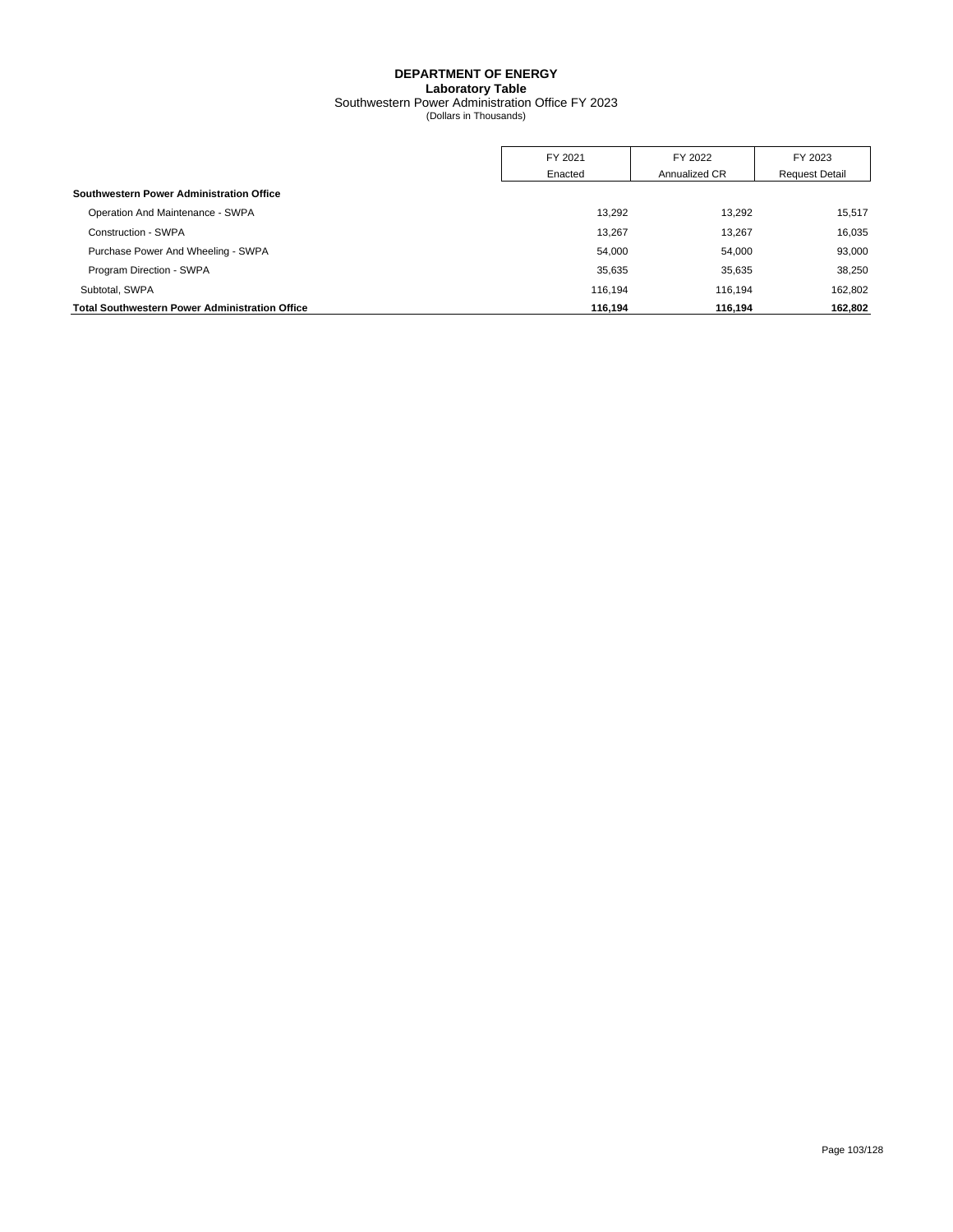# **DEPARTMENT OF ENERGY Laboratory Table** Strategic Petroleum Reserve - Bayou Choctow FY 2023 (Dollars in Thousands)

|                                                          | FY 2021<br>Enacted | FY 2022<br>Annualized CR | FY 2023<br><b>Request Detail</b> |
|----------------------------------------------------------|--------------------|--------------------------|----------------------------------|
| Strategic Petroleum Reserve - Bayou Choctow              |                    |                          |                                  |
| Strategic Petroleum Reserve (SPR)                        | 13.533             | 13.533                   | 16.281                           |
| <b>Total Strategic Petroleum Reserve - Bayou Choctow</b> | 13.533             | 13.533                   | 16.281                           |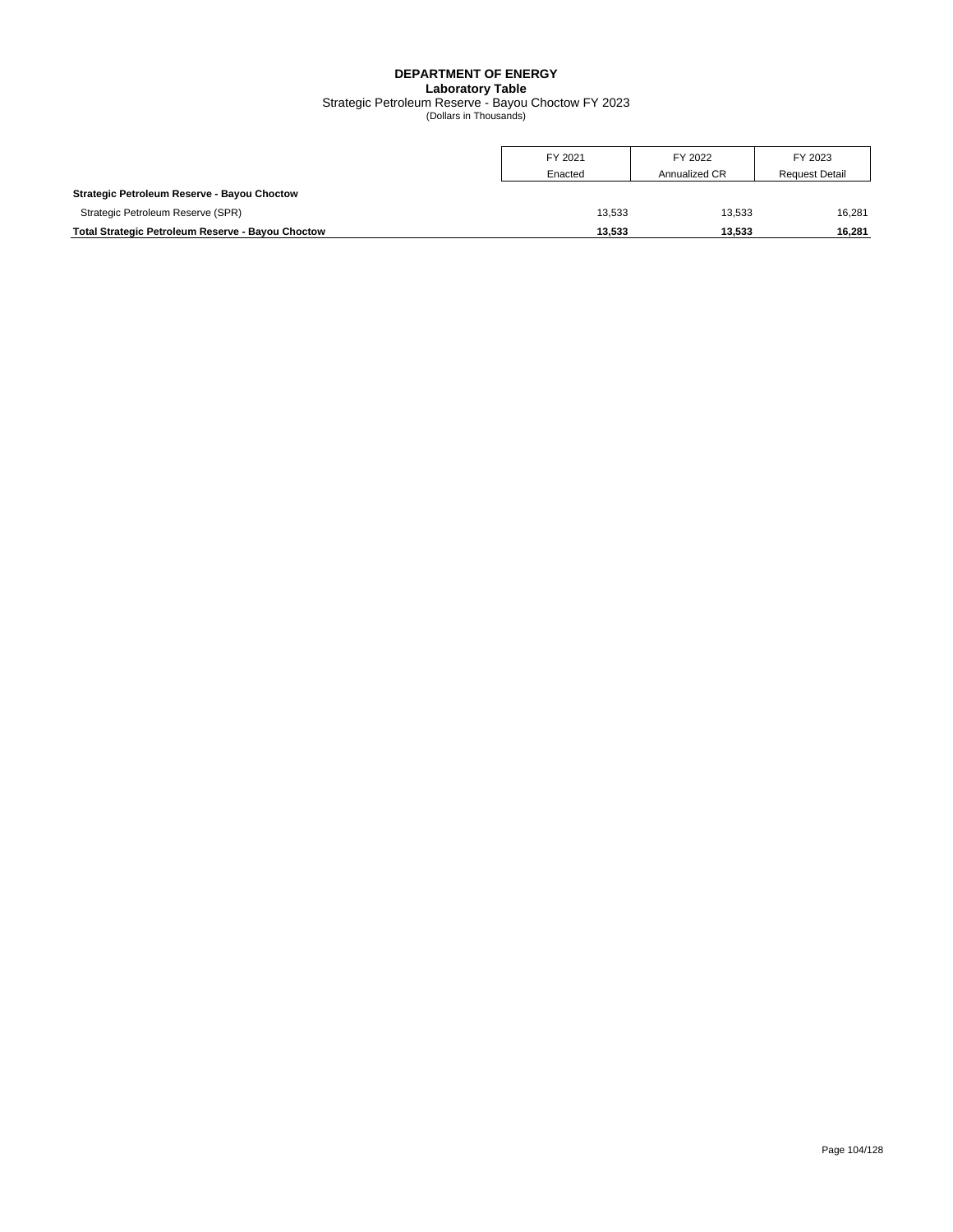## **DEPARTMENT OF ENERGY Laboratory Table** Strategic Petroleum Reserve - Big Hill FY 2023 (Dollars in Thousands)

|                                              | FY 2021 | FY 2022       | FY 2023               |
|----------------------------------------------|---------|---------------|-----------------------|
|                                              | Enacted | Annualized CR | <b>Request Detail</b> |
| Strategic Petroleum Reserve - Big Hill       |         |               |                       |
| Strategic Petroleum Reserve (SPR)            | 20.740  | 20.740        | 21.040                |
| Total Strategic Petroleum Reserve - Big Hill | 20.740  | 20.740        | 21.040                |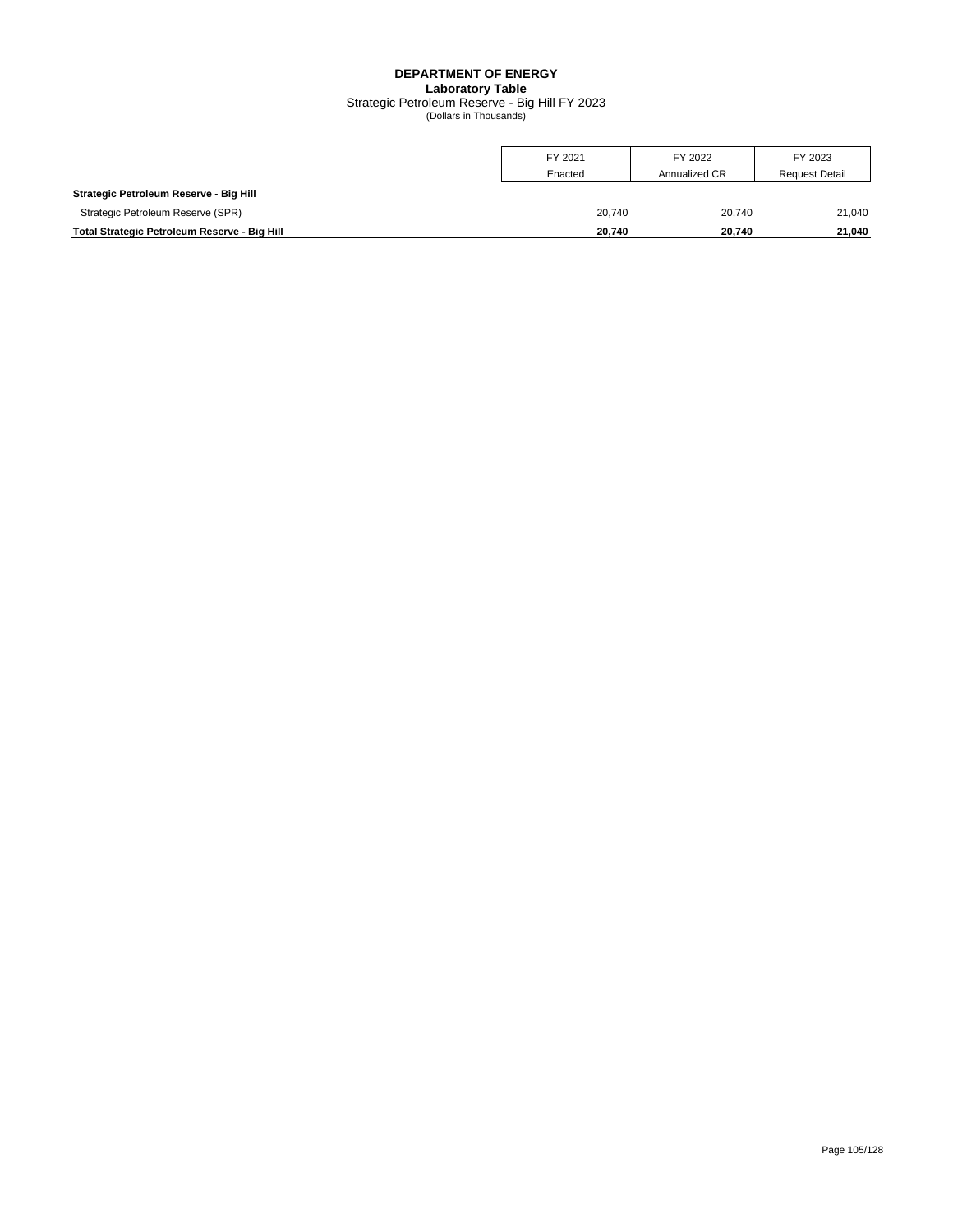#### **DEPARTMENT OF ENERGY Laboratory Table** Strategic Petroleum Reserve - Bryan Mound FY 2023 (Dollars in Thousands)

|                                                 | FY 2021<br>Enacted | FY 2022<br>Annualized CR | FY 2023<br><b>Request Detail</b> |
|-------------------------------------------------|--------------------|--------------------------|----------------------------------|
| Strategic Petroleum Reserve - Bryan Mound       |                    |                          |                                  |
| Strategic Petroleum Reserve (SPR)               | 18.519             | 18.519                   | 19.245                           |
| Total Strategic Petroleum Reserve - Bryan Mound | 18.519             | 18.519                   | 19.245                           |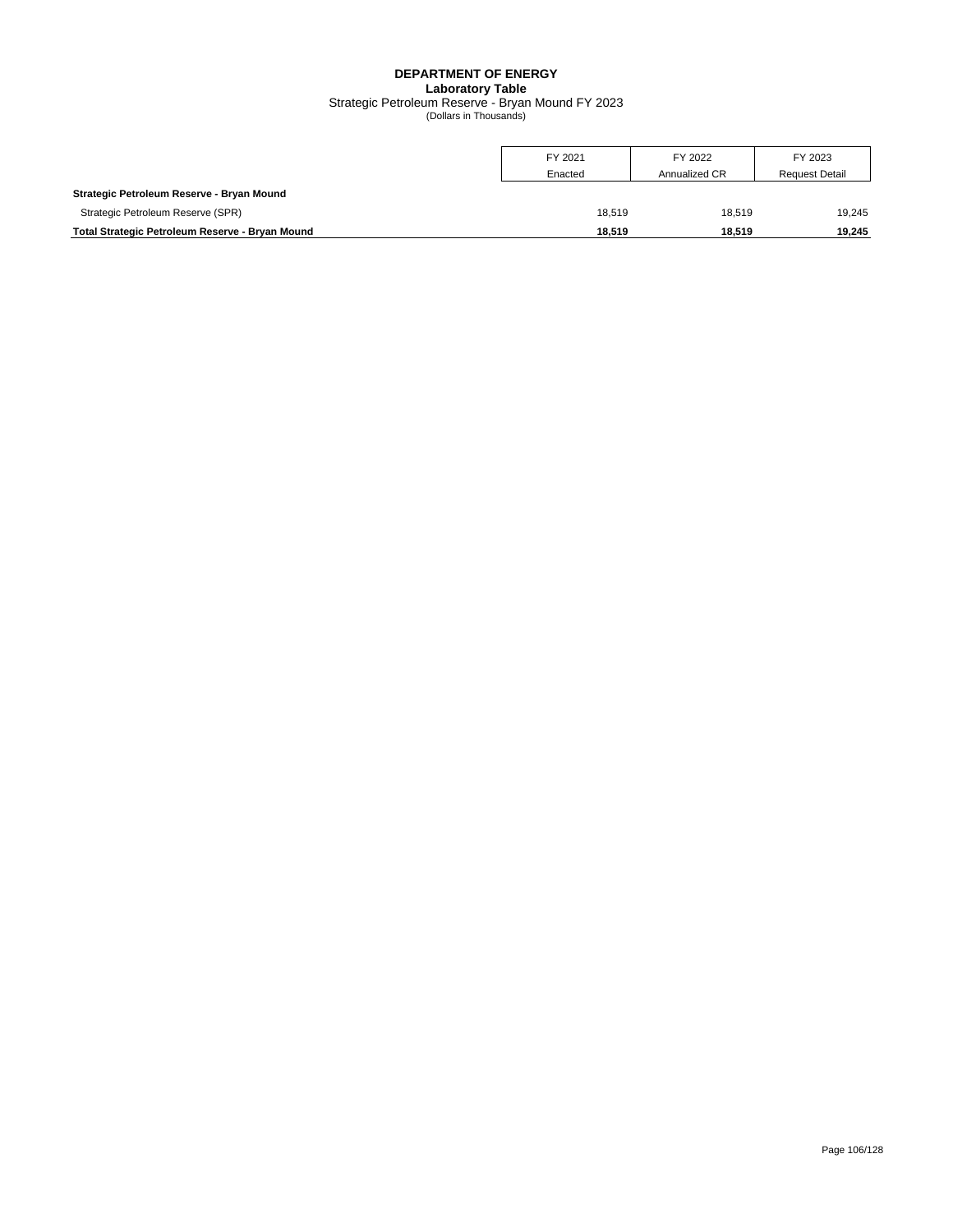#### **DEPARTMENT OF ENERGY Laboratory Table** Strategic Petroleum Reserve - West Hackberry FY 2023 (Dollars in Thousands)

|                                                    | FY 2021<br>Enacted | FY 2022<br>Annualized CR | FY 2023<br><b>Request Detail</b> |
|----------------------------------------------------|--------------------|--------------------------|----------------------------------|
| Strategic Petroleum Reserve - West Hackberry       |                    |                          |                                  |
| Strategic Petroleum Reserve (SPR)                  | 23.383             | 23,383                   | 20,484                           |
| Total Strategic Petroleum Reserve - West Hackberry | 23.383             | 23.383                   | 20.484                           |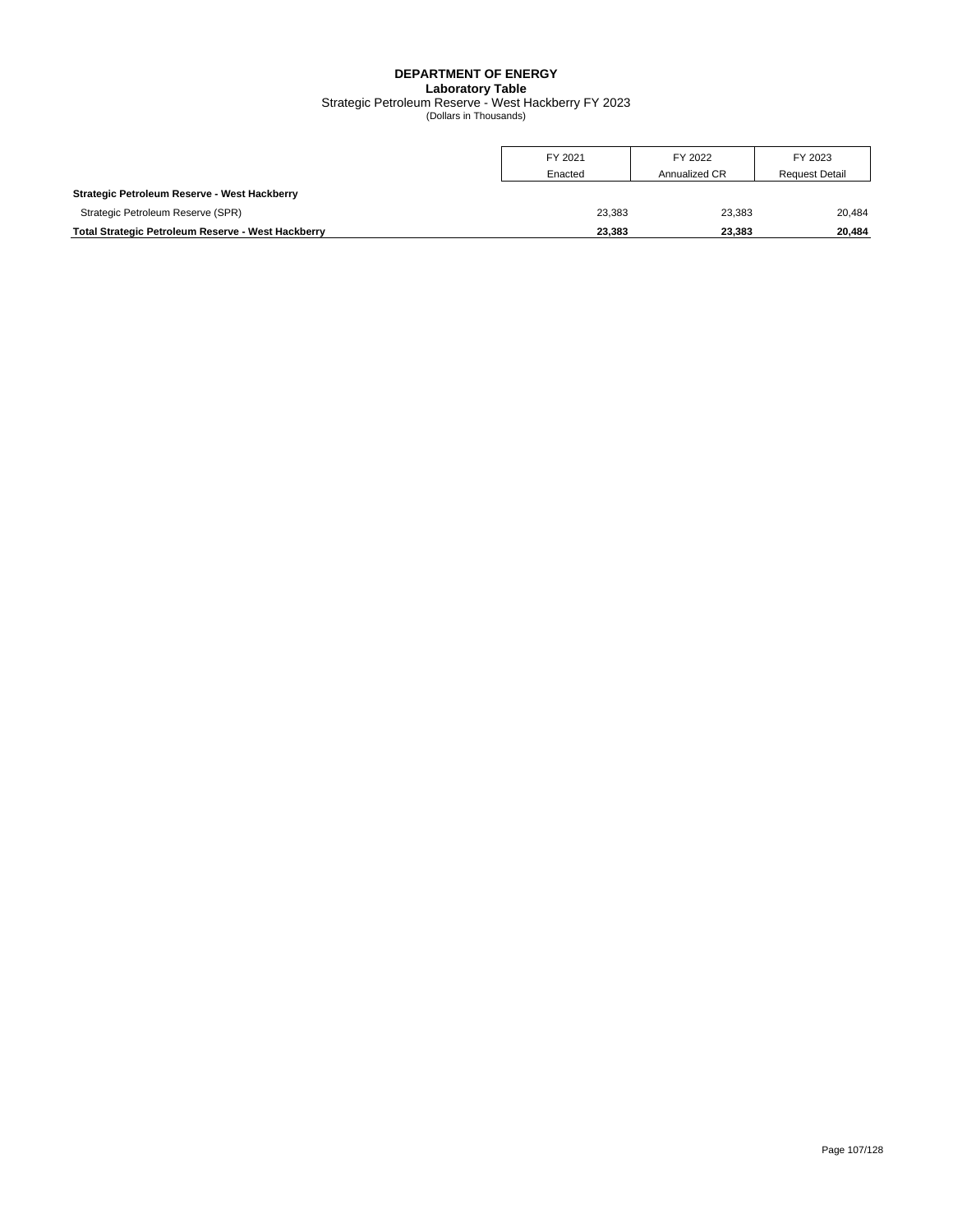#### **DEPARTMENT OF ENERGY Laboratory Table** Strategic Petroleum Reserve Project Office FY 2023 (Dollars in Thousands)

|                                                         | FY 2021 | FY 2022       | FY 2023               |
|---------------------------------------------------------|---------|---------------|-----------------------|
|                                                         | Enacted | Annualized CR | <b>Request Detail</b> |
| <b>Strategic Petroleum Reserve Project Office</b>       |         |               |                       |
| SPR - Petroleum Account                                 | 000,    | 1.000         | 8,000                 |
| Strategic Petroleum Reserve (SPR)                       | 98.515  | 98.515        | 102,610               |
| <b>Total Strategic Petroleum Reserve Project Office</b> | 99.515  | 99.515        | 110.610               |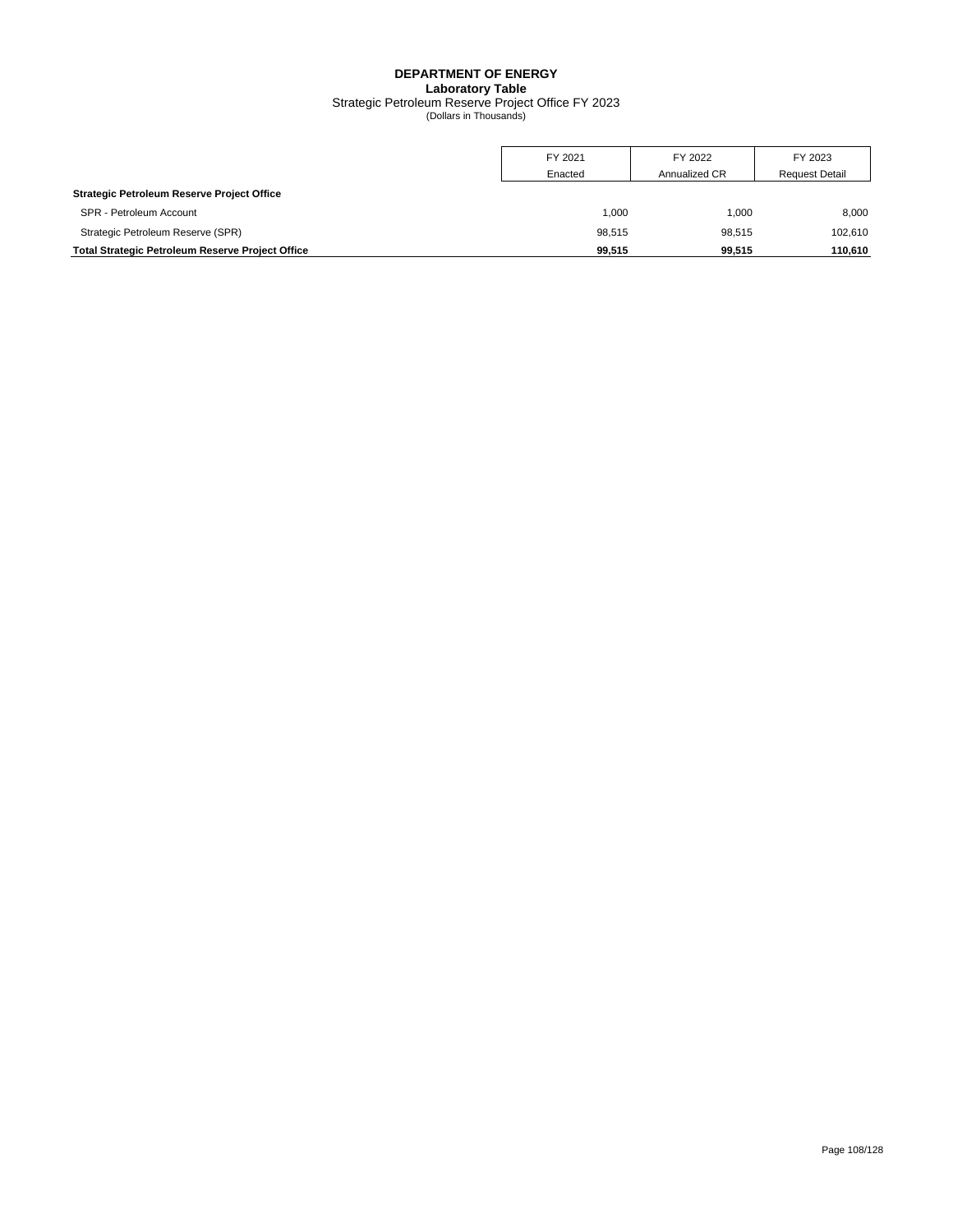#### **DEPARTMENT OF ENERGY Laboratory Table** Thomas Jefferson National Accelerator Facility FY 2023 (Dollars in Thousands)

|                                                             | FY 2021     | FY 2022       | FY 2023               |
|-------------------------------------------------------------|-------------|---------------|-----------------------|
|                                                             | Enacted     | Annualized CR | <b>Request Detail</b> |
| <b>Thomas Jefferson National Accelerator Facility</b>       |             |               |                       |
| Non-Nuclear Capability Modernization                        | $\mathbf 0$ | 100           | 100                   |
| Total, Non-Nuclear Capability Modernization                 | 0           | 100           | 100                   |
| <b>Production Modernization</b>                             | $\Omega$    | 100           | 100                   |
| Research - Advanced Scientific Computing Research           | 360         | $\Omega$      | $\mathbf 0$           |
| Advanced Scientific Computing Research                      | 360         | $\mathbf 0$   | $\Omega$              |
| Research - High Energy Physics                              | 420         | $\Omega$      | $\Omega$              |
| <b>High Energy Physics</b>                                  | 420         | $\Omega$      | 0                     |
| Operations and Maintenance - Nuclear Physics                | 129,353     | 134,480       | 153,899               |
| 20-SC-52, Electron Ion Collider, BNL                        | 0           | 1,250         | $\mathbf 0$           |
| <b>Construction - Nuclear Physics</b>                       | $\Omega$    | 1,250         | $\Omega$              |
| <b>Nuclear Physics</b>                                      | 129,353     | 135,730       | 153,899               |
| Research - Accelerator R&D and Production                   | 0           | 350           | 427                   |
| Accelerator R&D and Production                              | 0           | 350           | 427                   |
| Facilities and Infrastructure (SLI)                         | $\Omega$    | 3,900         | $\mathbf 0$           |
| 20-SC-73, CEBAF Renovation and Expansion, TJNAF (19-SC-73)  | 2,000       | 10,000        | 2,000                 |
| Construction - Science Laboratories Infrastructure          | 2,000       | 10,000        | 2,000                 |
| Science Laboratories Infrastructure                         | 2,000       | 13,900        | 2,000                 |
| Safeguards and Security - SC                                | 3,037       | 3,037         | 5,633                 |
| Office of Technology Transitions (DA)                       | 30          | 30            | $\Omega$              |
| <b>Total Thomas Jefferson National Accelerator Facility</b> | 135.200     | 153.147       | 162.059               |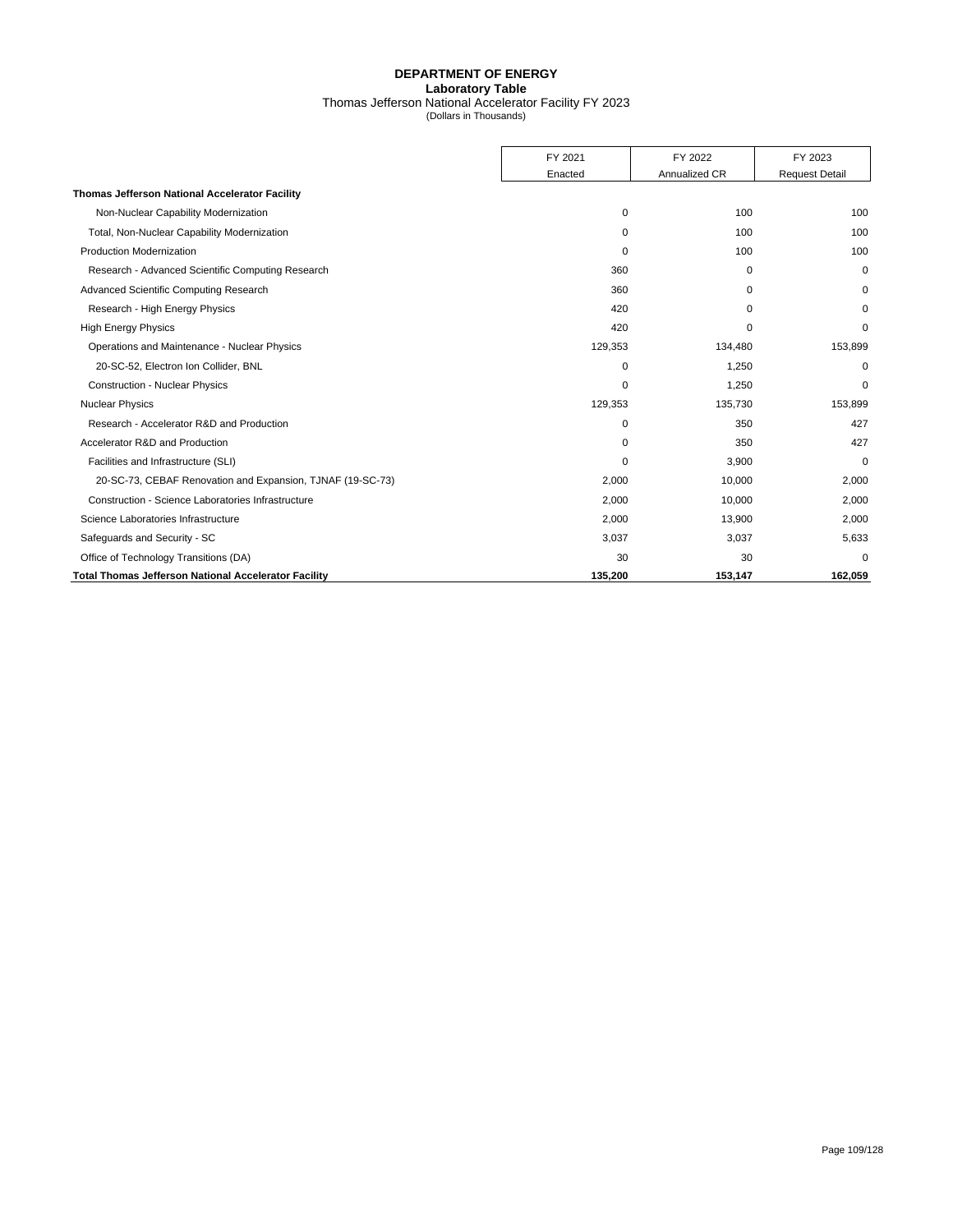#### **DEPARTMENT OF ENERGY Laboratory Table** Thomas Jefferson Site Office FY 2023 (Dollars in Thousands)

|                                           | FY 2021 | FY 2022       | FY 2023               |
|-------------------------------------------|---------|---------------|-----------------------|
|                                           | Enacted | Annualized CR | <b>Request Detail</b> |
| <b>Thomas Jefferson Site Office</b>       |         |               |                       |
| Program Direction - SC                    | 1,812   | 1.812         | 2,461                 |
| <b>Total Thomas Jefferson Site Office</b> | 1,812   | 1.812         | 2,461                 |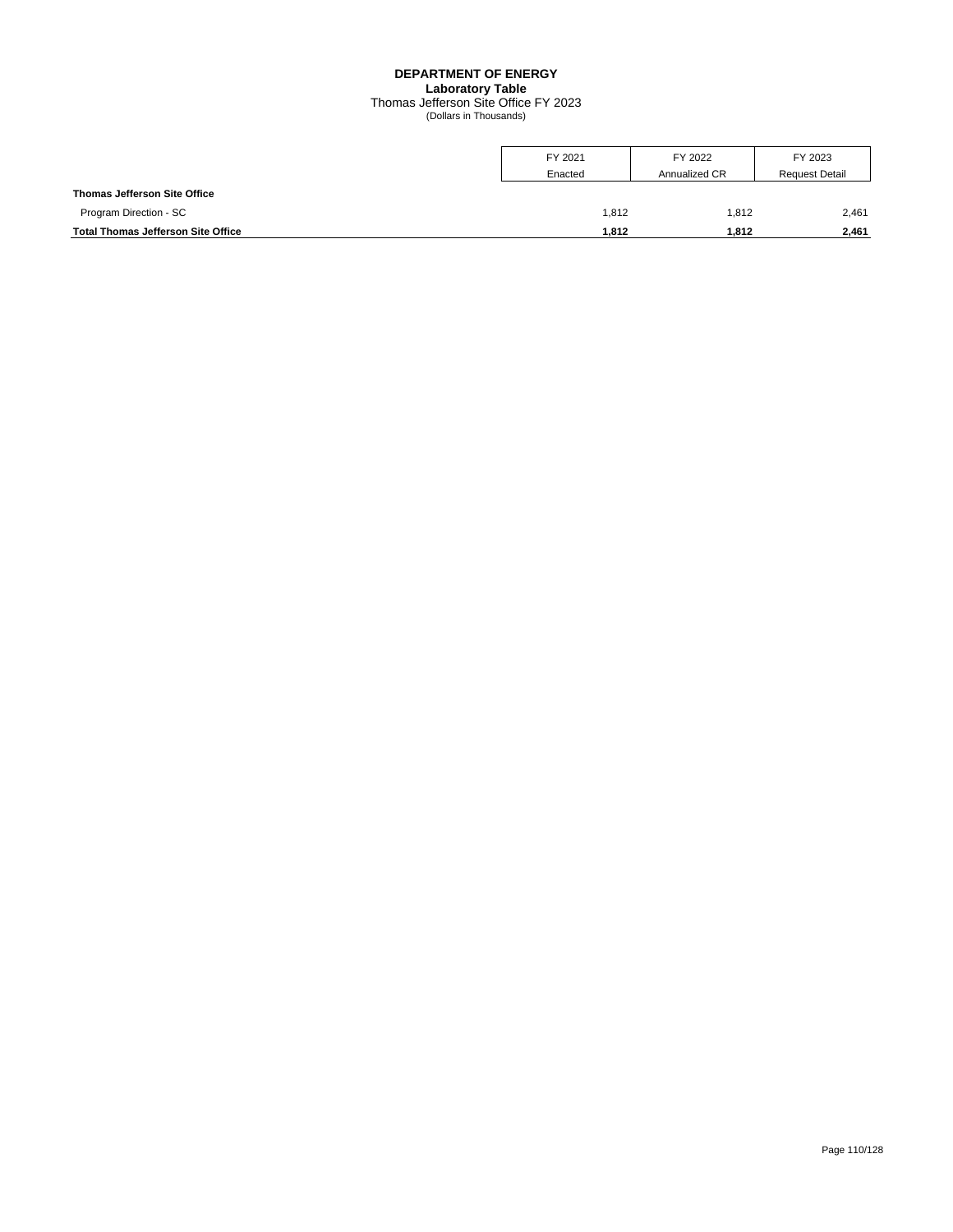#### **DEPARTMENT OF ENERGY Laboratory Table** Undesignated Lab/Plant/Installation FY 2023 (Dollars in Thousands)

|                                                   | FY 2021  | FY 2022       | FY 2023               |
|---------------------------------------------------|----------|---------------|-----------------------|
|                                                   | Enacted  | Annualized CR | <b>Request Detail</b> |
| Undesignated Lab/Plant/Installation               |          |               |                       |
| Research - Advanced Scientific Computing Research | 49,552   | 113,293       | 85,078                |
| Advanced Scientific Computing Research            | 49,552   | 113,293       | 85,078                |
| Research - Basic Energy Sciences                  | $\Omega$ | 320,459       | 487,170               |
| <b>Basic Energy Sciences</b>                      | 0        | 320,459       | 487,170               |
| Research - Biological & Environmental Research    | 106,090  | 94.152        | 136,433               |
| Biological and Environmental Research             | 106,090  | 94,152        | 136,433               |
| Research - Fusion Energy Sciences                 | 42,456   | 42,456        | 71,320                |
| <b>Fusion Energy Sciences</b>                     | 42,456   | 42,456        | 71,320                |
| Research - High Energy Physics                    | 28,708   | 32,810        | 56,655                |
| <b>High Energy Physics</b>                        | 28,708   | 32,810        | 56,655                |
| Operations and Maintenance - Nuclear Physics      | 52,345   | 29,732        | 40,208                |
| <b>Nuclear Physics</b>                            | 52,345   | 29,732        | 40,208                |
| Research - Accelerator R&D and Production         | $\Omega$ | 2,128         | 6,916                 |
| Accelerator R&D and Production                    | $\Omega$ | 2,128         | 6,916                 |
| Workforce Development for Teachers & Scientists   | 29,000   | 29,000        | 41,300                |
| Facilities and Infrastructure (SLI)               | $\Omega$ | 0             | 100                   |
| Science Laboratories Infrastructure               | 0        | $\mathbf 0$   | 100                   |
| Safequards and Security - SC                      | $\Omega$ | 17,096        | 28,429                |
| <b>Energy Delivery Grid Operations Technology</b> | $\Omega$ | $\Omega$      | 20                    |
| <b>Total Undesignated Lab/Plant/Installation</b>  | 308,151  | 681,126       | 953.629               |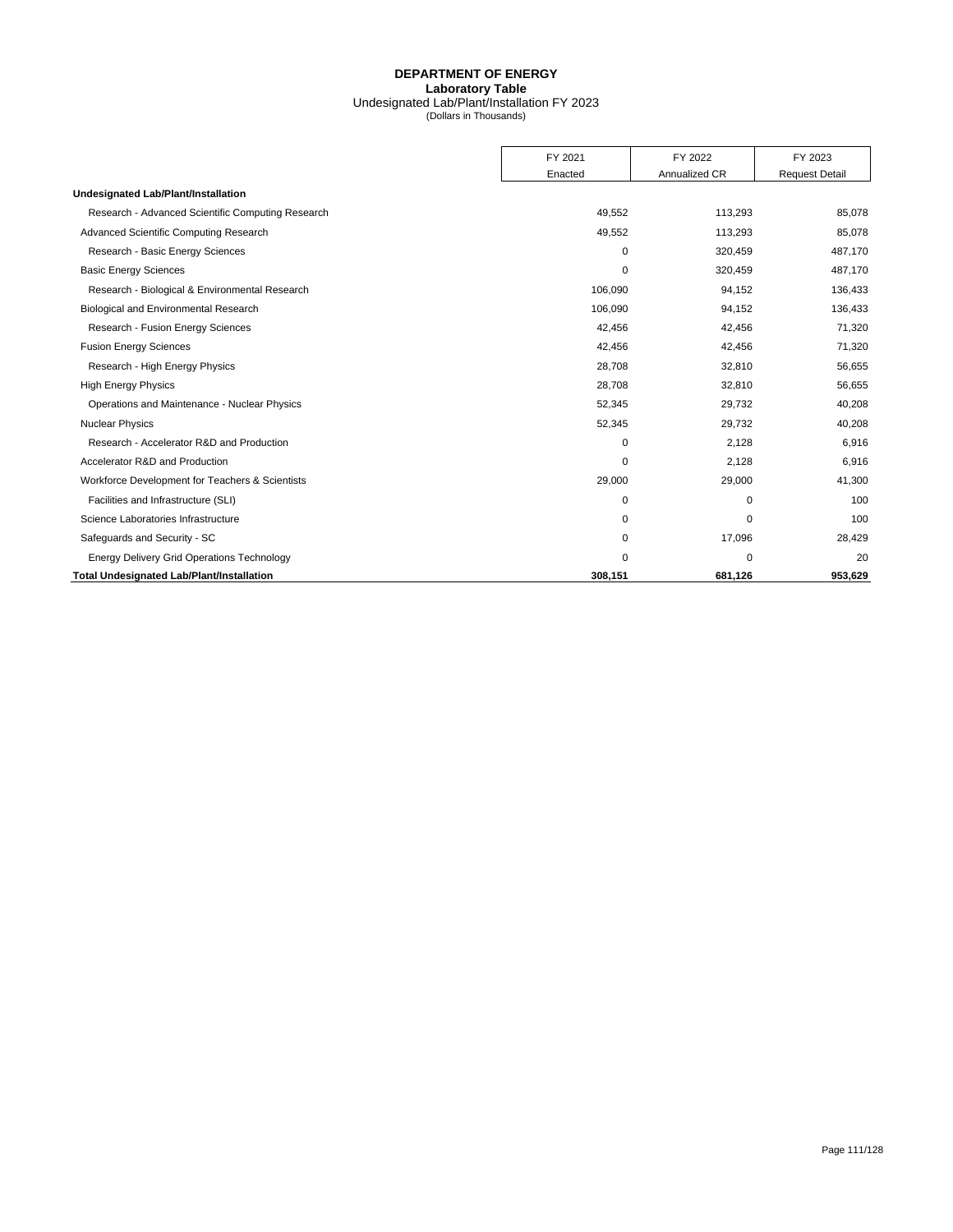#### **DEPARTMENT OF ENERGY Laboratory Table** University of Rochester FY 2023 (Dollars in Thousands)

|                                                 | FY 2021 | FY 2022       | FY 2023               |
|-------------------------------------------------|---------|---------------|-----------------------|
|                                                 | Enacted | Annualized CR | <b>Request Detail</b> |
| University of Rochester                         |         |               |                       |
| <b>Inertial Confinement Fusion</b>              | 82.000  | 82.000        | 75,000                |
| Stockpile Research, Technology, and Engineering | 82,000  | 82.000        | 75,000                |
| <b>Total University of Rochester</b>            | 82.000  | 82.000        | 75,000                |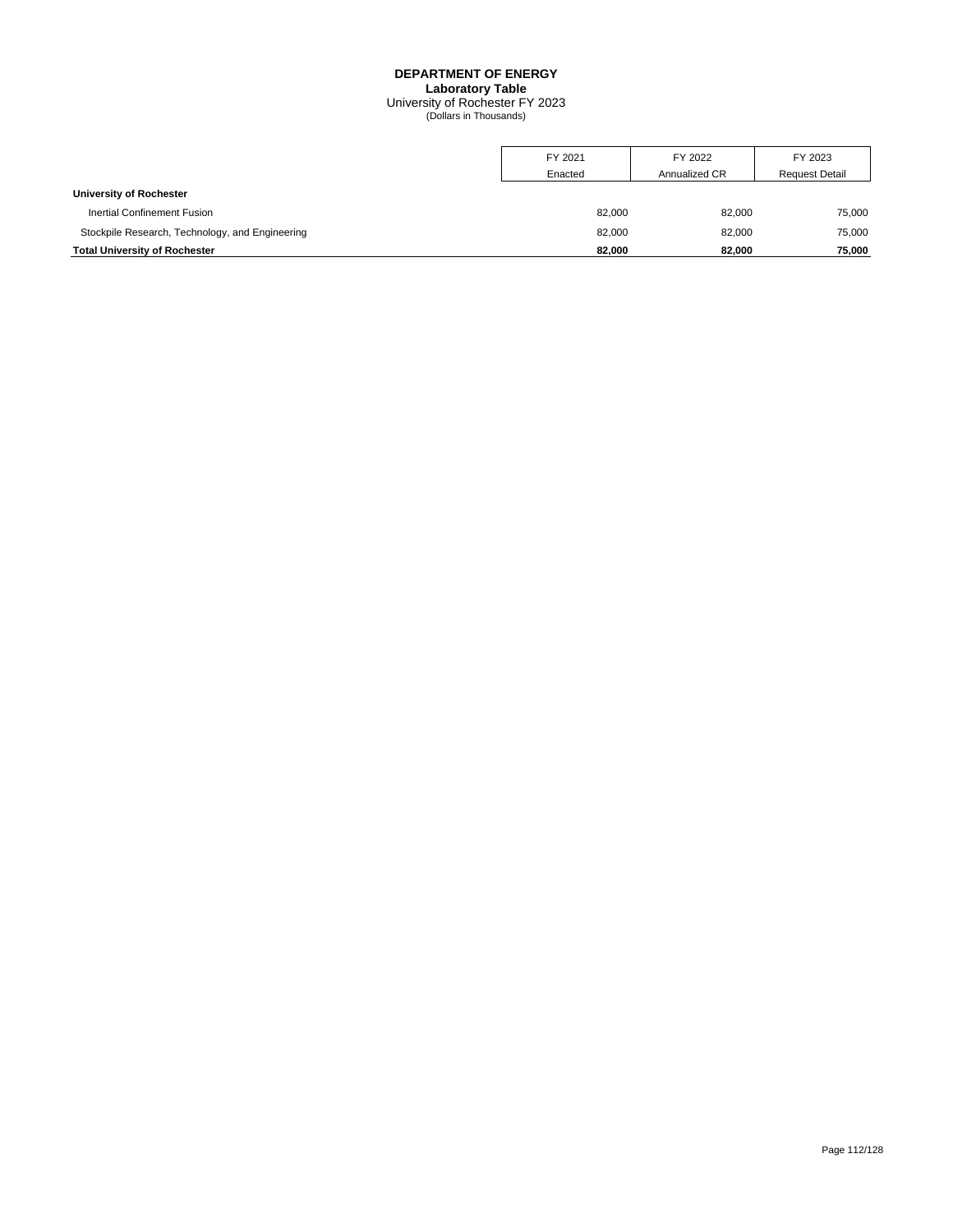|                                                                       | FY 2021 | FY 2022       | FY 2023               |
|-----------------------------------------------------------------------|---------|---------------|-----------------------|
|                                                                       | Enacted | Annualized CR | <b>Request Detail</b> |
| <b>Washington Headquarters</b>                                        |         |               |                       |
| B61-12 LEP                                                            | 10,196  | 11,575        | 21,000                |
| W88 ALT 370                                                           | 3,212   | 630           | 4,800                 |
| <b>W80-4 LEP</b>                                                      | 12,504  | 48            | 34,000                |
| W87-1 Modification Program                                            | 6,763   | 0             | 20,467                |
| W93 Program                                                           | 663     | 0             | 7,215                 |
| Stockpile Major Modernization                                         | 33,338  | 12,253        | 87,482                |
| Stockpile Sustainment                                                 | 21,128  | 4,800         | 45,106                |
| Weapons Dismantlement and Disposition                                 | 1,245   | 142           | 1,529                 |
| <b>Production Operations</b>                                          | 13,199  | 22,758        | 23,273                |
| Nuclear Enterprise Assurance                                          | 0       | 0             | 1,467                 |
| Stockpile Management                                                  | 68,910  | 39,953        | 158,857               |
| Los Alamos Plutonium Operations                                       | 9,007   | 2,486         | 11,519                |
| 21-D-512, Plutonium Pit Production Project, LANL                      | 0       | 2,000         | $\mathbf 0$           |
| 04-D-125, Chemistry and Metallurgy Research Replacement Project, LANL | 2,000   | 2,000         | $\mathbf 0$           |
| Los Alamos Plutonium Modernization                                    | 11,007  | 6,486         | 11,519                |
| Savannah River Plutonium Operations                                   | 1,125   | 669           | 1,700                 |
| Savannah River Plutonium Modernization                                | 1,125   | 669           | 1,700                 |
| Enterprise Plutonium Support                                          | 1,135   | 2,731         | 1,282                 |
| Plutonium Modernization                                               | 13,267  | 9,886         | 14,501                |
| High Explosives & Energetics                                          | 8,795   | 8,920         | 30,680                |
| <b>HESE OPCs</b>                                                      | 47      | 0             | $\mathbf 0$           |
| 21-D-510, HE Synthesis, Formulation, and Production, PX               | 3,000   | 1,000         | $\mathbf 0$           |
| <b>HE &amp; Energistics</b>                                           | 11,842  | 9,920         | 30,680                |
| Primary Capability Modernization                                      | 25,109  | 19,806        | 45,181                |
| Uranium Modernization                                                 | 41,116  | 1,000         | 63,836                |
| Depleted Uranium Modernization                                        | 21,312  | 500           | 8,271                 |
| Lithium Modernization                                                 | 3,082   | 500           | 1,588                 |
| Secondary Capability Modernization                                    | 65,510  | 2,000         | 73,695                |
| <b>Tritium Sustainment and Modernization</b>                          | 3,901   | 4,525         | 9,810                 |
| Domestic Uranium Enrichment                                           | 4,151   | 5,585         | 42,092                |
| <b>HEU Downblend</b>                                                  | 74,488  | 80,000        | $\mathbf 0$           |
| <b>Uranium Reserve</b>                                                | 75,000  | 75,000        | $\mathbf 0$           |
| 18-D-650, Tritium Finishing Facility, SRS                             | 1,500   | 1,500         | 1,500                 |
| Tritium and Domestic Uranium Enrichment                               | 159,040 | 166,610       | 53,402                |
| Non-Nuclear Capability Modernization                                  | 3,154   | 11,510        | 11,275                |
| Total, Non-Nuclear Capability Modernization                           | 3,154   | 11,510        | 11,275                |
| <b>Capability Based Investments</b>                                   | 14,597  | 23,579        | 27,420                |
| Planning for Programmatic Construction (Pre-CD-1)                     | 953     | 3,453         | 0                     |
| <b>Production Modernization</b>                                       | 268,363 | 226,958       | 210,973               |
| <b>Primary Assessment Technologies</b>                                | 14,712  | 14,712        | 9,303                 |
| <b>Dynamic Materials Properties</b>                                   | 15,722  | 19,722        | 8,140                 |
| <b>Advanced Diagnostics</b>                                           | 2,669   | 4,469         | 2,424                 |
| Secondary Assessment Technologies                                     | 6,738   | 8,990         | 2,301                 |
| <b>Enhanced Capabilities for Subcritical Experiments</b>              | 50,743  | 5,219         | 10,343                |
| Hydrodynamic and Subcritical Experiment Execution Support             | 7,501   | 7,501         | 9,510                 |
| 17-D-640, U1a Complex Enhancements Project, NNSS                      | 8,000   | 30,600        | $\pmb{0}$             |
| <b>Assessment Science</b>                                             | 106,085 | 91,213        | 42,021                |
| Archiving and Support                                                 | 572     | 920           | 887                   |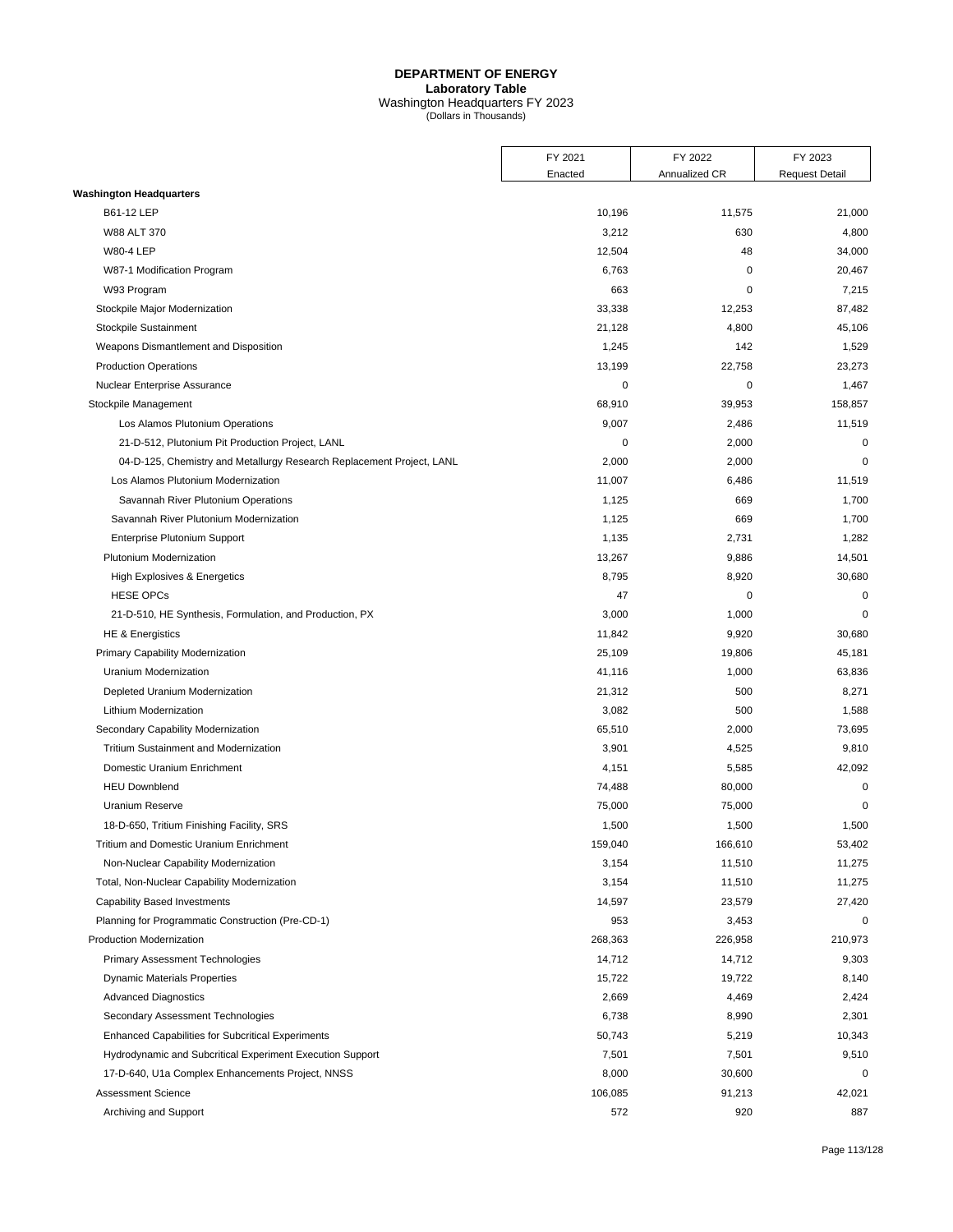|                                                         | FY 2021   | FY 2022       | FY 2023               |
|---------------------------------------------------------|-----------|---------------|-----------------------|
|                                                         | Enacted   | Annualized CR | <b>Request Detail</b> |
| <b>Delivery Environments</b>                            | 81        | 750           | 767                   |
| <b>Weapons Survivability</b>                            | 1,437     | 1,160         | 1,889                 |
| <b>Studies and Assessments</b>                          | $\pmb{0}$ | 0             | 64                    |
| Aging and Lifetimes                                     | 778       | 1,271         | 1,200                 |
| Stockpile Responsiveness                                | 875       | 1,420         | 1,375                 |
| Advanced Certification and Qualification                | 752       | 1,206         | 1,024                 |
| Engineering and Integrated Assessments                  | 4,495     | 6,727         | 7,206                 |
| Inertial Confinement Fusion                             | 15,920    | 15,920        | 12,208                |
| <b>Surety Technologies</b>                              | 927       | 657           | 1,030                 |
| Weapon Technology Development                           | 1,545     | 1,564         | 2,427                 |
| Advanced Manufacturing Development                      | 1,399     | 1,438         | 2,267                 |
| Weapons Technology and Manufacturing Maturation         | 3,871     | 3,659         | 5,724                 |
| Advanced Simulation and Computing                       | 8,000     | 8,000         | 11,140                |
| Advanced Simulation & Computing                         | 8,000     | 8,000         | 11,140                |
| Stockpile Research, Technology, and Engineering         | 138,371   | 125,519       | 78,299                |
| <b>Operations of Facilities</b>                         | 14,654    | 32,500        | 41,000                |
| Safety and Environmental Operations                     | 4,883     | 6,981         | 9,538                 |
| Maintenance and Repair of Facilities                    | 88,546    | 98,000        | 95,000                |
| Infrastructure and Safety                               | 34,269    | 96,960        | 52,085                |
| Recapitalization                                        | 34,269    | 96,960        | 52,085                |
| Operating                                               | 142,352   | 234,441       | 197,623               |
| Infrastructure and Operations                           | 142,352   | 234,441       | 197,623               |
| Operations and Maintenance - DNS                        | 69,878    | 69,878        | 94,879                |
| Defense Nuclear Security (DNS)                          | 69,878    | 69,878        | 94,879                |
| Information Technology and Cyber Security               | 217,829   | 225,952       | 260,875               |
| Legacy Contractor Pensions and Settlement Payments (WA) | 101,668   | 101,668       | 114,632               |
| Conversion                                              | 3,023     | 24,619        | 7,060                 |
| <b>Nuclear Material Removal</b>                         | 640       | 500           | 1,000                 |
| <b>Material Disposition</b>                             | 1,335     | 51,530        | 18,111                |
| Laboratory and Partnership Support                      | 13,000    | 60,000        | $\mathbf 0$           |
| Material Management and Minimization                    | 17,998    | 136,649       | 26,171                |
| <b>International Nuclear Security</b>                   | 1,939     | 9,007         | 1,993                 |
| <b>Radiological Security</b>                            | 2,630     | 21,610        | 2,341                 |
| Nuclear Smuggling Detection and Deterrence              | 459       | 4,088         | 467                   |
| <b>Global Material Security</b>                         | 5,028     | 34,705        | 4,801                 |
| Nonproliferation & Arms Control                         | 18,248    | 18,248        | 23,138                |
| <b>Proliferation Detection R&amp;D</b>                  | 32,047    | 28,790        | 36,618                |
| <b>Nuclear Detonation Detection</b>                     | 4,595     | 5,324         | 10,327                |
| Nonproliferation Fuels Development                      | 260       | 16,494        |                       |
| Forensics R&D                                           | 1,288     | 3,750         | 702                   |
| Nonproliferation Stewardship Program                    | 13,480    | 6,450         | 17,312                |
| Defense Nuclear Nonproliferation R&D                    | 51,670    | 60,808        | 64,959                |
| 18-D-150, Surplus Plutonium Disposition Project, SRS    | 663       | 2,679         | 5,000                 |
| Nonproliferation Construction                           | 663       | 2,679         | 5,000                 |
| <b>Emergency Operations</b>                             | 12,564    | 12,585        | 26,970                |
| Counterterrorism and Counterproliferation               | 15,867    | 38,159        | 35,748                |
| Nuclear Counterterrorism & Incident Response            | 28,431    | 50,744        | 62,718                |
| Naval Reactors Development                              | 1,955     | 1,955         | 15,531                |
| Naval Reactors Operations and Infrastructure            | 9,953     | 9,953         | 2,365                 |
| Program Direction - Naval Reactors                      | 31,020    | 31,020        | 35,115                |
|                                                         |           |               |                       |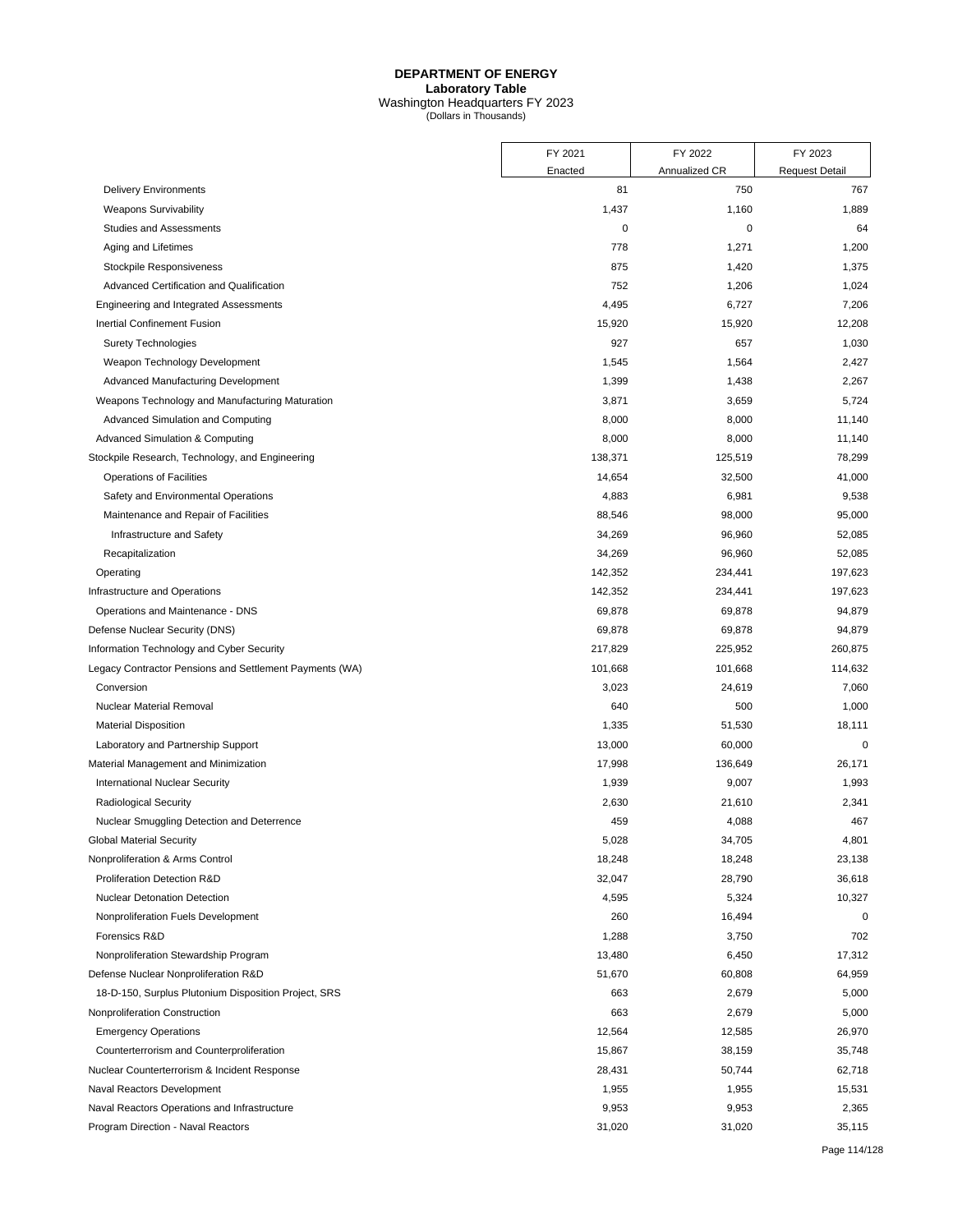|                                                                       | FY 2021 | FY 2022       | FY 2023               |
|-----------------------------------------------------------------------|---------|---------------|-----------------------|
|                                                                       | Enacted | Annualized CR | <b>Request Detail</b> |
| Program Direction - National Nuclear Security Administration          | 317,932 | 322,125       | 369,909               |
| Research - Advanced Scientific Computing Research                     | 88,623  | 0             | $\mathbf 0$           |
| Advanced Scientific Computing Research                                | 88,623  | 0             | $\Omega$              |
| Research - Basic Energy Sciences                                      | 439,674 | 0             | $\Omega$              |
| <b>Basic Energy Sciences</b>                                          | 439,674 | 0             | $\Omega$              |
| Research - Biological & Environmental Research                        | 6,170   | 0             |                       |
| Biological and Environmental Research                                 | 6,170   | 0             | O                     |
| Research - Fusion Energy Sciences                                     | 124,899 | 0             | O                     |
| <b>Fusion Energy Sciences</b>                                         | 124,899 | $\mathbf 0$   | 0                     |
| Research - High Energy Physics                                        | 68,224  | 0             | 0                     |
| <b>High Energy Physics</b>                                            | 68,224  | 0             | $\mathbf 0$           |
| Operations and Maintenance - Nuclear Physics                          | 67,784  | 0             | 0                     |
| 20-SC-51, U.S. Stable Isotope Production and Research Center, (SIPRC) | 0       | 12,000        | 12,000                |
| <b>Construction - Nuclear Physics</b>                                 | 0       | 12,000        | 12,000                |
| <b>Nuclear Physics</b>                                                | 67,784  | 12,000        | 12,000                |
| Research - Isotope R&D and Production                                 | 0       | 72,000        | 85,451                |
| Isotope R&D and Production                                            | 0       | 72,000        | 85,451                |
| Facilities and Infrastructure (SLI)                                   | 29,590  | 0             | $\mathbf 0$           |
| Science Laboratories Infrastructure                                   | 29,590  | 0             | $\mathbf 0$           |
| Safeguards and Security - SC                                          | 17,096  | 0             | $\mathbf 0$           |
| Program Direction - SC                                                | 105,832 | 105,832       | 114,188               |
| Vehicle Technologies                                                  | 49,209  | 47,085        | 53,500                |
| <b>Bioenergy Technologies</b>                                         | 16,835  | 12,000        | 40,050                |
| Hydrogen and Fuel Cells Technologies                                  | 11,846  | 9,100         | 11,100                |
| Sustainable Transportation                                            | 77,890  | 68,185        | 104,650               |
| Renewable Energy Grid Integration                                     | 0       | 0             | 47,730                |
| Wind Energy Technologies                                              | 14,434  | 15,269        | 39,500                |
| Water Power Technologies                                              | 44,534  | 50,299        | 42,745                |
| Geothermal Technologies                                               | 5,111   | 6,632         | 4,000                 |
| Renewable Power                                                       | 64,079  | 72,200        | 133,975               |
| Advanced Manufacturing                                                | 203,546 | 39,694        | 27,500                |
| <b>Building Technologies</b>                                          | 137,399 | 108,506       | 207,195               |
| Federal Energy Management Program (EERE)                              | 4,802   | 5,000         | 0                     |
| Weatherization Assistance Program (EERE)                              | 0       | 825           | 0                     |
| Training and Technical Assistance (EERE)                              | 550     | 500           | 0                     |
| State Energy Program Grants (EERE)                                    | 2,386   | 2,300         | 0                     |
| Weatherization and Intergovernmental Programs                         | 2,936   | 3,625         | 0                     |
| <b>Energy Efficiency</b>                                              | 348,683 | 156,825       | 234,695               |
| Program Direction - Energy Efficiency and Renewable Energy            | 129,556 | 130,816       | 165,350               |
| <b>Strategic Programs</b>                                             | 4,800   | 11,400        | 47,900                |
| Corporate Support                                                     | 134,356 | 142,216       | 213,250               |
| Transmission Reliability and Resilience                               | 3       | 288           | 245                   |
| <b>Energy Delivery Grid Operations Technology</b>                     | 0       | 0             | 300                   |
| <b>Resilient Distribution Systems</b>                                 | 1,186   | 1,474         | 1,500                 |
| Energy Storage R&D                                                    | 200     | 287           | 600                   |
| <b>Energy Storage</b>                                                 | 200     | 287           | 600                   |
| Transformer Resilience and Advanced Components                        | 225     | 228           | 200                   |
| Transmission Permitting and Technical Assistance                      | 764     | 1,082         | $\mathbf 0$           |
| Program Direction - Electricity                                       | 13,931  | 15,390        | 13,608                |
| Cybersecurity for Energy Delivery Systems                             | 3,783   | 3,783         | 0                     |
|                                                                       |         |               |                       |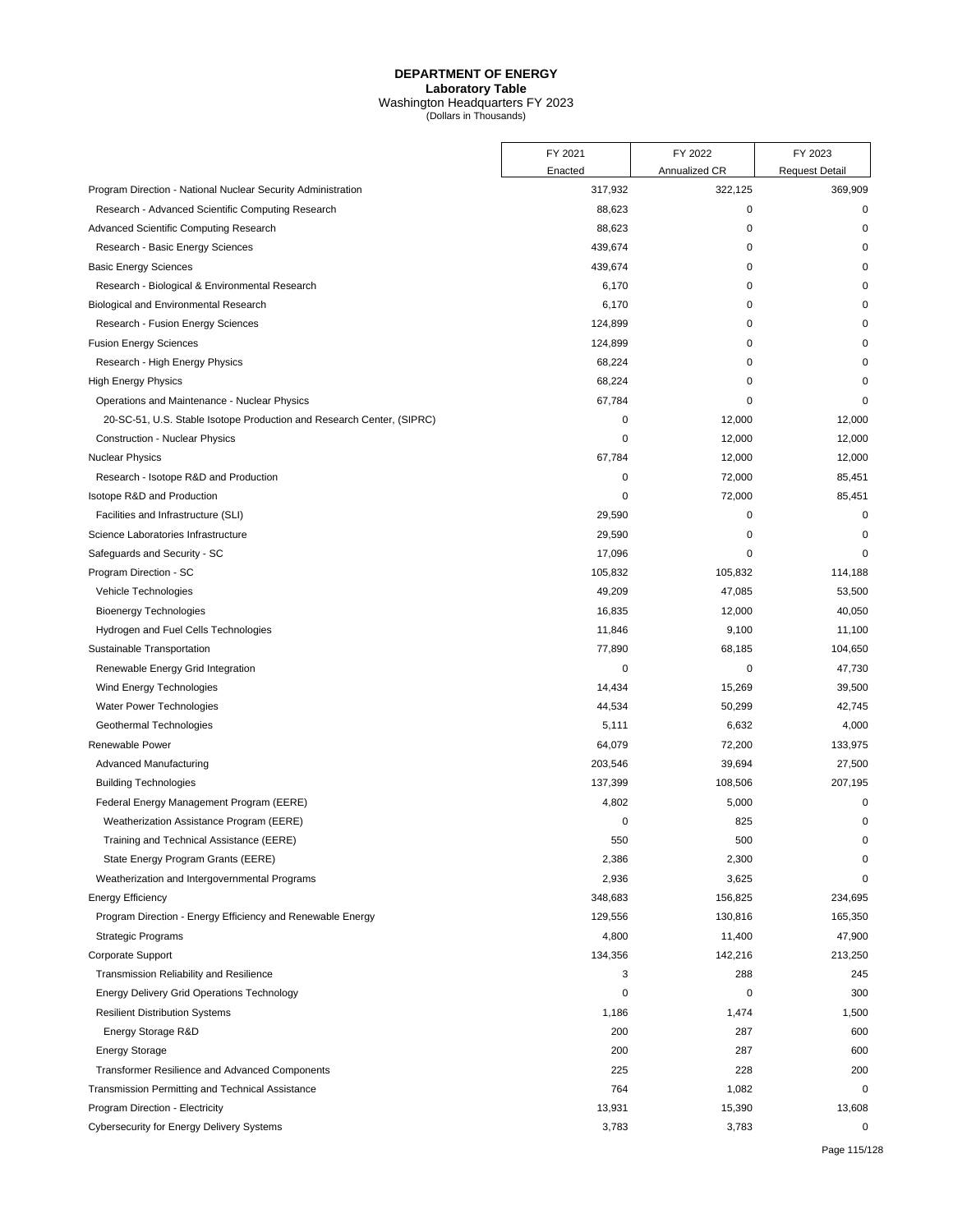|                                                 | FY 2021           | FY 2022                | FY 2023                              |
|-------------------------------------------------|-------------------|------------------------|--------------------------------------|
| Infrastructure Security and Energy Restoration  | Enacted<br>6,800  | Annualized CR<br>6,800 | <b>Request Detail</b><br>$\mathbf 0$ |
| Risk Management Technology and Tools            | 0                 | 0                      | 3,900                                |
| Response and Restoration                        | 0                 | 0                      | 2,500                                |
| Information Sharing, Partnerships and Exercises | 0                 | 0                      | 3,450                                |
| Program Direction - CESER                       | 9,250             | 10,000                 | 20,143                               |
|                                                 | 71,163            | 71,163                 | 0                                    |
| Carbon Capture<br>Carbon Utilization            | 16,385            | 16,385                 | $\Omega$                             |
|                                                 | 53,433            |                        | 0                                    |
| Carbon Storage<br>CCS and Power Systems         |                   | 53,433                 |                                      |
|                                                 | 140,981<br>67,411 | 140,981<br>67,411      | 0<br>0                               |
| <b>Advanced Energy Systems</b>                  | 23,722            |                        | 0                                    |
| <b>Cross Cutting Research</b>                   |                   | 23,722                 |                                      |
| Advanced Coal Energy Systems & CCUS             | 91,133            | 91,133                 | 0                                    |
| <b>Mineral Sustainability</b>                   | 35,318            | 35,318                 | 0                                    |
| Carbon Dioxide Removal                          | 38,100            | 38,100                 | 0                                    |
| <b>Special Recruitment Programs</b>             | 700               | 700                    | 0                                    |
| Import Export Authorization                     | 2,367             | 2,367                  | $\mathbf 0$                          |
| Advanced Oil and Gas Prod Tech (Unconv FE)      | 858               | 858                    | 0                                    |
| Natural Gas Technologies Research               | 30,250            | 30,250                 | 0                                    |
| Program Direction - Fossil Energy Field         | 31,353            | 31,353                 | 0                                    |
| Naval Petroleum and Oil Shale Reserve           | 2,006             | 2,006                  | 2,000                                |
| Strategic Petroleum Reserve (SPR)               | 8,430             | 8,430                  | 7,930                                |
| Northeast Home Heating Oil Reserves             | 800               | 800                    | 960                                  |
| University Led Research & Development           | 0                 | 0                      | 133,029                              |
| University Scholarships and Fellowships         | 0                 | 0                      | 9                                    |
| University Fuel Services (RRI)                  | 0                 | 0                      | 20                                   |
| <b>Integrated University Program</b>            | 0                 | 9                      | $\mathbf 0$                          |
| STEP R&D                                        | 689               | 689                    | 0                                    |
| Advanced SMR R&D                                | 1,762             | 1,762                  | 1,000                                |
| <b>LWR Sustainability</b>                       | 9,861             | 9,861                  | 11,415                               |
| <b>Advanced Reactor Technologies</b>            | 15,995            | 15,995                 | 14,000                               |
| Reactor Concepts RD&D                           | 27,618            | 27,618                 | 26,415                               |
| Mining, Conversion, and Transportation          | 1,100             | 2,000                  | 1,500                                |
| Civilian Nuclear Enrichment                     | 0                 | 40,000                 | 0                                    |
| Materials Recovery and Waste Form Development   | 1,038             | 1,038                  | 1,453                                |
| <b>Accident Tolerant Fuels</b>                  | 15,153            | 15,153                 | 15,133                               |
| Triso Fuel and Graphite Qualification           | 7,938             | 1,000                  | 1,470                                |
| Fuel Cycle Laboratory R&D                       | 2,260             | 2,260                  | 5,166                                |
| <b>HALEU Availability</b>                       | $\pmb{0}$         | 0                      | 3,274                                |
| Used Nuclear Fuel Disposition R&D               | 3,000             | 3,000                  | 3,000                                |
| Integrated Waste Management System              | 2,800             | 2,800                  | 11,800                               |
| Fuel Cycle Research & Development               | 33,289            | 67,251                 | 42,796                               |
| <b>Crosscutting Technology Development</b>      | 6,019             | 6,019                  | 6,000                                |
| Joint Modeling and Simulation Program           | 4,938             | 4,938                  | 3,627                                |
| <b>Nuclear Science User Facilities</b>          | 3,112             | 3,112                  | 4,000                                |
| <b>Transformational Challenge Reactor</b>       | 5,480             | 5,480                  | 0                                    |
| Nuclear Energy Enabling Technologies            | 19,549            | 19,549                 | 13,627                               |
| National Reactor Innovation Center              | 723               | 723                    | 0                                    |
| Demonstration 1 (X-Energy)                      | 2,712             | 2,712                  | 0                                    |
| Demonstration 2 (Natrium)                       | 2,865             | 2,865                  | 0                                    |
| Risk Reduction for Future Demonstration         | 40,000            | 40,000                 | 48,038                               |
|                                                 |                   |                        |                                      |

Page 116/128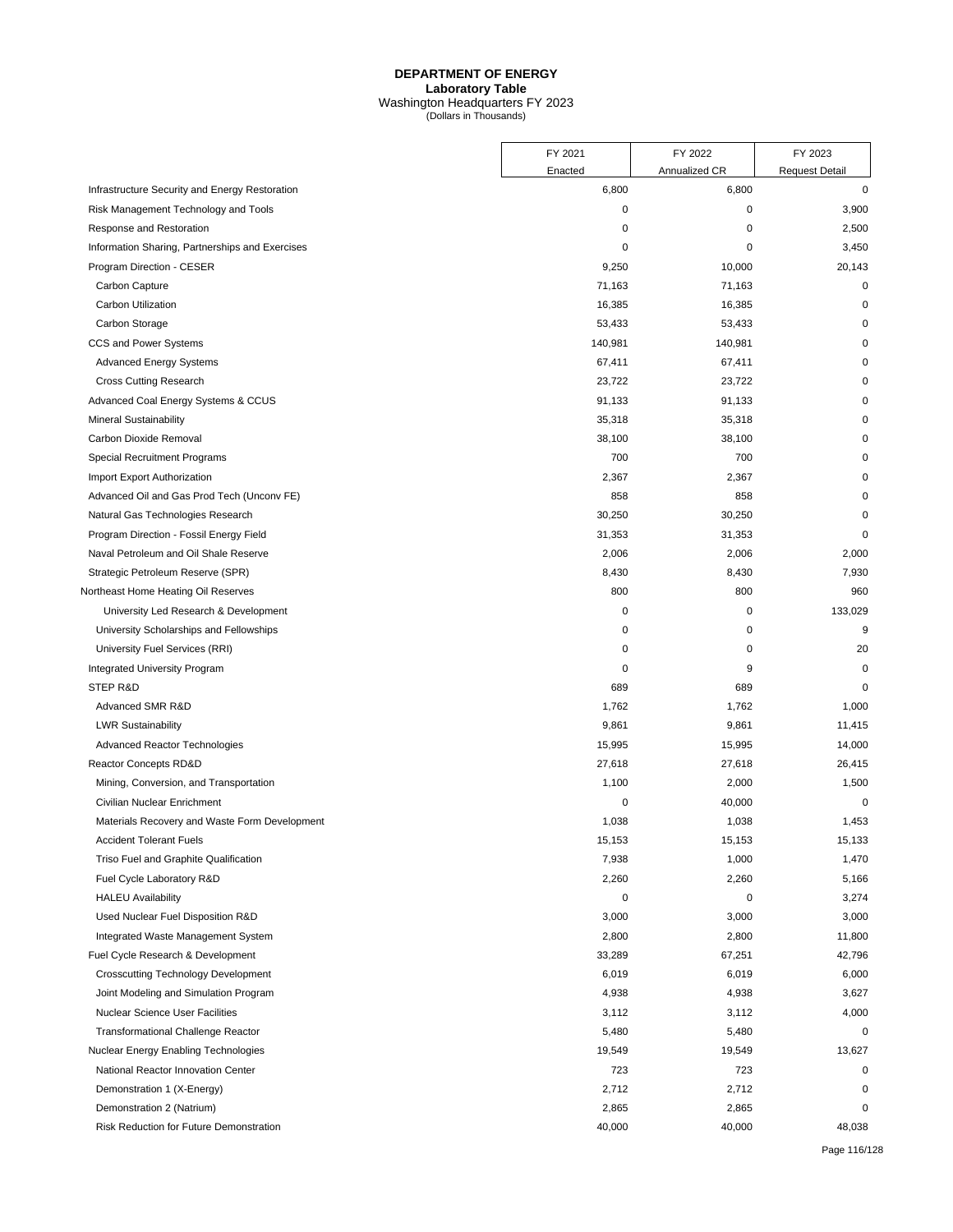|                                                                | FY 2021          | FY 2022                | FY 2023                              |
|----------------------------------------------------------------|------------------|------------------------|--------------------------------------|
| <b>Regulatory Development</b>                                  | Enacted<br>1,153 | Annualized CR<br>1,153 | <b>Request Detail</b><br>$\mathbf 0$ |
| <b>Advanced Reactors Safeguards</b>                            | 245              | 245                    | 500                                  |
| Advanced Reactors Demonstration Program                        | 47,698           | 47,698                 | 48,538                               |
| <b>Other Project Costs</b>                                     | 65               | 65                     | 65                                   |
| Versatile Advanced Test Reactor R&D                            | 65               | 65                     | 65                                   |
| <b>ORNL Nuclear Facilities O&amp;M</b>                         | 74               | 74                     | $\mathbf 0$                          |
| INL Facilities Operations and Maintenance                      | 812              | 997                    | 935                                  |
| Research Reactor Infrastructure                                | 20               | 20                     | $\mathbf 0$                          |
| Infrastructure                                                 | 906              | 1,091                  | 935                                  |
| Idaho Sitewide Safeguards & Security (050)                     | 50               | 125                    | 125                                  |
| International Nuclear Energy Cooperation                       | $\mathbf 0$      | 0                      | 1,500                                |
| Program Direction - Nuclear Energy                             | 40,901           | 40,901                 | 45,790                               |
| Interim Storage                                                | 5,500            | 5,500                  | 0                                    |
| Oversight Activities Nuclear Waste Disposal                    | 7,000            | 7,000                  | 9,705                                |
| Office of the Secretary                                        | 5,582            | 5,582                  | 6,642                                |
| Congressional & Intergovernmental Affairs                      | 5,000            | 5,000                  | 7,142                                |
| Office of the Chief Financial Officer                          | 53,590           | 53,590                 | 62,283                               |
| Economic Impact & Diversity                                    | 10,169           | 10,169                 | 34,140                               |
| Office of International Affairs                                | 26,825           | 26,825                 | 62,141                               |
| <b>Chief Information Officer</b>                               | 140,200          | 140,200                | 233,731                              |
| Other Departmental Administration                              | 141,662          | 141,662                | 219,789                              |
| Strategic Partnership Projects                                 | 6,722            | 6,722                  | 0                                    |
| Strategic Partnership Projects and Revenues                    | 6,722            | 6,722                  | 0                                    |
| Legacy Management Activities - Defense                         | 35,151           | 35,151                 | 51,930                               |
| Legacy Management                                              | 35,151           | 35,151                 | 51,930                               |
| Program Direction - Office of Enterprise Assessments           | 54,635           | 54,635                 | 57,941                               |
| <b>Enterprise Assessments</b>                                  | 24,285           | 24,285                 | 27,186                               |
| Office of Enterprise Assessments                               | 78,920           | 78,920                 | 85,127                               |
| Program Direction - Environment, Health, Safety and Security   | 72,000           | 72,000                 | 76,685                               |
| Environment, Health, Safety & Security                         | 117,801          | 117,801                | 122,335                              |
| Environment, Health, Safety, and Security                      | 189,801          | 189,801                | 199,020                              |
| <b>Specialized Security Activities</b>                         | 283,500          | 283,500                | 306,067                              |
| Office Of Hearings And Appeals                                 | 4,262            | 4,262                  | 4,477                                |
| Office of Technology Transitions (DA)                          | 8,871            | 8,871                  | 9,749                                |
| Indian Energy Policy & Programs                                | 17,000           | 17,000                 | 129,736                              |
| Program Direction - Indian Energy Program                      | 5,000            | 5,000                  | 20,303                               |
| <b>ARPA-E Projects</b>                                         | 392,000          | 392,000                | 643,000                              |
| Program Direction - ARPA-E                                     | 35,000           | 35,000                 | 57,150                               |
| Energy Information Administration (EIA)                        | 126,800          | 126,800                | 144,480                              |
| Loan Guarantee Program                                         | 31,457           | 31,277                 | 65,483                               |
| Administrative Expenses - Tribal Energy Loan Guarantee Program | 1,955            | 2,000                  | 1,860                                |
| Advanced Technology Vehicle Manufacturing Loan Program         | 4,622            | 4,450                  | 9,200                                |
| Program Direction - Defense Environmental Cleanup              | 85,595           | 85,595                 | 89,647                               |
| Program Support - Defense Environmental Cleanup                | 12,979           | 12,979                 | 103,239                              |
| Technology Development and Deployment                          | 30,000           | 30,000                 | 25,000                               |
| Management and Storage of Elemental Mercury                    | 2,100            | 2,100                  | 2,100                                |
| Uranium Enrichment D&D Fund-U Th Reimbursements                | 5,000            | 5,000                  | 24,400                               |
| Program Direction - OCED                                       | 0                | 0                      | 18,449                               |
| <b>Clean Energy Demonstrations</b>                             | 0                | 0                      | 164,052                              |
| Grid Planning & Development                                    | 0                | 0                      | 3,200                                |
|                                                                |                  |                        |                                      |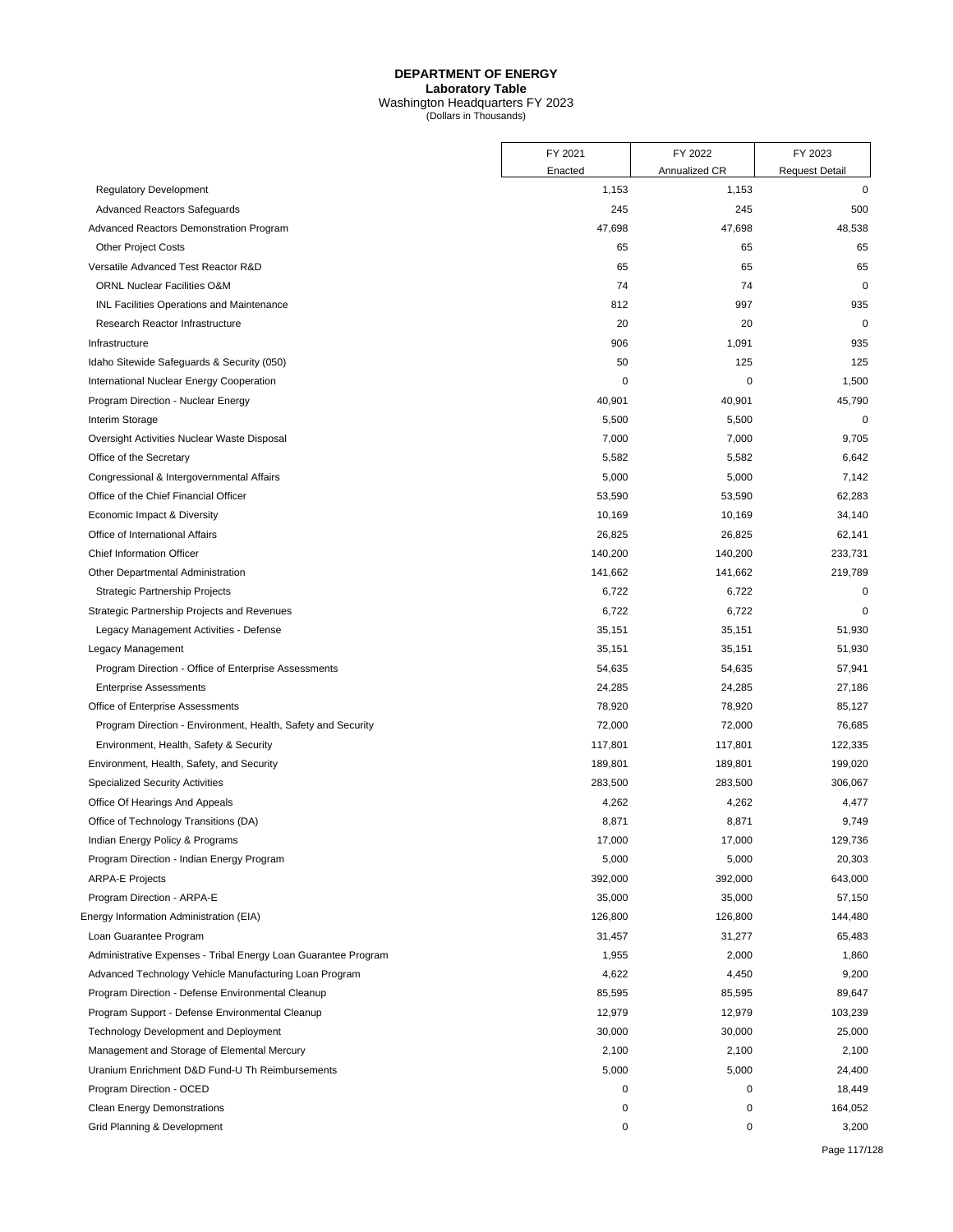|                                                 | FY 2021   | FY 2022       | FY 2023               |
|-------------------------------------------------|-----------|---------------|-----------------------|
|                                                 | Enacted   | Annualized CR | <b>Request Detail</b> |
| <b>Grid Technical Assistance</b>                | 0         | 0             | 3,400                 |
| Wholesale Electricity Market TA & Grants        | 0         | 0             | 700                   |
| Interregional & Offshore Transmission Planning  | 0         | $\Omega$      | 2.500                 |
| Program Direction - Grid Deployment Office      | 0         | 0             | 4.272                 |
| Program Direction - Office of Inspector General | 57.739    | 57.739        | 106,808               |
| <b>Total Washington Headquarters</b>            | 5,462,374 | 4,758,832     | 5,905,161             |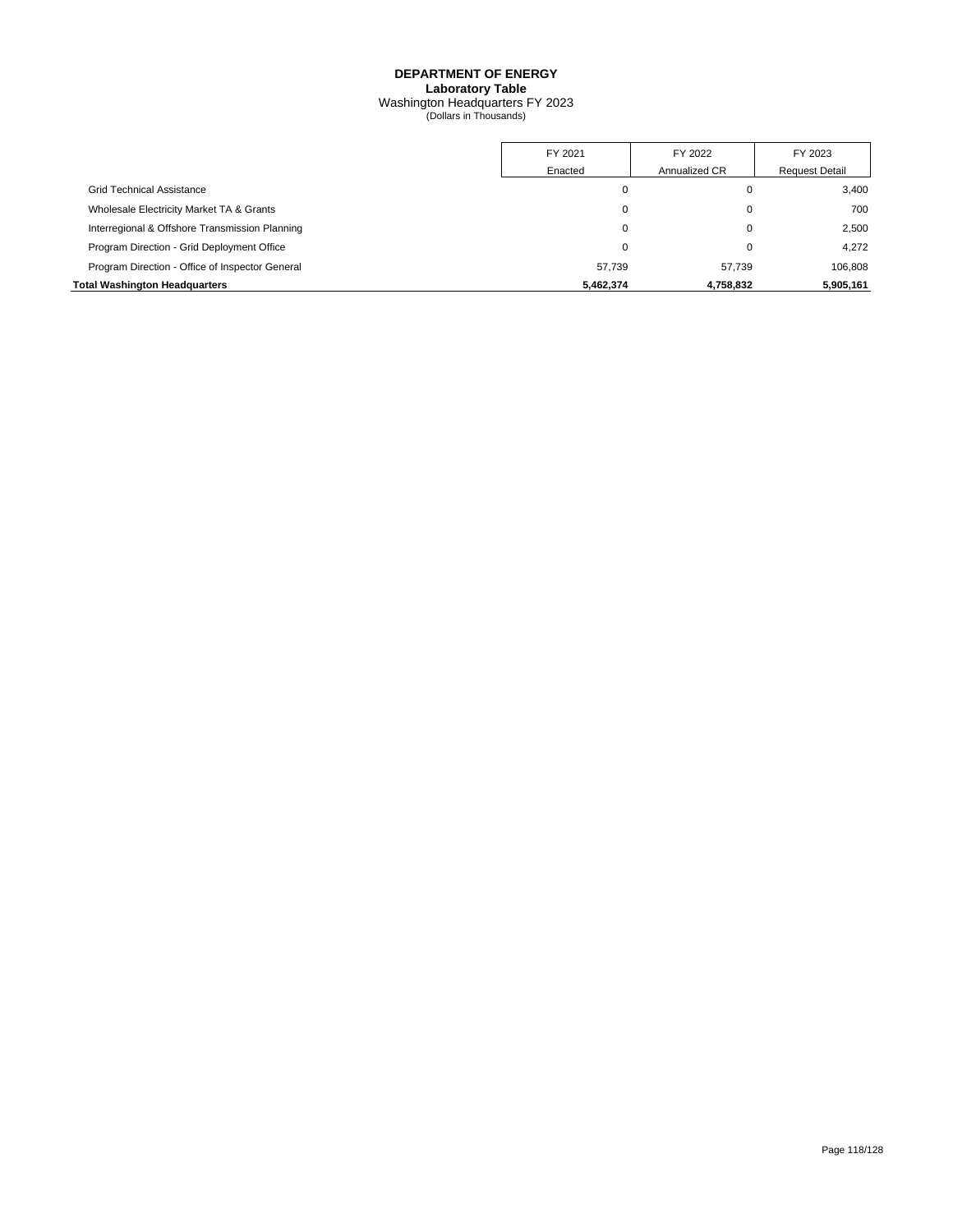## **DEPARTMENT OF ENERGY Laboratory Table**

Waste Isolation Pilot Plant FY 2023 (Dollars in Thousands)

|                                                                  | FY 2021 | FY 2022       | FY 2023               |
|------------------------------------------------------------------|---------|---------------|-----------------------|
|                                                                  | Enacted | Annualized CR | <b>Request Detail</b> |
| <b>Waste Isolation Pilot Plant</b>                               |         |               |                       |
| <b>Material Disposition</b>                                      | 7,595   | 6,240         | 11,932                |
| Material Management and Minimization                             | 7,595   | 6,240         | 11,932                |
| Nonproliferation & Arms Control                                  | 355     | 355           | 450                   |
| Counterterrorism and Counterproliferation                        | 3,117   | 12            | 508                   |
| Nuclear Counterterrorism & Incident Response                     | 3,117   | 12            | 508                   |
| Waste Isolation Pilot Plant (WIPP)                               | 313,260 | 313,260       | 371,943               |
| 21-D-401 Hoisting Capability Project                             | 10,000  | 10,000        | $\mathbf 0$           |
| 15-D-411 Safety Significant Confinement Ventilation System, WIPP | 35,000  | 35,000        | 59,073                |
| 15-D-412 Exhaust Shaft, WIPP                                     | 55,000  | 55,000        | 25,000                |
| Construction - Waste Isolation Pilot Plant                       | 100,000 | 100,000       | 84,073                |
| <b>Total Waste Isolation Pilot Plant</b>                         | 413,260 | 413,260       | 456,016               |
| <b>Total Waste Isolation Pilot Plant</b>                         | 424,327 | 419,867       | 468,906               |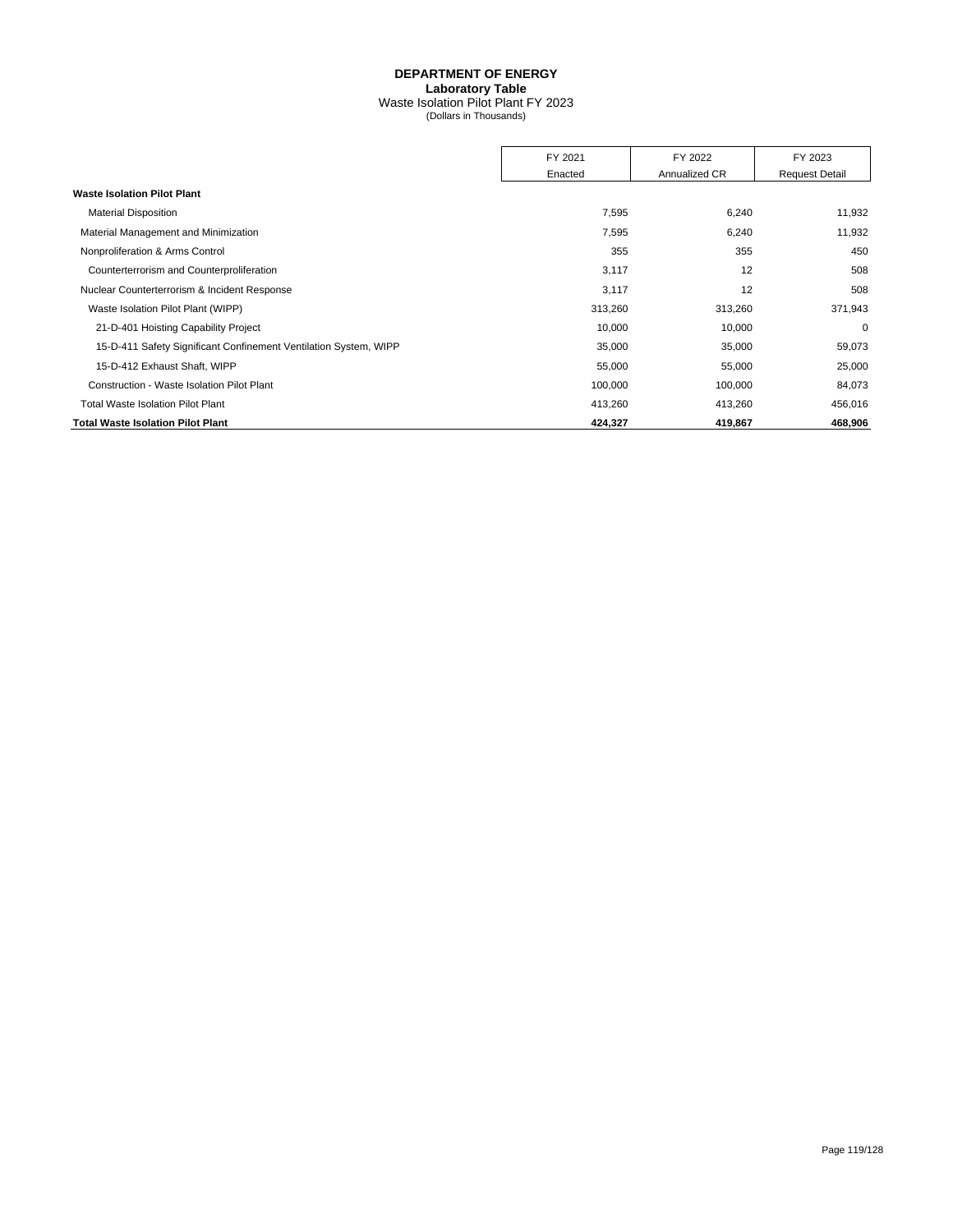## **DEPARTMENT OF ENERGY Laboratory Table**

Weldon Spring Site Office FY 2023 (Dollars in Thousands)

|                                        | FY 2021 | FY 2022       | FY 2023               |
|----------------------------------------|---------|---------------|-----------------------|
|                                        | Enacted | Annualized CR | <b>Request Detail</b> |
| <b>Weldon Spring Site Office</b>       |         |               |                       |
| Legacy Management Activities - Defense | 4,092   | 4,092         | 5.131                 |
| Legacy Management                      | 4.092   | 4.092         | 5,131                 |
| <b>Total Weldon Spring Site Office</b> | 4,092   | 4.092         | 5,131                 |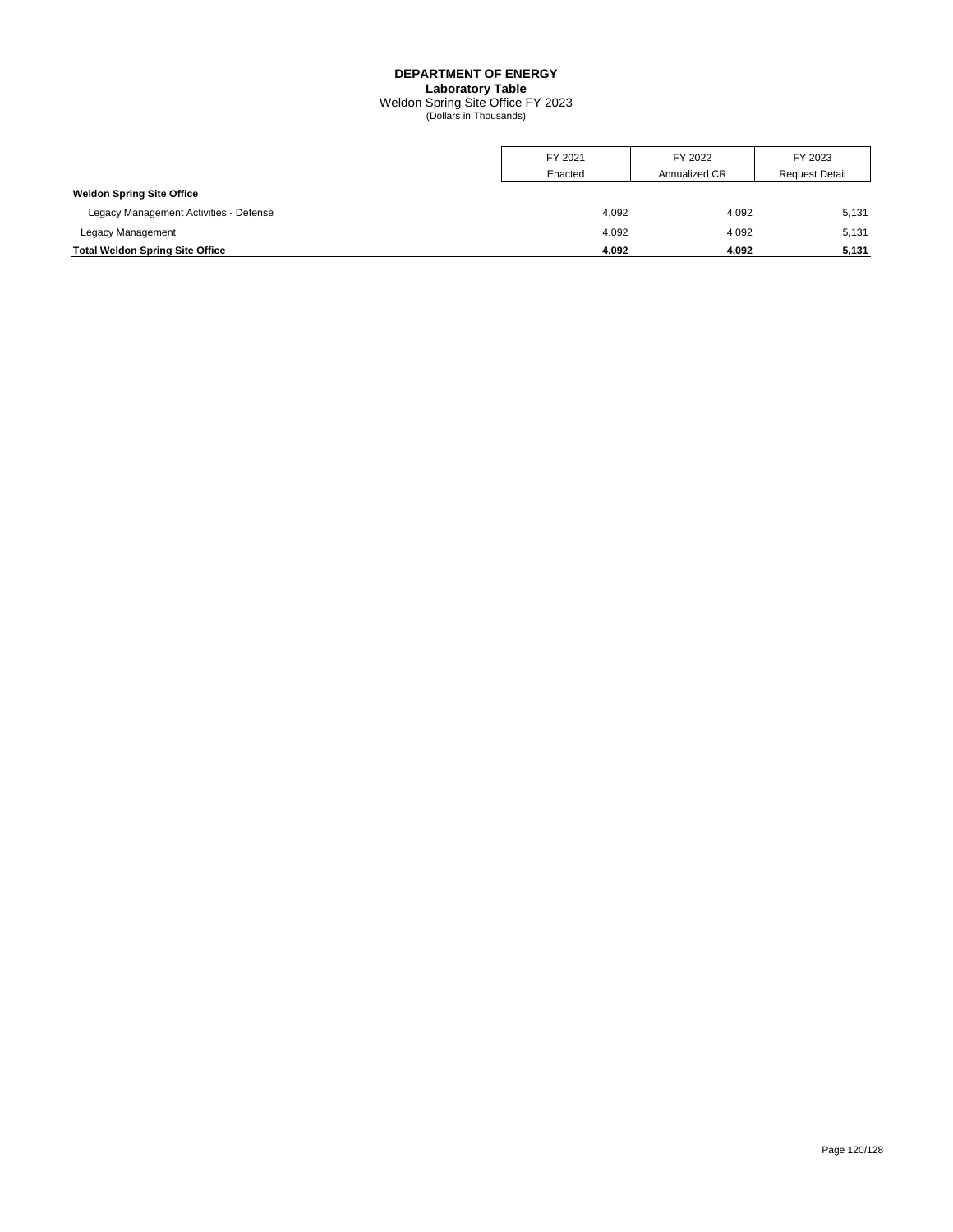#### **DEPARTMENT OF ENERGY Laboratory Table** West Valley Demonstration Project FY 2023 (Dollars in Thousands)

|                                                         | FY 2021 | FY 2022       | FY 2023               |
|---------------------------------------------------------|---------|---------------|-----------------------|
|                                                         | Enacted | Annualized CR | <b>Request Detail</b> |
| <b>West Valley Demonstration Project</b>                |         |               |                       |
| Safequards and Security - Defense Environmental Cleanup | 4.298   | 4.298         | 4.377                 |
| West Valley Demonstration Project - NDEC                | 88.113  | 88.113        | 89,882                |
| <b>Total West Valley Demonstration Project</b>          | 92.411  | 92.411        | 94.259                |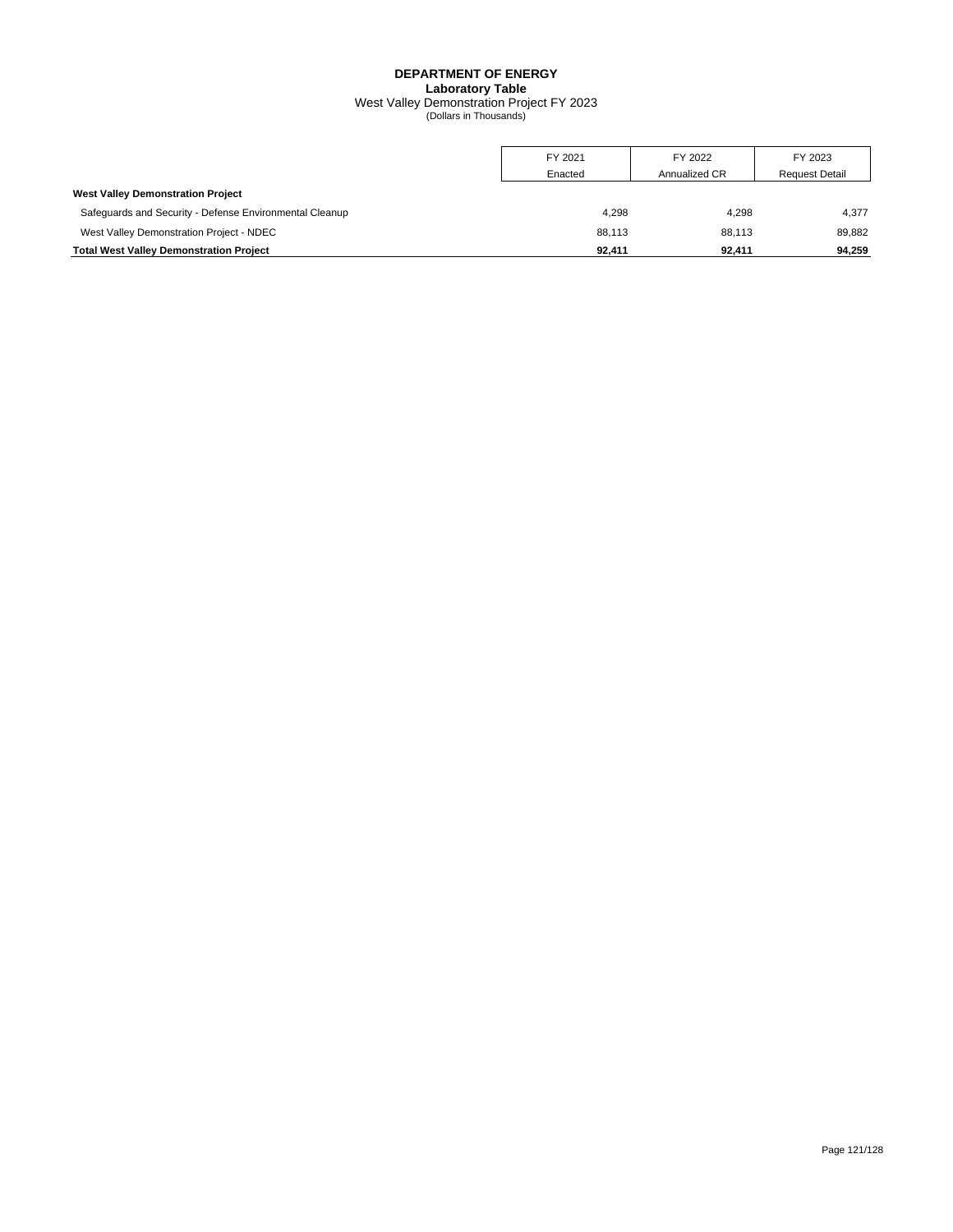#### **DEPARTMENT OF ENERGY Laboratory Table** Western Area Power Administration Office FY 2023 (Dollars in Thousands)

|                                                                           | FY 2021    | FY 2022       | FY 2023               |
|---------------------------------------------------------------------------|------------|---------------|-----------------------|
|                                                                           | Enacted    | Annualized CR | <b>Request Detail</b> |
| <b>Western Area Power Administration Office</b>                           |            |               |                       |
| <b>Transmission Reliability and Resilience</b>                            | 15         | 0             | $\Omega$              |
| Operation And Maintenance - CROM                                          | 77,874     | 77,874        | 85,229                |
| <b>Construction And Rehabilitation - CROM</b>                             | 26,251     | 26,251        | 47,189                |
| Purchase Power And Wheeling - CROM                                        | 485.890    | 485,890       | 625,405               |
| Program Direction - CROM                                                  | 253,575    | 253,575       | 277,287               |
| Construction, Rehabilitation, Operation, and Maintenance (CROM) - WP      | 843,590    | 843,590       | 1,035,110             |
| Less alternative financing (for O&M) - CROM                               | $-6,297$   | $-6,297$      | $-7,641$              |
| Less alternative financing (for Construction) - CROM                      | $-20,353$  | $-20,353$     | $-38,219$             |
| Less alternative financing (for PPW) - CROM                               | $-293,890$ | $-293,890$    | $-275,322$            |
| Less alternative financing (for PD) - CROM                                | $-48,546$  | $-48,546$     | $-54,868$             |
| Less alternative financing - CROM                                         | $-369,086$ | $-369,086$    | $-376,050$            |
| Purchase Power & Wheeling Financed from Offsetting (P.L. 108-447/109-103) | $-192,000$ | $-192,000$    | $-350,083$            |
| Offsetting Collections - Colorado River Dam (P.L. 98-381)                 | $-8,378$   | $-8,378$      | $-9,404$              |
| Offsetting Collections (for O&M) - CROM                                   | $-24.744$  | $-24.744$     | $-29,180$             |
| Offsetting Collections (for PD) - CROM                                    | $-145,010$ | $-145,010$    | $-171,661$            |
| <b>Offsetting Collections - CROM</b>                                      | $-370,132$ | $-370,132$    | $-560,328$            |
| Falcon And Amistad Operation And Maintenance                              | 7,302      | 7,545         | 7,928                 |
| Offsetting Collections - Falcon and Amistad Fund                          | $-5.548$   | $-5,580$      | $-6,102$              |
| Less alternative financing - Falcon and Amistad Fund                      | $-1.526$   | $-1.737$      | $-1,598$              |
| Program Direction - Colorado River Basins Fund                            | 70,316     | 74,581        | 79,539                |
| Equipment, Contracts and Related Expenses - Colorado River Basins Fund    | 174,731    | 162,709       | 178,927               |
| Colorado River Basins Fund                                                | 245,047    | 237,290       | 258,466               |
| Offsetting collections - CRBPMF                                           | $-266,447$ | $-258,690$    | $-267,034$            |
| Use of Prior Year Balances                                                | $-15,000$  | $-15,000$     | n                     |
| <b>Total Western Area Power Administration Office</b>                     | 68,215     | 68,200        | 90,392                |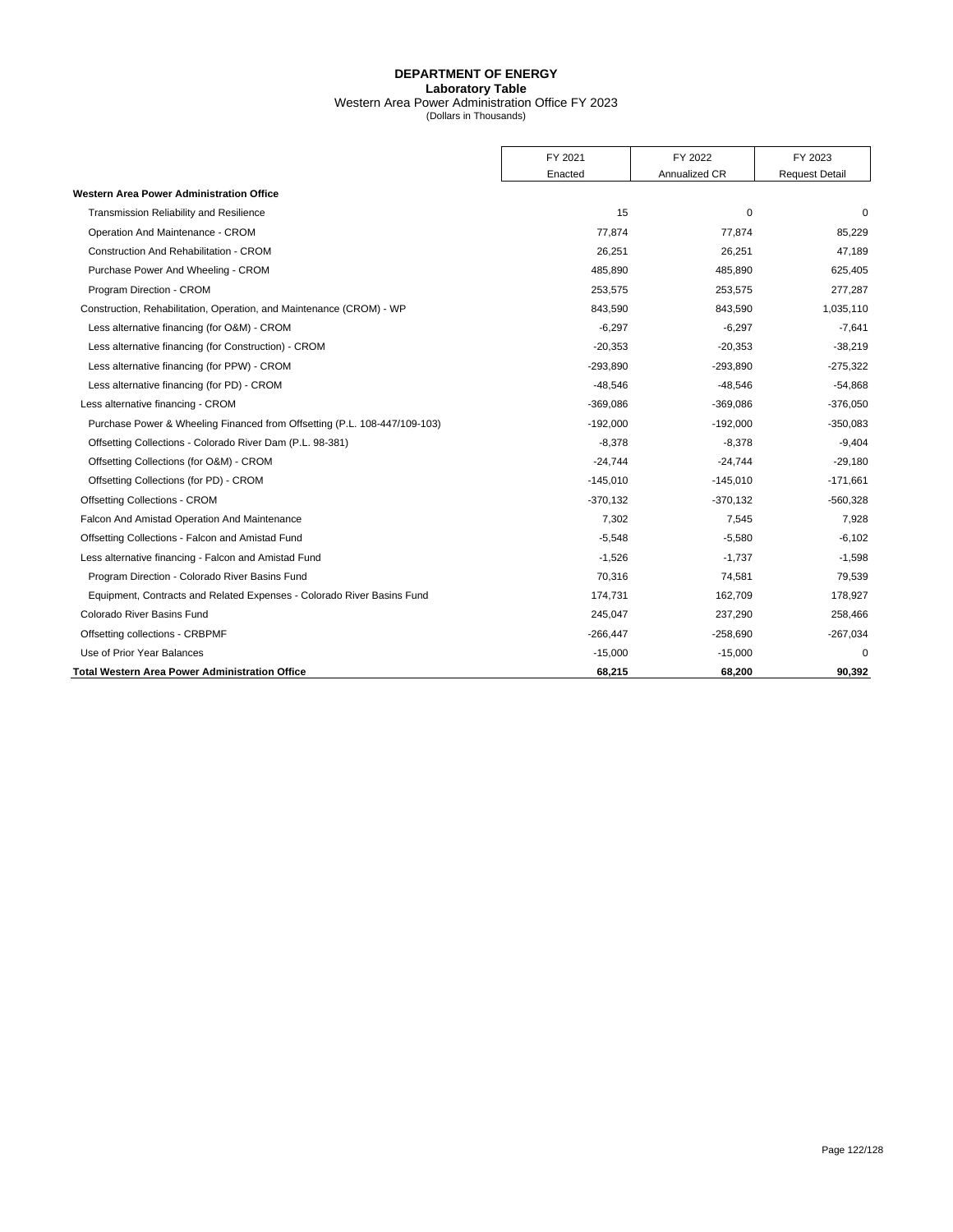#### **DEPARTMENT OF ENERGY Laboratory Table** Y-12 National Security Complex FY 2023 (Dollars in Thousands)

|                                                           | FY 2021   | FY 2022       | FY 2023               |
|-----------------------------------------------------------|-----------|---------------|-----------------------|
|                                                           | Enacted   | Annualized CR | <b>Request Detail</b> |
| <b>Y-12 National Security Complex</b>                     |           |               |                       |
| B61-12 LEP                                                | 94,500    | 87,000        | 109,000               |
| W88 ALT 370                                               | 490       | 1,344         | 1,261                 |
| <b>W80-4 LEP</b>                                          | 3,306     | 33,650        | 37,660                |
| W87-1 Modification Program                                | 40,000    | 43,006        | 82,502                |
| W93 Program                                               | 1,000     | 1,000         | 5,000                 |
| Stockpile Major Modernization                             | 139,296   | 166,000       | 235,423               |
| Stockpile Sustainment                                     | 38,705    | 41,224        | 47,049                |
| Weapons Dismantlement and Disposition                     | 14,450    | 17,569        | 15,667                |
| <b>Production Operations</b>                              | 108,754   | 106,228       | 107,151               |
| Nuclear Enterprise Assurance                              | 0         | $\mathbf 0$   | 2,760                 |
| Stockpile Management                                      | 301,205   | 331,021       | 408,050               |
| Uranium Modernization                                     | 259,163   | 299,279       | 219,535               |
| Depleted Uranium Modernization                            | 68,064    | 91,964        | 111,000               |
| Lithium Modernization                                     | 35,268    | 37,850        | 62,073                |
| 18-D-690, Lithium Processing Facility, Y-12               | 109,405   | 109,405       | 216,886               |
| 06-D-141, Uranium Processing Facility, Y-12               | 720,000   | 734,000       | 351,000               |
| Secondary Capability Modernization                        | 1,191,900 | 1,272,498     | 960,494               |
| Tritium Sustainment and Modernization                     | 1,667     | 0             | 1,750                 |
| Domestic Uranium Enrichment                               | 0         | $\mathbf 0$   | 10,000                |
| <b>HEU Downblend</b>                                      | 15,512    | 10,000        | 0                     |
| <b>Tritium and Domestic Uranium Enrichment</b>            | 17,179    | 10,000        | 11,750                |
| Non-Nuclear Capability Modernization                      | 0         | 300           | 310                   |
| Total, Non-Nuclear Capability Modernization               | 0         | 300           | 310                   |
| <b>Capability Based Investments</b>                       | 27,170    | 28,250        | 18,200                |
| <b>Production Modernization</b>                           | 1,236,249 | 1,311,048     | 990,754               |
| Aging and Lifetimes                                       | 2,414     | 2,590         | 2,600                 |
| Stockpile Responsiveness                                  | 2,325     | 3,625         | 3,459                 |
| Advanced Certification and Qualification                  | 1,500     | 1,400         | 1,330                 |
| Engineering and Integrated Assessments                    | 6,239     | 7,615         | 7,389                 |
| Advanced Manufacturing Development                        | 14,498    | 6,876         | 3,000                 |
| Weapons Technology and Manufacturing Maturation           | 14,498    | 6,876         | 3,000                 |
| Advanced Simulation and Computing                         | 500       | 500           | 1,000                 |
| Advanced Simulation & Computing                           | 500       | 500           | 1,000                 |
| Stockpile Research, Technology, and Engineering           | 21,237    | 14,991        | 11,389                |
| <b>Operations of Facilities</b>                           | 102,864   | 103,000       | 104,000               |
| Safety and Environmental Operations                       | 24,147    | 25,906        | 22,691                |
| Maintenance and Repair of Facilities                      | 122,142   | 117,000       | 119,000               |
|                                                           | 69,399    |               | 42,891                |
| Infrastructure and Safety                                 | 69,399    | 46,857        | 42,891                |
| Recapitalization                                          |           | 46,857        | 288,582               |
| Operating                                                 | 318,552   | 292,763       |                       |
| 23-D-519, Special Material Facility, Y-12                 | 0         | 0             | 49,500                |
| <b>Mission Enabling Construction</b>                      | 0         | 0             | 49,500                |
| I&O - Construction                                        | 0         | $\mathbf 0$   | 49,500                |
| Infrastructure and Operations                             | 318,552   | 292,763       | 338,082               |
| Operations and Maintenance - DNS                          | 173,820   | 173,820       | 199,685               |
| 17-D-710, West End Protected Area Reduction Project, Y-12 | 26,000    | 26,000        | 3,928                 |
| Construction - Defense Nuclear Security                   | 26,000    | 26,000        | 3,928                 |
| Defense Nuclear Security (DNS)                            | 199,820   | 199,820       | 203,613               |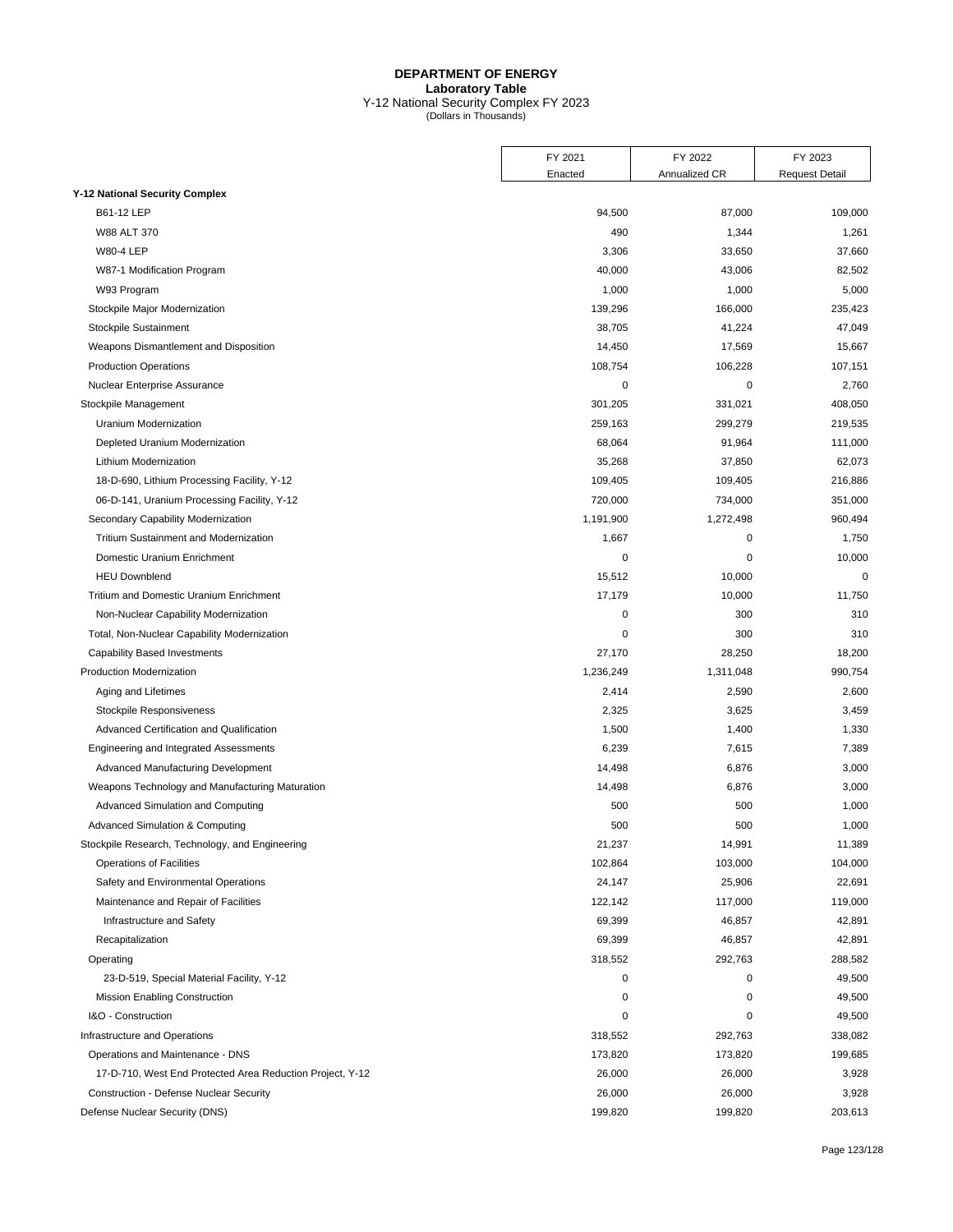#### **DEPARTMENT OF ENERGY Laboratory Table** Y-12 National Security Complex FY 2023 (Dollars in Thousands)

|                                              | FY 2021   | FY 2022       | FY 2023               |
|----------------------------------------------|-----------|---------------|-----------------------|
|                                              | Enacted   | Annualized CR | <b>Request Detail</b> |
| Information Technology and Cyber Security    | 9,384     | 8,845         | 9,803                 |
| Conversion                                   | 2,256     | 4,310         | 3,070                 |
| <b>Nuclear Material Removal</b>              | 3,350     | 3,300         | 3,875                 |
| <b>Material Disposition</b>                  | 14,563    | 6,300         | 25,025                |
| Laboratory and Partnership Support           | 620       | 0             | 0                     |
| Material Management and Minimization         | 20,789    | 13,910        | 31,970                |
| <b>International Nuclear Security</b>        | 1,954     | 3,770         | 2,009                 |
| <b>Radiological Security</b>                 | 7,204     | 12,332        | 6,414                 |
| Nuclear Smuggling Detection and Deterrence   | 30        | 1,000         | 31                    |
| <b>Global Material Security</b>              | 9,188     | 17,102        | 8,454                 |
| Nonproliferation & Arms Control              | 4,780     | 4,780         | 6,061                 |
| Proliferation Detection R&D                  | 1,285     | 1,660         | 1,446                 |
| Forensics R&D                                | 952       | 1,146         | 951                   |
| Nonproliferation Stewardship Program         | 300       | 1,075         | 6,284                 |
| Defense Nuclear Nonproliferation R&D         | 2,537     | 3,881         | 8,681                 |
| Counterterrorism and Counterproliferation    | 40        | 3,690         | 5,192                 |
| Nuclear Counterterrorism & Incident Response | 40        | 3,690         | 5,192                 |
| <b>Total Y-12 National Security Complex</b>  | 2,123,781 | 2,201,851     | 2,022,049             |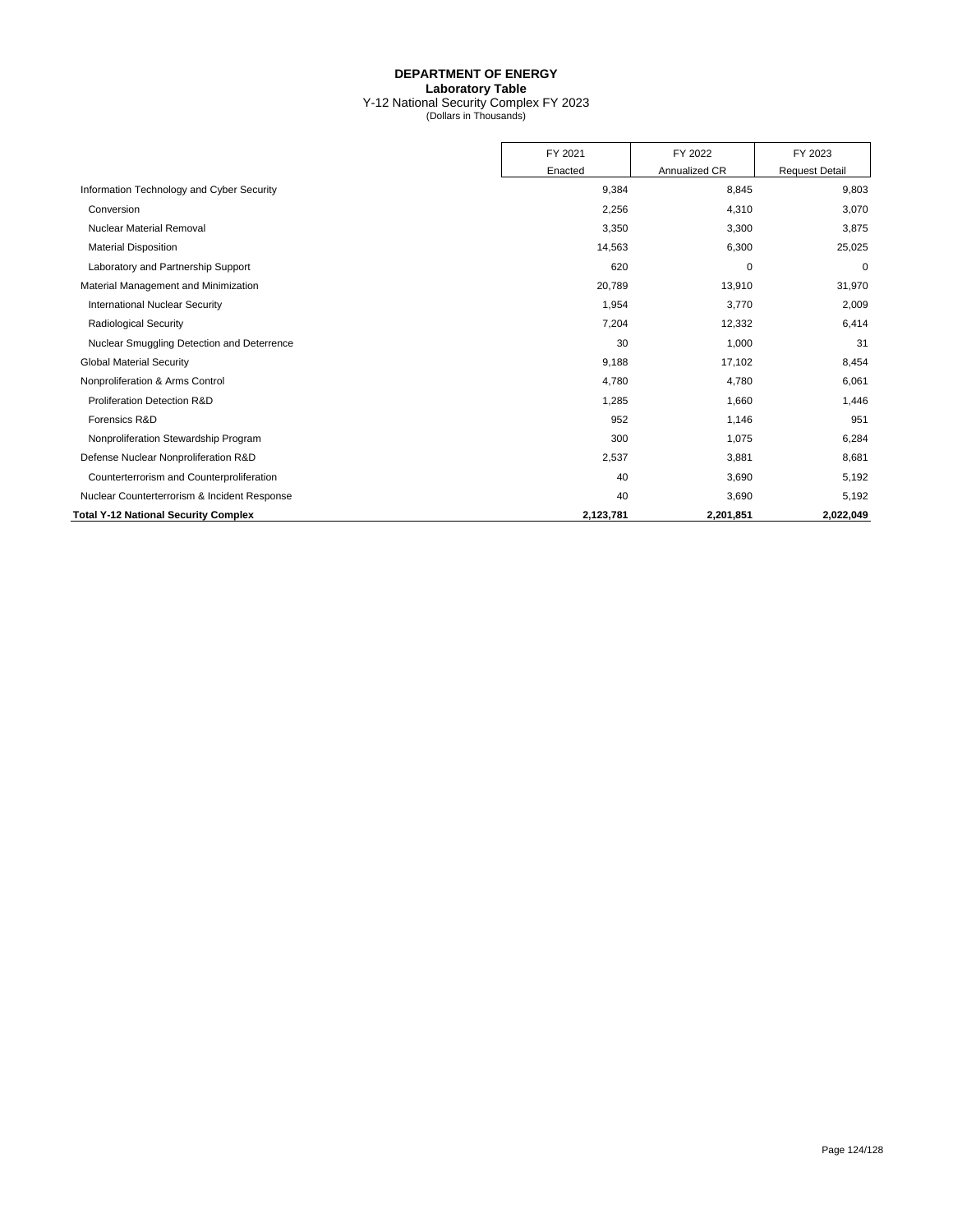#### **DEPARTMENT OF ENERGY**

**Laboratory Table**

Y-12 Site Office FY 2023 (Dollars in Thousands)

|                                                 | FY 2021 | FY 2022       | FY 2023               |
|-------------------------------------------------|---------|---------------|-----------------------|
|                                                 | Enacted | Annualized CR | <b>Request Detail</b> |
| Y-12 Site Office                                |         |               |                       |
| Environment, Health, Safety & Security          | 20      | 20            | 20                    |
| Environment, Health, Safety, and Security       | 20      | 20            | 20                    |
| OR Technology Development and Deployment        | 5,000   | 5,000         | 3,000                 |
| 14-D-403 Outfall 200 Mercury Treatment Facility | 20,500  | 20,500        | $\mathbf 0$           |
| 17-D-401 On-site Waste Disposal Facility        | 22,380  | 22,380        | 35,000                |
| Construction - Oak Ridge                        | 42,880  | 42,880        | 35,000                |
| Oak Ridge (OR)                                  | 47.880  | 47,880        | 38,000                |
| <b>Total Y-12 Site Office</b>                   | 47,900  | 47.900        | 38,020                |
|                                                 |         |               |                       |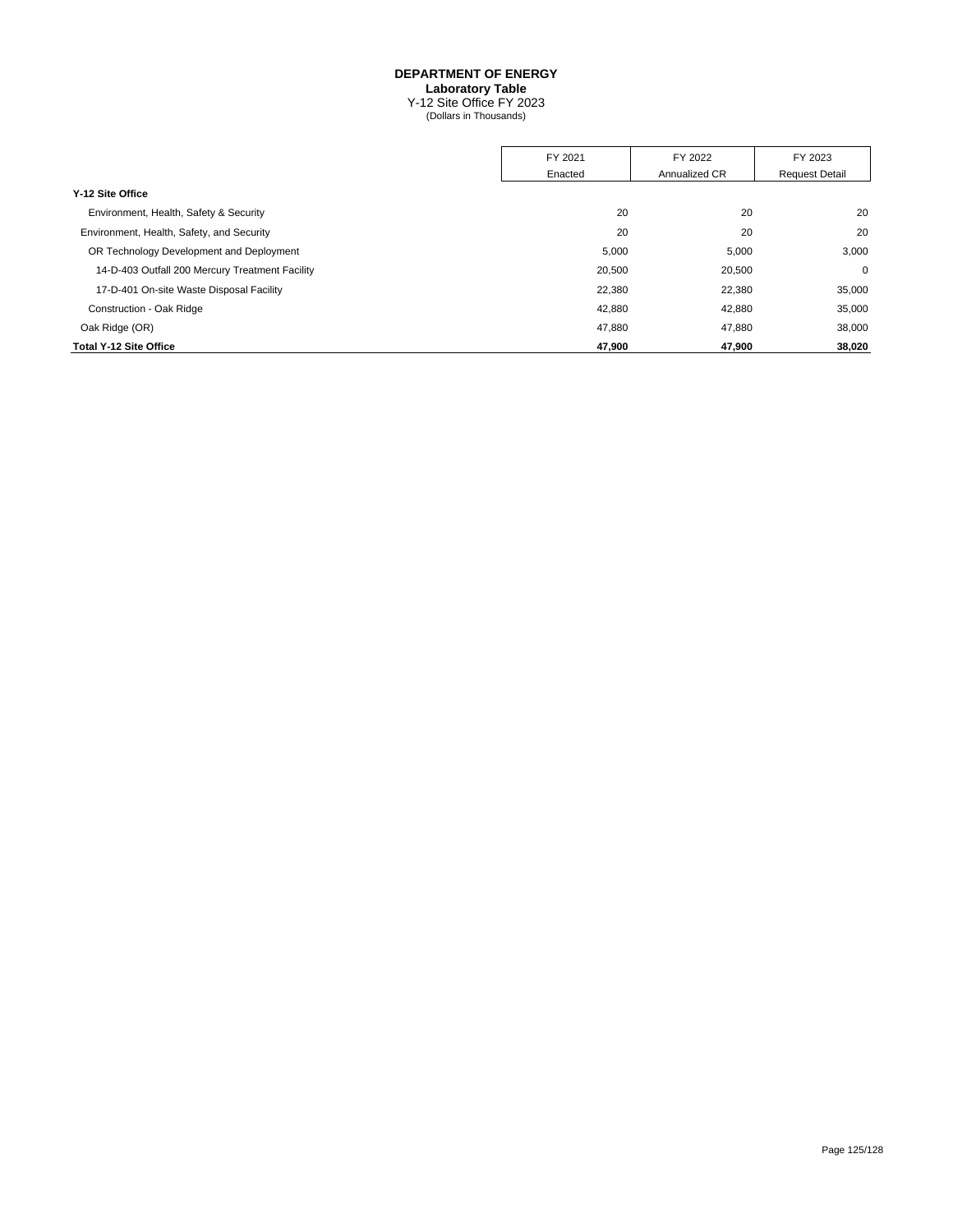# **DEPARTMENT OF ENERGY Laboratory Table**

Grants FY 2023 (Dollars in Thousands)

|                                                                    | FY 2021 | FY 2022       | FY 2023               |
|--------------------------------------------------------------------|---------|---------------|-----------------------|
|                                                                    | Enacted | Annualized CR | <b>Request Detail</b> |
| Grants                                                             |         |               |                       |
| Research - Advanced Scientific Computing Research                  | 18,097  | 120,394       | 235,650               |
| Advanced Scientific Computing Research                             | 18,097  | 120,394       | 235,650               |
| Research - Basic Energy Sciences                                   | 500     | 370,673       | 418,080               |
| <b>Basic Energy Sciences</b>                                       | 500     | 370,673       | 418,080               |
| Research - Biological & Environmental Research                     | 112,395 | 142,044       | 219,127               |
| Biological and Environmental Research                              | 112,395 | 142,044       | 219,127               |
| Research - Fusion Energy Sciences                                  | 87,028  | 285,483       | 312,786               |
| <b>Fusion Energy Sciences</b>                                      | 87,028  | 285,483       | 312,786               |
| Research - High Energy Physics                                     | 112,670 | 184,123       | 198,969               |
| <b>High Energy Physics</b>                                         | 112,670 | 184,123       | 198,969               |
| Operations and Maintenance - Nuclear Physics                       | 0       | 163,099       | 211,273               |
| 14-SC-50, Facility for Rare Isotope Beams, MSU                     | 5,300   | 0             | 0                     |
| <b>Construction - Nuclear Physics</b>                              | 5,300   | $\mathbf 0$   | $\mathbf 0$           |
| <b>Nuclear Physics</b>                                             | 5,300   | 163,099       | 211,273               |
| Research - Accelerator R&D and Production                          | 0       | 6,123         | 13,271                |
| Accelerator R&D and Production                                     | 0       | 6,123         | 13,271                |
| Weatherization Assistance Program (EERE)                           | 283,375 | 283,375       | 0                     |
| State Energy Program Grants (EERE)                                 | 56,000  | 56,000        | $\mathbf 0$           |
| Weatherization and Intergovernmental Programs                      | 339,375 | 339,375       | $\mathbf 0$           |
| <b>Energy Efficiency</b>                                           | 339,375 | 339,375       | $\mathbf 0$           |
| Transmission Reliability and Resilience                            | 1,494   | 1,494         | 3,155                 |
| <b>Energy Delivery Grid Operations Technology</b>                  | 0       | 0             | 180                   |
| <b>Resilient Distribution Systems</b>                              | 3,002   | 2,714         | 4,300                 |
| Cyber Resilient & Secure Utility Communication Network (SecureNet) | 0       | 0             | 10,230                |
| Energy Storage R&D                                                 | 1,751   | 809           | 19,575                |
| 20-OE-100 Grid Storage Launchpad                                   | 32      | 0             | $\mathbf 0$           |
| Construction - Energy Storage                                      | 32      | 0             | $\mathbf 0$           |
| <b>Energy Storage</b>                                              | 1,783   | 809           | 19,575                |
| <b>Transformer Resilience and Advanced Components</b>              | 197     | 194           | 2,060                 |
| <b>Applied Grid Transformation Solutions</b>                       | 0       | 0             | 15,000                |
| Transmission Permitting and Technical Assistance                   | 1,313   | 3,100         | $\mathbf 0$           |
| Program Direction - Electricity                                    | 2,600   | 0             | 2,543                 |
| Northeast Home Heating Oil Reserves                                | 5,700   | 5,700         | 6,040                 |
| <b>Clean Energy Demonstrations</b>                                 | 0       | 0             | 25,000                |
| Program Direction - FEMP                                           | 0       | 0             | 14,511                |
| <b>Grid Technical Assistance</b>                                   | 0       | 0             | 18,600                |
| Wholesale Electricity Market TA & Grants                           | 0       | 0             | 14,000                |
| Interregional & Offshore Transmission Planning                     | 0       | 0             | 15,000                |
| Program Direction - Grid Deployment Office                         | 0       | 0             | 798                   |
| Program Direction - MESC                                           | 0       | $\mathbf 0$   | 6,424                 |
| Program Direction - SCEP                                           | 0       | 0             | 24,727                |
| <b>Total Grants</b>                                                | 691,454 | 1,625,325     | 1,791,299             |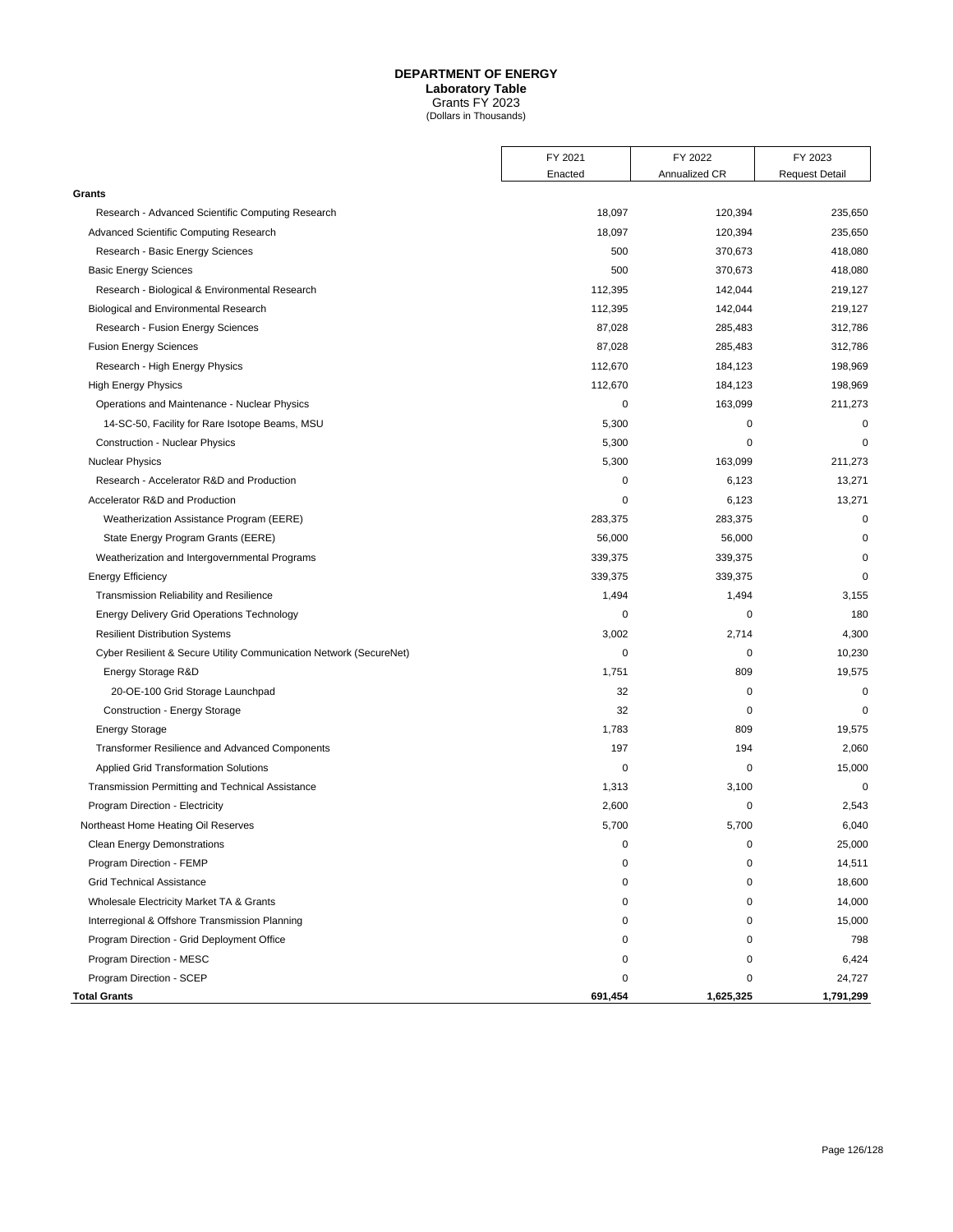## **DEPARTMENT OF ENERGY**

**Laboratory Table**

No LPI FY 2023 (Dollars in Thousands)

|                                                                                | FY 2021     | FY 2022       | FY 2023               |
|--------------------------------------------------------------------------------|-------------|---------------|-----------------------|
|                                                                                | Enacted     | Annualized CR | <b>Request Detail</b> |
| No LPI                                                                         |             |               |                       |
| Transmission Reliability and Resilience                                        | 26          | 46,438        | $\mathbf 0$           |
| <b>Resilient Distribution Systems</b>                                          | 300         | 45,812        | 300                   |
| Cyber Resilient & Secure Utility Communication Network (SecureNet)             | $\mathbf 0$ | 0             | 270                   |
| Energy Storage R&D                                                             | 18          | 55,904        | 125                   |
| <b>Energy Storage</b>                                                          | 18          | 55,904        | 125                   |
| <b>Transformer Resilience and Advanced Components</b>                          | 383         | 7,078         | 740                   |
| <b>Applied Grid Transformation Solutions</b>                                   | $\mathbf 0$ | $\mathsf 0$   | 15,000                |
| <b>DCEI Energy Mission Assurance</b>                                           | 500         | 500           | $\mathbf 0$           |
| Transmission Permitting and Technical Assistance                               | 128         | 2,818         | 0                     |
| Carbon Capture                                                                 | $\mathbf 0$ | 0             | 163,000               |
| Carbon Utilization                                                             | 0           | 0             | 50,000                |
| Carbon Storage                                                                 | 0           | 0             | 122,000               |
| CCS and Power Systems                                                          | 0           | 0             | 335,000               |
| <b>Advanced Energy Systems</b>                                                 | 0           | $\mathbf 0$   | 66,869                |
| <b>Cross Cutting Research</b>                                                  | 0           | 0             | 31,000                |
| Advanced Coal Energy Systems & CCUS                                            | 0           | 0             | 97,869                |
| <b>Mineral Sustainability</b>                                                  | 0           | 0             | 44,000                |
| Carbon Dioxide Removal                                                         | 0           | 0             | 65,000                |
| <b>Special Recruitment Programs</b>                                            | 0           | 0             | 1,000                 |
| NETL Research and Operations - Fossil Energy                                   | 0           | 0             | 83,000                |
| <b>NETL Interagency Working Group</b>                                          | 0           | 0             | 3,000                 |
| NETL Infrastructure - Fossil Energy                                            | 0           | 0             | 55,000                |
| Program Direction - Fossil Energy Field                                        | 0           | 0             | 70,291                |
| Resource Technologies and Sustainability                                       | 0           | 0             | 139,000               |
| Artificial Intelligence and Technology Office                                  | 2,500       | 2,500         | 2,608                 |
| Miscellaneous Revenues                                                         | $-93,378$   | $-93,378$     | $-100,578$            |
| Strategic Partnership Projects and Revenues                                    | $-93,378$   | $-93,378$     | $-100,578$            |
| Program Direction - Legacy Management                                          | 20,262      | 20,262        | 21,983                |
| Legacy Management                                                              | 20,262      | 20,262        | 21,983                |
| Office of Technology Transitions (DA)                                          | 5,000       | 5,000         | 0                     |
| <b>Technology Transitions Program Office</b>                                   | 0           | 0             | 8,375                 |
| Title XVII Loan Guarantee Credit Subsidy                                       | 0           | 0             | 150,000               |
| Offsetting Collections - Title 17 Innovative Technology Loan Guarantee Program | $-3,000$    | $-3,000$      | $-48,000$             |
| Federal Contribution to the Uranium Enrichment D&D Fund                        | 0           | 0             | 417,000               |
| Small Sites - NDEC                                                             | $\mathbf 0$ | 10,000        | $\pmb{0}$             |
| <b>Mercury Receipts</b>                                                        | 0           | 0             | 3,000                 |
| Use of Mercury Receipts                                                        | 0           | 0             | $-3,000$              |
| Federal Energy Management Program                                              | 0           | 0             | 38,150                |
| Federal Energy Efficiency Fund                                                 | 0           | 0             | 60,000                |
| Net Zero Lab Initiative Program                                                | 0           | 0             | 57,000                |
| Facility and Workforce Assistance                                              | 0           | 0             | 18,000                |
| <b>Energy Sector Industrial Base</b>                                           | 0           | 0             | 3,000                 |
| Weatherization Assistance Program (SCEP)                                       | 0           | 0             | 502,170               |
| State Energy Program Grants (SCEP)                                             | 0           | 0             | 70,000                |
| Energy Future Grants (SCEP)                                                    | 0           | 0             | 105,000               |
| <b>Community Programs</b>                                                      | 0           | 0             | 25,000                |
| Purchase Power and Wheeling - SEPA                                             | 66,163      | 66,353        | 92,687                |
| Program Direction - SEPA                                                       | 11,246      | 7,284         | 8,273                 |
|                                                                                |             |               |                       |